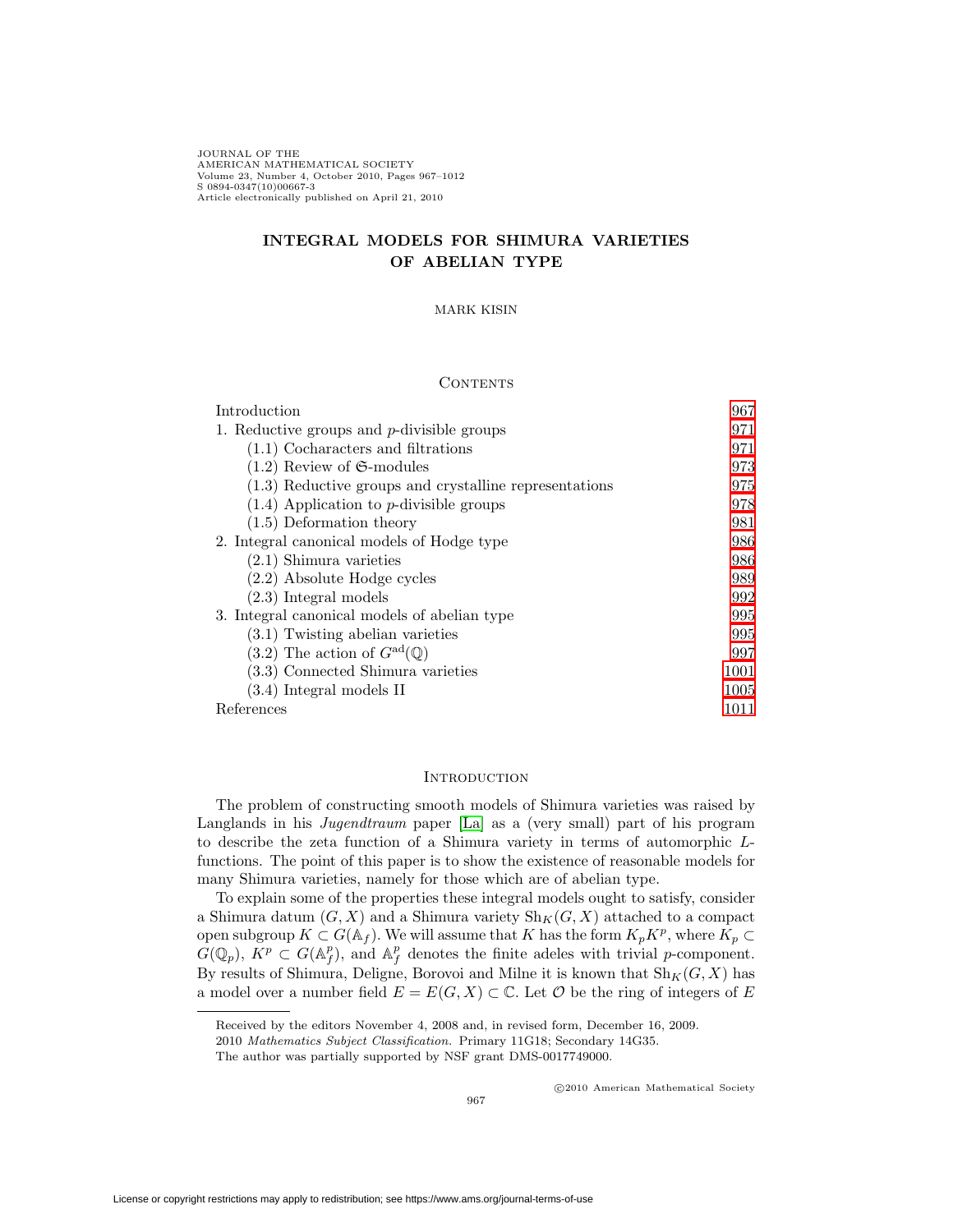and  $v|p$  a prime of  $\mathcal O$ . Langlands suggested that when  $K_p$  is hyperspecial [\[Ti,](#page-45-0) 3.8], the tower of E-schemes

$$
\mathrm{Sh}_{K_p}(G, X) = \underleftarrow{\lim_{K^p}} \mathrm{Sh}_{K_pK^p}(G, X)
$$

ought to have a  $G(\mathbb{A}_f^p)$ -equivariant extension to a tower of smooth  $\mathcal{O}_{(v)}$ -schemes  $\mathscr{S}_{K_p}(G, X)$ . The condition on  $K_p$  means that  $K_p = G_{\mathbb{Z}_p}(\mathbb{Z}_p)$  for a reductive group  $G_{\mathbb{Z}_p}$  over  $\mathbb{Z}_p$  with generic fibre G. The example of Siegel modular varieties ( $G =$ GSp) already shows that, in general, it is not reasonable to ask for a smooth model if  $K_p$  is merely maximal compact. Hyperspecial subgroups exist if and only if G is quasi-split at p and split over an unramified extension of  $\mathbb{Q}_p$ .

Without a further condition the existence of  $\mathscr{S}_{K_p}(G,\bar{X})$  is formally vacuous, since one could take  $\mathscr{S}_{K_p}(G, X) = Sh_{K_p}(G, X)$ . If the varieties  $Sh_K(G, X)$  are proper one can ask that  $\mathscr{S}_{K_p}(G, X)$  be proper. In general, Milne [\[Mi 1\]](#page-44-2) suggested that  $\mathscr{S}_{K_n}(G, X)$  should satisfy a certain extension property. One of the consequences of this property is that the pro-scheme  $\mathscr{S}_{K_p}(G, X)$  satisfies the valuative criterion for properness for discrete valuation rings of mixed characteristic. In those cases when one imagines that  $\mathscr{S}_{K_p}(G, X)$  should be a moduli space for abelian varieties, this is justified by the Néron-Ogg-Shafarevich criterion for good reduction of an abelian variety. In fact the extension property formulated by Milne is stronger and has the added benefit of *characterizing* the pro-scheme  $\mathscr{S}_{K_p}(G, X)$ . We refer to §2.3 for a precise formulation. Milne termed a smooth  $G(\mathbb{A}_f^p)$ -equivariant model of  $\mathrm{Sh}_{K_n}(G, X)$  over  $\mathcal{O}_{(v)}$ , satisfying the extension property, an *integral canonical* model.

To state our main theorem we recall that a Shimura datum is said to be of Hodge type if there is an embedding  $(G, X) \hookrightarrow (GSp, S^{\pm})$  into the Shimura datum for the symplectic group. Concretely, this means that  $\text{Sh}_K(G, X)$  has an interpretation as a moduli space for abelian varieties equipped with certain Hodge cycles. A datum  $(G, X)$  is said to be of *abelian type* if there is a datum of Hodge type  $(G_2, X_2)$ and a central isogeny  $G_2^{\text{der}} \to G^{\text{der}}$  which induces an isomorphism  $(G_2^{\text{ad}}, X_2^{\text{ad}}) \xrightarrow{\sim}$  $(G<sup>ad</sup>, X<sup>ad</sup>)$ . Then we prove the following.<sup>[1](#page-1-0)</sup>

**Theorem.** Suppose that  $(G, X)$  is of abelian type and  $K_p \subset G(\mathbb{Q}_p)$  hyperspecial. Let v|p be a prime of the ring of integers  $\mathcal{O} \subset E(G, X)$ . If  $p > 2$ , then the proscheme  $\mathrm{Sh}_{K_p}(G,X)$  admits an extension to a  $G(\mathbb{A}_f^p)$ -equivariant system of smooth  $\mathcal{O}_{(v)}$ -schemes

$$
\mathscr{S}_{K_p}(G,X)=\varprojlim_{K^p}\mathscr{S}_{K_pK^p}(G,X)
$$

which has the extension property.

When  $p = 2$  we can still prove the theorem under some restrictions on  $(G, X)$ . We refer the reader to the text for a precise statement in this case.

Our construction also shows that  $\mathscr{S}_K(G, X)$  carries a vector bundle with an integrable connection, equipped with a family of Hodge tensors. Using this one can obtain natural integral models of the automorphic vector bundles on  $\text{Sh}_K(G, X)$  (see [\[Mi 2\]](#page-45-1)). This ought to be useful in studying the arithmetic properties of algebraic automorphic forms on G.

An important class of Shimura varieties for applications consists of those of PEL type. For these Shimura varieties, integral canonical models were constructed by Kottwitz [\[Ko\]](#page-44-3), who moreover carried out a large part of Langlands' program on

<span id="page-1-0"></span><sup>&</sup>lt;sup>1</sup>Note that the roles of G and  $G_2$  are reversed in §3.4 below.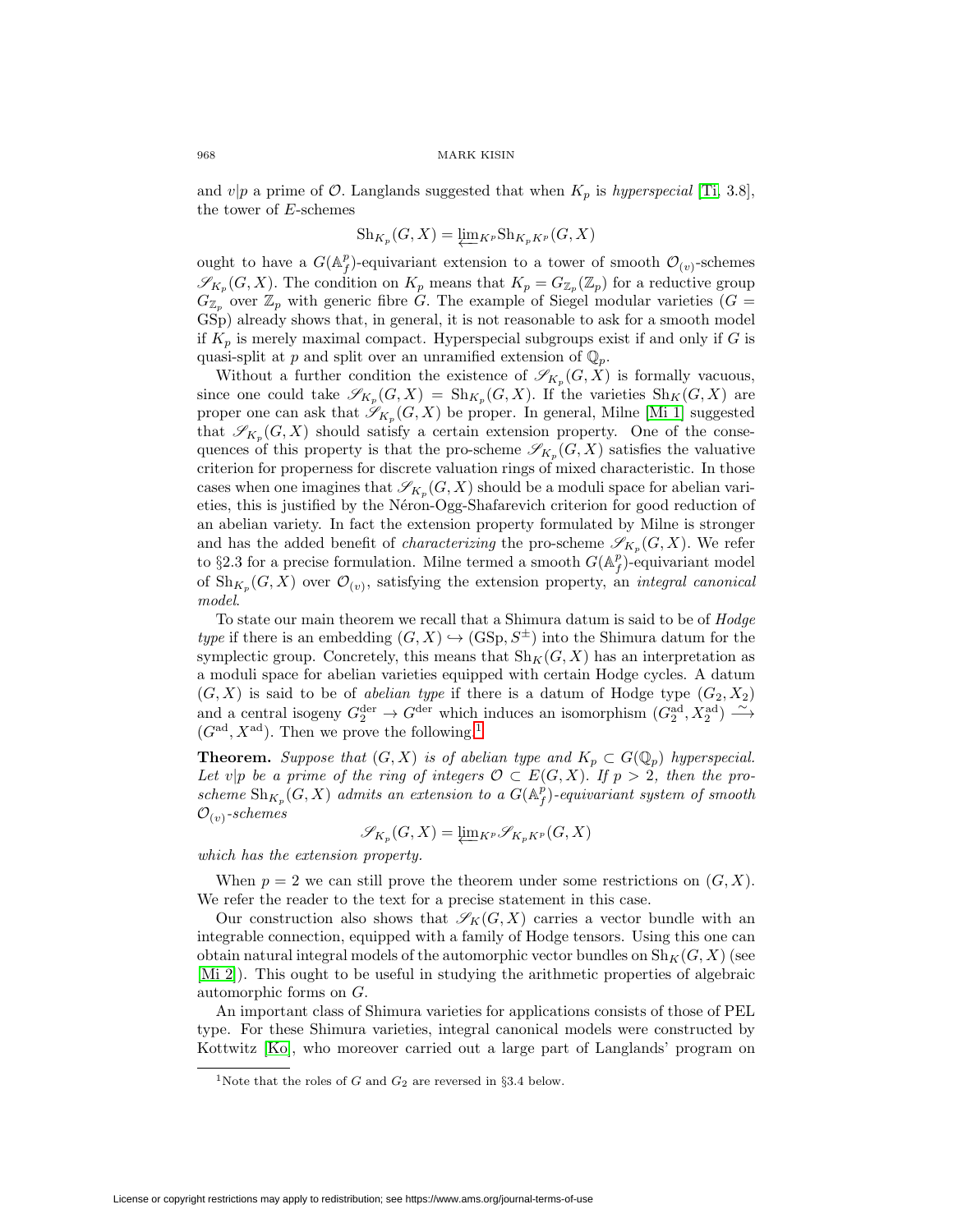mod p points in this case. Let us also remark that a proof in the case of abelian type has been claimed by Vasiu. See [\[Va 1\]](#page-45-2), [\[Va 2\]](#page-45-3), as well as the more recent [\[Va 4\]](#page-45-4), [\[Va 5\]](#page-45-5).

We now describe some of the techniques of this paper in more detail. For an overview, the reader may also wish to consult [\[Ki 4\]](#page-44-4), where we announced these results and sketched some of the arguments. Unsurprisingly, the theorem is first proved for Shimura varieties of Hodge type, and the case of abelian type is deduced from this. (The restrictions when  $p = 2$  all arise in the first step.) Suppose that V is a Q-vector space equipped with a symplectic pairing  $\psi$ . We will write  $GSp = GSp(V, \psi)$ . For a Shimura datum of Hodge type, a symplectic embedding  $(G, X) \hookrightarrow (GSp, S^{\pm})$  induces an embedding of Shimura varieties

(0.1) 
$$
\text{Sh}_K(G, X) \hookrightarrow \text{Sh}_{K'}(\text{GSp}, S^{\pm}),
$$

where  $K' = K'_{p} K'^{p} \subset \text{GSp}(\mathbb{A}_{f})$  is a compact open subgroup which can be chosen so that  $K'_p$  is maximal compact. The interpretation of  $\text{Sh}_{K'}(\text{GSp}, S^{\pm})$  as a moduli space for abelian varieties leads to a natural integral model  $\mathscr{S}_{K'}(\mathrm{GSp}, S^{\pm})$ . A natural candidate for  $\mathscr{S}_K(G,X)$  is the normalization of  $\mathscr{S}_K^-(G,X)$ , the closure of  $\operatorname{Sh}_K(G,X)$  in  $\mathscr{S}_{K'}(\operatorname{GSp},S^{\pm})$ . The pro-scheme  $\mathscr{S}_{K_p}(G,X)$  is then obviously  $G(\mathbb{A}_f^p)$ . equivariant, and the extension property follows from the corresponding property for  $\mathscr{S}_{K'_{p}}(\text{GSp}, S^{\pm})$ . It remains to show that these schemes are smooth.

This construction is considered in the papers of both Moonen [\[Mo\]](#page-45-6) and Vasiu [\[Va 1\]](#page-45-2), and in fact goes back to Milne's paper [\[Mi 1,](#page-44-2) 2.15]. To try to address the remaining problem of smoothness, Moonen and Vasiu propose relating the complete local ring at a closed characteristic p point of  $\mathscr{S}_K(G, X)$  to a deformation ring for p-divisible groups equipped with a collection of Tate cycles, introduced by Faltings  $[Fa, §7].<sup>2</sup>$  $[Fa, §7].<sup>2</sup>$  $[Fa, §7].<sup>2</sup>$  $[Fa, §7].<sup>2</sup>$ 

To apply Faltings' construction one needs a kind of crystalline realization of the group G. To explain how we obtain this crystalline version of  $G$ , let  $k$  be a perfect field, K a finite, totally ramified extension of  $K_0 = W(k)[1/p]$  and  $\mathscr G$  a p-divisible group over  $\mathcal{O}_K$ . Let  $L = T_p \mathscr{G}^*$  be the Tate module of the Cartier dual  $\mathscr{G}^*$  and  $\mathbb D$  the Dieudonné module of  $\mathscr{G}$ . Suppose that  $G_{\mathbb{Z}_p} \subset GL(L)$  is a reductive group defined by a finite collection of Galois invariant tensors  $(s_{\alpha}) \subset L^{\otimes}$  (see (1.3) below for the precise definition of a tensor). The  $p$ -adic comparison isomorphism

$$
L\otimes_{\mathbb{Z}_p}B_{\mathrm{cris}}\stackrel{\sim}{\longrightarrow} \mathbb{D}\otimes_{W(k)}B_{\mathrm{cris}}
$$

allows us to think of the  $s_{\alpha}$  as being Frobenius invariant tensors in Fil<sup>0</sup> $\mathbb{D}[1/p]^{\otimes}$ . The key which allows us to apply Faltings' construction is the following.

<span id="page-2-0"></span><sup>2</sup>Of course Vasiu's papers claim to carry out this proposal using his theory of well positioned tensors. Using the notation above, let  $(t_\alpha) \in L[1/p]^\otimes$  be a family of tensors fixed by G and containing a perfect alternating pairing on  $L[1/p]$ . The family is said to be well positioned if for any faithfully flat  $\mathbb{Z}_p$ -algebra R, and any finite free R-module M equipped with an isomorphism  $M[1/p] \stackrel{\sim}{\longrightarrow} L[1/p] \otimes_{\mathbb{Z}_p} R$  such that  $(t_\alpha) \subset M^\otimes$ , the closure of  $G \otimes_{\mathbb{Z}_p} R$  in  $\mathrm{GL}(M)$  is a reductive group scheme. We make no use of this notion in this paper. Thus, for example, Proposition (0.2) is a much more specific statement about the behavior of  $G$ -structures under the  $p$ -adic comparison isomorphism. In particular, it does not imply the existence of a family of well positioned tensors.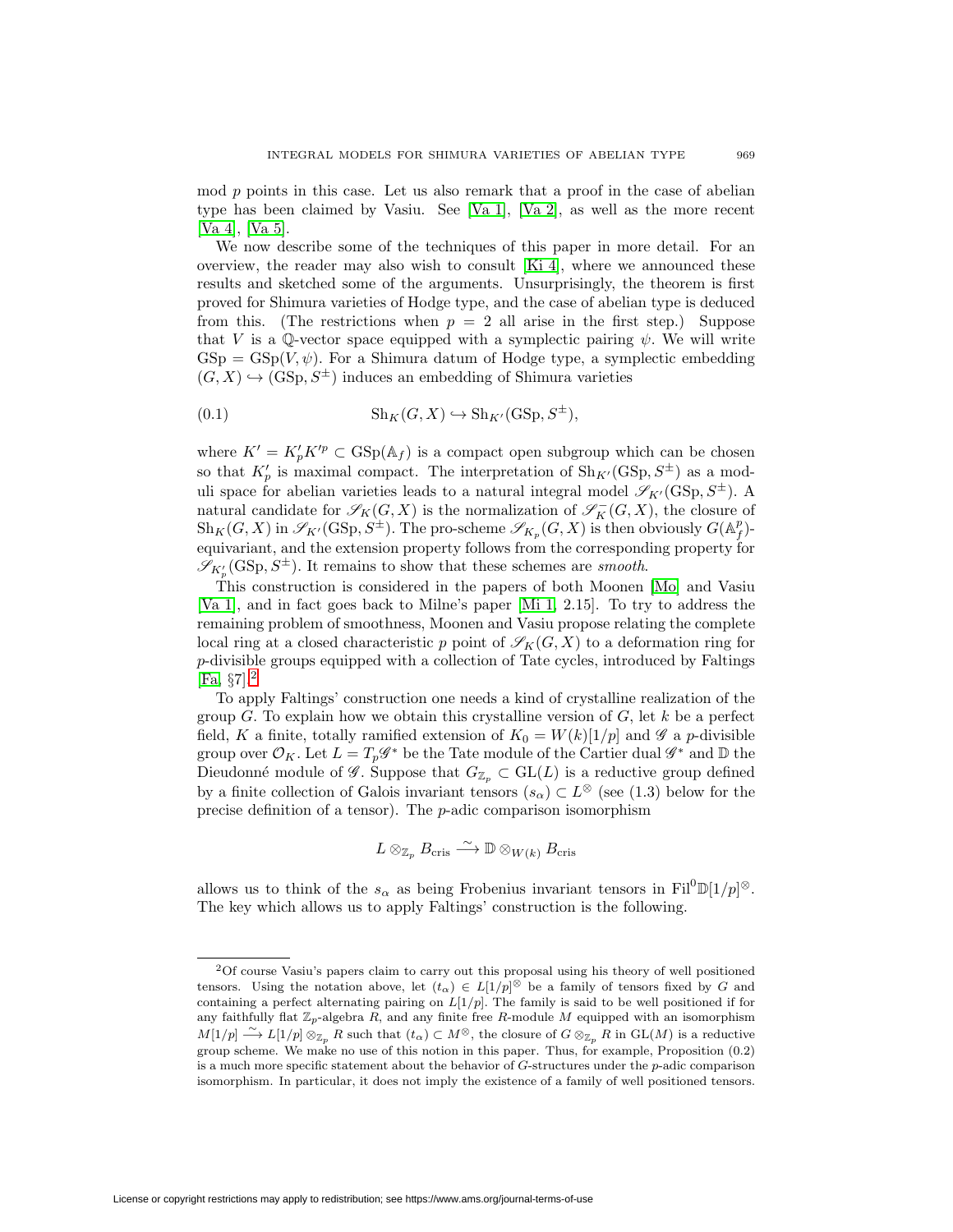**Proposition (0.2).** Suppose that  $p > 2$  or that  $\mathscr{G}^*$  is connected. Then

- (1)  $s_{\alpha} \in \mathbb{D}^{\otimes}$  (not just after inverting p).
- (2) The  $s_{\alpha}$  define a reductive subgroup of  $G_W \subset GL(\mathbb{D})$ .

The proposition is proved using the theory of our previous paper [\[Ki 1\]](#page-44-6). In fact we are able to prove something much more general: If  $L$  is a Galois stable lattice in a crystalline representation V, then the theory of  $[Ki]$  produces a natural, Frobenius stable lattice  $L_{\text{cris}} \subset D_{\text{cris}}(L)$ . For any closed, reductive subgroup  $G_{\mathbb{Z}_p} \subset GL(L)$ defined by a collection of Galois invariant tensors, there is a corresponding reductive subgroup  $G_W \subset GL(L_{cris})$ . The restriction in the proposition when  $p = 2$  arises because we do not know whether  $L_{\text{cris}}$  may be identified with  $\mathbb D$  in this case.

With (0.2) in hand we can consider Faltings' deformation ring. This produces a formally smooth quotient  $R_G$  of the versal deformation ring R of  $\mathcal{G}_0 = \mathcal{G} \otimes_{W(k)} k$ . Roughly speaking,  $R_G$  carries a p-divisible group whose crystal is equipped with Frobenius invariant tensors in degree 0 which deform the  $s_{\alpha}$ . Faltings shows that  $R<sub>G</sub>$  is versal for such deformations, at least for maps into formally smooth complete local  $W(k)$ -algebras. Using results related to  $(0.2)$  above, we are able to show that there is a version of this result for maps into rings of integers in finite extensions of  $W(k)[1/p].$ 

Finally consider a closed point  $x \in \mathscr{S}_K(G,X)$  in characteristic p, and let  $\mathcal{A}_x$ be the corresponding abelian variety. Applying the above theory to the p-divisible group of  $A_x$ , with the  $(s_\alpha)$  a suitable collection of Hodge tensors, allows us to identify the complete local ring at  $x$  with  $R_G$ .

To deduce the case of abelian type from the case of Hodge type we follow Deligne's construction of canonical models for these varieties [\[De 3\]](#page-44-7). Suppose that  $K_{2,p} \subset G_2(\mathbb{Q}_p)$  is hyperspecial, and let  $\text{Sh}_{K_p}(G, X)^+ \subset \text{Sh}_{K_p}(G, X)$  denote the connected component corresponding to  $1 \in G(\mathbb{A}_f)$ . Then  $\text{Sh}_{K_p}(G, X)^+$  depends only on the derived group  $G^{\text{der}}$ , and one can obtain  $\text{Sh}_{K_p}(G, X)^+$  from  $\text{Sh}_{K_{2,p}}(G_2, X_2)^+$  by dividing by the action of a finite group  $\Delta$ . Combining this with the (not completely trivial) combinatorics which govern the connected components of  $\mathrm{Sh}_{K_p}(G, X)$  one can construct  $\mathrm{Sh}_K(G, X)$  from  $\mathrm{Sh}_{K_{2,p}}(G_2, X_2)$ .

Moonen [\[Mo,](#page-45-6) §3] observed that one can make an analogous construction using the components of  $\mathscr{S}_{K_{2,p}}(G_2, X_2)$ . When  $p \nmid |\Delta|$  he used a general result about quotients by groups of prime to p order to show that, if  $\mathscr{S}_{K_{2,p}}(G_2, X_2)$  consists of smooth schemes, then so does the resulting tower  $\mathscr{S}_K(G, X)$ .

To prove this in general one needs to show that  $\Delta$  acts freely on  $\mathscr{S}_{K_{2,p}}(G_2, X_2)$ . The description of the complex points of a Shimura variety as a double quotient shows that, roughly speaking, the elements of  $\Delta$  arise from the adelic points of  $\ker(G_2^{\text{der}} \to G^{\text{der}})$  and from the cokernel of  $G_2^{\text{der}}(\mathbb{Q}) \to G^{\text{der}}(\mathbb{Q})$ . The action of the latter group is related to the action of  $G_2^{\text{ad}}(\mathbb{Q})$  on  $\text{Sh}(G_2, X_2)$  considered by Deligne. We give a moduli theoretic description of the action of  $G_2^{\text{ad}}(\mathbb{Q})$  which can be "reduced mod p", and using it we are able to show that the action of  $\Delta$  is always free.

### **ACKNOWLEDGMENTS**

It is a pleasure to thank A. Beilinson, O. Bültel, B. Conrad, O. Gabber, R. Kottwitz, B. Moonen, M. Nori and G. Pappas for useful comments regarding various versions of this paper. We also thank the referee for a careful and perceptive reading of the paper.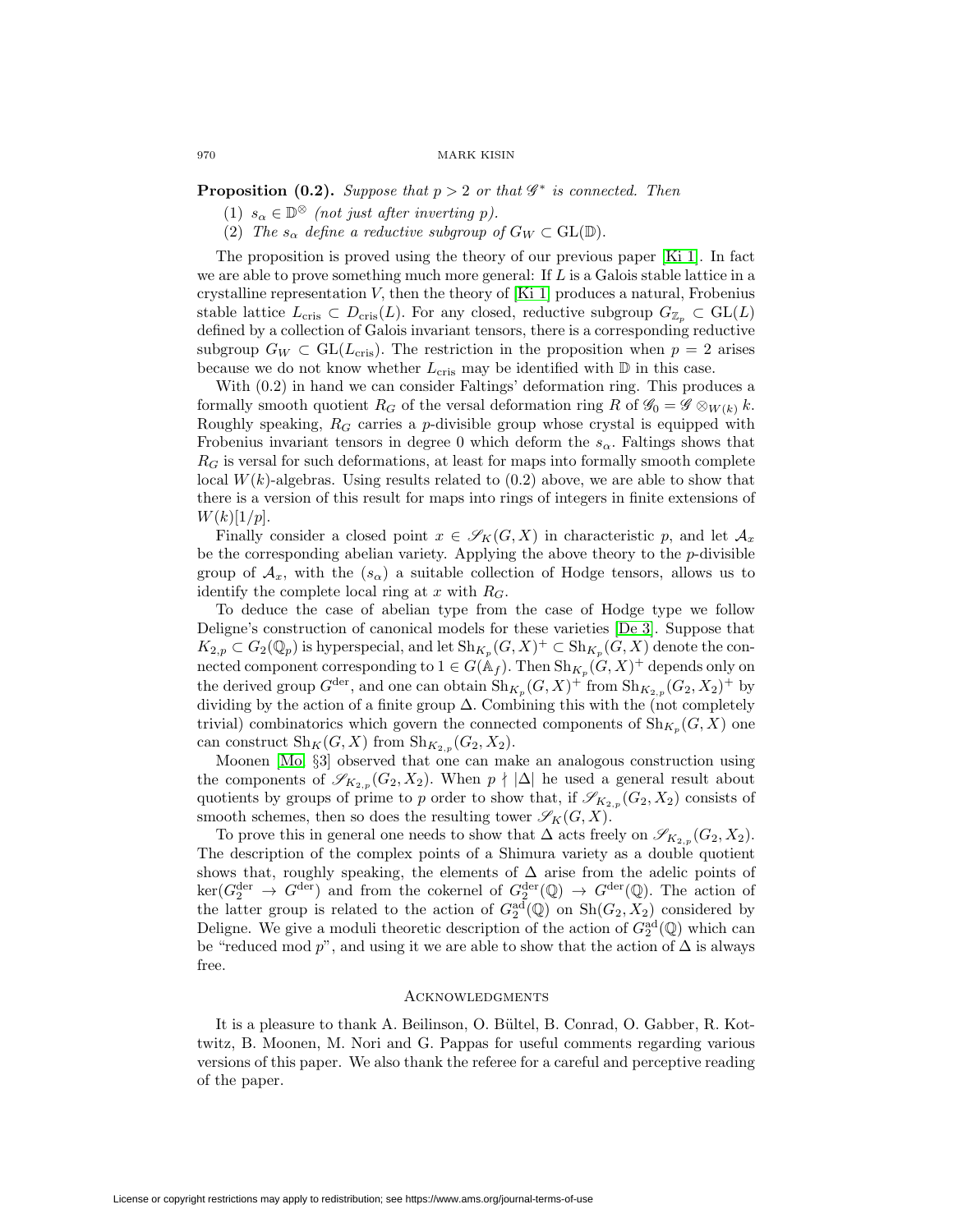### 1. REDUCTIVE GROUPS AND  $p$ -DIVISIBLE GROUPS

<span id="page-4-0"></span>**(1.1) Cocharacters and filtrations.** A connected reductive group scheme G over S is a flat S-group scheme whose fibres are geometrically connected and reductive. (This is what is called simply a reductive group scheme in [\[DG\]](#page-44-8).)

By a reductive group over a base S we shall mean a flat S-group  $G$  together with a closed, connected reductive subgroup  $G^0 \subset G$  such that  $G/G^0$  is finite étale. We call  $G^0$  the connected component of the identity of G. We will use this more general notion in §§1.3-1.4 below; however, the main applications of this paper will be concerned with connected reductive groups.

In this subsection we study the condition that a filtration on a representation of a connected reductive group  $G$  corresponds to a parabolic subgroup of  $G$ .

**Lemma (1.1.1).** Let  $S = \text{Spec } A$  be an affine scheme, and M a finite free Amodule with a decreasing, finite length filtration  $M^{\bullet}$ , such that  $gr^{\bullet}M$  is finite flat over A.

Let  $G \subset GL(M)$  be a closed, connected reductive subgroup over S. Denote by  $P \subset G$  the closed subgroup which respects the filtration  $M^{\bullet}$  and  $U \subset P$  the closed subgroup which acts trivially on  $gr^{\bullet}M$ .

Then the following conditions are equivalent.

- (1) The filtration  $M^{\bullet}$  admits a splitting such that the corresponding cocharacter  $\mu: \mathbb{G}_m \to \mathrm{GL}(M)$  factors through G.
- (2)  $P \subset G$  is a parabolic subgroup,  $U \subset P$  is its unipotent radical, and the grading on  $\operatorname{gr}^{\bullet} M$  is induced by a cocharacter  $\nu : \mathbb{G}_m \to P/U$ .

*Proof.* (1)  $\implies$  (2): Note that  $\mu$  factors through P. Hence once we know that P and U are flat, then we may take  $\nu$  to be the composite  $\mathbb{G}_m \stackrel{\mu}{\to} P \to P/U$ .

Thus it suffices to prove that  $P$  is parabolic with unipotent radical  $U$ . For this we may work locally in the étale topology of  $S$ , and assume that  $G$  admits a split maximal torus  $T \longrightarrow \mathbb{G}_m^r$  which contains the image of  $\mu$ . Let t and  $\mathfrak g$  denote the Lie algebras of  $T$  and  $G$  respectively, and consider the decomposition  $\sigma$  is parabol<br>copology of<br>contains the<br>ely, and con<br> $\mathfrak{g} = \mathfrak{t} + \bigoplus$ 

$$
\mathfrak{g}=\mathfrak{t}+\bigoplus_{\alpha\in\Phi}\mathfrak{g}^\alpha
$$

of g into root spaces under the adjoint action of T [\[DG,](#page-44-8) I, 4.7.3]. Let  $\Phi' \subset \Phi$ (resp.  $\Phi'' \subset \Phi$ ) be the set of roots  $\alpha$  such that  $\alpha \circ \mu$  is a non-negative (resp. positive)  $\mathfrak{g} = \mathfrak{t} + \bigoplus_{\alpha \in \Phi} \mathfrak{g}^{\alpha}$ <br>of  $\mathfrak{g}$  into root spaces under the adjoint action of  $T$  [DG, I, 4.7.3]. Let<br>(resp.  $\Phi'' \subset \Phi$ ) be the set of roots  $\alpha$  such that  $\alpha \circ \mu$  is a non-negative (resp. power of t  $\alpha \in \Phi'$ ,  $\mathfrak{g}^{\alpha}$  and  $\mathfrak{u} = \bigoplus_{\alpha \in \Phi''} \mathfrak{g}^{\alpha}$ .

By [\[DG,](#page-44-8) XXVI, 1.4] **p** is the Lie algebra of a parabolic subgroup  $P' \subset G$  ( $\Phi'$ satisfies the condition (iii) of loc. cit). The action of  $\mathfrak p$  on M respects the filtration, so we have  $P' \subset P$ . Since P' is flat over S, to show that P' is open in P it suffices to check fibre by fibre, so we may assume that  $S = k$ , an algebraically closed field. Then an element of  $s \in \mathfrak{g}$  acts on M respecting the filtration if and only if it is satisfies the condition (iii) of *loc. cit*). The action of **p** on *M* respects the filtration,<br>so we have  $P' \subset P$ . Since  $P'$  is flat over *S*, to show that  $P'$  is open in *P* it suffices<br>to check fibre by fibre, so we β on  $s_\beta \in \mathfrak{g}$ . If  $\beta_0$  is the smallest  $\beta$  such that  $s_\beta \neq 0$ , choose  $m \in M$  of some weight j under the action on  $\mu$ , and such that  $s_{\beta_0} m \neq 0$ . Then of  $s \in \mathfrak{g}$  acts on  $M$  respecting the<br>nce Lie  $P = \mathfrak{p}$ . To see this write  $s = \sum_{i=1}^{n} s_i$ <br>is the smallest  $\beta$  such that  $s_{\beta} \neq 0$ , ch<br>i on  $\mu$ , and such that  $s_{\beta_0} m \neq 0$ . The<br> $\mu(z) \cdot sm = (\text{ad}\mu(z))(s)\mu(z)m = \sum_{i=$ 

$$
\mu(z) \cdot sm = (ad\mu(z))(s)\mu(z)m = \sum_{\beta \in \mathbb{Z}} z^{\beta + j} s_{\beta} m.
$$

Hence the component of sm in degree  $\beta_0 + j$  is  $s_{\beta_0} m \neq 0$ , and s preserves the filtration if and only if  $\beta_0 \geq 0$ .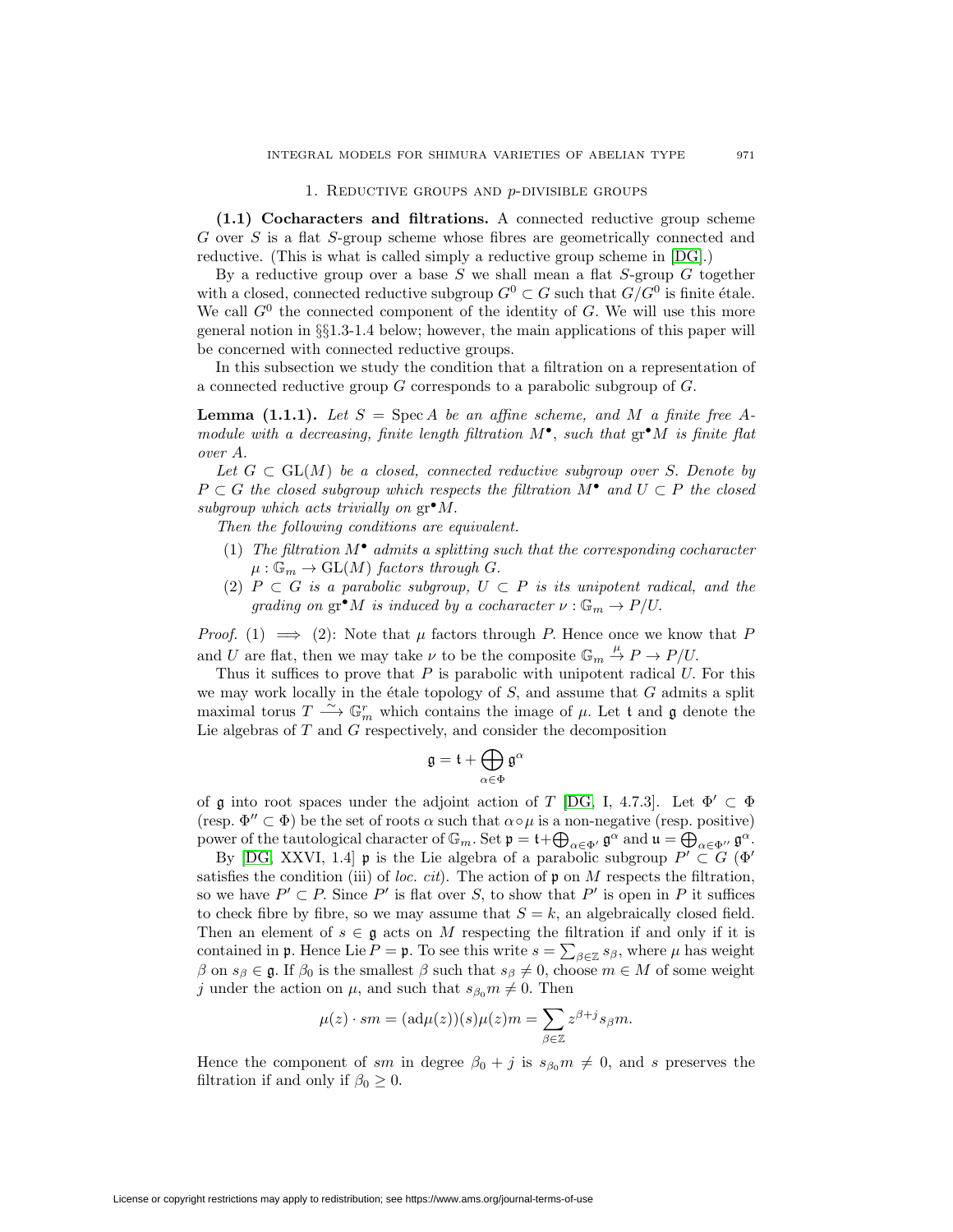It follows that  $P'$  is open in P. As  $P'$  has connected fibres, this implies that  $P'$ is normal in P, and hence that  $P = P'$ . Similarly u is the Lie algebra of a unipotent subgroup  $U' \subset G$  by [\[DG,](#page-44-8) XXII 5.11.3] and an argument similar to that above shows that  $U'$  is open in  $U$ . However, the fibres of  $U$  are clearly unipotent, so we have  $U = U'$ .

 $(2) \implies (1)$ . The group  $P/U$  is connected reductive, and since S is affine, there exists a Levi subgroup  $L \subset P$ , which maps isomorphically to  $P/U$  [\[DG,](#page-44-8) XXVI, 2.3]. Hence we may take  $\mu$  to be  $\nu$  composed with the inclusion  $P/U \stackrel{\sim}{\longrightarrow} L \subset P$ .  $\Box$  $\Box$ 

(1.1.2) If M and  $M^{\bullet}$  are as in (1.1.1) and  $G \hookrightarrow GL(M)$  is a connected reductive subgroup, then we say that a filtration  $M^{\bullet}$  is  $G$ -split if it satisfies the equivalent conditions of (1.1.1). More generally, if  $G \hookrightarrow GL(M)$  is a reductive subgroup, we say that  $M^{\bullet}$  is G-split if it is  $G^0$ -split, where  $G^0 \subset G$  denotes the connected component of the identity.

When the above embedding arises from an A-linear fibre functor on a Tannakian category, the lemma is closely related to [\[Sa,](#page-45-7) IV, 2.2.5].

**Lemma (1.1.3).** With the notation of  $(1.1.1)$ , suppose that A is a field of characteristic 0. Then  $M^{\bullet}$  is G-split if and only if  $\langle M \rangle^{\otimes}$ , the Tannakian category of G-representations generated by  $M$ , admits a filtration which induces the given filtration on M.

*Proof.* We refer to [\[Sa,](#page-45-7) IV  $\S2$ ] for the notion of a filtration on a Tannakian category. If  $(1.1.1)(1)$  holds, then  $\mu$  even equips  $\langle M \rangle^{\otimes}$  with a grading. Conversely, a filtration on  $\langle M \rangle^{\otimes}$  admits a splitting by a theorem of Deligne [\[Sa,](#page-45-7) IV, §2.4]. If such a filtration restricts to the given filtration on  $M$ , then the splitting gives the required  $\operatorname{cocharacter} \mu$ .

**Proposition (1.1.4).** Suppose that A is a discrete valuation ring with field of fractions K and that  $G \hookrightarrow GL(M)$  and  $M^{\bullet}$  are as above.

Then  $M^{\bullet}$  is G-split if and only if the induced filtration on  $M \otimes_A K$  is  $G|_K$ -split.

*Proof.* If  $M^{\bullet}$  is G-split, then so is the filtration  $(M \otimes_A K)^{\bullet}$  on  $M \otimes_A K$ . We prove the converse.

Let  $P_K$  be the subgroup of  $G_K$  which respects the filtration on  $M \otimes_A K$ , and  $U_K \subset P_K$  the subgroup which acts trivially on  $\operatorname{gr}^{\bullet} M \otimes_A K$ . If  $(M \otimes_A K)^{\bullet}$  is  $G|_{K^{\bullet}}$ split, then  $P_K$  is parabolic in  $G|_K$ ,  $U_K \subset P_K$  is the unipotent radical of  $P_K$  and the action of  $P_K/U_K$  on  $\operatorname{gr}^{\bullet} M \otimes_A K$  is given by a cocharacter  $\nu_K : \mathbb{G}_m \to P_K/U_K$ .

By [\[DG,](#page-44-8) XXVI, 3.5]  $P_K$  extends uniquely to a parabolic subgroup  $P' \subset G$ . The unipotent radical of  $P'$  is a smooth subgroup U' extending  $U_K$ . Since  $P_K$  and  $U_K$ are dense in  $P'$  and U', respectively,  $P'$  leaves stable the filtration on M and U' acts trivially on  $gr^{\bullet}M$ .

The cocharacter  $\nu : \mathbb{G}_m \to \mathrm{GL}(\mathrm{gr}^\bullet M)$  factors through  $P'/U'$  since this is true for its restriction to K. As in the proof of  $(1.1.1)$ , we may identify  $P'/U'$  with a Levi subgroup of P' and lift this cocharacter to a cocharacter  $\mu : \mathbb{G}_m \to P'$  which defines a splitting of the filtration on  $M^{\bullet}$ . This shows that  $M^{\bullet}$  is G-split (and hence that  $P' = P$  and  $U' = U$ ).

**Proposition (1.1.5).** Let  $S = \text{Spec } A$  be an affine scheme, M a finite free Amodule and  $G \subset GL(M)$  a closed, connected reductive subgroup. For any A-algebra B, let G-Fil(B) denote the set of  $G_B = G \otimes_A B$ -split filtrations on  $M_B = M_A \otimes_A B$ . Then the functor  $B \mapsto G\text{-Fil}(B)$  is representable by a smooth proper A-scheme.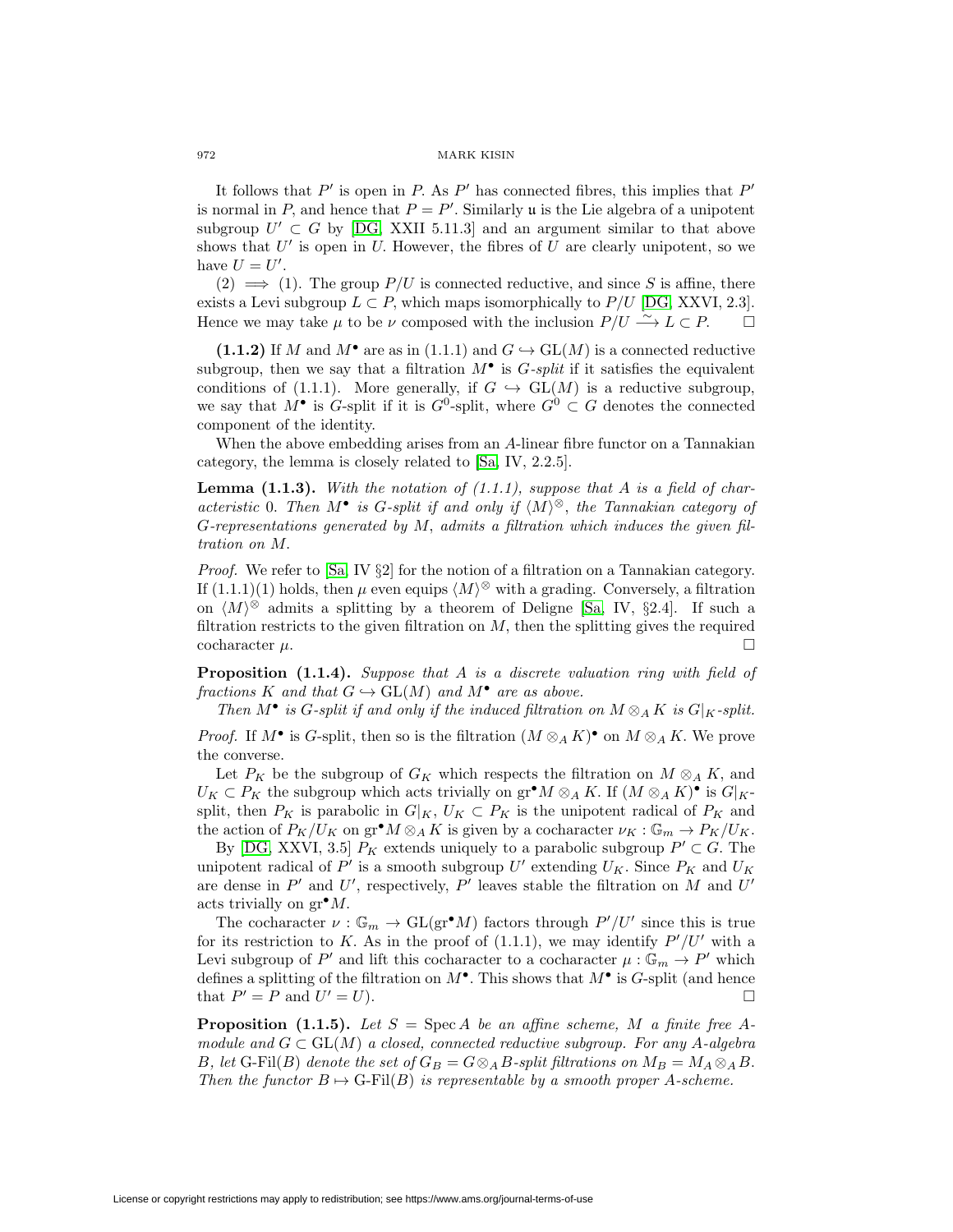*Proof.* Let Par denote the functor which assigns to an  $A$ -algebra  $B$  the set of INTEGRAL MODELS FOR SHIMURA VARIETIES OF ABELIAN TYPE 973<br>*Proof.* Let Par denote the functor which assigns to an A-algebra B the set of parabolic subgroups  $P_B \subset G_B$ . Denote by Par the functor which assigns to B the parabolic subgroups  $P_B \subset G_B$ . Denote by Par the functor which assigns to *B* the set of pairs ( $P_B, \nu$ ), where  $P_B \subset G_B$  is a parabolic subgroup with unipotent radical  $U_B$ , and  $\nu : \mathbb{G}_m \to P_B/U_B$  is a cocharacter. Then Pa  $U_B$ , and  $\nu : \mathbb{G}_m \to P_B/U_B$  is a cocharacter. Then Par is smooth and representable *Proof.* Let Par denote the functor which assigns to an A-algebra B the set of parabolic subgroups  $P_B \subset G_B$ . Denote by Par the functor which assigns to B the set of pairs  $(P_B, \nu)$ , where  $P_B \subset G_B$  is a parabolic subgroup w  $W$ , and  $\nu : \mathbb{G}_m \to P_B/U_B$  is a cocharacter. Then Par is smooth and representable<br>er A [DG, XVI, 3.5] and the morphism  $\overline{Par} \to \overline{Par}$  is smooth and relatively<br>presentable by [DG, XI, 4.2]. Hence  $\overline{Par}$  is smooth and

respecting the filtration, together with the cocharacter giving the grading on  $gr^{\bullet}M_B$ . representable by [DG, XI, 4.2]. Hence Par is smooth and representable.<br>We have a map G-Fil  $\rightarrow$  Par which associates to a filtration  $M_B^{\bullet}$  the parabolic respecting the filtration, together with the cocharacter giving t properness then follows from (1.1.4).

Consider an A-algebra B, and a parabolic  $P_B$  of  $G_B$  with unipotent radical  $U_B$ , together with a cocharacter  $\nu : \mathbb{G}_m \to P_B/U_B$ . Fix a Levi subgroup  $L_B \subset P_B$ mapping isomorphically to  $P_B/U_B$ , and let  $\mu$ :  $\mathbb{G}_m \to L_B$  be the cocharacter properness then follows from (1.1.4).<br>Consider an A-algebra B, and a parabolic  $P_B$  of  $G_B$  with unipotent<br>together with a cocharacter  $\nu : \mathbb{G}_m \to P_B/U_B$ . Fix a Levi subgroup<br>mapping isomorphically to  $P_B/U_B$ , and let  $\mu :$ induced by  $\nu$ . Let  $\mathfrak{u} = \text{Lie} U_B$ ,  $\mathfrak{p} = \text{Lie} P_B$  and decompose  $\mathfrak{u} = \bigoplus_{n \in \mathbb{Z}} \mathfrak{u}^n$  and  $\begin{array}{c} \text{Con} \ \text{together} \ \text{mappin} \ \text{induce} \ \mathfrak{p} = \bigoplus \end{array}$  $\mathfrak{p}=\bigoplus_{n\in\mathbb{Z}}\mathfrak{p}^n$  under the adjoint action of  $\mu$ , so that  $\mu$  has weight n on  $\mathfrak{u}^n$  and  $\mathfrak{p}^n$ . Let  $G-Fil'(B) \subset \text{Par}(B)$  consist of those pairs  $(P_B, \nu)$  such that  $\mu : \mathbb{G}_m \to L_B$  be the cocharacter<br>induced by  $\nu$ . Let  $\mathfrak{u} = \text{Lie } U_B$ ,  $\mathfrak{p} = \text{Lie } P_B$  and decompose  $\mathfrak{u} = \bigoplus_{n \in \mathbb{Z}} \mathfrak{u}^n$  and  $\mathfrak{p} = \big$ and  $\mathfrak{p}^n = 0$  for  $n < 0$ . Any two choices of  $L_B$  differ by conjugation by an element of  $U_B$ , so this condition does not depend on the choice of  $L_B$  and G-Fil' is well  $\mathbf{p} - \mathbf{\nabla}_{n \in \mathbb{Z}} \mathbf{p}$  under the adjoint action of  $\mu$ , so that  $\mu$  has weight n on  $\mathbf{u}$ .<br>Let G-Fil'( $B$ )  $\subset$  Par( $B$ ) consist of those pairs  $(P_B, \nu)$  such that  $\mathbf{u}^n = 0$  for  $n < 0$ . Any two choices o  $U_G$ -Fil  $(B)$   $\subset$  Par $(B)$  consist of those pairs  $(P_B, \nu)$  such that  $\mathfrak{u}^* = 0$  for  $n \leq 0$ <br>  $\mathfrak{d} \mathfrak{p}^n = 0$  for  $n < 0$ . Any two choices of  $L_B$  differ by conjugation by an element<br>  $U_B$ , so this condition does

G-Fil'. Conversely, given a point  $(P_B, \nu)$  of G-Fil'(B) we may choose a Levi subgroup  $L_B \subset P_B$  and consider the filtration given by  $\mu$ . Let  $P'_B$  and  $U'_B$  denote the parabolic and unipotent subgroups defined by  $\mu$  and denote their Lie algebras by  $\mathfrak{p}'$ and  $\mathfrak{u}'$ , respectively. To see that  $P'_B = P_B$ , we may work étale locally and assume that  $G_B$  contains a split maximal torus  $T_B \subset P_B$  with Lie algebra t such that  $\mu$ group  $L_B \subset P_B$  and consider the filtration given by  $\mu$ . Let  $P'_B$  and  $U'_B$  denote the<br>parabolic and unipotent subgroups defined by  $\mu$  and denote their Lie algebras by  $\mathfrak{p}'$ <br>and  $\mathfrak{u}'$ , respectively. To see tha The proof of (1.1.1) shows that  $\mathfrak{p} \subset \mathfrak{p}'$  and  $\mathfrak{u} \subset \mathfrak{u}'$ . If  $\mathfrak{p} \subsetneq \mathfrak{p}'$ , there is a root space  $\mathfrak{g}^{\alpha} \subset \mathfrak{p}'$  which is not contained in  $\mathfrak{p}$ . But then  $\mathfrak{g}^{-\alpha} \subset \mathfrak{u}$  [\[DG,](#page-44-8) XXII, 5.11.3] and so  $\mathfrak{g}^{-\alpha} \subset \mathfrak{u}'$  whence  $\mathfrak{g}^{\alpha} \nsubseteq \mathfrak{p}'$ , a contradiction.

It follows that  $P'_B = P_B$  and  $U'_B = U_B$ . In particular these groups are independent of the choice of  $L_B$ , and the filtration depends only on  $\nu$  and not on  $\mu$ . This gives a map  $G-Fil' \rightarrow G-Fil$  which is a section to the inclusion  $G-Fil \rightarrow G-Fil'$ .  $\mathfrak{g}^{-\alpha} \subset \mathfrak{u}'$  whence  $\mathfrak{g}^{\alpha} \nsubseteq \mathfrak{p}'$ , a contradiction.<br>It follows that  $P'_B = P_B$  and  $U'_B = U_B$ . In particular these groups are independent of the choice of  $L_B$ , and the filtration depends only on  $\nu$  and

**(1.1.6)** In the situation of (1.1.1) let  $\mu : \mathbb{G}_m \to G$  be a cocharacter inducing the given filtration  $M^{\bullet}$ . The centralizer L of  $\mu$  in G is a Levi subgroup with Lie algebra Hence<br>  $(1.)$ <br>
given the  $\alpha \in \Phi' \setminus \Phi''$   $\mathfrak{g}_{\alpha}$  [\[DG,](#page-44-8) XXVI, 5.11.3]. The parabolic subgroup P' defined by  $\mu^{-1}$ satisfies  $P' \cap P = L$ . We will refer to the unipotent radical U' of P' as the *opposite* unipotent defined by  $\mu$ . We have Lie  $G = \text{Lie } P \oplus \text{Lie } U'$  [\[DG,](#page-44-8) XXVI, 4.3.2].

<span id="page-6-0"></span>**(1.2) Review of** S**-modules.** We now recall some of the results of [\[Ki 1\]](#page-44-6) regarding the classification of crystalline representations and p-divisible groups.

Let k be a perfect field of characteristic p,  $W = W(k)$  its ring of Witt vectors and  $K_0 = W(k)[1/p]$ . Let K be a finite totally ramified extension of  $K_0$ , and  $\mathcal{O}_K$ its ring of integers. Fix an algebraic closure K of K, and set  $G_K = \text{Gal}(\overline{K}/K)$ .

We denote by  $\mathrm{Rep}_{G_K}^{\text{cris}}$  the category of crystalline  $G_K$ -representations, and by Repcris<sup>o</sup> the category of  $G_K$ -stable  $\mathbb{Z}_p$ -lattices spanning a representation in  $\text{Rep}_{G_K}^{\text{cris}}$ .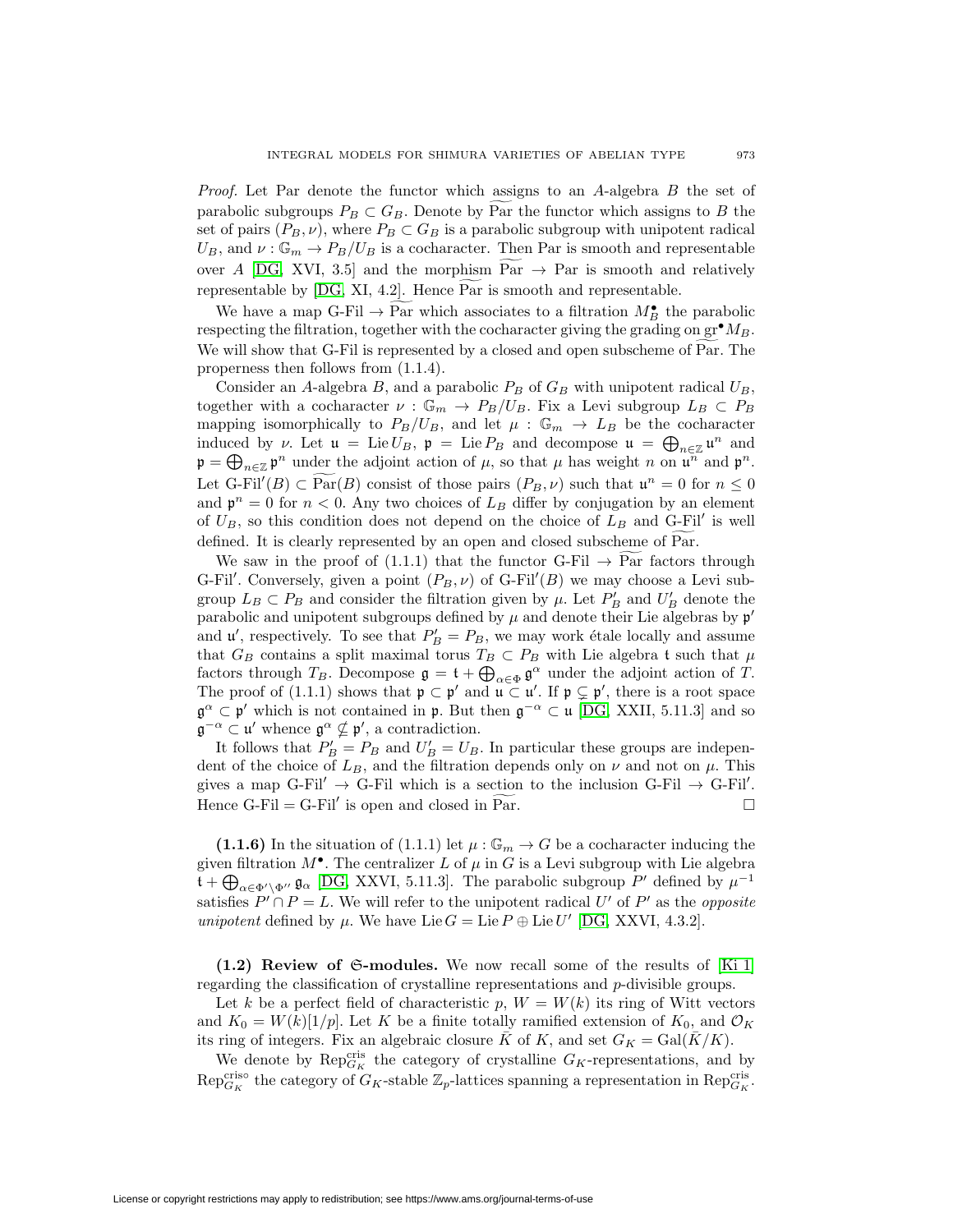For V a crystalline representation, recall Fontaine's functors

$$
D_{\mathrm{cris}}(V) = (B_{\mathrm{cris}} \otimes_{\mathbb{Q}_p} V)^{G_K}
$$
 and  $D_{\mathrm{dR}}(V) = (B_{\mathrm{dR}} \otimes_{\mathbb{Q}_p} V)^{G_K}$ .

Fix a uniformiser  $\pi \in K$ , and let  $E(u) \in W(k)[u]$  be the Eisenstein polynomial for  $\pi$ . We set  $\mathfrak{S} = W[\![u]\!]$  equipped with a Frobenius  $\varphi$  which acts as the usual Frobenius on  $W$  and sends  $u$  to  $u^p$ .

Let  $\text{Mod}_{/\mathfrak{S}}^{\varphi}$  denote the category of finite free  $\mathfrak{S}\text{-modules}$   $\mathfrak{M}$  equipped with a Frobenius semi-linear isomorphism[3](#page-7-0)

$$
1 \otimes \varphi : \varphi^*(\mathfrak{M})[1/E(u)] \xrightarrow{\sim} \mathfrak{M}[1/E(u)].
$$

Note that this definition differs slightly from that of [\[Ki 1\]](#page-44-6), where we insisted that the above map be induced by a map  $\varphi^*(\mathfrak{M}) \to \mathfrak{M}$ . This is related to the fact that in loc. cit we considered crystalline representations with Hodge-Tate weights  $\leq 0$ , whereas here we will allow arbitrary Hodge-Tate weights.

For  $i\in\mathbb{Z}$  we set

$$
\mathrm{Fil}^i \varphi^*(\mathfrak{M}) = (1 \otimes \varphi)^{-1}(E(u)^i \mathfrak{M}) \cap \varphi^*(\mathfrak{M}).
$$

Let  $\mathcal{O}_{\mathcal{E}}$  denote the *p*-adic completion of  $\mathfrak{S}_{(p)}$  and denote by  $\text{Mod}^{\varphi}_{/\mathcal{O}_{\mathcal{E}}}$  the category of finite free  $\mathcal{O}_{\mathcal{E}}$ -modules M equipped with an isomorphism  $\varphi^*(M) \stackrel{\sim}{\longrightarrow} M$ . We have a functor

$$
\text{Mod}^{\varphi}_{/\mathfrak{S}} \to \text{Mod}^{\varphi}_{/\mathcal{O}_{\mathcal{E}}}; \quad \mathfrak{M} \mapsto \mathcal{O}_{\mathcal{E}} \otimes_{\mathfrak{S}} \mathfrak{M}.
$$

**Theorem (1.2.1).** There exists a fully faithful tensor functor

$$
\mathfrak{M}: \mathrm{Rep}_{G_K}^{\mathrm{criso}} \to \mathrm{Mod}^\varphi_{/\mathfrak{S}},
$$

which is compatible with the formation of symmetric and exterior powers. If L is in Repcriso,  $V = L \otimes_{\mathbb{Z}_p} \mathbb{Q}_p$ , and  $\mathfrak{M} = \mathfrak{M}(L)$ , then

(1) There are canonical isomorphisms

$$
D_{\mathrm{cris}}(V) \xrightarrow{\sim} \mathfrak{M}/u\mathfrak{M}[1/p] \quad and \quad D_{\mathrm{dR}}(V) \xrightarrow{\sim} \varphi^*(\mathfrak{M}) \otimes_{\mathfrak{S}} K,
$$

where the map  $\mathfrak{S} \to K$  is given by  $u \mapsto \pi$ . The first isomorphism is compatible with Frobenius, and the second maps  $\mathrm{Fil}^i\varphi^*(\mathfrak{M}) \otimes_W K_0$  onto  $\mathrm{Fil}^iD_{\mathrm{dR}}(V)$ for  $i \in \mathbb{Z}$ .

(2) There is a canonical isomorphism

$$
\mathcal{O}_{\widehat{\mathcal{E}^{\mathrm{ur}}}} \otimes_{\mathbb{Z}_p} L \stackrel{\sim}{\longrightarrow} \mathcal{O}_{\widehat{\mathcal{E}^{\mathrm{ur}}}} \otimes_{\mathfrak{S}} \mathfrak{M},
$$

where  $\mathcal{O}_{\widehat{\mathcal{E}^{\text{ur}}}}$  is a certain faithfully flat and formally étale  $\mathcal{O}_{\mathcal{E}}$ -algebra.

(3) If  $k'/k$  is an algebraic extension of fields, then there exists a canonical  $\varphi$ equivariant isomorphism

$$
\mathfrak{M}(L|_{G_{K'}}) \xrightarrow{\sim} \mathfrak{M}(L) \otimes_{\mathfrak{S}} \mathfrak{S}',
$$
  
where  $\mathfrak{S}' = W(k')[\mathbb{I}]\$  and  $G_{K'} = \text{Gal}(\overline{K} \cdot W(k')[1/p]/K \cdot W(k')[1/p]).$ 

<span id="page-7-0"></span> $3$ We will need to consider various rings equipped with a fixed lift of Frobenius. Such a lift will be denoted simply by  $\varphi$ , except if we need to consider different lifts of Frobenius on the same ring, in which case this will of course be made clear in the notation. A Frobenius on a module over such a ring is always semi-linear and will be denoted by the same symbol as the Frobenius lift on the ring.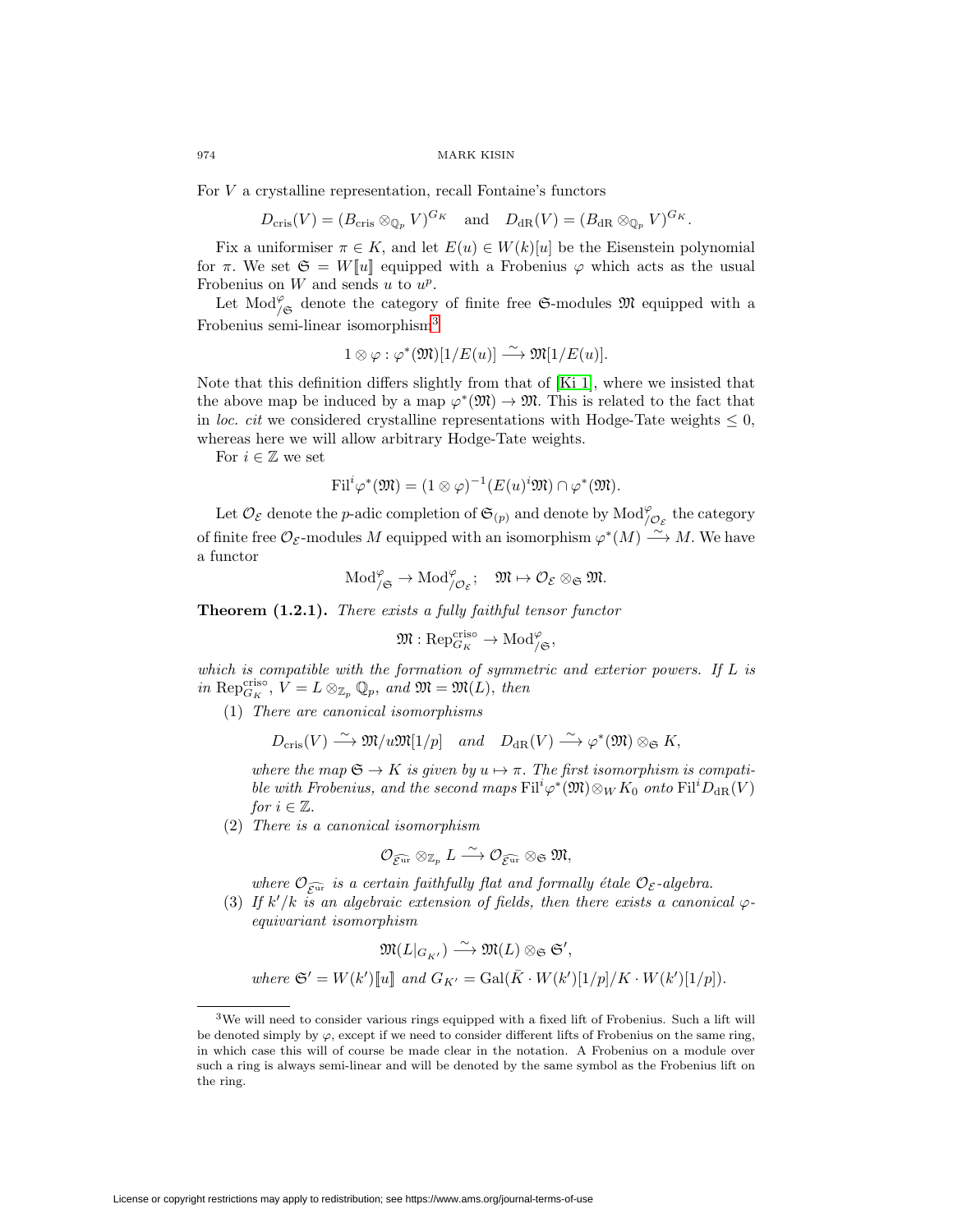Proof. This is an exercise in assembling the results of [\[Ki 1\]](#page-44-6):

Let Mod<sup> $\varphi,$ +</sup> denote the full subcategory of Mod $\varphi$  such that the map  $1 \otimes \varphi$ induces a map  $\varphi^*(\mathfrak{M}) \to \mathfrak{M}$ . Let  $K_{\infty} = K(\sqrt[p^n]{\pi})_{n \geq 1}$  be the field obtained from K by adjoining a compatible sequence of p-power roots of  $\pi$ . Write  $G_{K_{\infty}} = \text{Gal}(\overline{K}/K_{\infty})$ and denote by  $\text{Rep}_{G_{K_{\infty}}}^{\circ}$  the category of continuous representations of  $G_{K_{\infty}}$  on finite free  $\mathbb{Z}_p$ -modules.

Then we have functors

(1.2.2) 
$$
\text{Mod}_{/\mathfrak{S}}^{\varphi,+} \stackrel{\mathfrak{M}\mapsto \mathcal{O}_{\mathcal{E}}\otimes \mathfrak{S}^{\mathfrak{M}}}{\longrightarrow} \text{Mod}_{/\mathcal{O}_{\mathcal{E}}}^{\varphi} \stackrel{\sim}{\longrightarrow} \text{Rep}_{G_{K_{\infty}}}^{\circ},
$$

where the second functor is the equivalence of [\[Fo,](#page-44-9) A.1.2.7], and the first functor is fully faithful by [\[Ki 1,](#page-44-6) 2.1.12] (see also [\[Ki 2,](#page-44-10) E.4]). Denote by  $\mathrm{Rep}_{G_{K_{\infty}}}^{\mathrm{fh},\circ}$  the essential image of the composite of (1.2.2).

Let Rep<sup>-,</sup>∘ denote the category of  $G_K$ -stable  $\mathbb{Z}_p$ -lattices in crystalline representations with Hodge-Tate weights  $\leq 0$ . By [\[Ki 1,](#page-44-6) 2.1.14], the functor

$$
\text{Rep}_{\text{cris}}^{-,\circ} \to \text{Rep}_{G_{K_{\infty}}}^{\circ}; \quad L \mapsto L|_{G_{K_{\infty}}}
$$

is fully faithful. If L is in  $\mathbb{R}\text{e}\text{p}^{-\circ}_{\text{cris}}$ , then [\[Ki 1,](#page-44-6) 2.1.5] implies that  $L[1/p]$  contains a  $G_{K_{\infty}}$ -stable lattice in  $\operatorname{Rep}_{G_{K_{\infty}}}^{\text{fh},\circ}$ , and hence  $L|_{G_{K_{\infty}}}$  itself is in  $\operatorname{Rep}_{G_{K_{\infty}}}^{\text{fh},\circ}$  by [\[Ki 1,](#page-44-6) 2.1.15].

We define  $\mathfrak{M}$  as the composite

$$
\mathfrak{M} : \mathrm{Rep}^{-,\circ}_{\mathrm{cris}} \to \mathrm{Rep}^{\mathrm{fh},\circ}_{G_{K_\infty}} \xrightarrow[1.2.2]{} \mathrm{Mod}_{/\mathfrak{S}}^{\varphi,+}.
$$

To extend this to a functor on  $\text{Rep}_{G_K}^{\text{criso}}$ , let  $\mathfrak{S}(1)$  (resp.  $\mathfrak{S}(-1)$ ) in  $\text{Mod}_{/\mathfrak{S}}^{\varphi}$  be the object with underlying G-module equal to G and  $\varphi$  given by sending 1 to  $E(0)/pE(u)$  (resp.  $pE(u)/E(0)$ ). Then  $\mathfrak{M}(\mathbb{Z}_p(-1)) = \mathfrak{S}(-1)$ , for example by [\[Ki 1,](#page-44-6) 2.1.5], and for any L in Rep<sub>cris</sub> we set  $\mathfrak{M}(L) = \mathfrak{M}(L(-m)) \otimes \mathfrak{S}(1)^{\otimes m}$  for m a positive integer such that  $L(-m)[1/p]$  has all Hodge-Tate weights  $\leq 0$ .

(1) now follows from [\[Ki 1,](#page-44-6) 2.1.5] and the construction of the quasi-inverse func-tors D and M in [\[Ki 1,](#page-44-6) §1.2]. (2) follows from the construction of the equivalence in [\[Fo,](#page-44-9) A.1]. This also implies the compatibility with symmetric tensors: For  $n \geq 1$ , there is a natural map

$$
\operatorname{Sym}^n(\mathfrak{M}(L)) \to \mathfrak{M}(\operatorname{Sym}^n(L)).
$$

Using (2) we see that this map is an isomorphism after tensoring by  $\otimes_{\mathfrak{S}} \mathcal{O}_{\mathcal{E}}$ . Hence it is an isomorphism by [\[Ki 1,](#page-44-6) 2.1.9]. The argument for exterior powers is similar.  $\Box$ 

Finally  $(3)$  is easily seen directly from the construction of the functor  $\mathfrak{M}$ .

<span id="page-8-0"></span> $(1.3)$  Reductive groups and crystalline representations. Let L be a  $G_K$ stable lattice in a crystalline representation and let  $G \subset GL(L)$  be a reductive group such that the  $G_K$ -action on L factors through  $G(\mathbb{Z}_p)$ . We will apply the theory of the previous section to produce a "crystalline realization" of G.

**(1.3.1)** Let R be a Noetherian ring and M a finite free R-module. We begin by establishing criteria under which a closed R-flat subgroup  $G \subset GL(M)$  can be described as the scheme-theoretic stabilizer of a collection of tensors.

It will be convenient to denote simply by  $M^{\otimes}$  the direct sum of all the R-modules which can be formed from  $M$  using the operations of taking duals, tensor products, symmetric powers and exterior powers. Note that  $M^{\otimes} \longrightarrow M^{*\otimes}$  so that a tensor in the left-hand side may be regarded in the right-hand side.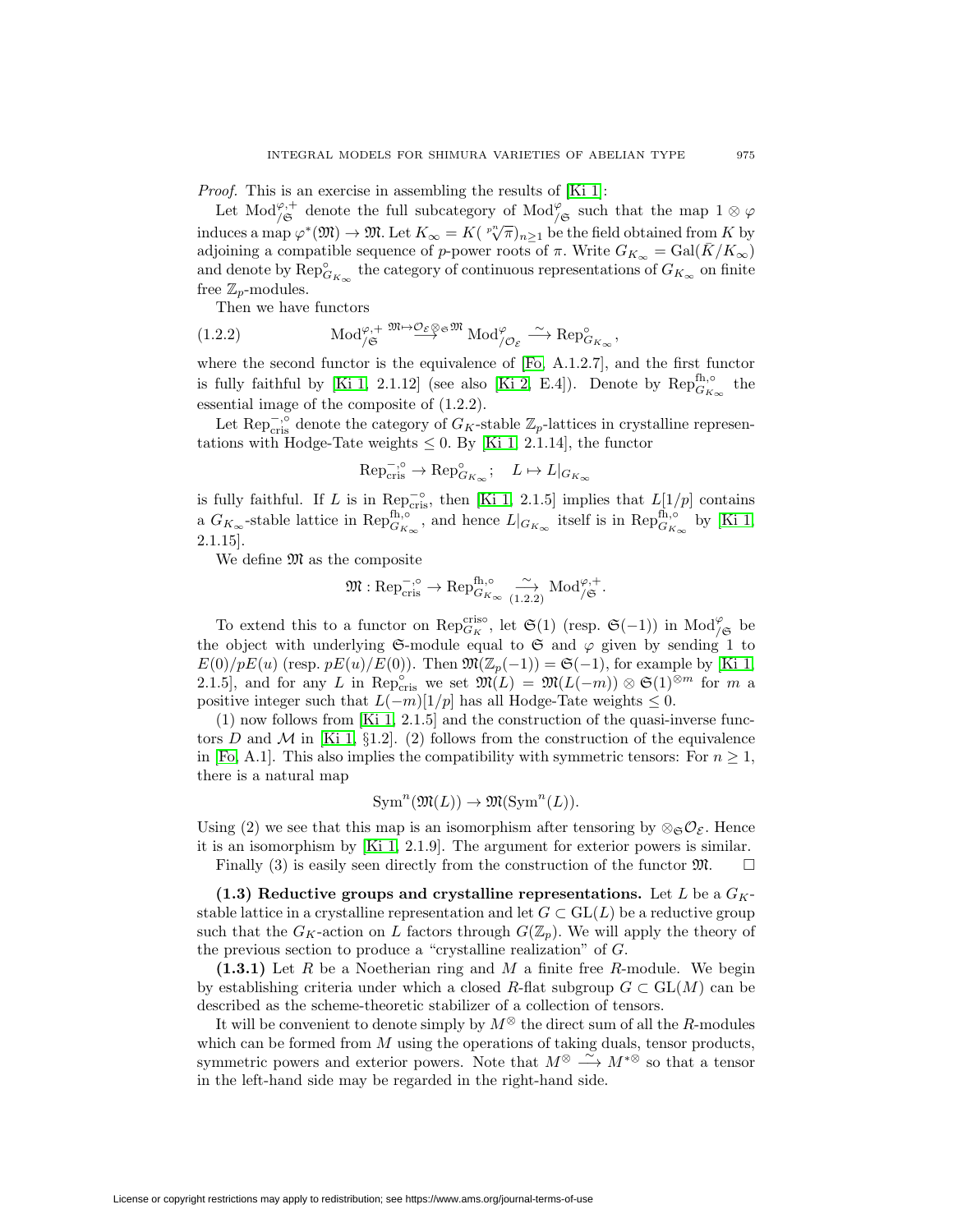If  $(s_\alpha) \subset M^\otimes$ , and  $G \subset GL(M)$  is the pointwise stabilizer of the  $s_\alpha$ , we say that G is the group defined by the tensors  $s_{\alpha}$ .

**Proposition (1.3.2).** Suppose that R is a discrete valuation ring of mixed characteristic, and let  $G \subset GL(M)$  be a closed R-flat subgroup whose generic fiber is reductive. Then G is defined by a finite collection of tensors  $(s_{\alpha}) \subset M^{\otimes}$ .

Proof. The proof is similar to that of [\[De 2,](#page-44-11) Prop. 3.1].

Let N be an R-module equipped with an action of  $GL(M)$  and  $N' \subset N$  a submodule such that  $N'/N$  is R-flat. If  $(s_\alpha) \subset N'$ , then the subgroup of  $GL(M)$ fixing the  $s_{\alpha}$  is the same as the subgroup fixing the  $s_{\alpha}$  considered as elements of N.

Let  $\mathcal{O}_{\text{GL}}$  denote the Hopf algebra of  $\text{GL}(M)$ . For any finite projective R-module W with an action of  $GL(M)$ , let  $W_0$  denote W with the trivial  $GL(M)$ -action.

We have the inclusion of R-schemes  $GL(M) \subset End(M)$ , which is fibre by fibre dense. Thus

$$
\mathcal{O}_{\mathrm{GL}} = \underline{\lim}_{n} \mathrm{Sym}^{\bullet} (M \otimes M_0^*) \otimes (\det M)^{-n},
$$

with the transition maps being given by multiplication by det  $\otimes \delta^{-1}$ , where det ∈  $\text{Sym}^{\bullet}(M \otimes M_0^*)$  is the determinant and  $\delta \in \det M$  is some fixed basis vector. The transition maps in the direct limit remain injective after any base change  $R \to R'$ . Hence each term in the limit is a direct summand in the next, and it suffices to find tensors  $(s_{\alpha}) \subset \mathcal{O}_{\mathrm{GL}}$  defining  $G$ .

For any finite projective R-module W with an action of  $GL(M)$ , the  $\mathcal{O}_{GL}$ comodule structure on W gives a GL(M)-equivariant map  $W \to W_0 \otimes_R \mathcal{O}_{GL}$ . This map is injective and its cokernel is a direct summand, a section being induced by the identity section  $\mathcal{O}_{GL} \to R$ . Hence it suffices to find elements defining G in any representation of  $GL(M)$  on a finite projective R-module.

Now let  $I \subset \mathcal{O}_{GL}$  denote the ideal of G. Then G is the scheme-theoretic stabilizer of I. Let  $W \subset \mathcal{O}_{GL}$  be a finite rank,  $GL(M)$ -stable, saturated R-submodule such that  $W \cap I$  contains a set of generators of I. Then G is the stabilizer of  $W \cap I \subset W$ . If  $r = \text{rk}_R W \cap I$ , then  $L = \wedge^r (W \cap I) \subset \wedge^r W$  is a line, and G is the stabilizer of L.

Since G has reductive generic fibre the quotient map  $(\wedge^r W)^* \to L^*$  has a Gequivariant splitting over the generic point  $\eta \in \text{Spec } R$ . Hence there exists a G-stable line  $L^* \subset (\wedge^r W)^*$  which maps isomorphically to  $L^*$  over  $\eta$ . Now G acts trivially on  $L \otimes_R \tilde{L}^*$  as this is true over  $\eta$ , and the stabilizer of  $L \otimes_R \tilde{L}^* \subset (\wedge^r W) \otimes_R (\wedge^r W)^*$ is equal to  $G$ .

**(1.3.3)** Let L be a  $G_K$ -stable lattice in a crystalline representation and  $G \subset$  $GL(L)$  a reductive group. Then by  $(1.3.2)$  G is defined by a finite collection of tensors  $(s_{\alpha}) \subset L^{\otimes}$ , and the  $G_K$ -action on L factors through  $G(\mathbb{Z}_p)$  if and only if these tensors are  $G_K$ -invariant.

If this is the case, we may view the tensors  $s_{\alpha}$  as morphisms  $s_{\alpha} : \mathbf{1} \to L^{\otimes}$  in Rep<sup>cris</sup><sup>o</sup>. Applying the functor  $\mathfrak{M}$  of the theorem, we obtain morphisms  $\tilde{s}_{\alpha}: 1 \rightarrow$  $\mathfrak{M}(L)^\otimes$  in  $\mathrm{Mod}_{/\mathfrak{S}}^\varphi$ .

**Proposition (1.3.4).** Let L be in  $\text{Rep}_{G_K}^{\text{criso}}$  and  $G \subset \text{GL}(L)$  a reductive  $\mathbb{Z}_p$ -subgroup defined by a finite collection of  $G_K$ -invariant tensors  $(s_\alpha) \subset L^\otimes$ . If  $\mathfrak{M} = \mathfrak{M}(L)$ , then  $(\tilde{s}_{\alpha}) \subset \mathfrak{M}^{\otimes}$  defines a reductive subgroup of  $GL(\mathfrak{M})$ .

If k is separably closed, then there is an G-linear isomorphism.  $\mathfrak{M} \stackrel{\sim}{\longrightarrow} L \otimes_{\mathbb{Z}_p} \mathfrak{S}$ which takes the tensor  $\tilde{s}_{\alpha}$  to  $s_{\alpha}$ . In particular, the subgroup  $G_{\mathfrak{S}} \subset GL(\mathfrak{M})$  defined by  $(\tilde{s}_{\alpha})$  is isomorphic to  $G \times_{\text{Spec } \mathbb{Z}_p} \text{Spec } \mathfrak{S}.$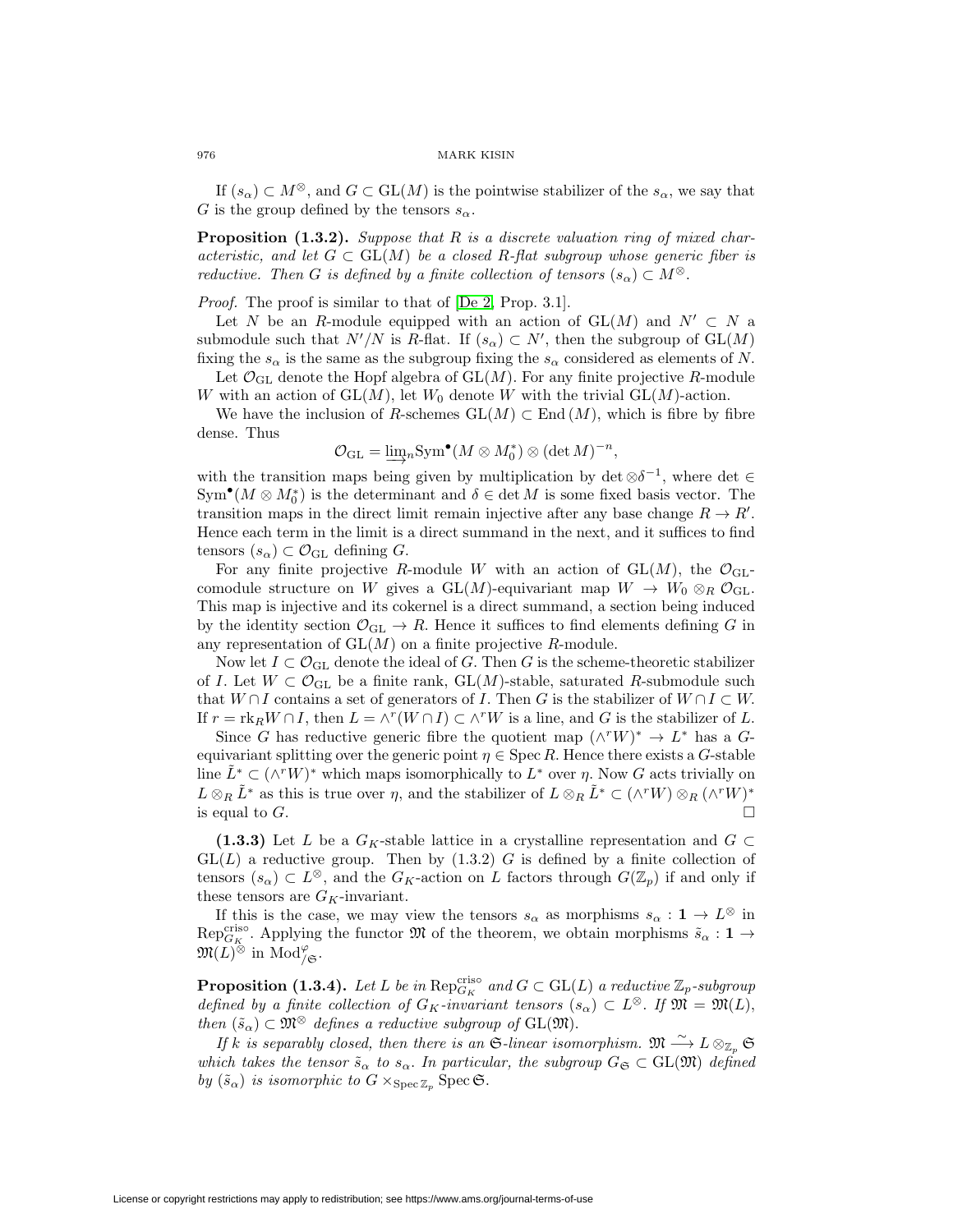*Proof.* Using the compatibility  $(1.2.1)(3)$ , it suffices to prove the proposition when  $k$  is separably closed. Moreover the second statement implies the first.

Now suppose that k is separably closed, set  $\mathfrak{M}' = L \otimes_{\mathbb{Z}_n} \mathfrak{S}$ , and let  $P \subset$  $\underline{\mathrm{Hom}}_{\mathfrak{S}}(\mathfrak{M},\mathfrak{M}')$  be the subscheme of isomorphisms between  $\mathfrak{M}$  and  $\mathfrak{M}'$  which take  $\tilde{s}_{\alpha}$  to  $s_{\alpha}$ . The fibres of P are either empty or a torsor under G. We claim that P is a G-torsor. That is,  $P$  is flat over  $\mathfrak S$  with non-empty fibres. The claim implies the proposition since a torsor under a reductive group is  $\epsilon$ tale locally trivial, while the ring  $\mathfrak S$  is strictly Henselian as k is separably closed, so any G torsor over  $\mathfrak S$  is trivial.

To prove the claim we proceed in several steps. For  $R$  a  $\mathfrak{S}\text{-algebra}$ , we set  $P_R = P \times_{\text{Spec } \mathfrak{S}} \text{Spec } R.$ 

Step 1.  $P_{\mathfrak{S}_{(p)}}$  is a G-torsor. Since  $\mathcal{O}_{\widehat{\mathcal{E}^{\text{ur}}}}$  is faithfully flat over  $\mathcal{O}_{\mathcal{E}}$  and  $\mathcal{O}_{\mathcal{E}}$  is faithfully *Step* 1.  $P_{\mathfrak{S}_{(p)}}$  is a G-torsor. Since  $\mathcal{O}_{\widehat{\mathcal{E}^{\text{ur}}}}$  is faithfully flat over  $\mathcal{O}_{\mathcal{E}}$  and  $\mathcal{O}_{\mathcal{E}}$  is faithfully flat over  $\mathfrak{S}_{(p)}$ , it suffices to show that  $P_{\mathcal{O}_{\widehat{\mathcal{E}^{\text{ur}}}}}$  is flat over  $\mathfrak{S}_{(p)}$ , it suffices to show that  $P_{\mathcal{O}_{\mathcal{E}^{\widehat{\text{ut}}}}}$  is a  $G$ -to in  $(1.2.1)(2)$  shows that  $P_{\mathcal{O}_{\mathcal{E}^{\widehat{\text{ut}}}}}$  is a trivial  $G$ -torsor.

Step 2.  $P_{K_0}$  is a G-torsor, where we regard  $K_0$  as a G-algebra via  $u \mapsto 0$ . This follows from  $(1.2.1)(1)$ , which implies the existence of a canonical isomorphism

$$
B_{\mathrm{dR}}\otimes_{\mathbb{Z}_p}L\stackrel{\sim}{\longrightarrow}B_{\mathrm{dR}}\otimes_W \mathfrak{M}/u\mathfrak{M}.
$$

Step 3.  $P_{\mathfrak{S}[1/pu]}$  is a G-torsor. Let  $U \subset \operatorname{Spec} \mathfrak{S}[1/up]$  denote the maximal open subset over which  $P$  is flat with non-empty fibres. By Step 1, we know this subset is non-empty, since it contains the generic point. In particular, the complement of U in Spec  $\mathfrak{S}[1/up]$  contains finitely many closed points.

Let  $x \in \text{Spec } \mathfrak{S}[1/up]$  be a closed point. If  $x \notin U$ , we consider two cases. If  $|u(x)| < |\pi|$ , then since the  $s_{\alpha}$  are Frobenius invariant, we have  $P_{\mathfrak{S}[1/p]} \longrightarrow$  $\varphi^*(P_{\mathfrak{S}[1/p]})$  in a formal neighbourhood of x. Hence  $P_{\mathfrak{S}}[1/p]$  cannot be a G-torsor at  $\varphi(x)$ , since  $\varphi$  is a faithfully flat map on G. Repeating the argument we find  $\varphi(x), \varphi^2(x), \ldots \notin U$ , which gives a contradiction.

Similarly, if  $|u(x)| \geq |\pi|$ , consider a sequence of points  $x_0, x_1,...$  with  $x_0 =$ x, and  $\varphi(x_{i+1}) = x_i$ . For  $i \geq 1$ , we have  $P_{\mathfrak{S}[1/p]} \longrightarrow \varphi^*(P_{\mathfrak{S}[1/p]})$  in a formal neighbourhood of  $x_i$ , so we find that  $x_i \notin U$  for  $i \geq 1$ .

Step 4.  $P_{\mathfrak{S}[1/p]}$  is a G-torsor. By Step 3, it suffices to show that the restriction of P to  $K_0[[u]]$  is a G-torsor. For any  $\mathfrak N$  in Mod<sub> $/\mathfrak S$ </sub> there is a unique,  $\varphi$ -equivariant isomorphism

$$
\mathfrak{N} \otimes_{\mathfrak{S}} K_0[\![u]\!] \stackrel{\sim}{\longrightarrow} K_0[\![u]\!] \otimes_{K_0} \mathfrak{N}/u\mathfrak{N}[1/p]
$$

lifting the identity map on  $\mathfrak{N}/u\mathfrak{N} \otimes_{\mathcal{O}_{K_0}} K_0$ , which is functorial in  $\mathfrak{N}$  (see, for ex-ample, [\[Ki 1,](#page-44-6) 1.2.6]). Applying this to  $\mathfrak{M}$  and the morphisms  $\tilde{s}_{\alpha}$  shows that the restriction of P to  $K_0[[u]]$  is isomorphic to  $P_{K_0}\otimes_{K_0}K_0[[u]]$ , which is a G-torsor by Step 2.

Step 5. P is a G-torsor. Let U be the complement of the closed point in Spec  $\mathfrak{S}$ . By Steps 1 and 4 we know that  $P|_U$  is a G-torsor. By a result of Colliot-Thélène and Sansuc [\[CS,](#page-44-12) Thm. 6.13],  $P$  extends to a  $G$ -torsor over  $\mathfrak{S}$  and, as we remarked above, any such torsor is trivial. Hence  $P|_U$  is trivial, and there is an isomorphism  $\mathfrak{M}|_U \longrightarrow \mathfrak{M}'|_U$  taking  $\tilde{s}_{\alpha}$  to  $s_{\alpha}$ . Since any vector bundle over U has a canonical extension to  $\mathfrak{S}$ , obtained by taking its global sections, this isomorphism extends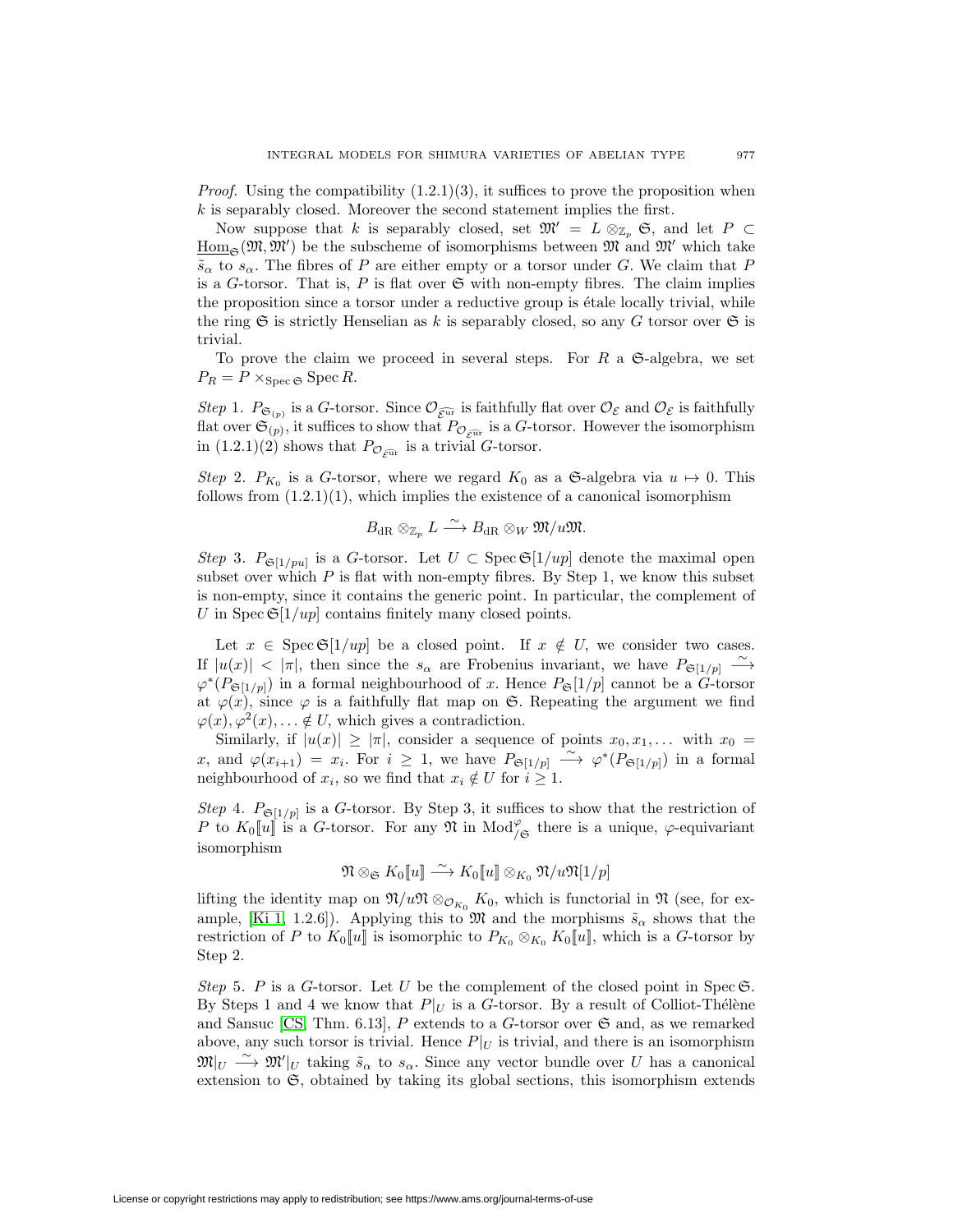to  $\mathfrak{S}$ . This implies that P is the trivial G-torsor and completes the proof of the proposition.

 $\Box$ 

**Corollary (1.3.5).** With the assumptions of  $(1.3.4)$ , suppose that G is connected and k is finite. Then there exists an isomorphism  $\mathfrak{M} \stackrel{\sim}{\longrightarrow} L \otimes_{\mathbb{Z}_p} \mathfrak{S}$  which takes the tensor  $\tilde{s}_{\alpha}$  to  $s_{\alpha}$ . In particular, the subgroup  $G_{\mathfrak{S}} \subset GL(\mathfrak{M})$  defined by  $(\tilde{s}_{\alpha})$  is isomorphic to  $G \times_{\text{Spec } \mathbb{Z}_p} \text{Spec } \mathfrak{S}.$ 

*Proof.* As in (1.3.4) we set  $\mathfrak{M}' = L \otimes_{\mathbb{Z}_p} \mathfrak{M}$ , and we denote by  $P \subset \underline{\text{Hom}}_{\mathfrak{S}}(\mathfrak{M}, \mathfrak{M}')$ the subscheme of isomorphisms between  $\mathfrak{M}$  and  $\mathfrak{M}'$  which take  $\tilde{s}_{\alpha}$  to  $s_{\alpha}$ . Then P is a G-torsor by  $(1.3.4)$ . Since G is connected and k is finite, any such torsor is trivial [\[Sp,](#page-45-8) 4.4], and the corollary follows.  $\Box$ 

**Corollary (1.3.6).** Let L be a  $G_K$ -stable lattice in a crystalline representation V,  $\mathfrak{M} = \mathfrak{M}(L)$  and  $(s_{\alpha}) \subset L^{\otimes}$  a collection of  $G_K$ -invariant tensors which define a reductive subgroup  $G$  of  $GL(L)$ . Then:

(1) If we view  $(s_{\alpha}) \subset \text{Fil}^0D_{\text{cris}}(V)^{\otimes}$  via the p-adic comparison isomorphism

$$
B_{\mathrm{cris}} \otimes_{\mathbb{Z}_p} L \xrightarrow{\sim} B_{\mathrm{cris}} \otimes_{\mathcal{O}_{K_0}} D_{\mathrm{cris}}(V),
$$

then  $(s_{\alpha}) \subset (\mathfrak{M}/u\mathfrak{M})^{\otimes} \subset D_{\mathrm{cris}}(V)^{\otimes}$ .

(2) If  $k^{\text{sep}}$  denotes a separable closure of k, then there exists a  $W(k^{\text{sep}})$ -linear isomorphism

$$
L \otimes_{\mathbb{Z}_p} W(k^{\text{sep}}) \xrightarrow{\sim} \mathfrak{M}/u\mathfrak{M} \otimes_{W(k)} W(k^{\text{sep}})
$$

taking  $s_{\alpha}$  to  $s_{\alpha}$ . In particular,  $(s_{\alpha}) \subset (\mathfrak{M}/u\mathfrak{M})^{\otimes}$  defines a reductive subgroup  $G'$  of  $GL(\mathfrak{M}/u\mathfrak{M})$ , which is a pure inner form of  $G$ .

(3) If k is finite and G is connected, then there exists a W-linear isomorphism

$$
L\otimes_{\mathbb{Z}_p}W\stackrel{\sim}{\longrightarrow} \mathfrak{M}/u\mathfrak{M}
$$

taking  $s_{\alpha}$  to  $s_{\alpha}$ . In particular  $(s_{\alpha}) \subset (\mathfrak{M}/u\mathfrak{M})^{\otimes}$  defines a reductive subgroup  $G'$  of  $GL(\mathfrak{M}/u\mathfrak{M})$ , which is isomorphic to  $G \times_{\text{Spec } \mathbb{Z}_p} \text{Spec } W$ .

*Proof.* (1) and (2) follow from (1.3.4); in fact (1) holds for any  $G_K$ -invariant tensors, without assuming that  $G$  is reductive. To see that  $G'$  is a pure inner form of  $G$ in  $(2)$ , note that specializing the torsor P which appears in the proof of  $(1.3.4)$  at  $u = 0$  gives a class in  $H^1(\text{Spec } W, G)$ , and  $G'$  can be obtained from G by twisting by this class.

Finally, (3) follows from (1.3.5) once we remark that  $s_{\alpha} \in D_{\text{cris}}(V)^{\otimes}$  is equal to

$$
\tilde{s}_{\alpha}|_{u=0} : \mathbf{1} \to (\mathfrak{M}/u\mathfrak{M})^{\otimes} \hookrightarrow D_{\mathrm{cris}}(V)^{\otimes},
$$

the final inclusion being given by the first isomorphism of  $(1.2.1)(1)$ . The equality is a formal consequence of the functoriality of this isomorphism.  $\Box$ 

<span id="page-11-0"></span>**(1.4) Application to** p**-divisible groups.** We now apply the previous results to *p*-divisible groups over  $\mathcal{O}_K$ .

If R is a ring which is p-adically separated and complete, and  $\mathscr G$  is a p-divisible group over R, we will denote by  $\mathbb{D}(\mathscr{G})$  the corresponding (contravariant) Frobenius crystal on the crystalline site of R.

If  $R' \to R$  is a surjection whose kernel is equipped with divided powers and is topologically nilpotent for the *p*-adic topology, then we denote by  $\mathbb{D}(\mathscr{G})(R')$  the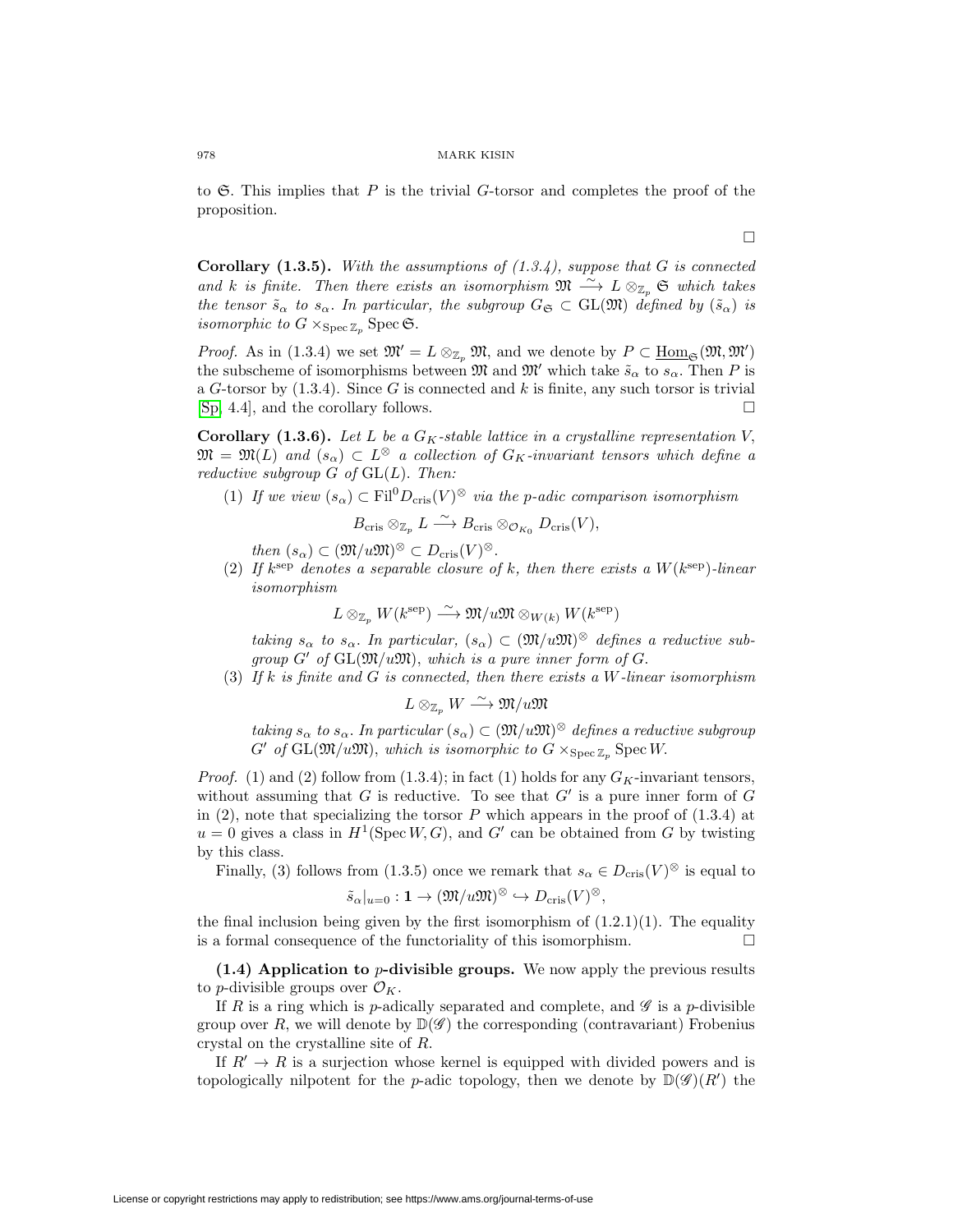value of  $\mathbb{D}(\mathscr{G})$  on R'. In particular, there is a short exact sequence of finite, locally free R-modules

$$
0 \to (\mathrm{Lie}\,\mathscr{G})^* \to \mathbb{D}(\mathscr{G})(R) \to \mathrm{Lie}\,\mathscr{G}^* \to 0,
$$

where the term on the left is the R-dual of Lie  $\mathscr{G}$ , and  $\mathscr{G}^*$  is the Cartier dual of  $\mathscr{G}$ . If  $R' \to R$  is as above, we denote by Fil<sup>1</sup>D( $\mathscr{G}(R')$ ) the preimage of (Lie $\mathscr{G})^*$  in  $\mathbb{D}(\mathscr{G})(R').$ 

Let S be the p-adic completion of  $W[u, E(u)^n/n!]_{n\geq 1}$ . We equip it with a Frobenius  $\varphi$  which sends u to u<sup>p</sup>. The ideal Fil<sup>1</sup>S = ker( $S \stackrel{u \mapsto \pi}{\to} O_K$ ) is equipped with divided powers. In particular, if  $\mathscr G$  is a p-divisible group over  $\mathcal O_K$ , then  $\mathbb{D}(\mathscr G)(S)$ is a finite free module, equipped with a semi-linear Frobenius  $\varphi$  and a submodule Fil<sup>1</sup>D( $\mathscr{G}(S)$ ). In fact  $\varphi$ (Fil<sup>1</sup>D( $\mathscr{G}(S)$ ) ⊂  $p\mathbb{D}(\mathscr{G})(S)$ , but we will not need this explicitly.

 $(1.4.1)$  Let  $BT^{\varphi}_{/\mathfrak{S}}$  denote the full subcategory of  $\text{Mod}^{\varphi}_{/\mathfrak{S}}$  consisting of objects  $\mathfrak{M}$ such that  $\mathfrak{M}$  is  $\varphi$ -stable and the cokernel of  $\varphi^*(\mathfrak{M}) \to \mathfrak{M}$  is killed by  $E(u)$ .

We view S as a G-algebra by sending u to u. If  $\mathfrak{M}$  is in  $BT_{/\mathfrak{S}}^{\varphi}$ , then following Breuil [\[Br\]](#page-44-13), we set  $\mathcal{M}(\mathfrak{M}) = S \otimes_{\mathfrak{S}} \varphi^*(\mathfrak{M})$  and equip  $\mathcal{M}(\mathfrak{M})$  with the induced Frobenius  $\varphi$ , and with an S-submodule

$$
\mathrm{Fil}^1 \mathcal{M}(\mathfrak{M}) = \{ x \in S \otimes_{\varphi, \mathfrak{S}} \mathfrak{M} : 1 \otimes \varphi(x) \in \mathrm{Fil}^1 S \otimes_{\mathfrak{S}} \mathfrak{M} \subset S \otimes_{\mathfrak{S}} \mathfrak{M} \}.
$$

One checks easily that

$$
\mathrm{Fil}^1 \mathcal{M}(\mathfrak{M}) = S \cdot \mathrm{Fil}^1(\varphi^*(\mathfrak{M})) + \mathrm{Fil}^1 S \cdot \mathcal{M}.
$$

We denote by  $(p-\text{div}/\mathcal{O}_K)$  the category of p-divisible groups over  $\mathcal{O}_K$ .

**Theorem (1.4.2).** The functor  $\mathfrak{M}$  of (1.2.1) induces a fully faithful contravariant functor

$$
\mathfrak{M}:(p\text{-}\mathrm{div}/\mathcal{O}_K)\rightarrow \mathrm{BT}^\varphi_{/\mathfrak{S}};\quad \mathscr{G}\mapsto \mathfrak{M}(\mathscr{G}):=\mathfrak{M}(T_p\mathscr{G}^*),
$$

which is an equivalence when  $p > 2$ . If G is a p-divisible group over  $\mathcal{O}_K$  and either  $p > 2$  or  $\mathscr{G}^*$  is connected, then there is a canonical isomorphism

$$
\mathbb{D}(\mathscr{G})(S) \xrightarrow{\sim} \mathcal{M}(\mathfrak{M}(\mathscr{G}))
$$

compatible with  $\varphi$  and filtrations.

*Proof.* That  $\mathfrak M$  induces a functor as claimed follows from [\[Ki 1,](#page-44-6) 2.2.7] and its proof. If  $p > 2$ ,  $\mathfrak{M}$  is in  $BT^{\varphi}_{/\mathfrak{S}}$  and  $\mathscr{G} = \mathscr{G}(\mathfrak{M})$  is the corresponding p-divisible group, then the construction of the quasi-inverse to M in loc. cit shows that  $\mathbb{D}(\mathscr{G})(S) \longrightarrow$  $\mathcal{M}(\mathfrak{M}(\mathscr{G}))$ . If  $p = 2$ , then this formula holds if  $\mathscr{G}^*$  is connected [\[Ki 3,](#page-44-14) 1.1.6(2),  $1.2.8$ ].<sup>[4](#page-12-0)</sup>

**Corollary (1.4.3).** Let  $\mathscr G$  be a p-divisible group over  $\mathcal O_K$ , and if  $p = 2$  assume that  $\mathscr{G}^*$  is connected. Let  $L = T_p \mathscr{G}^*$ ,  $\mathfrak{M} = \mathfrak{M}(L) = \mathfrak{M}(\mathscr{G})$  and  $(s_\alpha) \subset L^\otimes$  be a collection of  $G_K$ -invariant tensors defining a reductive subgroup  $G \subset GL(L)$ . Then

(1) There is a canonical  $\varphi$ -equivariant isomorphism  $\varphi^*(\mathfrak{M}/u\mathfrak{M}) \stackrel{\sim}{\longrightarrow} \mathbb{D}(\mathscr{G}_0)(W)$ , where  $\mathscr{G}_0 = \mathscr{G} \otimes_{\mathcal{O}_K} k$ .

<span id="page-12-0"></span><sup>4</sup>Note that the correspondence of [\[Ki 3\]](#page-44-14) is covariant.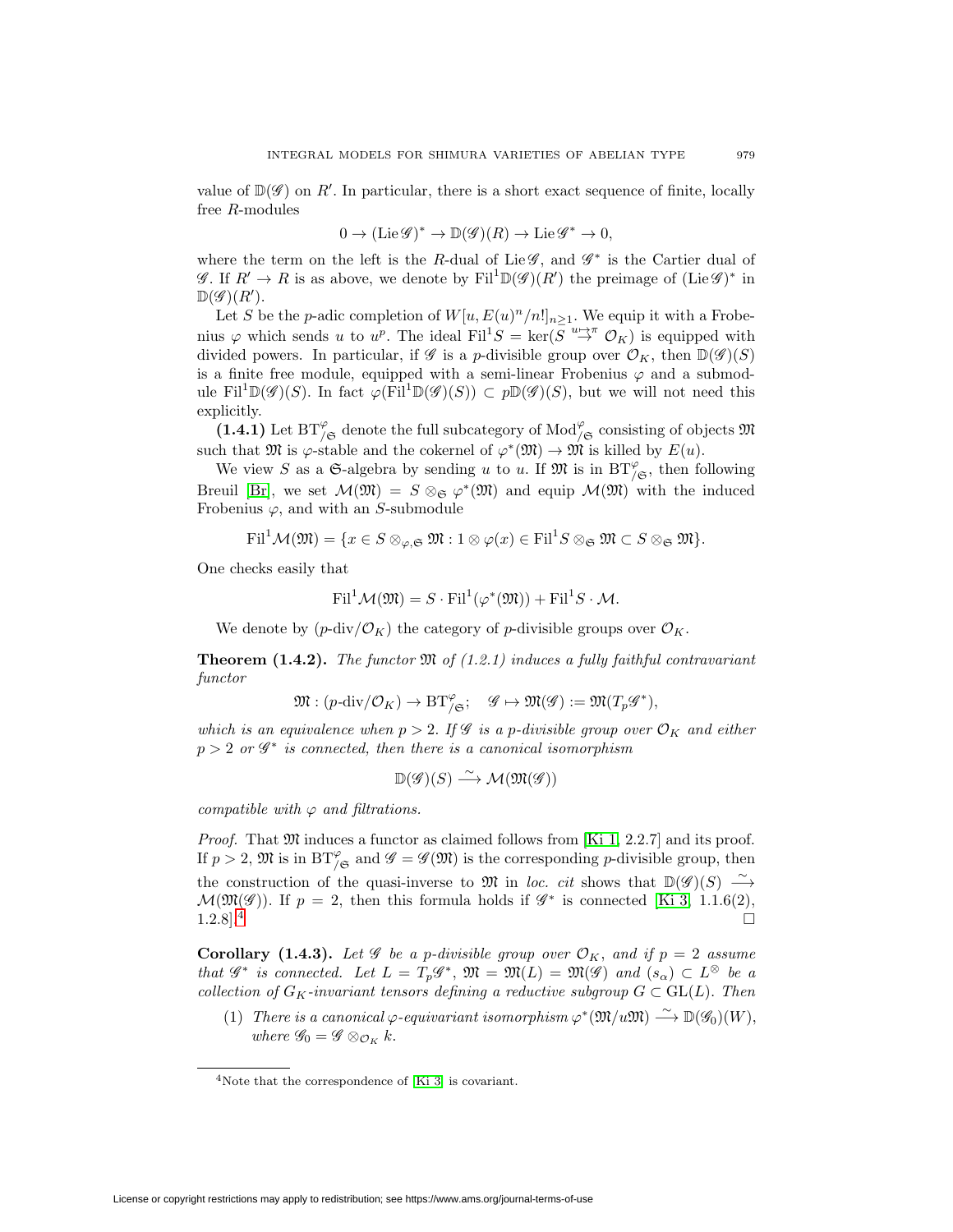(2) There exists a  $W(k^{\text{sep}})$ -linear isomorphism

$$
L \otimes_{\mathbb{Z}_p} W(k^{\text{sep}}) \stackrel{\sim}{\longrightarrow} \mathbb{D}(\mathscr{G}_0)(W) \otimes_W W(k^{\text{sep}})
$$

taking  $s_{\alpha}$  to  $\varphi^*(s_{\alpha}) \in \mathbb{D}(\mathscr{G}_0)(W)^\otimes$ . In particular,  $(\varphi^*(s_{\alpha})) \subset \mathbb{D}(\mathscr{G}_0)(W)^\otimes$ defines a reductive subgroup  $G_W \subset GL(\mathbb{D}(\mathscr{G}_0)(W))$  which is an inner form of G.

(3) If G is connected and k is finite, then there exists a W-linear isomorphism

$$
L\otimes_{\mathbb{Z}_p} W\stackrel{\sim}{\longrightarrow} \mathbb{D}(\mathscr{G}_0)(W)
$$

taking  $s_{\alpha}$  to  $\varphi^*(s_{\alpha}) \in \mathbb{D}(\mathscr{G}_0)(W)^{\otimes}$ . In particular,  $(\varphi^*(s_{\alpha})) \subset \mathbb{D}(\mathscr{G}_0)(W)^{\otimes}$ defines a reductive subgroup  $G_W \subset GL(\mathbb{D}(\mathscr{G}_0)(W))$  which is isomorphic to  $G \times_{\text{Spec } \mathbb{Z}_p} W$ .

(4) The filtration  $\text{Fil}^1\mathbb{D}(\mathscr{G}_0)(k) \subset \mathbb{D}(\mathscr{G}_0)(k)$  is given by a cocharacter

$$
\mu_0 : \mathbb{G}_m \to G_W \otimes_W k.
$$

*Proof.* For (1) note that if we view W as an S-algebra by sending u to 0, then using  $(1.4.2)$  we have

$$
\mathbb{D}(\mathscr{G}_0)(W) \stackrel{\sim}{\longrightarrow} \mathbb{D}(\mathscr{G})(S) \otimes_S W \stackrel{\sim}{\longrightarrow} \mathcal{M}(\mathfrak{M}(\mathscr{G})) \otimes_S W \n= \varphi^*(\mathfrak{M}(T_p \mathscr{G}^*)) \otimes_{\mathfrak{S}} W = \varphi^*(\mathfrak{M})/u\varphi^*(\mathfrak{M}).
$$

In particular, we may view the tensors  $\varphi^*(s_\alpha)$  in  $\mathbb{D}(\mathscr{G}_0)(W)^\otimes$  by (1.3.6)(1), and (2) follows from  $(1.3.6)(2)$ . Similarly,  $(3)$  follows from  $(1.3.6)(3)$ .

By  $(1.3.4), (s_\alpha) \subset L^\otimes$  gives rise to a collection of  $\varphi$ -invariant tensors  $(\tilde{s}_\alpha) \subset \mathfrak{M}^\otimes$ , which define a reductive subgroup  $G_{\mathfrak{S}} \subset GL(\mathfrak{M})$ . Pulling these back by  $\varphi$  and specializing at  $u = \pi$  we obtain tensors

$$
s_{\alpha,K} = \varphi^*(\tilde{s}_{\alpha})|_{u=\pi} \in (\varphi^*(\mathfrak{M}) \otimes_{\mathfrak{S}} \mathcal{O}_K)^{\otimes},
$$

which define a reductive subgroup  $G_{\mathcal{O}_K} \subset \mathrm{GL}(\varphi^*(\mathfrak{M}) \otimes_{\mathfrak{S}} \mathcal{O}_K)$ .

By (1.4.2), we have that  $\varphi^*(\mathfrak{M}) \otimes_{\mathfrak{S}} \mathcal{O}_K \longrightarrow \mathbb{D}(\mathscr{G})(\mathcal{O}_K)$  is compatible with  $\varphi$  and filtrations. Hence it suffices to show that the filtration on  $\mathbb{D}(\mathscr{G})(\mathcal{O}_K)$  is given by a cocharacter  $\mathbb{G}_m \to G_{\mathcal{O}_K}$ , that is, in the terminology of §1, that it is  $G_{\mathcal{O}_K}$ -split. By (1.1.4) it suffices to show that the induced filtration on  $\mathbb{D}(\mathscr{G})(\mathcal{O}_K) \otimes_{\mathcal{O}_K} K$  is  $G_{\mathcal{O}_K}|_K$ -split. Now using (1.2.1) and (1.4.2) we have

$$
(1.4.4) \tDdk(V) \xrightarrow{\sim} \varphi^*(\mathfrak{M}) \otimes_{\mathfrak{S}} K \xrightarrow{\sim} \mathbb{D}(\mathscr{G})(\mathcal{O}_K) \otimes_{\mathcal{O}_K} K,
$$

where  $V = L(1/p)$ . The compatibility with filtrations in  $(1.2.1)(1)$  and  $(1.4.2)$  shows that this is an isomorphism of filtered K-vector spaces, so we have to show that the filtration on  $D_{\rm dR}(V)$  is  $G_{\mathcal{O}_K}|_K$ -split. This follows from (1.4.5) below.  $\Box$ 

**Lemma (1.4.5).** Let D be a weakly admissible filtered  $K_0$ -module, and let  $(s_\alpha)$ Fil<sup>0</sup>D<sup>⊗</sup> be a collection of  $\varphi$ -invariant tensors defining a reductive subgroup  $G \subset$ GL(D). Then the filtration on  $D_K = D \otimes_{K_0} K$  is  $G \otimes_{K_0} K$ -split.

*Proof.* Let  $\langle D \rangle^{\otimes}$  be the Tannakian category generated by the weakly admissible module D. Let  $\omega$  be the fibre functor on  $\langle D \rangle^{\otimes}$  given by  $\omega(W) = W \otimes_{K_0} K$ . Since the  $s_{\alpha} \in \text{Fil}^0 D^{\otimes}$  we have

$$
\operatorname{Aut}^{\otimes}(\omega) \subset G \otimes_{K_0} K \subset \operatorname{GL}(D \otimes_{K_0} K).
$$

By (1.1.3) the filtration on  $D \otimes_{K_0} K$  is  $\mathrm{Aut}^{\otimes}(\omega)$ -split and hence  $G \otimes_{K_0} K$ -split.  $\Box$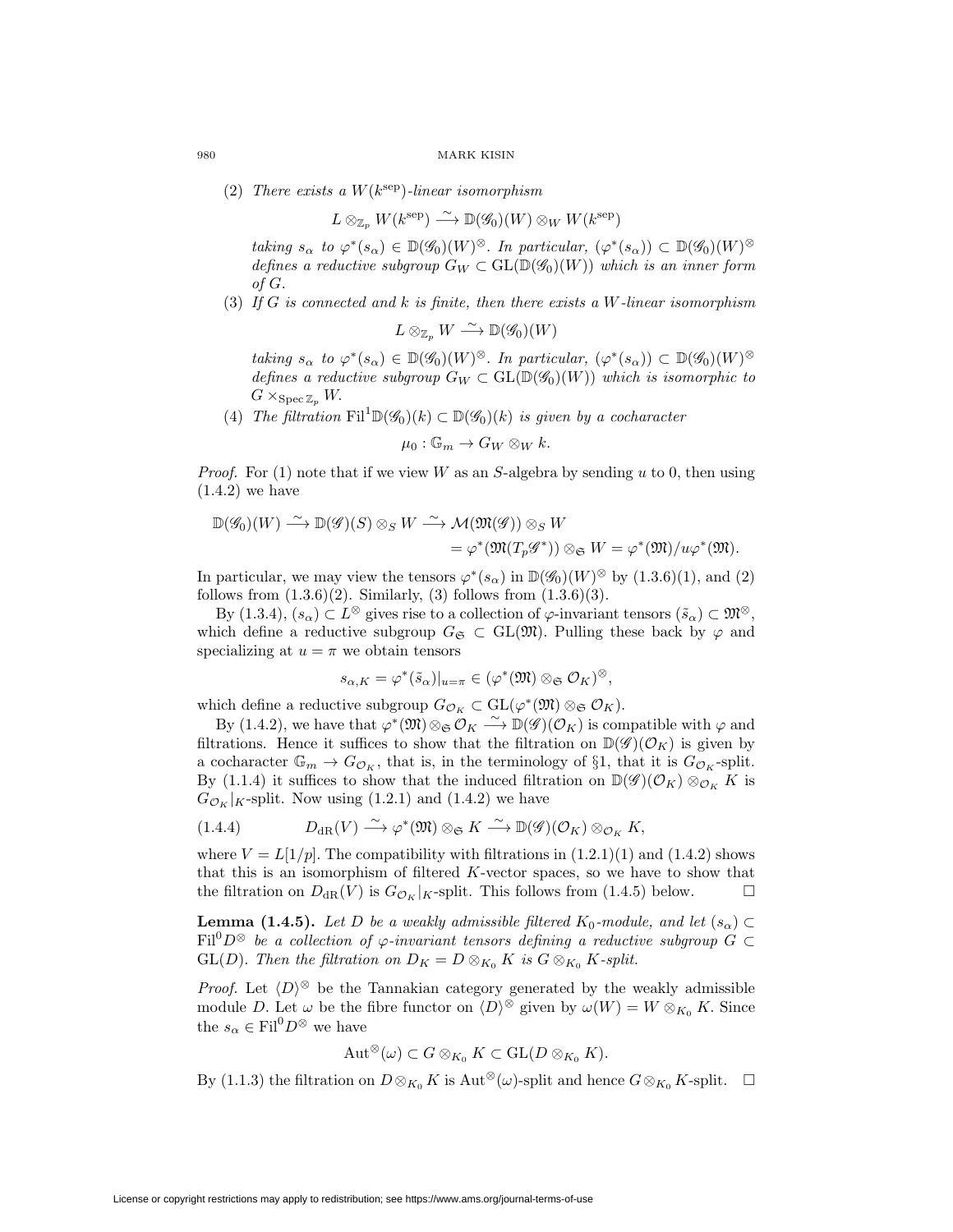**(1.4.6)** We remark that the condition in the corollary when  $p = 2$  is one of the two points which force us to assume that  $p > 2$ .

The statement of  $(1.3.6)(2)$  was conjectured by Milne [\[Mi 3\]](#page-45-9), without the restriction at  $p = 2$ , which should be unnecessary. See also [\[Va 3\]](#page-45-10).

**(1.5) Deformation theory.** We keep the notation of the previous section.

<span id="page-14-0"></span>Let  $\mathscr{G}_0$  be a *p*-divisible group over k. We recall the explicit description of the versal deformation ring of  $\mathscr{G}_0$  given by Faltings [\[Fa,](#page-44-5)  $\S7$ ] (see also [\[Mo,](#page-45-6)  $\S4$ ]).

Fix a cocharacter  $\mu : \mathbb{G}_m \to GL(\mathbb{D}(\mathscr{G}_0)(W))$  whose reduction mod p,  $\mu_0$ , gives rise to the filtration on  $\mathbb{D}(\mathscr{G}_0)(k)$ . The filtration on  $\mathbb{D}(\mathscr{G})(W)$  defined by  $\mu$  corresponds to a *p*-divisible group  $\mathscr G$  over W lifting  $\mathscr G_0$  [\[Me\]](#page-44-15).

Let  $U^{\circ} \subset GL(\mathbb{D}(\mathscr{G}_{0})(W))$  be the opposite unipotent defined by  $\mu$  and let R be the complete local ring at the identity section of  $U^{\circ}$ . Then  $R \xrightarrow{\sim} W[[t_1,\ldots,t_n]]$  is a power series ring over  $W$ , where

$$
n = \dim U^{\circ} = \dim_k \operatorname{gr}^{-1} \operatorname{End}_k \mathbb{D}(\mathscr{G}_0)(k).
$$

We equip R with a Frobenius  $\varphi = \varphi_R$  sending  $t_i$  to  $t_i^p$  and acting as the usual Frobenius on W.

Write  $M_0 = \mathbb{D}(\mathscr{G}_0)(W)$  equipped with the filtration Fil<sup>1</sup> $M_0$ , induced by the chosen character  $\mu$  and Frobenius  $\varphi = \varphi_{M_0}$ . Let  $M = M_0 \otimes_W R$  with the filtration induced from  $M_0$ . We equip M with a semi-linear Frobenius  $\varphi$  given by the composite

$$
M = M_0 \otimes_W R \stackrel{\varphi \otimes \varphi}{\to} M \stackrel{u}{\to} M,
$$

where  $u \in U^{\circ}(R)$  is the tautological R-point of  $U^{\circ}$ .

Then there is a p-divisible group  $\mathscr{G}_R$  over R such that  $\mathscr{G}_R \otimes_R R/(t_1,\ldots,t_n) \stackrel{\sim}{\longrightarrow}$  $\mathscr G$  and  $\mathscr G_R$  is a versal deformation of  $\mathscr G_0$ , and an isomorphism  $\mathbb{D}(\mathscr G_R)(R) \stackrel{\sim}{\longrightarrow} M$ compatible with Frobenius and filtration  $[Mo, 4.5]$  $[Mo, 4.5]$ . Since  $R$  is formally smooth, the F-crystal structure on  $\mathbb{D}(\mathscr{G}_R)$  is given by a connection  $\nabla : M \to M \otimes \Omega_R^1$ , such that  $\varphi^*(M) \to M$  is parallel. That is, it is compatible with the connections  $\varphi^*(\nabla)$  and  $\nabla$  on  $\varphi^*(M)$  and M, respectively.

If  $R'$  is any p-adically complete, p-torsion free W-algebra, equipped with a lift of Frobenius  $\varphi_{R'}$  and  $\iota: R \to R'$  is a map of W-algebras, then the Frobenius on

$$
M_{R'} := M \otimes_R R' \xrightarrow{\sim} \mathbb{D}(\mathscr{G}_R \otimes_R R')(R')
$$

is given as follows: Since  $\varphi_{R'} \circ \iota$  and  $\iota \circ \varphi_R$  have the same reduction modulo p (we do not assume they are equal), the structure of a crystal on  $\mathbb{D}(\mathscr{G}_R)$  induces a canonical isomorphism  $\varepsilon : \varphi_{R'}^* \iota^* M \longrightarrow \iota^* \varphi_R^* M$ , and the Frobenius  $\varphi_{R'}$  on  $M_{R'}$  is given by

(1.5.1) 
$$
\varphi_{R'}^*(M_{R'}) = \varphi_{R'}^* \iota^* M \xrightarrow[\varepsilon]{\sim} \iota^* \varphi_R^* M \to \iota^* M = M_{R'}.
$$

The map  $\varepsilon$  is compatible with the connections  $\varphi_{R'}^* \iota^* (\nabla)$  and  $\iota^* \varphi_R^* (\nabla)$  on  $\varphi_{R'}^* \iota^* M$ and  $\iota^* \varphi_R^* M$ , respectively. This compatibility follows from the cocycle condition in the definition of a crystal, or equivalently the integrability of  $\nabla$ . In particular, one sees that (1.5.1) is parallel for  $\nabla_{R'} = \iota^*(\nabla)$ .

Explicitly,  $\varepsilon$  has the following description [\[Fa,](#page-44-5) p. 134], [\[Mo,](#page-45-6) 4.3]: If  $\underline{i} = (i_1, \ldots, i_n)$ is a multi-index, write  $\nabla(\partial)^{\underline{i}} = \nabla(\partial t_1)^{i_1} \dots \nabla(\partial t_n)^{i_n}$  and  $z^{\underline{i}} = z_1^{i_1} \dots z_n^{i_n}$ , where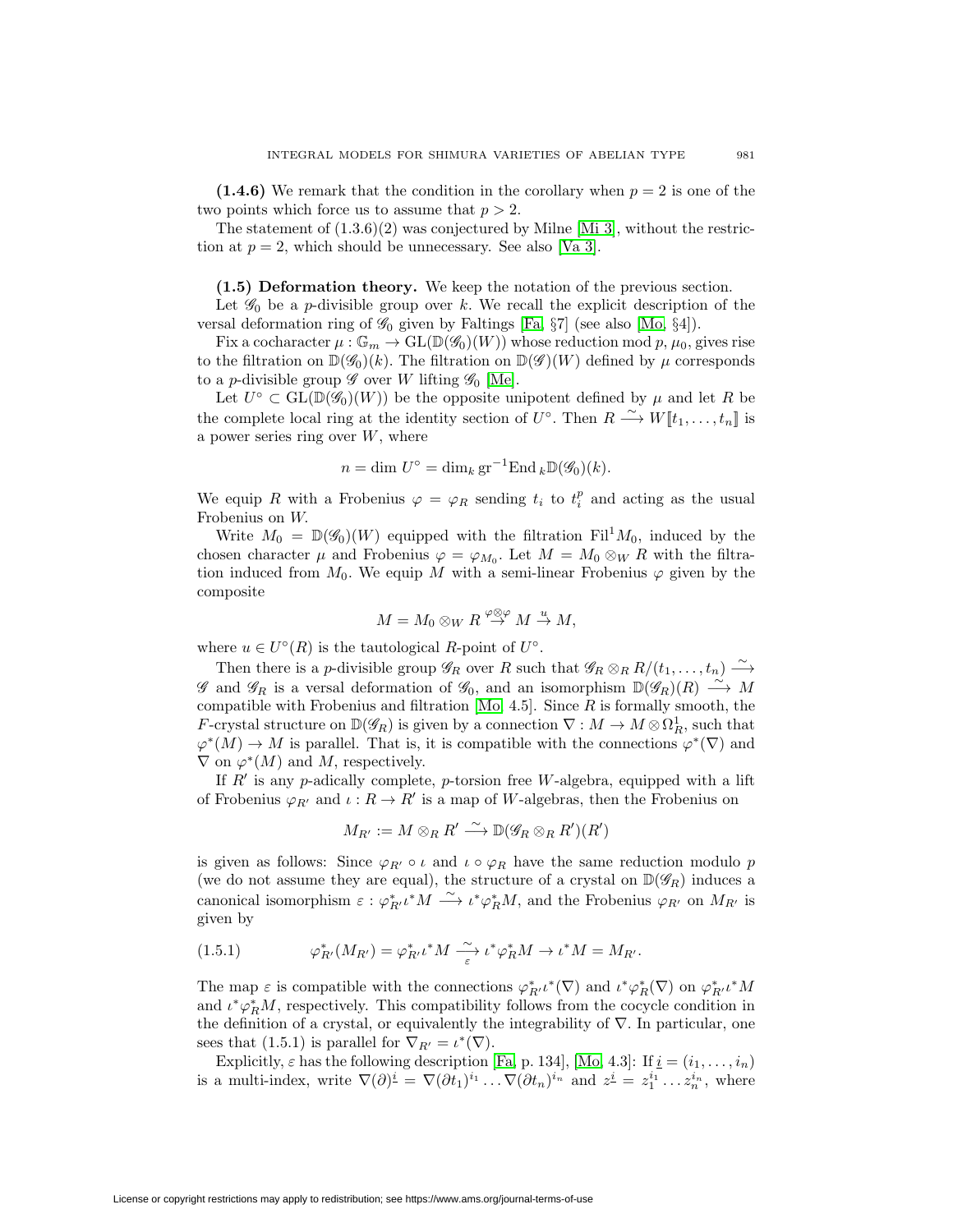$z_i = \varphi_{R'} \circ \iota(t_i) - \iota \circ \varphi_R(t_i)$ . Then

MARK KISIN  
\n
$$
(t_i)
$$
. Then  
\n
$$
\varepsilon(m \otimes 1) = \sum_{\underline{i}} \nabla(\partial)^{\underline{i}}(m \otimes 1) \otimes \frac{z^{\underline{i}}}{\underline{i}!}.
$$

We will need the following lemma relating the action of  $\varphi$  and  $\nabla_{R'}$ .<sup>[5](#page-15-0)</sup>

**Lemma (1.5.2).** Let  $\iota : R \to R'$  be as above. Suppose that  $\iota \circ \varphi_R = \varphi_{R'} \circ \iota$  and that there is a smooth subgroup  $H \subset GL(M_0)$ , such that the composite

$$
\theta: M_0 \stackrel{m \mapsto \varphi^{-1}(m) \otimes 1}{\longrightarrow} \varphi^*(M_{R'}) \to M_{R'} = M_0 \otimes_W R'
$$

is given by  $\theta(m) = A \cdot m$  for some  $A \in H(R')$ . Then  $\beta : M_0 \stackrel{\vee_{R'}}{\rightarrow} M_{R'} \otimes_{R'} \Omega^1_{R'}$ , the linear map induced by  $\nabla_{R'}$ , is given by an element of Lie  $H \otimes_W \Omega^1_{R'}$ .

*Proof.* Note that  $\theta$  is well defined, without inverting p, as  $\iota \circ \varphi_R = \varphi_{R'} \circ \iota$ . It suffices to prove the lemma with  $\iota(R)$  in place of  $R'$ , so we may assume that  $\iota$  is surjective.

Since the map  $\varphi^*(M_{R'}) \to M_{R'}$  is parallel for  $\nabla_{R'}$  one computes that  $dA + \beta A =$  $A\varphi(\beta)$  as elements of End  $M_{R'} \otimes_{R'} \Omega^1_{R'}[1/p]$ , where  $\varphi(\beta)$  is the composite

$$
M_0 \stackrel{\varphi^{-1}}{\rightarrow} M_0[1/p] \stackrel{\nabla_{R'}}{\rightarrow} M_{R'} \otimes_{R'} \Omega^1_{R'}[1/p]
$$
  
=  $M_0 \otimes_W \Omega_{R'}[1/p] \stackrel{\varphi \otimes \varphi}{\rightarrow} M_0 \otimes_W \Omega_{R'}[1/p] = M_{R'} \otimes_{R'} \Omega^1_{R'}[1/p].$   
Hence  $\varphi(\beta) = A^{-1}dA + A^{-1}\beta A \in \text{End }_{R'} M_{R'} \otimes_{R'} \Omega^1_{R'}$  and  
 $\beta = -dAA^{-1} + A\varphi(\beta)A^{-1}.$ 

Repeatedly substituting the right-hand side of the above formula for  $\beta$  one obtains a series whose  $m^{\text{th}}$  term is contained in Lie  $H \otimes_W R' \cdot \varphi^{m-1}(\Omega^1_{R'})$ . Since  $\iota$ is  $\varphi$ -compatible and for any  $\omega \in \Omega_R^1$ ,  $\varphi^m(\omega) \in (t_1^{p^m-1}, \ldots, t_r^{p^m-1})\Omega_R^1$ , the series converges to an element of Lie  $H\otimes_W\Omega^1_{R'}$  $\overline{\phantom{a}}$ .

**Corollary (1.5.3).** We have:

- (1) The map  $\nabla : M_0 \to M \otimes_R \Omega_R^1$  is given by an element of Lie  $U^{\circ} \otimes_W \Omega_R^1$ .
- (2) For any  $\iota: R \to R'$  as in (1.5), the map

$$
\theta: M_0 \to M_{R'}[1/p]; \quad m \mapsto \varphi_{R'}(\varphi^{-1}(m) \otimes 1)
$$

is given by an element of  $U^{\circ}(R'[1/p]).$ 

*Proof.* (1) follows from (1.5.2), applied with  $\iota$  the identity map.

For (2), denote by  $\varphi_W : R \to R$  the endomorphism given by  $\varphi$  on W, and  $\varphi_W(t_i) = t_i$  and by  $\varphi_{R/W}$  the W-linear endomorphism of R given by  $\varphi_{R/W}(t_i) = t_i^p$ . Then  $\varphi_R = \varphi_{R/W} \circ \varphi_W$ . We will also denote by  $\varphi_W$  the  $\varphi_W$ -semi-linear map on  $M_R = M_0 \otimes_W R$ , given by  $\varphi|_{M_0} \otimes \varphi_W$ .

To show (2) we first note that the composite

$$
\varphi_W\nabla\varphi_W^{-1}:M_R\stackrel{\varphi_W^{-1}}{\to} M_R[1/p]\stackrel{\nabla}{\to} M_R\otimes_R\Omega^1_R[1/p]\stackrel{\varphi_W\otimes \varphi_W}{\to} M_R\otimes_R\Omega^1_R[1/p]
$$

is given by an element of Lie  $U^{\circ} \otimes_W \Omega_R^1[1/p]$ . Indeed, in the notation of the proof of (1.5.2), composing this map with  $1 \otimes \varphi_{R/W} : M_0 \otimes_W \Omega_R^1[1/p] \to M_0 \otimes_W \Omega_R^1[1/p]$ produces the map

$$
\varphi(\beta) = A^{-1}dA + A^{-1}\beta A \in \text{Lie } U^{\circ} \otimes_W \Omega_R^1.
$$

<span id="page-15-0"></span> ${}^{5}$ Cf. the second remark in [\[Fa,](#page-44-5) p. 136].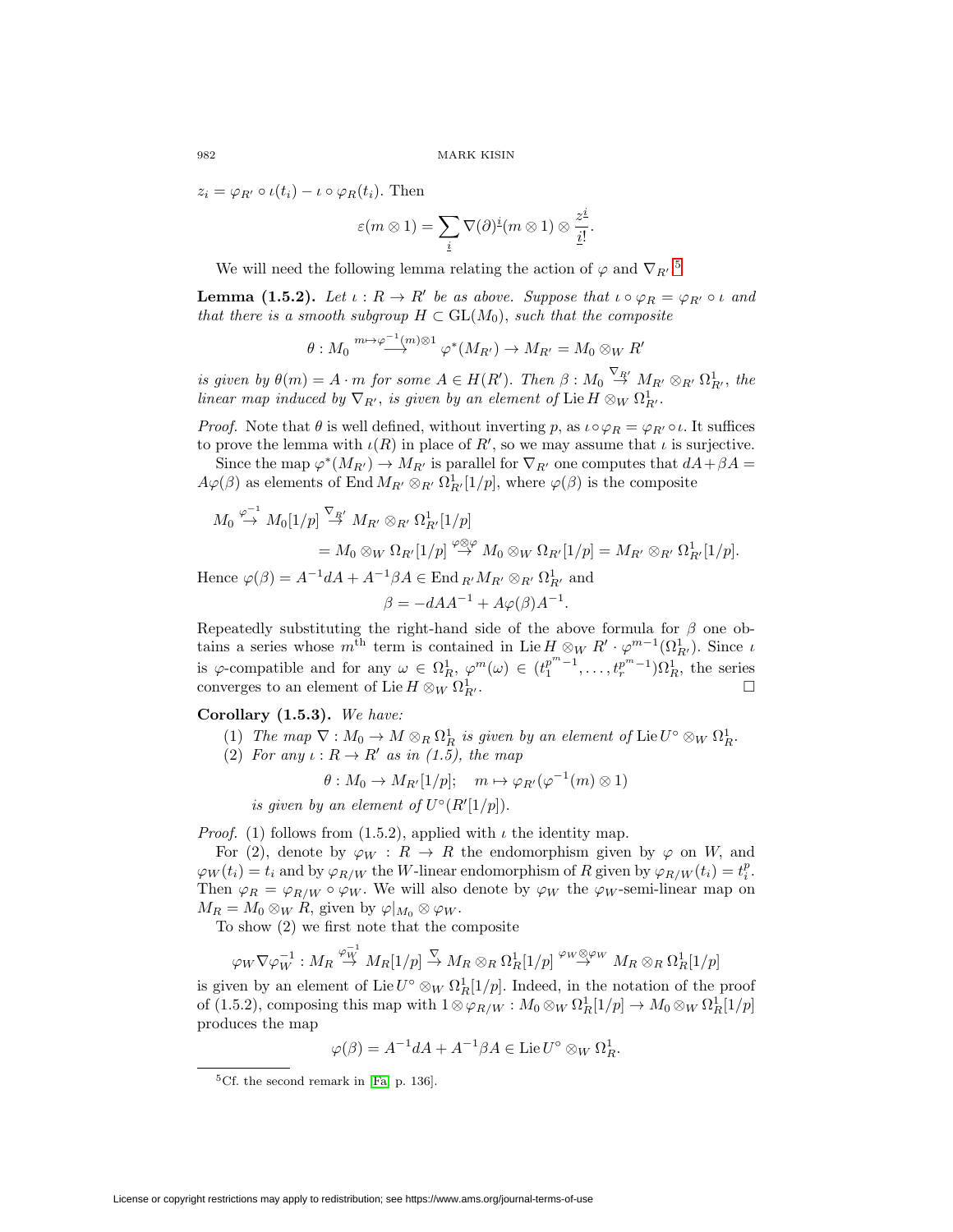Hence, we compute for any  $m \in M_0$ ,

Hence, we compute for any 
$$
m \in M_0
$$
,  
\n
$$
\varphi_{R'}(\varphi^{-1}(m) \otimes 1) = (\iota^*(\varphi_R \otimes 1) \circ \varepsilon)(\varphi^{-1}(m) \otimes 1)
$$
\n
$$
= \iota^*(\varphi_R \otimes 1) \exp(\sum_i \nabla(\partial t_i) \otimes z_i)(\varphi^{-1}(m) \otimes 1)
$$
\n
$$
= \iota^*(\varphi_R \circ \varphi_W^{-1}) \exp(\sum_i \varphi_W \nabla(\partial t_i) \varphi_W^{-1} \otimes \varphi_W(z_i))(m \otimes 1).
$$
\nSince  $\sum_i \varphi_W \nabla(\partial t_i) \varphi_W^{-1} \otimes \varphi_W(z_i)$  is in Lie  $U^{\circ} \otimes_W R'[1/p]$ , by what we saw above,

and  $\iota^*(\varphi_R \circ \varphi_W^{-1})$  is given by the universal element  $u \in U^{\circ}(R)$ , this proves the lemma.  $\Box$ 

**(1.5.4)** Suppose  $G \subset GL(M_0)$  is a connected reductive subgroup defined by a family of  $\varphi$ -invariant tensors  $(s_\alpha) \subset M_0^\otimes$ , such that the filtration on  $\mathbb{D}(\mathscr{G}_0)(k)$  is  $G \otimes_W k$ -split.<sup>[6](#page-16-0)</sup> Choose a cocharacter  $\mu_0 : \mathbb{G}_m \to G \otimes_W k$  inducing this filtration. We may take  $\mu$  to be a character  $\mu : \mathbb{G}_m \to G$  lifting  $\mu_0$ . Such a lifting always exists [\[DG,](#page-44-8) XI, 4.2]. Let  $\mathfrak g$  denote the Lie algebra of G. Then  $\mu$  induces a grading of  $\mathfrak g$ .

Let  $U_G^{\circ} \subset G$  be the opposite unipotent defined by  $\mu$  and let  $R_G$  be the complete local ring at the identity section of  $U_G^{\circ}$ . Then  $R_G$  is a formally smooth quotient of  $R$ . We choose the coordinates  $t_i$  so that  $R_G = R/(t_{r+1},\ldots,t_n)$ , where  $r = \text{rk}_W \mathfrak{g}/\text{Fil}^0 \mathfrak{g}$ .

Let  $M_{R_G} = M \otimes_R R_G$  and let  $\nabla_{R_G}$  be the induced connection on  $M_{R_G}$ . By (1.5.2),  $\nabla_{R_G}$  induces a map  $M_0 \to M_{R_G} \otimes_{R_G} \Omega^1_{R_G}$  which is in Lie  $U_G^{\circ} \otimes_W \Omega^1_{R_G}$ . In particular we have  $\nabla_{R_G}(s_\alpha \otimes 1) = 0$ . Hence  $s_\alpha \otimes 1$  may be viewed as a morphism of crystals  $1 \to \mathbb{D}(\mathscr{G}_R \otimes_R R_G)^\otimes$ . In particular, for any map  $\iota : R \to R'$  as in (1.5), if  $\iota$  factors through  $R_G$ , then  $\varepsilon(s_\alpha \otimes 1) = s_\alpha \otimes 1$ . (This may also be seen directly from the explicit description of  $\varepsilon$  in terms of  $\nabla$ .)

**(1.5.5)** We want to describe which points of R come from  $R_G$ -points. In [\[Mo,](#page-45-6) 4.9] this is done for points with values in a power series ring over W, following a remark of Faltings [\[Fa,](#page-44-5) p. 136]. We will need to consider the case of the ring of integers in a finite extension of  $K_0$ . For this we need some preparation.

Consider the ring  $K_0[[u]]$  equipped with the Frobenius given by the usual Frobenius on  $K_0$  and sending u to  $u^p$ . Let  $D_0$  be a finite dimensional  $K_0$ -vector space, and set  $D = D_0 \otimes_{K_0} K_0[[u]]$ . Given an isomorphism  $\varphi^*(D) \stackrel{\sim}{\longrightarrow} D$ , there is a unique  $\varphi$ -equivariant section  $\xi : D_0 = D/uD \to D$ . To construct it choose any  $K_0$ -linear section  $\xi_0 : D/uD \to D$ , and set (cf. [\[Ki 1,](#page-44-6) 1.2.6])

$$
\xi = \underline{\lim}_{n} \varphi^{n} \circ \xi_{0} \circ \varphi^{-n}.
$$

The connection  $\nabla_D$  on D, such that  $\nabla_D(\xi(D_0)) = 0$  is the unique connection for which  $\varphi^*(D) \longrightarrow D$  is parallel.

Suppose that  $D_0$  is equipped with a decreasing filtration  $D_0^{\bullet}$ , and equip D with the induced filtration  $D^{\bullet}$ .

**Lemma (1.5.6).** Suppose that  $D_0$  with its Frobenius and filtration is a weakly admissible K<sub>0</sub>-module. Let  $(s_\alpha) \subset \text{Fil}^0(D_0^\otimes)$  be a collection of  $\varphi$ -invariant tensors defining a reductive subgroup  $G \subset GL(D_0)$ , and fix a cocharacter  $\mu : \mathbb{G}_m \to G$ inducing the filtration  $D_0^{\bullet}$ . Suppose that:

<span id="page-16-0"></span><sup>&</sup>lt;sup>6</sup>Note that, in general, there is a well defined Frobenius only on  $M_0[1/p]$ <sup>⊗</sup> and not  $M_0^{\otimes}$ , as the dual module  $M_0^*$  need not be Frobenius stable. A tensor in  $M_0^\otimes$  is said to be  $\varphi$ -invariant if it is  $\varphi$ -invariant in  $M_0[1/p]$ <sup>⊗</sup>.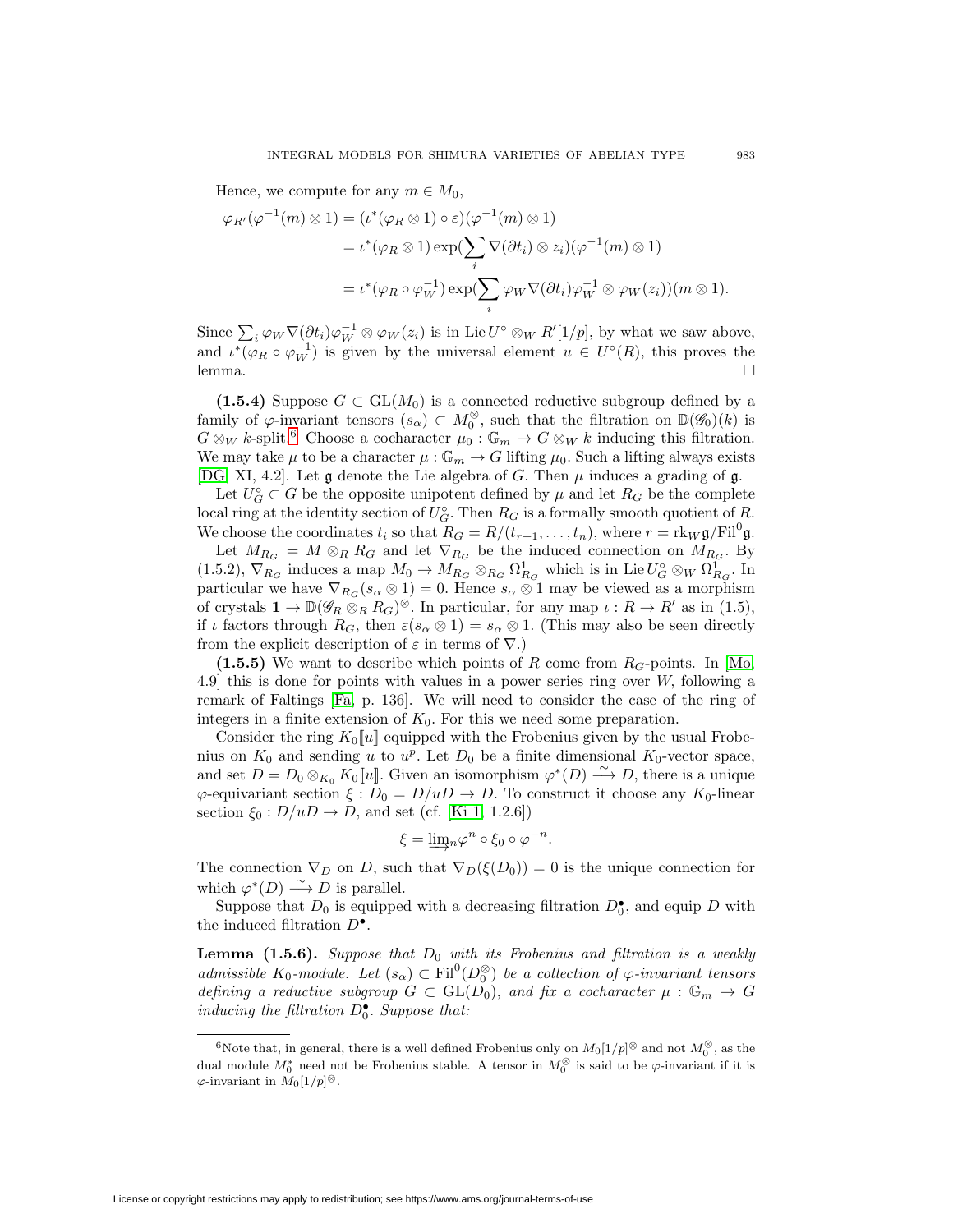- (1) For each  $\alpha$ ,  $\xi(s_\alpha) \in \text{Fil}^0 D^\otimes$ .
- (2) If  $U^{\circ} \subset GL(D_0)$  denotes the opposite unipotent defined by  $\mu$ , then the  $K_0[[u]]$ -linear automorphism of D,

$$
\theta: D = D_0 \otimes_{K_0} K_0[[u]] \to D: \quad m_0 \otimes a \mapsto \varphi(\varphi^{-1}(m_0) \otimes 1) \otimes a
$$

lies in  $U^{\circ}(K_0[[u]])$ .

Then  $\xi(s_\alpha) = s_\alpha \otimes 1 \in D^\otimes$  for each  $\alpha$ , and the automorphism  $\theta$  lies in the opposite unipotent subgroup  $U_G^{\circ} \subset G$  defined by  $\mu$ .

*Proof.* We remark that a cocharacter  $\mu$  as in the lemma always exists by (1.4.5). Since G is defined by a finite subset of the  $s_{\alpha}$ , we may assume that the collection of tensors  $(s_\alpha)$  is indexed by some finite set I.

Each  $s_{\alpha}$  generates a  $\varphi$ -invariant line in a weakly admissible submodule of  $D_0^{\otimes}$ , so this line cannot lie in filtration degree 1, and  $s_{\alpha}$  gives rise to a morphism  $1 \to D_0^{\otimes}$ in the category of (Ind-)weakly admissible modules. Now consider the map

$$
\text{End}_{K_0} D_0 \to (D_0^{\otimes})^{|I|}; \quad g \mapsto (g(s_\alpha))_{\alpha \in I}.
$$

This is a map of (Ind)-weakly admissible filtered  $\varphi$ -modules, and hence is strict for filtrations. In particular, if  $g \in \text{End}_{K_0}D_0$  maps  $(s_\alpha)_{\alpha \in I}$  into  $\text{Fil}^0(D_0^{\otimes})^{|I|}$ , then  $g \in \text{Lie } P + \text{Lie } G$ , where  $P \subset \text{GL}(D_0)$  is the parabolic corresponding to  $D_0^{\bullet}$ .

Let  $D_n = D/u^{n+1}D$  and let  $\theta_n$  be the automorphism of  $D_n$  induced by  $\theta$ . We will show by induction on n that  $\xi(s_\alpha) = s_\alpha \otimes 1$  modulo  $u^n$ . Note that this implies that

$$
\theta_{n-1}(s_{\alpha} \otimes 1) = \varphi(s_{\alpha} \otimes 1) = \varphi(\xi(s_{\alpha})) = \xi(s_{\alpha}) = s_{\alpha} \otimes 1
$$

so that  $\theta_{n-1} \in U_G^{\circ}(K_0[[u]]/u^n)$ .

Suppose  $\xi(s_\alpha) = s_\alpha \otimes 1$  modulo  $u^n$ , and let  $\tilde{\theta}_{n-1} \in U_G^{\circ}(K_0[[u]]/u^{n+1})$  be any lift of  $\theta_{n-1}$ . Then

$$
\theta_n \circ \tilde{\theta}_{n-1}^{-1}(s_\alpha \otimes 1) = \varphi(s_\alpha \otimes 1) = \xi(s_\alpha) = w(s_\alpha \otimes 1)
$$

for some  $w \in \ker(U^{\circ}(K_0[\![u]\!]/u^{n+1}) \to U^{\circ}(K_0[\![u]\!]/u^n)$ ). Writing  $w = 1 + u^n w_0$  with  $w_0 \in \text{Lie } U^\circ$ , we have

$$
unw0(s\alpha \otimes 1) = \xi(s\alpha) - s\alpha \otimes 1 \in \text{Fil}^{0}(D_{n}^{\otimes}),
$$

so  $w_0 s_\alpha \in \text{Fil}^0D_0^\otimes$ . It follows that

$$
w_0 \in \text{Lie } U^\circ \cap (\text{Lie } P + \text{Lie } G) = \text{Lie } U^\circ \cap (\text{Lie } P + \text{Lie } U_G^\circ) = \text{Lie } U_G^\circ.
$$
  
Hence  $w \in U_G^\circ(K_0[[u]]/u^{n+1})$ , so  $\xi(s_\alpha) = s_\alpha \otimes 1$ , and  $\theta \in U_G^\circ(K_0[[u]])$ .

**(1.5.7)** We now return to the notation and assumptions of (1.5.4). We will need a variant of the ring S. Let  $I^{[n]} \subset S$  denote the divided powers of  $I = \text{ker}(S \to$ Hence  $w \in U_G^{\circ}(K_0[[u]]/u^{n+1})$ , so  $\xi(s_\alpha) = s_\alpha \otimes 1$ , and  $\theta \in U_G^{\circ}(K_0[[u])$ .  $\square$ <br>
(1.5.[7](#page-17-0)) We now return to the notation and assumptions of (1.5.4). We will need<br>
a variant of the ring S. Let  $I^{[n]} \subset S$  denote the divide nilpotent, and this is the same as the completion of  $S$  with respect to the topology defined by the divided powers of the closure of the ideal  $(u^{ei}/i!)_{i\geq 1}$ . In particular, when  $p > 2$ , we may regard  $\hat{S}$  as a subring of  $K_0[u]$ , containing  $S$ .  $\mathcal{O}_K$ ), and set<sup>7</sup>  $\hat{S} = \underleftarrow{\lim_n} S/I^{[n]}$ . If  $p > 2$ , the divided powers of p a nilpotent, and this is the same as the completion of S with respect defined by the divided powers of the closure of the ideal  $(u^{ei}/i!)_{i\ge$ 

**Proposition (1.5.8).** Suppose  $p > 2$  or that  $\mathscr{G}_0^*$  is connected. Let  $\varpi : R \to \mathcal{O}_K$ be a map of W-algebras and denote by  $\mathscr{G}_{\varpi}$  the induced p-divisible group over  $\mathcal{O}_K$ . Then  $\varpi$  factors through  $R_G$  if and only if there exists a collection of  $\varphi$ -invariant tensors  $(\tilde{s}_{\alpha}) \subset \mathbb{D}(\mathscr{G}_{\varpi})(S)^{\otimes}$  lifting  $(s_{\alpha}) \subset \mathbb{D}(\mathscr{G}_{0})(W)^{\otimes}$ , such that:

<span id="page-17-0"></span><sup>7</sup>This is the ring considered in [\[Fa\]](#page-44-5).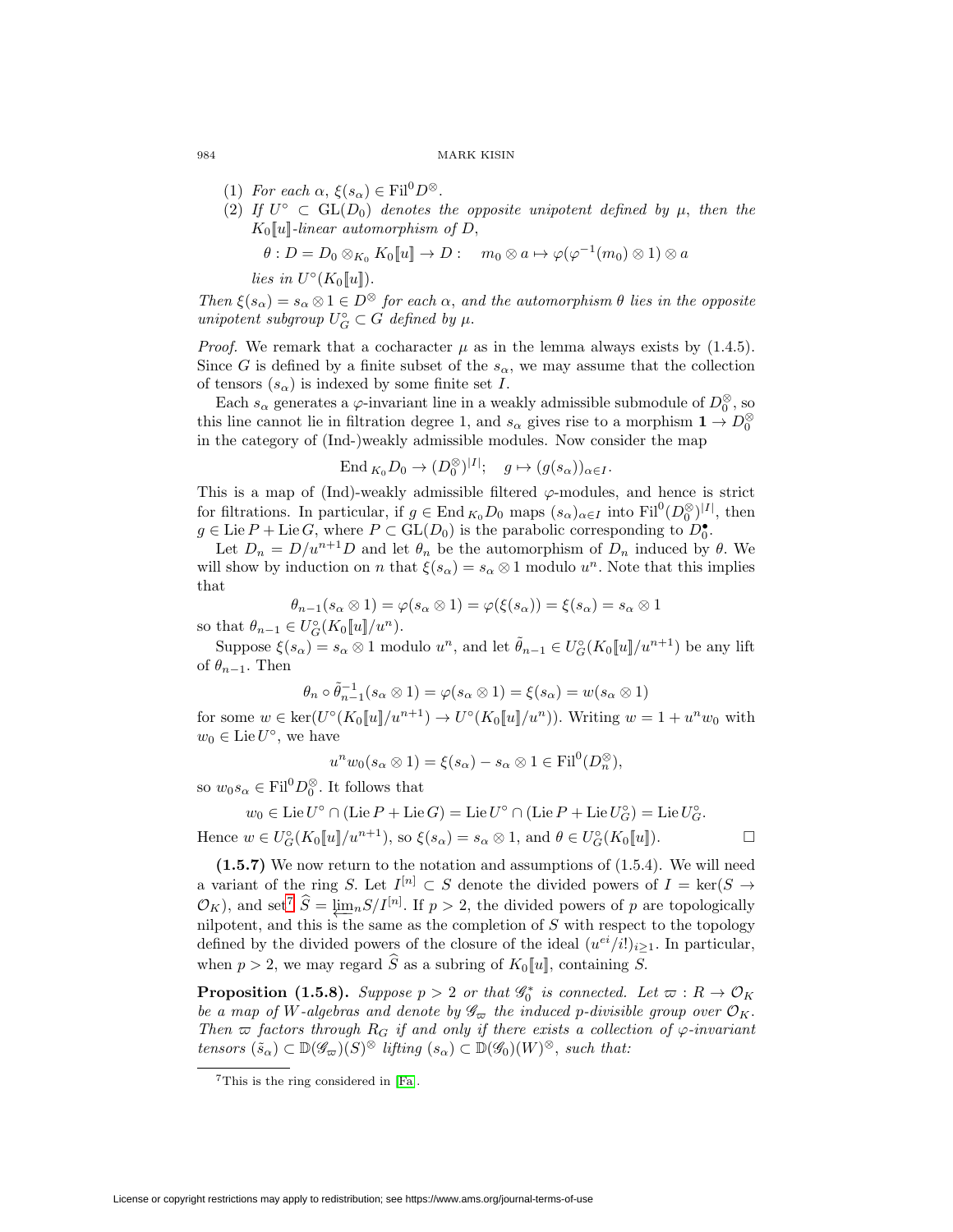(1) If  $s_{\alpha,\mathcal{O}_K}$  denotes the image of  $\tilde{s}_{\alpha}$  in  $\mathbb{D}(\mathscr{G}_{\varpi})(\mathcal{O}_K)^{\otimes}$ , then

$$
(s_{\alpha,\mathcal{O}_K}) \subset \text{Fil}^0(\mathbb{D}(\mathscr{G}_{\varpi})(\mathcal{O}_K)^{\otimes}).
$$

(2) The  $(\tilde{s}_{\alpha})$  define a reductive subgroup  $G_S \subset GL(\mathbb{D}(\mathscr{G}_{\varpi})(S)).$ 

*Proof.* If  $\varpi$  factors through  $R_G$ , we may lift it to a map  $\tilde{\varpi} : R_G \to S$  and set  $\tilde{s}_{\alpha} = \tilde{\varpi}(s_{\alpha} \otimes 1)$ . Then the  $\tilde{s}_{\alpha}$  clearly satisfy (1) and (2). We have to check that the  $\tilde{\varpi}(s_{\alpha} \otimes 1)$  are  $\varphi$ -invariant. The Frobenius on  $M_S := \mathbb{D}(\mathscr{G}_{\varpi})(S) = M_{R_G} \otimes_{R_G} S$  is given by

$$
(1.5.9) \t\varphi^*(M_S) = \varphi^* \tilde{\varpi}^*(M_{R_G}) \xrightarrow[\varepsilon]{\sim} \tilde{\varpi}^* \varphi^*(M_{R_G}) \xrightarrow{\tilde{\varpi}^*(\varphi \otimes 1)} \tilde{\varpi}^*(M_{R_G}),
$$

where  $\varepsilon$  is as in (1.5). Now we have

$$
\tilde{\varpi}^*(\varphi \otimes 1) \circ \varepsilon(\tilde{\varpi}(s_\alpha \otimes 1)) = \tilde{\varpi}^*(\varphi \otimes 1)(\tilde{\varpi}(s_\alpha \otimes 1)) = \tilde{\varpi}(s_\alpha \otimes 1),
$$

where the first equality was seen in (1.5.4) and the second follows from the  $\varphi$ invariance of  $s_{\alpha}$ .

Now suppose that there exist  $\tilde{s}_{\alpha}$  satisfying (1) and (2). Denote by  $\varpi_0 : R \to W$ the map given by  $\varpi_0(t_i) = 0$  for  $i = 1, \ldots, n$ . We denote by  $\mathscr{G}_{\varpi \times \varpi_0}$  the *p*-divisible group over  $\mathcal{O}_K \times_k W$  induced by  $\varpi \times \varpi_0 : R \to \mathcal{O}_K \times_k W$ . Now suppose that there exist  $s_{\alpha}$  satisfying (1) and (2). Denote by  $\varpi_0 : R \to W$ <br>the map given by  $\varpi_0(t_i) = 0$  for  $i = 1, ..., n$ . We denote by  $\mathcal{G}_{\alpha \times \varpi_0}$  the *p*-divisible<br>group over  $\mathcal{O}_K \times_k W$  induced by  $\varpi \$ 

Assume first that  $p > 2$ . Then the surjective map  $W[u] \to \mathcal{O}_K \times_k W$  sending u to filtration on  $\mathbb{D}(\mathscr{G}_{\overline{\omega}}(\widehat{S}))$  which simultaneously lifts the filtration on  $\mathbb{D}(\mathscr{G}_{\overline{\omega}}(\widehat{S}))$  which simultaneously lifts the filtration on  $\mathbb{D}(\mathscr{G}_{\overline{\omega}}(\widehat{S}))$  which simultaneously lifts the filtr Assume first that  $p > 2$ . Then the surjective map  $W[u] \to \mathcal{O}_K \times_k W$  sending u to  $(\pi, 0)$  induces a map  $\hat{S} \to \mathcal{O}_K \times_k W$ . Let  $G_{\hat{S}} = G_S \otimes_S \hat{S}$ . By (1.1.5) there is a  $G_{\hat{S}}$ -split filtration on  $\mathbb{D}(\mathscr{G}_{\var$ with topologically nilpotent divided powers, such a filtration corresponds to a  $p$ filtration on  $\mathbb{D}(\mathscr{G}_{\overline{\omega}}(\widehat{S}))$  which simultaneously lifts the filtration on  $\mathbb{D}(\mathscr{G}_{\overline{\omega}}(\mathcal{O}_K))$  and the chosen filtration on  $\mathbb{D}(\mathscr{G})(W)$ . Since the kernel of  $\widehat{S} \to \mathcal{O}_K \times_k W$  is equipped for  $\mathscr{G}_0$ ,  $\mathscr{G}_{\tilde{\varpi}}$  is induced by a map  $\tilde{\varpi}: R \to \tilde{S}$  lifting  $\varpi \times \varpi_0$ . divisible group<sup>8</sup>  $\mathscr{G}_{\tilde{\varpi}}$  over  $\tilde{S}$ , deforming  $\mathscr{G}_{\varpi \times \varpi_0}$ . Since R is a versal deformation ring

We may identify

$$
\mathbb{D}(\mathscr{G}_{\tilde{\varpi}})(\widehat{S}) = \mathbb{D}(\mathscr{G}_{\varpi})(\widehat{S}) = \mathbb{D}(\mathscr{G}_{\varpi}(S)) \otimes_S \widehat{S}
$$

for  $\mathscr{G}_0$ ,  $\mathscr{G}_{\tilde{\varpi}}$  is induced by a map  $\tilde{\varpi}: R \to S$  lifting  $\varpi \times \varpi_0$ .<br>
We may identify<br>  $\mathbb{D}(\mathscr{G}_{\tilde{\varpi}})(\widehat{S}) = \mathbb{D}(\mathscr{G}_{\varpi})(\widehat{S}) = \mathbb{D}(\mathscr{G}_{\varpi}(S)) \otimes_S \widehat{S}$ <br>
with  $M_{\widehat{S}} := M_R \otimes_R \widehat{S} = M_0 \otimes$ 

which 
$$
H_R \circ R \circ H
$$
 is a linear combination of  $H_R \circ R$  is a linear combination of  $H_R$  with  $H_R$  is a linear combination of  $\varphi^*(M_{\widehat{S}}) \xrightarrow{\sim} \tilde{\varpi}^* \varphi^*(M_R) \xrightarrow{\tilde{\varpi}^*(\varphi \otimes 1)} \tilde{\varpi}^*(M_R) = M_{\widehat{S}}$ .

\nSince the filtration on  $\mathbb{D}(\mathscr{G}_{\widehat{\varpi}})(\widehat{S})$  is  $G_{\widehat{S}}$ -split we have  $\tilde{s}_{\alpha} \in \mathrm{Fil}^0 \mathbb{D}(\mathscr{G}_{\widehat{\varpi}})(\widehat{S})^{\otimes}$ , and

(1.5.10)  $\varphi^*(M_{\widehat{S}}) \xrightarrow[\varepsilon]{\sim} \tilde{\varpi}^*\varphi^*(M_R) \xrightarrow{\tilde{\varpi}^*(\varphi \otimes 1)} \tilde{\varpi}^*(M_R) = M_{\widehat{S}}.$ <br>Since the filtration on  $\mathbb{D}(\mathscr{G}_{\widetilde{\varpi}})(\widehat{S})$  is  $G_{\widehat{S}}$ -split we have  $\tilde{s}_{\alpha} \in \text{Fil}^0\mathbb{D}(\mathscr{G}_{\varpi})(\widehat{S})^{\ot$ (1.5.10)  $\varphi$   $(M_{\tilde{S}}) \to \varpi \varphi$   $(M_R) \to \varpi$   $(M_R) = M_{\tilde{S}}$ .<br>
Since the filtration on  $\mathbb{D}(\mathscr{G}_{\tilde{\varpi}})(\hat{S})$  is  $G_{\hat{S}}$ -split we have  $\tilde{s}_{\alpha} \in \text{Fil}^0\mathbb{D}(\mathscr{G}_{\varpi})(\hat{S})^{\otimes}$ , and (1.5.3)(2) shows that the ma (1.5.6), we find that  $\tilde{s}_{\alpha} = s_{\alpha} \otimes 1$  and that  $\theta$  is induced by a point of  $U_{G}^{\circ}(K_{0}[[u]]) \cap U^{\circ}(\widehat{S}[1/p]) = U_{G}^{\circ}(\widehat{S}[1/p])$ . In particular, each of the two maps in (1.5.10) sends  $s_{\alpha} \otimes 1$  to  $s_{\alpha} \otimes 1$ . F (1.5.3)(2) shows that the map  $\theta : M_0 \to M_{\hat{S}} = M_0 \otimes_W \hat{S}$  is induced by an element<br>of  $U^{\circ}(\hat{S}[1/p])$ . Hence, viewing  $\tilde{s}_{\alpha}$  and  $s_{\alpha} \otimes 1$  in  $(M_{\hat{S}} \otimes_{\hat{S}} K_0[u])^{\otimes}$ , and applying<br>(1.5.6), we find that  $\tilde$ of  $U^{\circ}(\widehat{S}[1/p])$ . Hence, viewing  $\tilde{s}_{\alpha}$  and  $s_{\alpha} \otimes 1$  in  $(M_{\widehat{S}} \otimes_{\widehat{S}} K_0[\![u]\!])^{\otimes}$ , and applying composite of the maps in (1.5.10) has this property since  $\tilde{s}_{\alpha}$  is  $\varphi$ -invariant.  $s_{\alpha} \otimes 1$  to  $s_{\alpha} \otimes 1$ . For  $\varepsilon$  this holds as  $\nabla_{\hat{S}}(s_{\alpha} \otimes 1) = \nabla_{\hat{S}}(\tilde{s}_{\alpha}) = 0$  by (1.5.2), while the

It follows that

$$
\varpi^*(\varphi \otimes 1) : M_0 \overset{m \to m \otimes 1}{\longrightarrow} \tilde{\varpi}^* \varphi^*(M_R) \to \tilde{\varpi}^* M_R = M_0 \otimes_W \widehat{S}
$$

<span id="page-18-0"></span> $8By$  the main result of [\[Me\]](#page-44-15). Note that the divided powers on Fil<sup>1</sup>S are not topologically  $\overline{\omega}^*(\varphi \otimes 1) : M_0 \stackrel{m \mapsto m \otimes 1}{\longrightarrow} \tilde{\omega}^*\varphi^*(M_R) \to \tilde{\omega}^*M_R = M_0 \otimes_W \widehat{S}$ <br>
<sup>8</sup>By the main result of [\[Me\]](#page-44-15). Note that the divided powers on Fil<sup>1</sup>S are not topologically nilpotent, so we cannot make the following a does not apply. When  $\mathcal{G}_0^*$  is connected the main result of loc. cit should hold without assuming the divided powers are nilpotent, but as remarked in [\[Zi 1,](#page-45-11) p. 214] there seems to be no reference for this.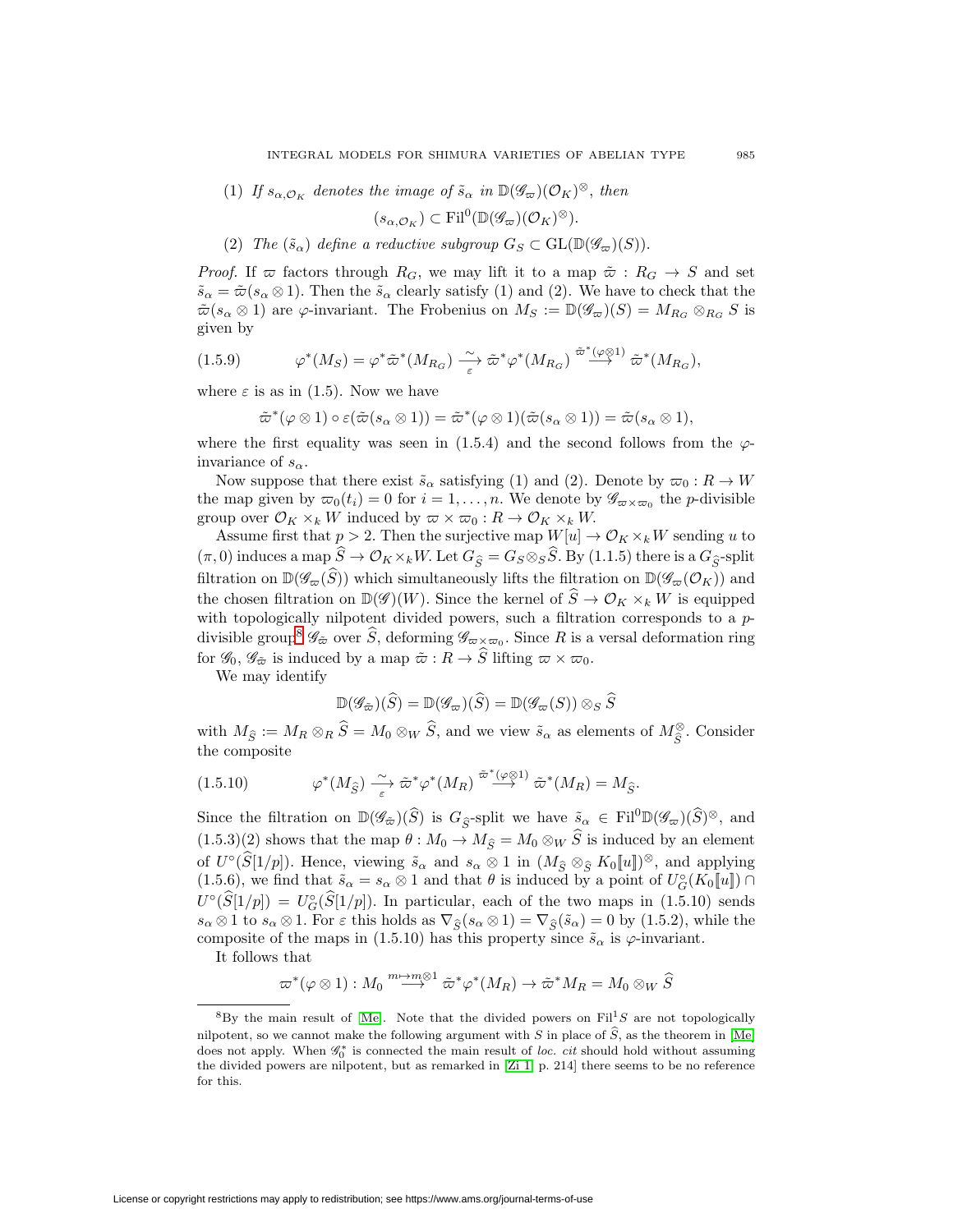986 MARK KISIN<br>has the form  $m \mapsto A\varphi(m)$  for some  $A \in U_G^{\circ}(\widehat{S})$ . This means that  $\tilde{\varpi}$  factors through  $R_G$ , and hence so does  $\varpi$ . has the form  $m \mapsto A\varphi(m)$  for some  $A \in U_G^{\circ}(\widehat{S})$ . This means that  $\tilde{\varpi}$  factors through  $R_G$ , and hence so does  $\varpi$ .<br>Finally suppose that  $\mathscr{G}_0^*$  is connected. Then using results of Zink, we can repeat the a

Finally suppose that  $\mathscr{G}_0^*$  is connected. Then using results of Zink, we can repeat  $S \to \mathcal{O}_K \times_k W$  sending u to  $(\pi, 0)$ , and choose a  $G_S$ -split filtration on  $\mathbb{D}(\mathscr{G}_{\varpi})(S)$ which lifts the filtrations on  $\mathbb{D}(\mathscr{G})(W)$  and  $\mathbb{D}(\mathscr{G}_{\varpi})(\mathcal{O}_K)$ . In the terminology of [\[Zi 2\]](#page-45-12) this filtration gives  $\mathbb{D}(\mathscr{G}_{\varpi})(S)$  the structure of an S-window over S, and hence gives rise to a *p*-divisible group  $\mathscr{G}_{\tilde{\varpi}}$  over S which deforms  $\mathscr{G}_{\varpi \times \varpi_0}$ . By [\[Zi 1,](#page-45-11) Cor. 97] the canonical isomorphism  $\mathbb{D}(\mathscr{G}_{\tilde{\varpi}})(S) \longrightarrow \mathbb{D}(\mathscr{G}_{\varpi})(S)$  respects filtrations. The rest of the argument is as in the case  $p > 2$ .  $\Box$ 

**Corollary (1.5.11).** Suppose  $p > 2$  or  $\mathscr{G}_0^*$  is connected. Let  $K'/K$  be a finite extension and  $\varpi: R \to \mathcal{O}_{K'}$  a map of W-algebras inducing a p-divisible group  $\mathscr{G}_{\varpi}$ over  $\mathcal{O}_{K'}$ . Let  $L=T_p\mathscr{G}^*$  and suppose there exists a family of  $G_{K'}$ -invariant tensors  $(s_{\alpha, \text{\'et}}) \subset L^{\otimes}$  defining a reductive subgroup of  $GL(L)$ , such that under the p-adic comparison isomorphism

$$
L\otimes_{\mathbb{Z}_p} B_{\mathrm{cris}} \stackrel{\sim}{\longrightarrow} M_0\otimes_{\mathbb{Z}_p} B_{\mathrm{cris}},
$$

 $s_{\alpha, \text{\'et}}$  maps to  $s_{\alpha} \in M_0^{\otimes}$ . Then  $\varpi$  factors through  $R_G$ .

*Proof.* Let k' be the residue field of K'. After replacing R and  $R_G$  by  $R \otimes_W W(k')$ and  $R \otimes_W W(k')$ , respectively, we may assume that  $K' = K$ . We use the notation of §1.2. Let  $\mathfrak{M} = \mathfrak{M}(L)$ . The tensors  $s_{\alpha, \text{\'et}}$  give rise to  $\varphi$ -invariant tensors  $(\tilde{s}_{\alpha, \text{\'et}})$  $\mathfrak{M}^{\otimes}$ , which define a reductive subgroup of  $GL(\mathfrak{M})$ . Then we have

$$
(1 \otimes \tilde{s}_{\alpha, \text{\'et}}) \subset \mathcal{M}(\mathfrak{M}) \stackrel{\sim}{\longrightarrow} \mathbb{D}(\mathscr{G})(S),
$$

by (1.4.2). We saw in the proof of (1.3.6) that the image of  $s_{\alpha, \text{\'et}}$  under the p-adic comparison isomorphism is  $\tilde{s}_{\alpha,\text{\'et}}|_{u=0}$ . Hence  $1 \otimes \tilde{s}_{\alpha,\text{\'et}}|_{u=0} = s_\alpha$  and  $(1 \otimes \tilde{s}_{\alpha,\text{\'et}}) \subset$  $\mathbb{D}(\mathscr{G})(S)$  is a collection of tensors satisfying the hypotheses of (1.5.8).  $\Box$ 

# 2. Integral canonical models of Hodge type

<span id="page-19-0"></span>**(2.1) Shimura varieties.** We recall the definition of a Shimura datum and the associated Shimura variety [\[De 3,](#page-44-7)  $\S 2.1$ ]. Let G be a connected reductive group over  $\mathbb Q$  and X a conjugacy class of maps of algebraic groups over  $\mathbb R$ ,

$$
h: \mathbb{S} = \text{Res}_{\mathbb{C}/\mathbb{R}} \mathbb{G}_m \to G_{\mathbb{R}}.
$$

On R-points such a map induces a map of real groups  $\mathbb{C}^{\times} \to G(\mathbb{R})$ .

We require that  $(G, X)$  satisfy the following conditions:

(1) Let  $\mathfrak g$  denote the Lie algebra of  $G_{\mathbb R}$ . We require that the composite

$$
\mathbb{S} \to G_\mathbb{R} \to G_\mathbb{R}^{\rm ad} \to \mathrm{GL}(\mathfrak{g})
$$

defines a Hodge structure of type  $(-1, 1), (0, 0), (1, -1)$ . This means that under the action of  $\mathbb{C}^{\times}$  on  $\mathfrak{g}_{\mathbb{C}} = \mathfrak{g} \otimes_{\mathbb{R}} \mathbb{C}$  we have a decomposition

$$
\mathfrak{g}_\mathbb{C}=V^{-1,1}\oplus V^{0,0}\oplus V^{1,-1},
$$

where  $z \in \mathbb{C}^{\times}$  acts on  $V^{p,q}$  via  $z^{-p}\overline{z}^{-q}$ .

(2)  $h(i)$  is a Cartan involution of  $G_{\mathbb{R}}^{\text{ad}}$  (note that  $\text{ad}h(-1) = 1$  on  $\mathfrak{g}$ , so h induces an involution of  $G^{\text{ad}}_{\mathbb{R}}$ . This means that we require the real form of  $G^{\text{ad}}$  defined by the involution  $g \mapsto h(i)\bar{g}h(i)^{-1}$  to be compact.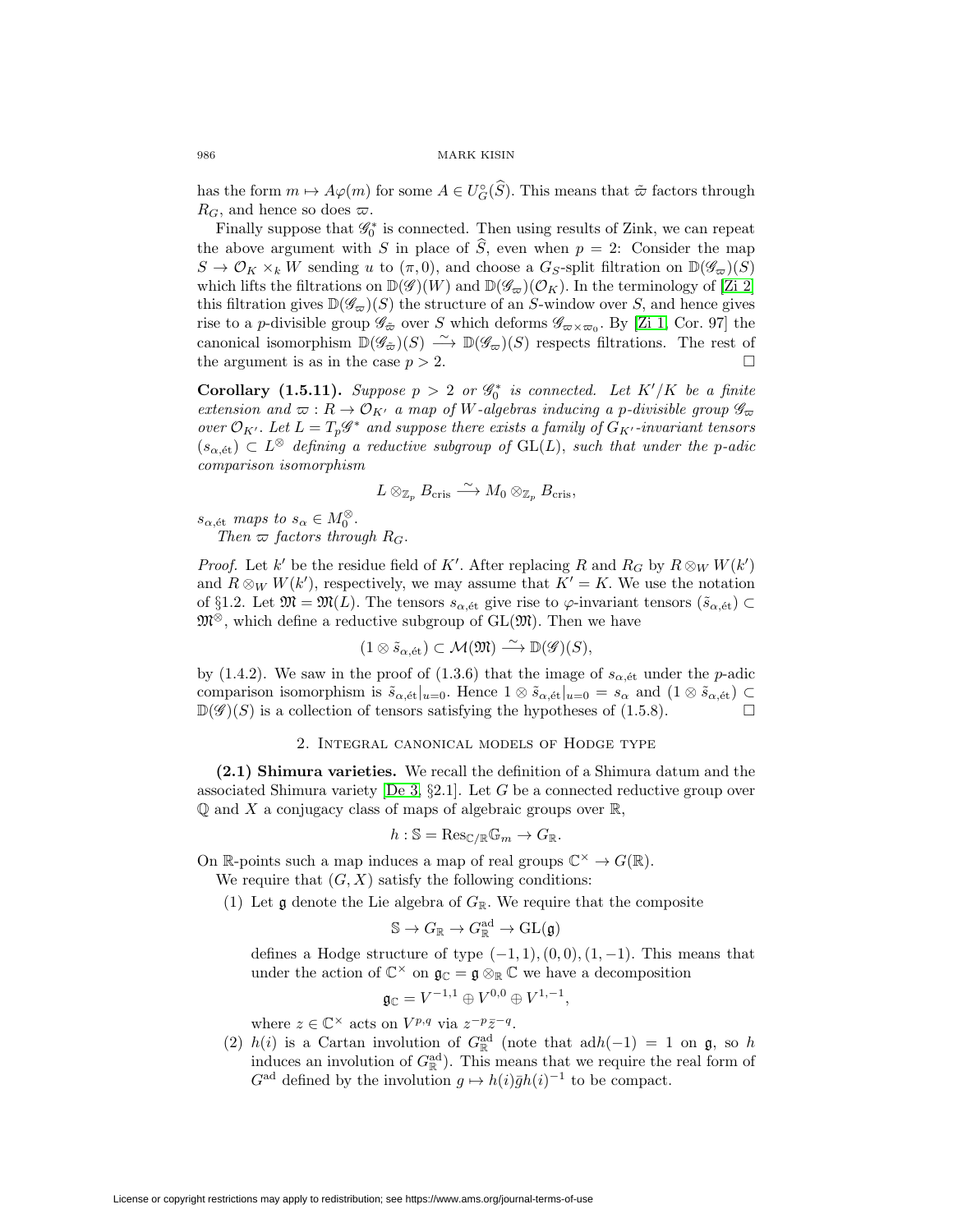(3)  $G<sup>ad</sup>$  has no factor defined over  $\mathbb Q$  whose real points form a compact group.

The second condition implies that for any  $h_0 \in X$  the stabilizer  $K_\infty \subset G(\mathbb{R})$ (acting by conjugation) of  $h_0$  is compact modulo its center, and  $G(\mathbb{R})/K_{\infty} \xrightarrow{\sim} X$ has a complex structure. A pair  $(G, X)$  satisfying the above conditions is called a Shimura datum.

Let  $\mathbb{A}_f$  denote the finite adeles over  $\mathbb{Q}$ , and  $\mathbb{A}_f^p \subset \mathbb{A}_f$  the subgroup of adeles with trivial component at a prime p. Let  $K = K_p \overset{\circ}{K}^p \subset \overset{\circ}{G}(\mathbb{A}_f)$  be a compact open subgroup, where  $K_p \subset G(\mathbb{Q}_p)$ , and  $K^p \subset G(\mathbb{A}_f^p)$  are compact open.

A theorem of Baily-Borel asserts that

$$
\text{Sh}_K(G, X)_{\mathbb{C}} = G(\mathbb{Q}) \backslash X \times G(\mathbb{A}_f) / K
$$

has a natural structure of an algebraic variety over C. Results of Shimura, Deligne, Milne and others imply that  $\text{Sh}_K(G, X)_\mathbb{C}$  has a model  $\text{Sh}_K(G, X)$  over a number field  $E = E(G, X)$ , the reflex field, which does not depend on K [\[Mi 2,](#page-45-1) §4,5].

We will sometimes consider the pro-variety

$$
Sh_{K_p}(G, X) = \underleftarrow{\lim} Sh_K(G, X),
$$

where K runs through compact open subgroups as above with a fixed factor  $K_p$ at p. Similarly we denote by  $\mathrm{Sh}(G,X)$  the projective limit taken over all compact open subgroups  $K \subset G(\mathbb{A}_f)$ .

A morphism  $i:(G_1,X_1)\to (G_2,X_2)$  of Shimura data is a map of groups  $G_1\to$  $G_2$ , which induces a map  $X_1 \rightarrow X_2$ . A morphism i induces a map

$$
(2.1.1) \t\tSh_{K_1}(G_1, X_1) \to Sh_{K_2}(G_2, X_2),
$$

provided the compact open subgroups are chosen so that  $K_1$  maps into  $K_2$ . This map is defined over the composite of the reflex fields  $E(G_1, X_1) \cdot E(G_2, X_2)$  [\[De 1,](#page-44-16) 5.4]. If i is an embedding, then for any  $K_1$ , the subgroup  $K_2$  can always be chosen so that  $(2.1.1)$  is a closed embedding  $[De 1, 1.15]$  $[De 1, 1.15]$ . We will need the following refinement of this result.

**Lemma (2.1.2).** Let  $i : (G_1, X_1) \hookrightarrow (G_2, X_2)$  be an embedding of Shimura data, and  $K_{2,p} \subset G_2(\mathbb{Q}_p)$  a compact open subgroup. Let  $K_1 = K_{1,p} K_1^p$  be a compact open subgroup of  $G_1(\mathbb{A}_f)$  such that  $K_{1,p} = K_{2,p} \cap G(\mathbb{Q}_p)$ . Then there exists a compact open subgroup  $K_2 = K_{2,p} K_2^p$  of  $G_2(\mathbb{A}_f)$  with  $K_1 \subset K_2$ , and such that i induces an embedding

$$
Sh_{K_1}(G_1, X_1) \hookrightarrow Sh_{K_2}(G_2, X_2).
$$

*Proof.* We follow the argument of  $[De 1, 15]$  $[De 1, 15]$ , which shows that it suffices to check that the map

$$
Sh_{K_{1,p}}(G_1, X_1) \to Sh_{K_{2,p}}(G_2, X_2)
$$

is an embedding. We now compute the complex points of these Shimura varieties.

Let  $Z_1 \subset G_1$  and  $Z_2 \subset G_2$  denote the centers of  $G_1$  and  $G_2$ . Write  $Z_1(\mathbb{Q})^-$  and  $Z_2(\mathbb{Q})$ <sup>-</sup> for the closures of  $Z_1(\mathbb{Q})$  and  $Z_2(\mathbb{Q})$  in  $G_1(\mathbb{A}_f^p)$  and  $G_2(\mathbb{A}_f^p)$ , respectively. Let  $U_1 \subset Z_1(\mathbb{Q})$  be the group of units.<sup>[9](#page-20-0)</sup> By a theorem of Chevalley [\[Ch\]](#page-44-17) any finite

<span id="page-20-0"></span>Let  $U_1 \subset Z_1(\mathbb{Q})$  be the group of units.<sup>9</sup> By a theorem of Chevalley [Ch] any finite<br>
<sup>9</sup>An element  $u \in Z_1(\mathbb{Q})$  is a unit if the sequence  $\{u^n\}_{n\geq 1}$  is contained in a compact subset of  $Z_1(\mathbb{Q}_p)$  for any pr  $Z_1(\mathbb{Q}_p)$  for any prime p. If we embed  $Z_1$  into a torus of the form  $\prod_i \text{Res}_{F_i/\mathbb{Q}} \mathbb{G}_m$  with  $F_i$  a number field, then this condition holds if and only if the image of u in each factor  $F_i^{\times}$  is a unit in the number field  $F_i$ .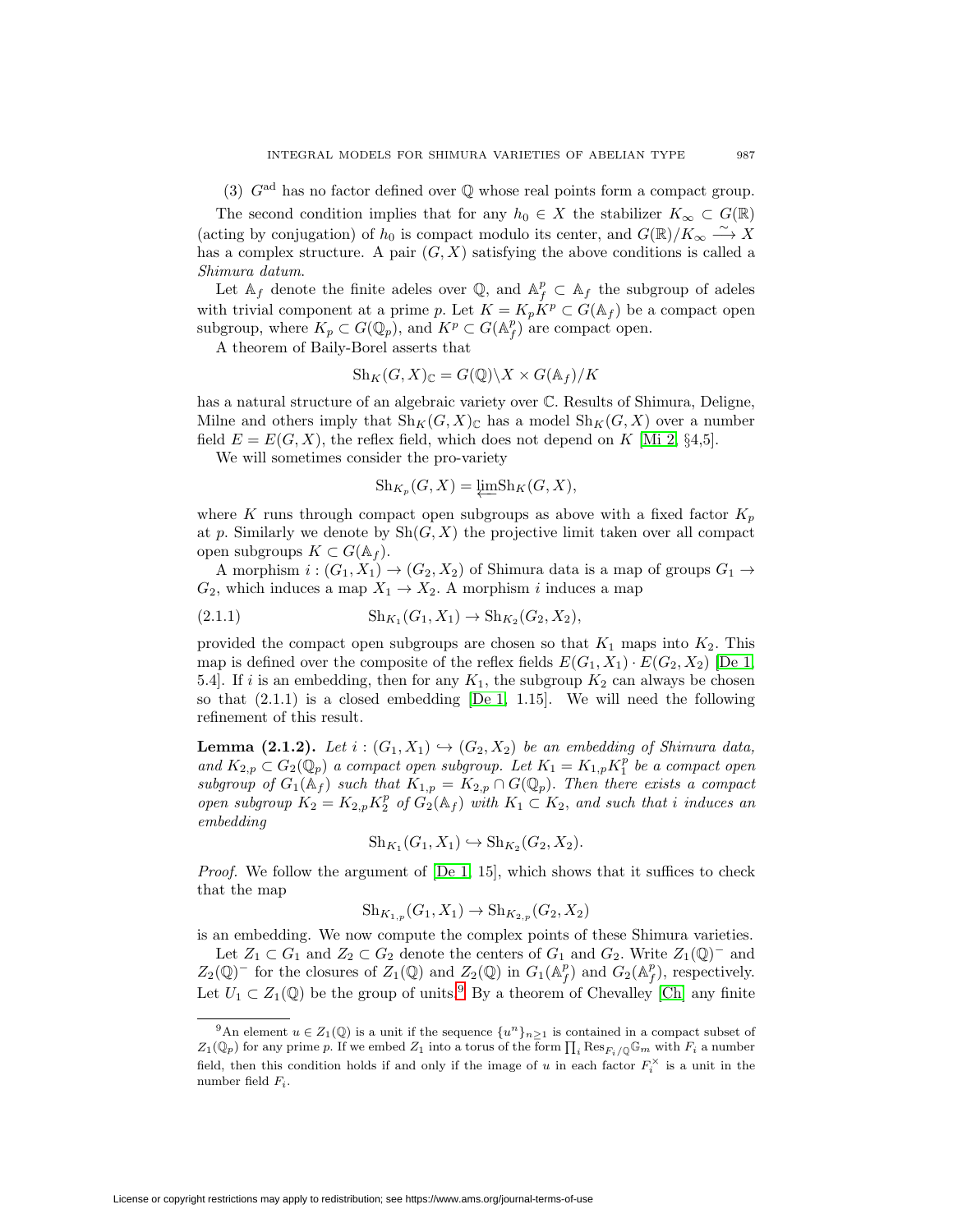index subgroup of  $U_1$  is open in the topology induced by the inclusion  $U_1 \subset Z_1(\mathbb{A}_f^p)$ . Hence

$$
Z_1(\mathbb{Q})^- = \underleftarrow{\lim} {}_n Z_1(\mathbb{Q})/U_1^n
$$

and  $Z_1(\mathbb{Q})^-$  is also equal to the closure of  $Z_1(\mathbb{Q})$  in  $G_1(\mathbb{A}_f)$ . We set

$$
Z_1(\mathbb{Q})^- = \underleftarrow{\lim}{}_n Z_1(\mathbb{Q})/U_1^n
$$
  
the closure of 
$$
Z_1(\mathbb{Q})
$$
 in 
$$
\widehat{G}_1(\mathbb{Q}) = \underleftarrow{\lim}{}_n G_1(\mathbb{Q})/U_1^n,
$$

and  $Z_1(\mathbb{Q})^-$  is also equal to the closure of  $Z_1(\mathbb{Q})$  in  $G_1(\mathbb{A}_f)$ . We set<br>  $\widehat{G}_1(\mathbb{Q}) = \underleftarrow{\lim_n} G_1(\mathbb{Q})/U_1^n$ ,<br>
and similarly for  $\widehat{G}_2(\mathbb{Q})$ . Then  $\widehat{G}_1(\mathbb{Q})$  is an extension of  $G_1(\mathbb{Q})/Z_1(\mathbb{$  $G_1(\mathcal{Q})$  is also equal to the closure of  $\mathcal{Z}_1(\mathcal{Q})$  in<br>  $\widehat{G}_1(\mathbb{Q}) = \underleftarrow{\lim_n} G_1(\mathbb{Q})/U$ <br>
and similarly for  $\widehat{G}_2(\mathbb{Q})$ . Then  $\widehat{G}_1(\mathbb{Q})$  is an extension<br>
One checks easily that  $\widehat{G}_1(\mathbb{Q})$  injects One checks easily that  $\widehat{G}_1(\mathbb{Q})$  injects into  $G_1(\mathbb{A}_f^p)$ . Now the complex points of  $\text{Sh}_{K_1}(G_1, X_1)$  are given by

$$
G_1(\mathbb{Q})\backslash X_1 \times G(\mathbb{A}_f)/K_1 = (G_1(\mathbb{Q})/Z_1(\mathbb{Q}))\backslash X_1 \times (G_1(\mathbb{A}_f)/Z_1(\mathbb{Q}) \cdot K_1).
$$

Passing to the inverse limit with  $K_1^p$ , we see that  $\mathrm{Sh}_{K_{1,p}}(G_1, X_1)(\mathbb{C})$  is given by (cf. [\[De 3,](#page-44-7) 2.1.10])  $Z_1(\mathbb{Q})\setminus X_1 \times (G_1(\mathbb{A}_f)/Z_1(\mathbb{Q}) \cdot K_1).$ <br>
e see that  $\text{Sh}_{K_{1,p}}(G_1, X_1)(\mathbb{C})$  is given<br>  $\vdots$   $K_{1,p} = \widehat{G}_1(\mathbb{Q})\setminus X_1 \times G_1(\mathbb{A}_f)/K_{1,p}.$ 

(c1. [De 3, 2.1.10]])  
\n
$$
(G_1(\mathbb{Q})/Z_1(\mathbb{Q})) \backslash X_1 \times (G_1(\mathbb{A}_f)/Z_1(\mathbb{Q})^- \cdot K_{1,p}) = \widehat{G}_1(\mathbb{Q}) \backslash X_1 \times G_1(\mathbb{A}_f)/K_{1,p}.
$$
\nTo show that  
\n
$$
(2.1.3) \qquad \widehat{G}_1(\mathbb{Q}) \backslash X_1 \times G_1(\mathbb{A}_f)/K_{1,p} \to \widehat{G}_2(\mathbb{Q}) \backslash X_2 \times G_1(\mathbb{A}_f)/K_{2,p}
$$

To show that

10 show that  
\n(2.1.3) 
$$
\widehat{G}_1(\mathbb{Q}) \backslash X_1 \times G_1(\mathbb{A}_f)/K_{1,p} \to \widehat{G}_2(\mathbb{Q}) \backslash X_2 \times G_1(\mathbb{A}_f)/K_{2,p}
$$
  
\nis an injection, consider the map  
\n(2.1.4)  $\widehat{G}_1(\mathbb{Q}) \backslash G_1(\mathbb{A}_f^p) \to \widehat{G}_2(\mathbb{Q}) \backslash G_2(\mathbb{A}_f^p)$ .

is an injection, consider the map

(2.1.4) 
$$
\widehat{G}_1(\mathbb{Q}) \backslash G_1(\mathbb{A}_f^p) \to \widehat{G}_2(\mathbb{Q}) \backslash G_2(\mathbb{A}_f^p).
$$

Note that for any  $x \in X_1$ , the image of  $Z_1(\mathbb{Q})$  in  $G_2(\mathbb{Q})$  is contained in the centralizer of  $\mathbb{S} \stackrel{h_x}{\to} G_1(\mathbb{R}) \to G_2(\mathbb{R})$ , which is compact mod center. Hence  $U_2$  contains a subgroup which has finite index in the image of  $U_1$  and (2.1.4) is well defined. An argument as in [De 1, 1.15.3] shows subgroup which has finite index in the image of  $U_1$  and  $(2.1.4)$  is well defined. An argument as in [\[De 1,](#page-44-16) 1.15.3] shows that (2.1.4) is injective. Fix a set of coset rep-<br>resentatives of  $\hat{G}_1(\mathbb{Q})$  in  $G_1(\mathbb{A}_f^p)$ . Since  $\hat{G}_1(\mathbb{Q})$  is a subgroup of  $G_1(\mathbb{A}_f^p)$ , the fibres<br>of the projection resentatives of  $\hat{G}_1(\mathbb{Q})$  in  $G_1(\mathbb{A}_f^p)$ . Since  $\hat{G}_1(\mathbb{Q})$  is a subgroup of  $G_1(\mathbb{A}_f^p)$ , the fibres of the projection

$$
\widehat{G}_1(\mathbb{Q}) \backslash X_1 \times G_1(\mathbb{A}_f) / K_{1,p} \to \widehat{G}_1(\mathbb{Q}) \backslash G_1(\mathbb{A}_f^p)
$$

may be identified with  $X_1 \times G_1(\mathbb{Q}_p)/K_{1,p}$ . Since  $K_{1,p} = K_{2,p} \cap G_1(\mathbb{Q}_p)$ , the map

$$
X_1 \times G_1(\mathbb{Q}_p)/K_{1,p} \to X_2 \times G_2(\mathbb{Q}_p)/K_{2,p}
$$

is injective, and the lemma follows.  $\hfill \square$ 

**(2.1.5)** Fix a Q-vector space V with a perfect alternating pairing  $\psi$ . For any  $\mathbb{Q}$ -algebra R, we write  $V_R = V \otimes_{\mathbb{Q}} R$ . Take  $G = \text{GSp}(V, \psi)$ , the corresponding group of symplectic similitudes, and let  $X = S^{\pm}$  be the Siegel double space, defined as the set of maps  $h : \mathbb{S} \to G_{\mathbb{R}}$  such that:

(1) The  $\mathbb{C}^{\times}$  action on  $V_{\mathbb{R}}$  gives rise to a Hodge structure of type  $(-1,0), (0,1)$ :

$$
V_{\mathbb{C}} \xrightarrow{\sim} V^{-1,0} \oplus V^{0,-1}.
$$

(2)  $(x, y) \mapsto \psi(x, h(i)y)$  is (positive or negative) definite on  $V_{\mathbb{R}}$ .

The reflex field of  $(GSp, S^{\pm})$  is  $\mathbb{Q}$ .

If  $V_{\mathbb{Z}} \subset V$  is a Z-lattice, and  $h \in S^{\pm}$ , then  $V^{-1,0}/V_{\mathbb{Z}}$  is an abelian variety. For a The reflex field of  $(GSp, S^{\pm})$  is  $\mathbb{Q}$ .<br>
If  $V_{\mathbb{Z}} \subset V$  is a  $\mathbb{Z}$ -lattice, and  $h \in S^{\pm}$ , then  $V^{-1,0}/V_{\mathbb{Z}}$  is an abelian variety. For a<br>
ring R we write  $V_R = V_{\mathbb{Z}} \otimes_{\mathbb{Z}} R$ . If  $V_{\mathbb{Z}}$  is stable by this gives rise to an interpretation of  $\text{Sh}_K(G, X) = \text{Sh}_K(\text{GSp}, S^{\pm})$  as a moduli space

<span id="page-21-0"></span><sup>10</sup>We sometimes tacitly assume this in the following.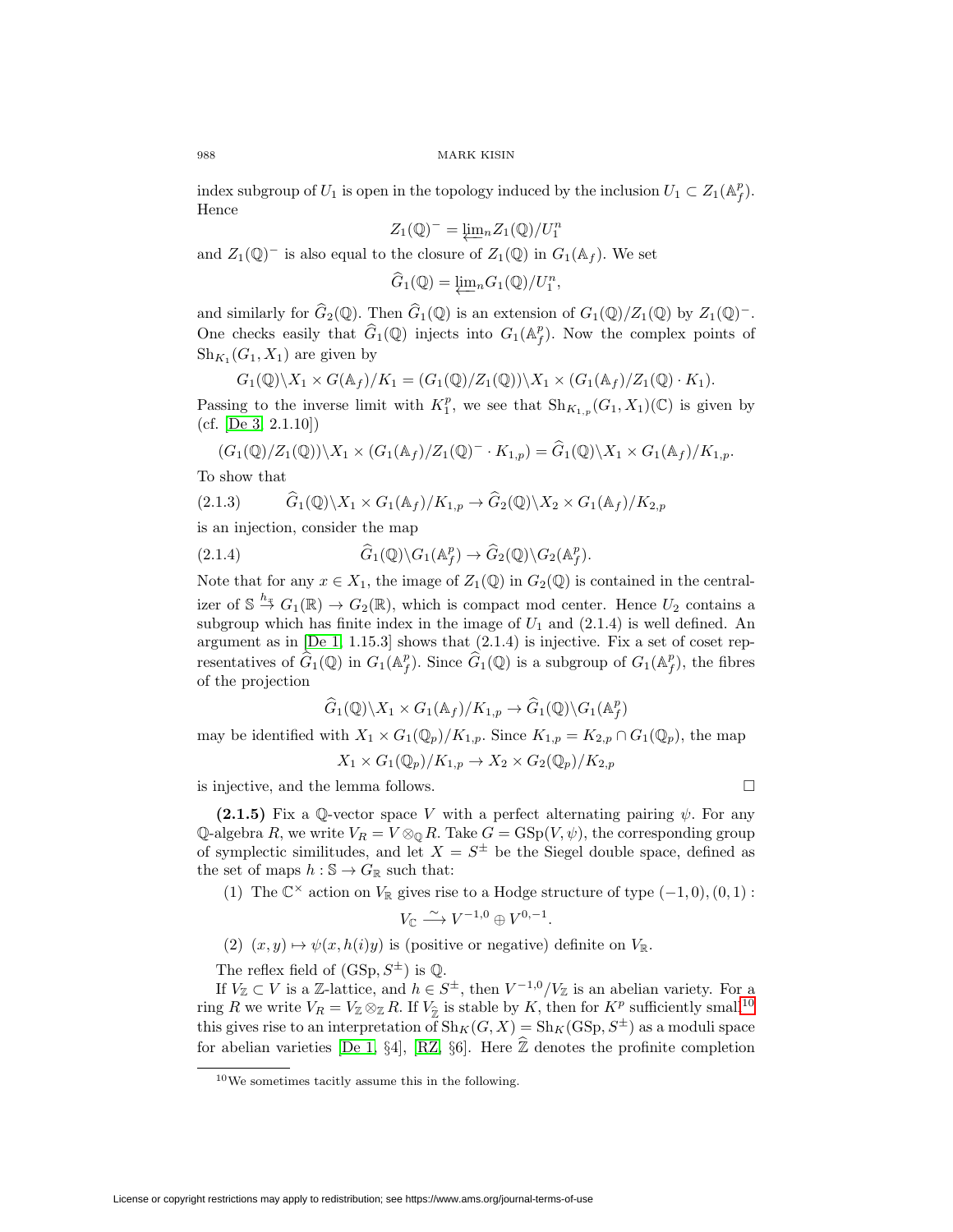of  $\mathbb Z$ . In particular, for sufficiently small  $K^p$  there exists an abelian scheme  $\mathcal A$  over  $\text{Sh}_K(\text{GSp}, S^{\pm})$ , defined over  $\mathbb{Q}$ .

<span id="page-22-0"></span>**(2.2) Absolute Hodge cycles.** We recall some of Deligne's results on absolute Hodge cycles. Suppose we have an embedding of Shimura data  $i : (G, X) \hookrightarrow$  $(GSp, S^{\pm})$ . Then  $(G, X)$  is said to be of *Hodge type*. Fix compact open subgroups  $K = K_p K^p \subset G(\mathbb{A}_f)$  and  $K' = K'_p K'^p \subset \text{GSp}(\mathbb{A}_f)$  such that  $K \subset K'$ . Since  $(\text{GSp}, S^{\pm})$  has reflex field Q, the map  $\text{Sh}_K(G, X) \to \text{Sh}_{K'}(\text{GSp}, S^{\pm})$  induced by i is defined over  $E = E(G, X)$ .

Let  $(s_{\alpha,B}) \subset V^{\otimes}$  be a finite collection of tensors defining the subgroup  $G \subset$  $GSp(V) \subset GL(V)$  (see (1.3.2) above). Fix a Z-lattice  $V_{\mathbb{Z}} \subset V$  such that  $V_{\mathbb{Z}} \otimes_{\mathbb{Z}} \widehat{\mathbb{Z}}$  is stable by K', as in (2.1.5), and let  $h: \mathcal{A} \to Sh_K(G, X)$  denote the universal abelian scheme, which exists assuming that  $K^p$  is sufficiently small. Write  $\mathcal{V} = R^1 h_* \Omega^{\bullet}$  for the first relative de Rham cohomology of A. This is a vector bundle on  $\text{Sh}_K(G, X)$ equipped with an integrable connection  $\nabla$ . Let  $\mathcal{V}_{\mathbb{C}}$  and  $\mathcal{V}_{\mathbb{C}}$  denote the pullbacks of  $V$  to  $X \times G(\mathbb{A}_f)/K$  and  $\text{Sh}_K(G,X)_{\mathbb{C}}$ , respectively, so that  $V_{\mathbb{C}}$  is an analytic vector bundle over a complex analytic space.

Using the de Rham isomorphism, we may view  $s_{\alpha,B}$  as a section of  $\tilde{\mathcal{V}}_{\mathbb{C}}^{\otimes}$ . Since  $s_{\alpha,B}$  is  $G(\mathbb{Q})$ -equivariant, this section descends to a section  $s_{\alpha,\text{dR}}$  of  $\mathcal{V}_{\mathbb{C}}^{\otimes}$ . More precisely,  $s_{\alpha,B}$  descends to a  $\nabla$ -parallel section of  $\mathcal{V}_{\mathbb{C}}^{\text{an}\otimes}$ , where  $\mathcal{V}_{\mathbb{C}}^{\text{an}}$  is the analytic vector bundle attached to  $\mathcal{V}_{\mathbb{C}}$ . Any  $\nabla$ -parallel section of  $\mathcal{V}_{\mathbb{C}}^{\text{an}\otimes}$  arises from  $\mathcal{V}_{\mathbb{C}}^{\otimes}$ . This follows from the equivalence between algebraic vector bundles equipped with a flat connection with regular singular points, and the category of analytic vector bundles equipped with a flat connection [\[De 4\]](#page-44-18) (cf. [\[De 2,](#page-44-11) p. 31]).

Now let  $\kappa \supset E$  be a field of characteristic 0, and  $\bar{\kappa}$  an algebraic closure of  $\kappa$ . Fix an embedding  $\mathbb{Q}_p \hookrightarrow \mathbb{C}$  and an embedding of E-algebras  $\sigma : \bar{\kappa} \hookrightarrow \mathbb{C}$ . Let  $x \in Sh_K(G,X)(\kappa)$  and denote by  $\mathcal{A}_x$  the corresponding abelian variety over  $\kappa$ . Denote by  $H^1_B(\mathcal{A}_x(\mathbb{C}),\mathbb{Q})$  the Betti cohomology of  $\mathcal{A}_x(\mathbb{C})$ . Write  $H^1_{\text{dR}}(\mathcal{A}_x)$  for its de Rham cohomology and  $H^1_{\acute{e}t}(\mathcal{A}_{x,\bar{\kappa}})=H^1_{\acute{e}t}(\mathcal{A}_{x,\bar{\kappa}},\mathbb{Q}_p)$  for the *p*-adic étale cohomology of  $\mathcal{A}_{x,\bar{\kappa}} = \mathcal{A}_x \otimes_{\kappa} \bar{\kappa}$ . The embedding  $\sigma$  induces isomorphisms

$$
H^1_{\rm dR}(\mathcal{A}_x)\otimes_{\kappa,\sigma}\mathbb{C}\stackrel{\sim}{\longrightarrow}H^1_B(\mathcal{A}_x(\mathbb{C}),\mathbb{Q})\otimes_{\mathbb{Q}}\mathbb{C}\stackrel{\sim}{\longrightarrow}H^1(\mathcal{A}_{x,\bar{\kappa}},\mathbb{Q}_p)\otimes_{\mathbb{Q}_p}\mathbb{C}.
$$

Let  $s_{\alpha,B,x}$  be the fibre of  $s_{\alpha,B}$  at x (regarded as a C-valued point via  $\sigma$ ), and denote by  $s_{\alpha, \mathrm{dR},x} \in H^1_{\mathrm{dR}}(\mathcal{A}_x)^\otimes \otimes_{\kappa,\sigma} \mathbb{C}$  and  $s_{\alpha,\mathrm{\acute{e}t},x} \in H^1_{\mathrm{\acute{e}t}}(\mathcal{A}_{x,\bar{\kappa}})^\otimes$  the images of  $s_{\alpha, B,x}$  under these two isomorphisms.

**Lemma (2.2.1).** The action of  $Gal(\bar{\kappa}/\kappa)$  on  $H^1_{\text{\'et}}(\mathcal{A}_{x,\bar{\kappa}},\mathbb{Q}_p)$  fixes each  $s_{\alpha,\text{\'et},x}$  and factors through  $G(\mathbb{Q}_p)$ . Moreover we have  $s_{\alpha,\mathrm{dR},x} \in H^1_{\text{dR}}(\mathcal{A}_x)^\otimes$ .

*Proof.* Let  $\mathrm{Sh}_{K^p}(G, X) = \underline{\lim}_{H_p} \mathrm{Sh}_{H_pK^p}(G, X)$ , where  $H_p$  runs over compact open subgroups of  $K_p$ , and similarly for  $\text{Sh}_{K'^p}(\text{GSp}, S^{\pm}).$ 

The action of  $Gal(\bar{\kappa}/\kappa)$  on  $H^1_{\text{\'et}}(\mathcal{A}_{x,\bar{\kappa}},\mathbb{Q}_p)$  is induced by the map  $Gal(\bar{\kappa}/\kappa) \to K'_p$ , obtained by pulling back to  $\bar{\kappa}$  the  $K'_{p}$ -torsor  $\text{Sh}_{K'^{p}}(\text{GSp}, S^{\pm}) \to \text{Sh}_{K'}(\text{GSp}, S^{\pm})$ . On the other hand, we have a commutative,  $K_p$ -equivariant diagram

$$
Sh_{K^p}(G, X) \longrightarrow Sh_{K'^p}(GSp, S^{\pm})
$$
  
\n
$$
\downarrow \qquad \qquad \downarrow
$$
  
\n
$$
Sh_K(G, X) \longrightarrow Sh_{K'}(GSp, S^{\pm})
$$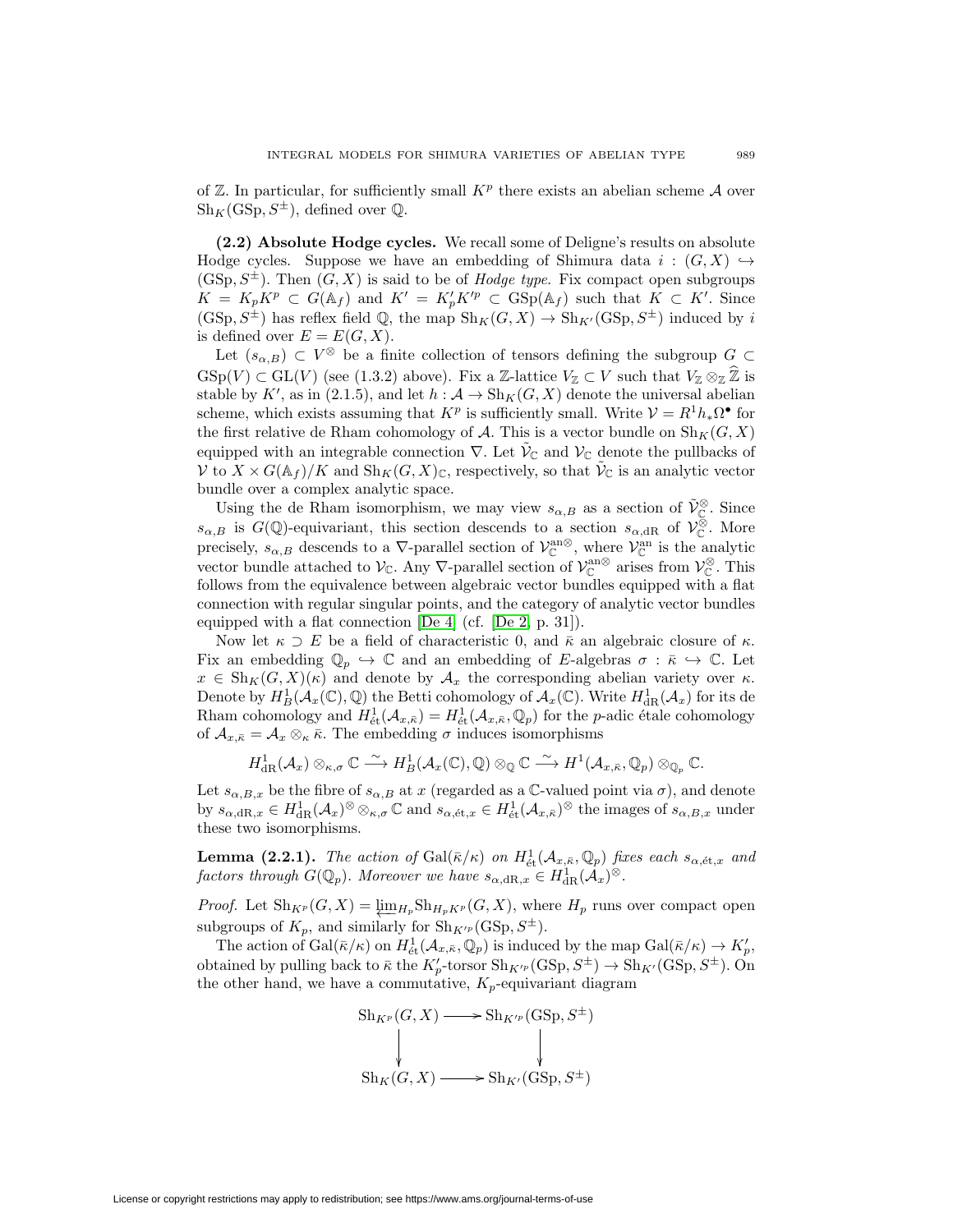which shows that the restriction of  $\text{Sh}_{K'^p}(\text{GSp},S^{\pm})$  to  $\text{Sh}_K(G,X)$  descends to a  $K_p$ -torsor. This shows that the action of  $Gal(\bar{\kappa}/\kappa)$  on  $H^1_{\text{\'et}}(\mathcal{A}_{x,\bar{\kappa}},\mathbb{Q}_p)$  is induced by a map  $Gal(\bar{\kappa}/\kappa) \to K_p \subset G(\mathbb{Q}_p)$ . In particular this action fixes each  $s_{\alpha, \text{\'et},x}$ .

To see the final statement note that, by a result of Deligne [\[De 2,](#page-44-11) 2.11], the Hodge cycle  $(s_{\alpha,dR,x}, s_{\alpha,\text{\'et},x})$  is an absolute Hodge cycle, for each  $\alpha$ . In particular, this implies [\[De 2,](#page-44-11) 2.7] that  $s_{\alpha, \mathrm{dR},x} \in H^1_{\mathrm{dR}}(\mathcal{A}_x)^\otimes \otimes_\kappa \bar{\kappa}$ . Moreover, since an absolute Hodge cycle is determined by either its de Rham or étale component,  $Gal(\bar{\kappa}/\kappa)$ fixes  $s_{\alpha,\text{dR},x}$  as it fixes  $s_{\alpha,\text{\'et},x}$ . Hence  $s_{\alpha,\text{dR},x} \in H^1_{\text{dR}}(\mathcal{A}_x)^\otimes$ .

**Corollary (2.2.2).** The section  $s_{\alpha, \text{dR}}$  of  $V^{\otimes}$  is defined over E, and not just over  $\mathbb{C}.$ 

*Proof.* This follows by applying  $(2.2.1)$  with  $\kappa$  the generic point of each component of  $\text{Sh}_K(G, X)$  (equipped with any complex embedding of  $\kappa$ ).

**(2.2.3)** Our main results will concern the situation where  $K_p$  is a hyperspecial subgroup of  $G(\mathbb{Q}_p)$ . Recall that this means that there is a reductive group scheme  $G_{\mathbb{Z}_p}$  over  $\mathbb{Z}_p$  with generic fibre  $G_{\mathbb{Q}_p} = G \otimes_{\mathbb{Q}} \mathbb{Q}_p$  such that  $K_p = G_{\mathbb{Z}_p}(\mathbb{Z}_p) \subset G(\mathbb{Q}_p)$ . Any such subgroup is maximal compact in  $G(\mathbb{Q}_p)$  [\[Ti,](#page-45-0) 1.10, 3.8].

Hyperspecial subgroups exist if and only if  $G_{\mathbb{Q}_p}$  is quasi-split and split over an unramified extension. Under these conditions the reflex field  $E = E(G, X)$  is unramified at p [\[Mi 1,](#page-44-2) 4, 4.7]. For the rest of this section we assume that  $K_p$  is hyperspecial.

Fix an algebraic closure E of E, and let  $\pi_0(\text{Sh}_K(G, X))$  denote the set of connected components of  $\text{Sh}_K(G, X) \otimes_E E$ . We refer to these as the geometrically connected components of  $\text{Sh}_K(G, X)$ .

**Proposition (2.2.4).** The geometrically connected components of  $\text{Sh}_K(G, X)$  are defined over an extension of  $E$  which is unramified at primes dividing p.

*Proof.* One can extract this from Deligne's description of the action of  $Gal(\overline{E}/E)$ on the geometrically connected components [\[De 3,](#page-44-7) 2.6.3]. We give a more direct argument, though still based on the reciprocity law for special points.

Let

$$
\pi_0(\mathrm{Sh}_{K_p}(G,X)) = \underleftarrow{\lim}_{K^p} \pi_0(\mathrm{Sh}_{K^pK_p}(G,X)).
$$

By (2.2.5) below,  $G(\mathbb{A}_f^p)$  acts transitively on  $\pi_0(\mathrm{Sh}_{K_p}(G, X))$ . As this action commutes with that of Gal $(E/E)$ , it suffices to exhibit an element of  $\pi_0(\text{Sh}_{K_n}(G, X))$ whose stabilizer in Gal $(\bar{E}/E)$  corresponds to an (infinite) extension of E which is unramified at each  $v|p$ . We will do this by showing the stronger statement that there is a point of  $\text{Sh}_{K_n}(G, X)$  defined over such an extension. The argument is a variant of that of [\[De 2,](#page-44-11) p. 75].

Let  $x_\infty \in \mathrm{Sh}_K(G, X)(\mathbb{C})$  be any point, and  $T_\infty \subset G_\mathbb{R}$  a maximal torus containing the image of the cocharacter  $h_{x_\infty}: \mathbb{S} \to G_{\mathbb{R}}$  corresponding to  $x_\infty$ . Let  $\lambda_\infty \in \text{Lie } T_\infty$ be a regular element such that  $T_{\infty}$  is the centralizer of  $\lambda_{\infty}$  in  $G_{\mathbb{R}}$ . Let  $T_p \subset G_{\mathbb{Q}_p}$  be a maximal torus which is the generic fibre of a maximal torus  $T_{p,\mathbb{Z}_p} \subset G_{\mathbb{Z}_p}$ . Then  $T_p$  splits over an unramified extension of  $\mathbb{Q}_p$ . Let  $\lambda_p \in \text{Lie } T_p$  be a regular element so that  $T_p$  is the centralizer of  $\lambda_p$  in  $G_{\mathbb{Q}_p}$ .

Since the map  $h \mapsto [h, \lambda_p]$  induces an automorphism of Lie  $G_{\mathbb{Q}_p}/\text{Lie }T_p$ , the image of the map

$$
G(\mathbb{Q}_p) \to \mathrm{Lie} \, G_{\mathbb{Q}_p}/\mathrm{Lie} \, T_p; \quad g \mapsto \mathrm{ad}(g)(\lambda_p)
$$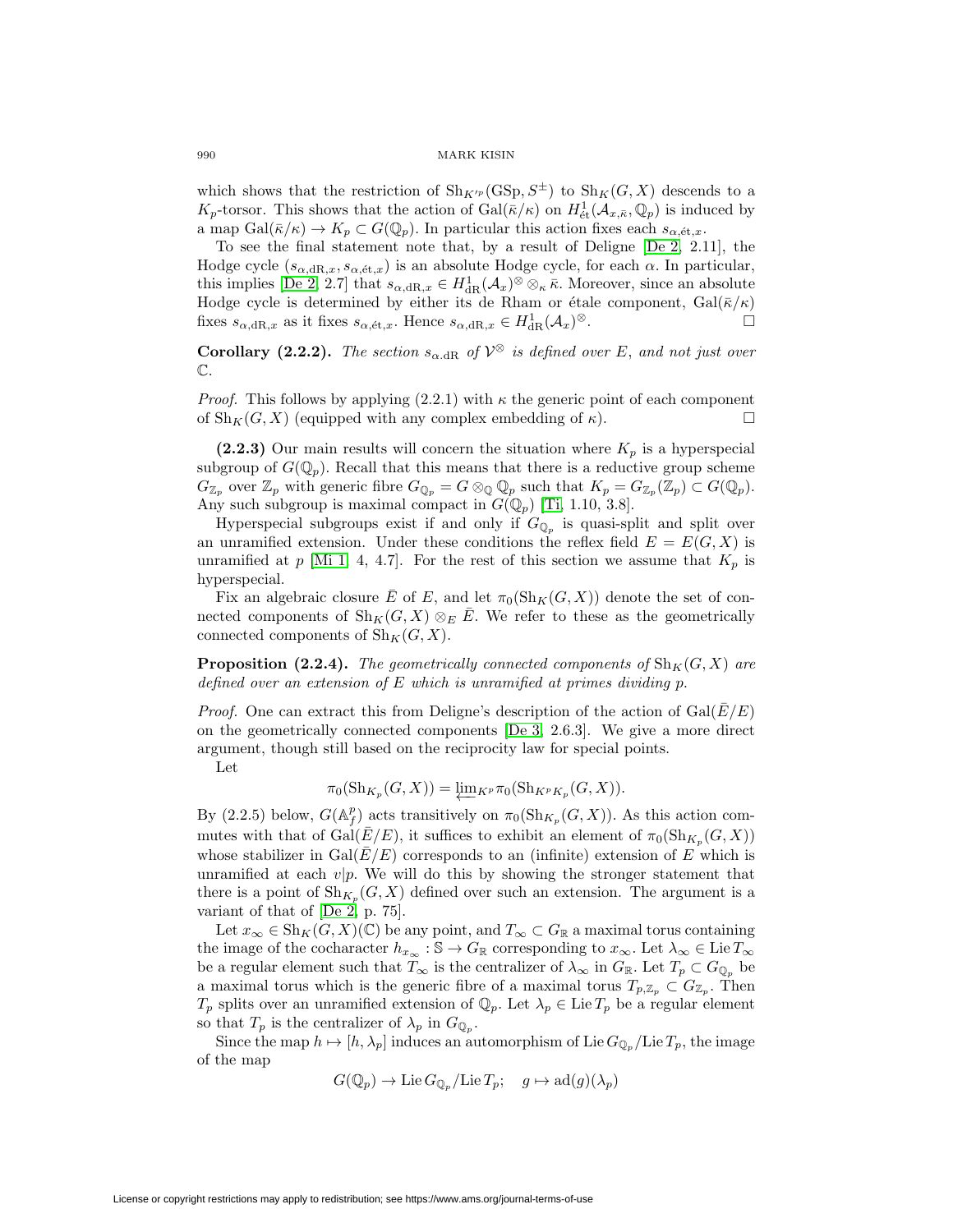contains an open neighbourhood of 0. Hence, if  $\lambda \in \text{Lie } G$  is a regular element which is sufficiently close to  $\lambda_{\infty}$  in the real vector space Lie  $G_{\mathbb{R}}$  and to  $\lambda_p$  in the  $\mathbb{Q}_p$ -vector space Lie  $G_{\mathbb{Q}_p}$ , then there exists  $g_p \in G_{\mathbb{Z}_p}(\mathbb{Z}_p)$  such that  $\text{ad}(g_p)(\lambda) \in \text{Lie } T_p$  and similarly, there exists  $g_{\infty} \in G(\mathbb{R})^+$ , the connected component of the identity in  $G(\mathbb{R})$ , such that  $\text{ad}(g_{\infty})(\lambda) \in \text{Lie }T_{\infty}$ . Thus, if  $T \subset G$  is the centralizer of  $\lambda$ , then

$$
T = g_p^{-1} T_p g_p = g_{\infty}^{-1} T_{\infty} g_{\infty}.
$$

The cocharacter  $h = \text{ad}(g_{\infty}^{-1})(h_{x_{\infty}})$  factors through  $T_{\mathbb{R}}$ . Let  $J_p = T(\mathbb{Q}_p) \cap K_p =$  $g_p^{-1}T_{p,\mathbb{Z}_p}g_p(\mathbb{Z}_p)$ ,  $J^p = T(\mathbb{A}_f^p) \cap K^p$  and set  $J = J_pJ^p$ . The reflex field  $E(T, h)$ is contained in the splitting field of  $T$ , which is unramified over  $p$ . The points of  $\mathrm{Sh}_J(T, h)$  are defined over the abelian extension of  $E(T, h)$  corresponding to the quotient  $T(\mathbb{A}_f)/T(\mathbb{Q})T(\mathbb{R})^+J$ , where  $T(\mathbb{R})^+\subset T(\mathbb{R})$  denotes the connected component of the identity [\[De 3,](#page-44-7) 2.6]. Since  $J_p \subset T(\mathbb{Q}_p)$  is maximal compact this is an extension of  $E(T, h)$  which is unramified at any prime over p. It follows that any point in the image of

$$
Sh_{J_p}(T, h) \to Sh_{K_p}(G, X)
$$

is defined over an extension of  $E$  in which  $p$  is unramified.  $\Box$ 

**Lemma (2.2.5).**  $G(\mathbb{A}_f^p)$  acts transitively on  $\pi_0(\mathrm{Sh}_{K_p}(G, X)).$ 

*Proof.* Fix a cocharacter  $h_0 \in X$ , so that  $X \xrightarrow{\sim} G(\mathbb{R})/K_{\infty}$  as in (2.1). Let  $x \in$  $\text{Sh}_{K_p}(G, X)$  and  $[h, g_p, g^p]$  be a representative of x where  $h \in G(\mathbb{R}), g_p \in G(\mathbb{Q}_p)$ and  $g^p \in G(\mathbb{A}_f^p)$ . We have to show that we can choose this representative so that  $h \in G(\mathbb{R})^+$  and  $g_p \in K_p$ .

By the real approximation theorem,  $G(\mathbb{Q})$  is dense in  $G(\mathbb{R})$ , so we may assume  $h \in G(\mathbb{R})^+$ . By (2.2.6) below, we may write  $g_p = g_0 g'_p$  with  $g_0 \in G(\mathbb{Q})^+ = G(\mathbb{Q}) \cap$  $G(\mathbb{R})^+$  and  $g_p \in K_p$ . Then the triple  $[g_0^{-1}h, g_p', g_0^{-1}g^p]$  represents x and has the required property.  $\Box$ 

**Lemma (2.2.6).** Let H be a connected reductive group over  $\mathbb{Z}_{(p)}$ . Then we have  $H(\mathbb{Z}_p) \cdot H(\mathbb{Q})^+ = H(\mathbb{Q}_p)$ , where  $H(\mathbb{Q})^+ = H(\mathbb{Q}) \cap H(\mathbb{R})^+$ .

*Proof.* Suppose first that H is a torus over  $\mathbb{Z}_{(p)}$ . Let  $H(\mathbb{R})^c \subset H(\mathbb{R})$  denote the maximal compact subgroup. Then

$$
H(\mathbb{Q}) \cdot [H(\mathbb{R})^c \times H(\mathbb{Z}_p)] = H(\mathbb{R}) \times H(\mathbb{Q}_p)
$$

by a result of Colliot-Thélène and Suresh  $[CSu, 2.1, 2.2]$  $[CSu, 2.1, 2.2]$ . Hence

$$
H(\mathbb{Q})^+ \cdot [H(\mathbb{R})^c \times H(\mathbb{Z}_p)] = H(\mathbb{R})^+ \times H(\mathbb{Q}_p),
$$

and the lemma follows for H a torus.

In general, let  $T \subset H$  be a maximal torus such that  $T_{\mathbb{Q}_p}$  contains a maximal split torus in  $H_{\mathbb{Q}_n}$ . Such a torus can be constructed using the same argument as in the proof of (2.2.4): Take a maximal torus  $T_{p,\mathbb{Z}_p} \subset H_{\mathbb{Z}_p}$  which is the centralizer of a maximal split torus in  $H_{\mathbb{Z}_p} = H \otimes_{\mathbb{Z}_{(p)}} \mathbb{Z}_p$ . Let  $\Lambda_p \in \text{Lie } H_{\mathbb{Z}_p}$  be a regular element whose centralizer in  $H_{\mathbb{Z}_p}$  is  $T_{p,\mathbb{Z}_p}$  and define T to be the centralizer of an element  $\lambda \in \text{Lie } H$  which is sufficiently close to  $\lambda_p$ .

Let  $\tilde{H}$  be the universal cover of  $H^{\text{der}}$ . Then by the strong approximation theorem,  $\tilde{H}(\mathbb{Z}_p) \cdot \tilde{H}(\mathbb{Q})^+ = \tilde{H}(\mathbb{Q}_p)$ , so  $H(\mathbb{Z}_p) \cdot H(\mathbb{Q})^+$  contains the image of  $\tilde{H}(\mathbb{Q}_p)$ . Since  $H(\mathbb{Q}_p)/H(\mathbb{Q}_p)$  is abelian,

$$
H(\mathbb{Z}_p) \cdot H(\mathbb{Q})^+ = H(\mathbb{Z}_p)H(\mathbb{Q})^+H(\mathbb{Z}_p) \supset H(\mathbb{Z}_p)T(\mathbb{Q}_p)H(\mathbb{Z}_p) = H(\mathbb{Q}_p),
$$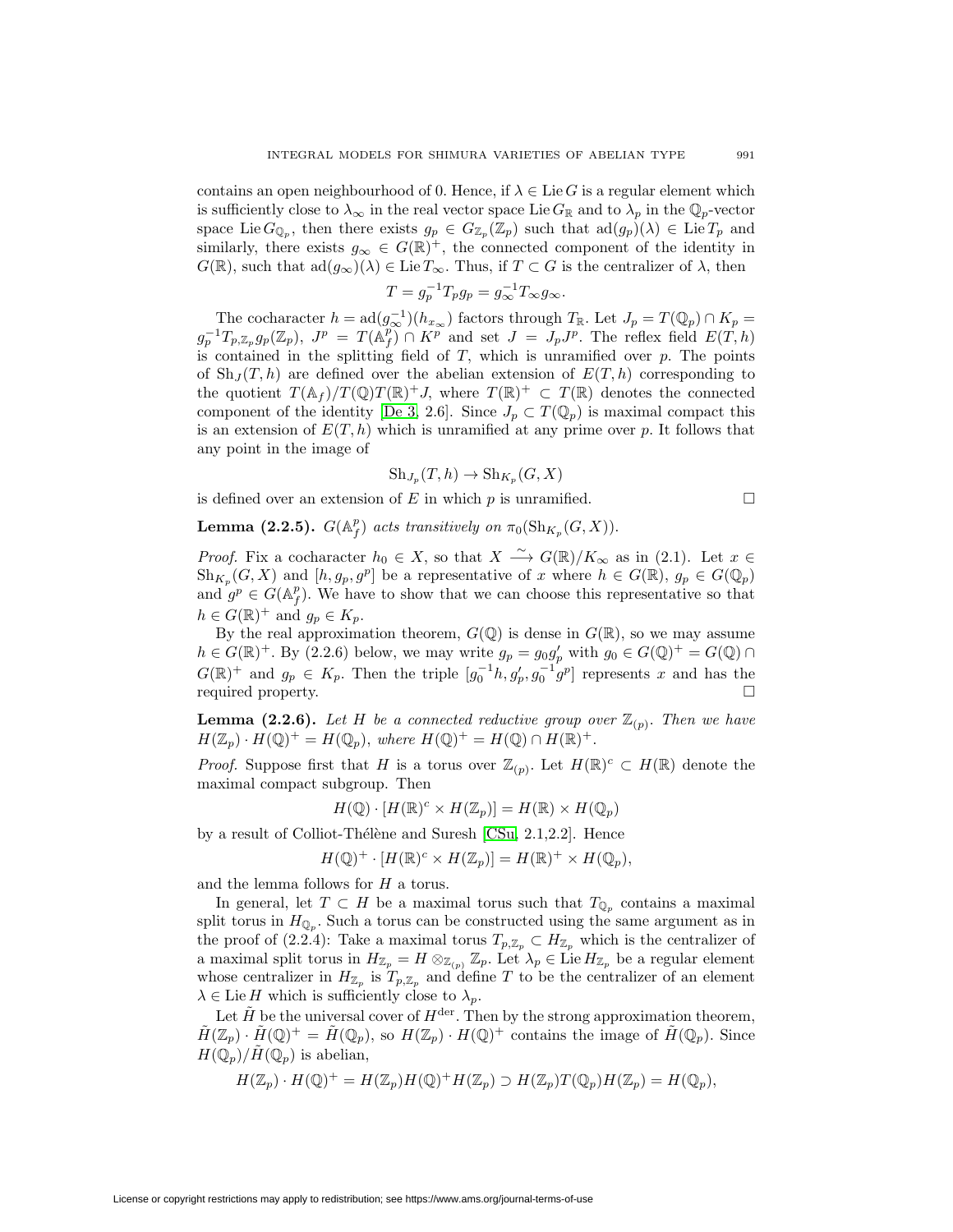where the inclusion follows from the case of a torus considered above, and the final equality follows from the Cartan decomposition  $[T_i, 3.3.3]$ .

<span id="page-25-0"></span>**(2.3) Integral models.** We retain the notation introduced above, so that i :  $(G, X) \hookrightarrow (\text{GSp}, S^{\pm}),$  and  $K = K_p K^p$  with  $K_p \subset G(\mathbb{Q}_p)$  hyperspecial and equal to  $G_{\mathbb{Z}_p}(\mathbb{Z}_p)$  for a reductive group  $G_{\mathbb{Z}_p}$  over  $\mathbb{Z}_p$ . We will need the following.

**Lemma (2.3.1).** Let W be a  $\mathbb{Q}_p$ -vector space and  $i : G_{\mathbb{Q}_p} \hookrightarrow GL(W)$  a closed embedding of algebraic groups. If  $p = 2$  assume that  $G_{\mathbb{Q}_p}^{\text{ad}}$  has no factors of type  $B^{11}$  $B^{11}$  $B^{11}$  Suppose that  $G_{\mathbb{Z}_p}$  is a reductive group over  $\mathbb{Z}_p$  with generic fibre  $G_{\mathbb{Q}_p}$ .

Then there exists a  $\mathbb{Z}_p$ -lattice  $W_{\mathbb{Z}_p} \subset W$  such that i is induced by a closed embedding  $i_{\mathbb{Z}_p}: G_{\mathbb{Z}_p} \hookrightarrow \text{GL}(W_{\mathbb{Z}_p}).$ 

*Proof.* Let  $\mathbb{Z}_p^{\text{ur}}$  denote a strict henselisation of  $\mathbb{Z}_p$ , and write  $\mathbb{Q}_p^{\text{ur}} = \mathbb{Z}_p^{\text{ur}}[1/p]$ . Write  $W^{\text{ur}} = W \otimes_{\mathbb{Z}_p} \mathbb{Z}_p^{\text{ur}}$  and  $G_{\mathbb{Z}_p^{\text{ur}}} = G_{\mathbb{Z}_p} \otimes_{\mathbb{Z}_p} \mathbb{Z}_p^{\text{ur}}$ . Then  $G_{\mathbb{Z}_p}(\mathbb{Z}_p^{\text{ur}})$  is a bounded subgroup of  $G_{\mathbb{Q}_p}(\mathbb{Q}_p^{\text{ur}})$  in the sense that any regular function on  $G_{\mathbb{Z}_p^{\text{ur}}}$  is bounded on  $G_{\mathbb{Z}_p^{\text{ur}}}(\mathbb{Z}_p^{\text{ur}})$ [\[Ti,](#page-45-0) 3.2, 3.4, 3.8].

Let  $L \subset W^{\text{ur}}$  be any  $\mathbb{Z}_p^{\text{ur}}$ -lattice. The translates  $g \cdot L$  for  $g \in G_{\mathbb{Z}_p^{\text{ur}}}(\mathbb{Z}_p^{\text{ur}})$  are contained in a common  $\mathbb{Z}_p^{\text{ur}}$ -lattice in W<sup>ur</sup>. Indeed, otherwise there exists  $v \in L$ and a linear form  $\lambda: W^{\text{ur}} \to \mathbb{Q}_p^{\text{ur}}$  such that the function  $g \mapsto \lambda(g \cdot v)$  is unbounded, which contradicts the boundedness of  $G_{\mathbb{Z}_p^{\text{ur}}}(\mathbb{Z}_p^{\text{ur}})$ .

Let  $\Gamma = \text{Gal}(\mathbb{Q}_p^{\text{ur}}/\mathbb{Q}_p)$ . Since  $\Gamma$  is a compact group, the above shows that the translates  $\gamma \cdot L$  for  $\gamma \in G_{\mathbb{Z}_p^{\text{ur}}}(\mathbb{Z}_p^{\text{ur}}) \rtimes \Gamma$  are contained in a common  $\mathbb{Z}_p^{\text{ur}}$ -lattice. Hence  $\begin{align} \text{on that } \mathbf{b} \ \text{of } G_{\mathbb{Z}_p^{\text{ur}}}(\mathbf{z}) \ \text{s a comp} \ \text{are cont} \ \text{are cont} \ \mathbf{w} = \sum \end{align}$ 

$$
W_{\mathbb{Z}_p^{\mathrm{ur}}} = \sum_{\gamma} \gamma \cdot L
$$

is a lattice in  $W^{\text{ur}}$ , where  $\gamma$  runs over elements of  $G_{\mathbb{Z}_p^{\text{ur}}}(\mathbb{Z}_p^{\text{ur}}) \rtimes \Gamma$ . Since  $W_{\mathbb{Z}_p^{\text{ur}}}$  is  $G_{\mathbb{Z}_p^{\text{ur}}}$ -stable, *i* induces a map of algebraic groups over  $\mathbb{Z}_p^{\text{ur}}$ ,

$$
i_{\mathbb{Z}_p^{\mathrm{ur}}}: G_{\mathbb{Z}_p^{\mathrm{ur}}} \to \mathrm{GL}(W_{\mathbb{Z}_p^{\mathrm{ur}}}),
$$

by [\[BT,](#page-44-20) 1.7.6]. Since  $W_{\mathbb{Z}_p^{\text{ur}}}$  is Γ-stable it arises from a  $\mathbb{Z}_p$ -lattice  $W_{\mathbb{Z}_p} \subset W$  by etale descent. The map  $i_{\mathbb{Z}_p^{\text{ur}}}$  is compatible with the descent data on the source and target, as this can be checked on generic fibres, so it descends to a map  $i_{\mathbb{Z}_p}$  :  $G_{\mathbb{Z}_p} \to$  $GL(W_{\mathbb{Z}_p})$ . Finally our hypotheses when  $p = 2$  insure that  $i_{\mathbb{Z}_p}$  is a closed embedding as  $i$  is [\[PY,](#page-45-14) 1.3] (cf. [\[Va 2,](#page-45-3) 3.1.2.1]).

**(2.3.2)** Now assume that if  $p = 2$ , then G has no factors of type B. By (2.3.1) there is a lattice  $V_{\mathbb{Z}} \subset V$  such that i is induced by an embedding  $G_{\mathbb{Z}_p} \hookrightarrow GL(V_{\mathbb{Z}_p})$ . Fix such a  $V_{\mathbb{Z}}$ . Since  $G_{\mathbb{Z}_p}$  has generic fibre  $G \otimes_{\mathbb{Q}} \mathbb{Q}_p$ , flat base change implies that the closure of G in  $GL(V_{\mathbb{Z}_{(p)}})$  is a reductive subgroup  $G_{\mathbb{Z}_{(p)}}$  with  $G_{\mathbb{Z}_{(p)}} \otimes_{\mathbb{Z}_{(p)}} \mathbb{Z}_p = G_{\mathbb{Z}_p}$ . By (1.3.2),  $G_{\mathbb{Z}_{(p)}}$  is defined by a finite collection of tensors  $(s_{\alpha}) \subset V_{\mathbb{Z}_{(p)}}^{\otimes}$ , which we now fix.

Since  $K_p$  leaves  $V_{\mathbb{Z}_{(p)}}$  stable by construction, K leaves  $V_{\hat{\mathbb{Z}}}$  stable provided  $K^p$  is small enough. Fix such a  $K^p$ . Let  $K'_p \subset \text{GSp}(\mathbb{Q}_p)$  denote the stabilizer of  $V_{\mathbb{Z}_p}$ . This is a maximal compact subgroup of  $\text{GSp}(\mathbb{Q}_p)$  but is not, in general, hyperspecial. By (2.1.2) we may choose  $K' = K'_{p} K'^{p}$  so that *i* induces an embedding

$$
Sh_K(G, X) \hookrightarrow Sh_{K'}(GSp, S^{\pm}).
$$

<span id="page-25-1"></span><sup>&</sup>lt;sup>11</sup>This restriction, which arises from the necessary restriction in the result of Prasad-Yu  $[PY,$ 1.3] used in the proof, is one of the reasons for the restrictions in our results when  $p = 2$ .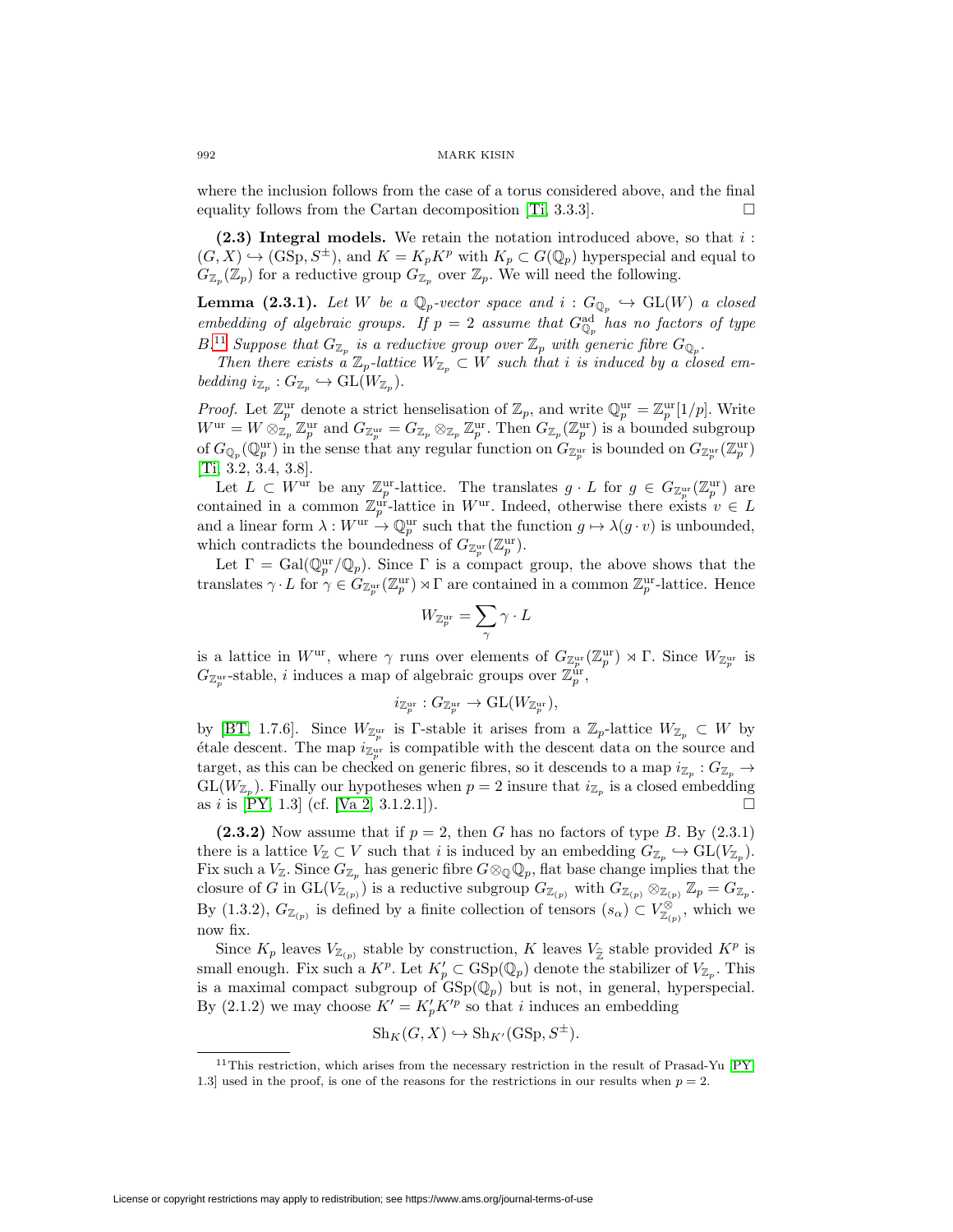After replacing  $K'^p$  by an open subgroup containing  $K^p$ , we may also assume that After replacing  $K'^p$ <br>K' leaves  $V_{\hat{\mathbb{Z}}}$  stable.

(2.3.3) Recall that the interpretation of  $\text{Sh}_{K'}(\text{GSp}, S^{\pm})$  as a moduli space of polarized abelian varieties gives rise to a natural model  $\mathscr{S}_{K'}(\mathrm{GSp},S^{\pm})$  of this scheme over  $\mathbb{Z}$ . For simplicity, we describe this only over  $\mathbb{Z}_{(p)}$ , as this is all we will need.

After scaling the lattice  $V_{\mathbb{Z}} \subset V_{\mathbb{Q}}$ , we may assume that  $\psi$  induces an inclusion  $V_{\mathbb{Z}} \stackrel{\psi}{\to} V_{\mathbb{Z}}^*$  into the dual lattice  $V_{\mathbb{Z}}^* \subset V_{\mathbb{Q}}$ . Let  $d = |V_{\mathbb{Z}}^*/V_{\mathbb{Z}}|$  and write  $2g = \dim_{\mathbb{Q}} V$ . For a  $\mathbb{Z}_{(p)}$ -scheme T and an abelian scheme B over T we set  $\subset V_{\mathbb{Q}}$ , we may<br>  $V_{\mathbb{Z}}^* \subset V_{\mathbb{Q}}$ . Let<br>
elian scheme  $\mathcal{E}$ <br>  $\widehat{V}^p(\mathcal{B}) = \underleftarrow{\lim}_{p \nmid \mathcal{B}}$ 

$$
\dot{V}^p(\mathcal{B})=\varprojlim_{p\nmid n}\mathcal{B}[n]
$$

viewed as an étale local system on T. Denote by  $\underline{\text{Isom}}(V_{\hat{\tau}_p}, \hat{V}^p(\mathcal{A}))$  the (pro-)étale  $\widehat{V}^p(\mathcal{B}) = \underleftarrow{\lim_{p \nmid n} \mathcal{B}[n]}$ <br>viewed as an étale local system on *T*. Denote by <u>Isom</u>( $V_{\widehat{\mathbb{Z}}^p}$ ,  $\widehat{V}^p(\mathcal{A})$ ) the (pro-)étale<br>sheaf on *T* consisting of isomorphisms  $V_{\widehat{\mathbb{Z}}^p} \xrightarrow{\sim} \widehat{V}^p(\mathcal{$  $V^p(\mathcal{B}) = \underbrace{\lim_{p \nmid n} \mathcal{B}[n]}$ <br>viewed as an étale local system on *T*. Denote by <u>Isom</u>( $V_{\hat{\mathbb{Z}}^p}$ ,  $\hat{V}^p(\mathcal{A})$ )<br>sheaf on *T* consisting of isomorphisms  $V_{\hat{\mathbb{Z}}^p} \xrightarrow{\sim} \hat{V}^p(\mathcal{A})$  which are of<br>the pairi the pairings induced by  $\psi$  and  $\lambda$  up to a  $\widehat{\mathbb{Z}}^{p}$ -scalar. Here  $\widehat{\mathbb{Z}}^p = \prod_{\ell \neq n} \mathbb{Z}_{\ell}$ .

Framings induced by  $\psi$  and  $\lambda$  up to a  $2r$  -scalar. Here  $2r - \prod_{\ell \neq p} \alpha_{\ell}$ .<br>We denote by  $A_{g,d,K'}(T)$  the set of isomorphism classes of triples  $(A, \lambda, \varepsilon^p)$  conting of an abelian scheme equipped with a polarizati sisting of an abelian scheme equipped with a polarization  $\lambda : \mathcal{A} \to \mathcal{A}^*$  of degree d, and a section

$$
\varepsilon^p \in \Gamma(T, \underline{\operatorname{Isom}}(V_{\widehat{\pi}_p}, \hat{V}^p(\mathcal{A}))/K'^p).
$$

If  $K'^p$  is sufficiently small, then  $\mathcal{A}_{g,d,K'}$  is representable by a quasi-projective  $\mathbb{Z}_{(p)}$ -scheme, which we denote by the same symbol [\[MFK,](#page-44-21) Thm. 7.9]. There is a natural embedding of  $\mathbb{Z}_{(p)}$ -schemes  $\text{Sh}_{K'}(\text{GSp}, S^{\pm}) \hookrightarrow \mathcal{A}_{g,d,K'}$ , and we define<sup>[12](#page-26-0)</sup>  $\mathscr{S}_{K'}(\mathrm{GSp},S^{\pm})$  as the closure of  $\mathrm{Sh}_{K'}(\mathrm{GSp},S^{\pm})$  in  $\mathcal{A}_{g,d,K'}$ . For any ring R we will denote by  $\mathscr{S}_{K'}(\operatorname{GSp},S^{\pm})_R$  the base change of  $\mathscr{S}_{K'}(\operatorname{GSp},S^{\pm})$  to R.

Let  $O$  denote the ring of integers of  $E = E(G, X)$ . Let  $v|p$  be a prime of E, and denote by  $\mathcal{O}_{(v)}$  the localization of  $\mathcal{O}$  at v, and by  $\mathcal{O}_v$  the v-adic completion of  $\mathcal{O}_{(v)}$ . Denote by  $\mathscr{S}_K^-(G,X)$  the closure of  $\text{Sh}_K(G,X)$  in  $\mathscr{S}_{K'}(\text{GSp},S^{\pm})_{\mathcal{O}_{(v)}}$ .

From now on we make the following assumption when  $p = 2$ .

 $(2.3.4)$  If  $p = 2$ , then G has no factors of type B, and the abelian variety over

any characteristic p point of  $\mathscr{S}_K^-(G,X)$  has connected p-divisible group.

These restrictions in the results below arise from those in (1.4.3) and (2.3.1).

**Proposition (2.3.5).** Let  $x \in \mathscr{S}_K^-(G,X)$  be a closed point with residue field of These restrictions in the results below arise from those in (<br>**Proposition (2.3.5).** Let  $x \in \mathscr{S}_K^-(G,X)$  be a closed potential characteristic p, and write  $\widehat{U}_x$  for the completion of  $\mathscr{S}_K^$ characteristic p, and write  $\widehat{U}_x$  for the completion of  $\mathscr{S}_K^-(G,X)$  at x. Then the irreducible components of  $\widehat{U}_x$  are formally smooth over  $\widetilde{\mathcal{O}}_{(v)}$ .

*Proof.* By (2.2.2) the tensors  $s_{\alpha, \mathrm{dR}} \in \mathcal{V}^{\otimes}$  are defined over E, and for  $F/E$  finite and  $y \in Sh_K(G, X)(F)$ , the tensors  $s_{\alpha, \text{\'et},y}$  are  $Gal(\bar{E}/F)$ -invariant by (2.2.2).

Let k be the residue field of x, write  $W = W(k)$  and denote by  $\mathscr{G}_0$  the p-divisible group of the abelian variety corresponding to x. Let  $F/E$  be a finite extension and  $\tilde{x} \in \mathscr{S}_K^-(G,X)(F)$  a point specializing to x. By (1.4.3) the Gal( $\bar{E}/F$ )-invariant tensors  $s_{\alpha, \text{\'et},\tilde{x}}$  give rise, via the p-adic comparison isomorphism, to  $\varphi$ -invariant tensors  $(s_{\alpha,0}) \subset \mathbb{D}(\mathscr{G}_0)(W)^\otimes$ , which define a reductive subgroup  $G_W \subset GL(\mathbb{D}(\mathscr{G}_0)(W))$ 

<span id="page-26-0"></span> $12$ One can give an explicit description of the image of this embedding and its closure as in [\[RZ,](#page-45-13) §6], by considering triples  $(A, \lambda, \varepsilon^p)$  with  $\lambda$  satisfying a more precise condition than merely being of degree d.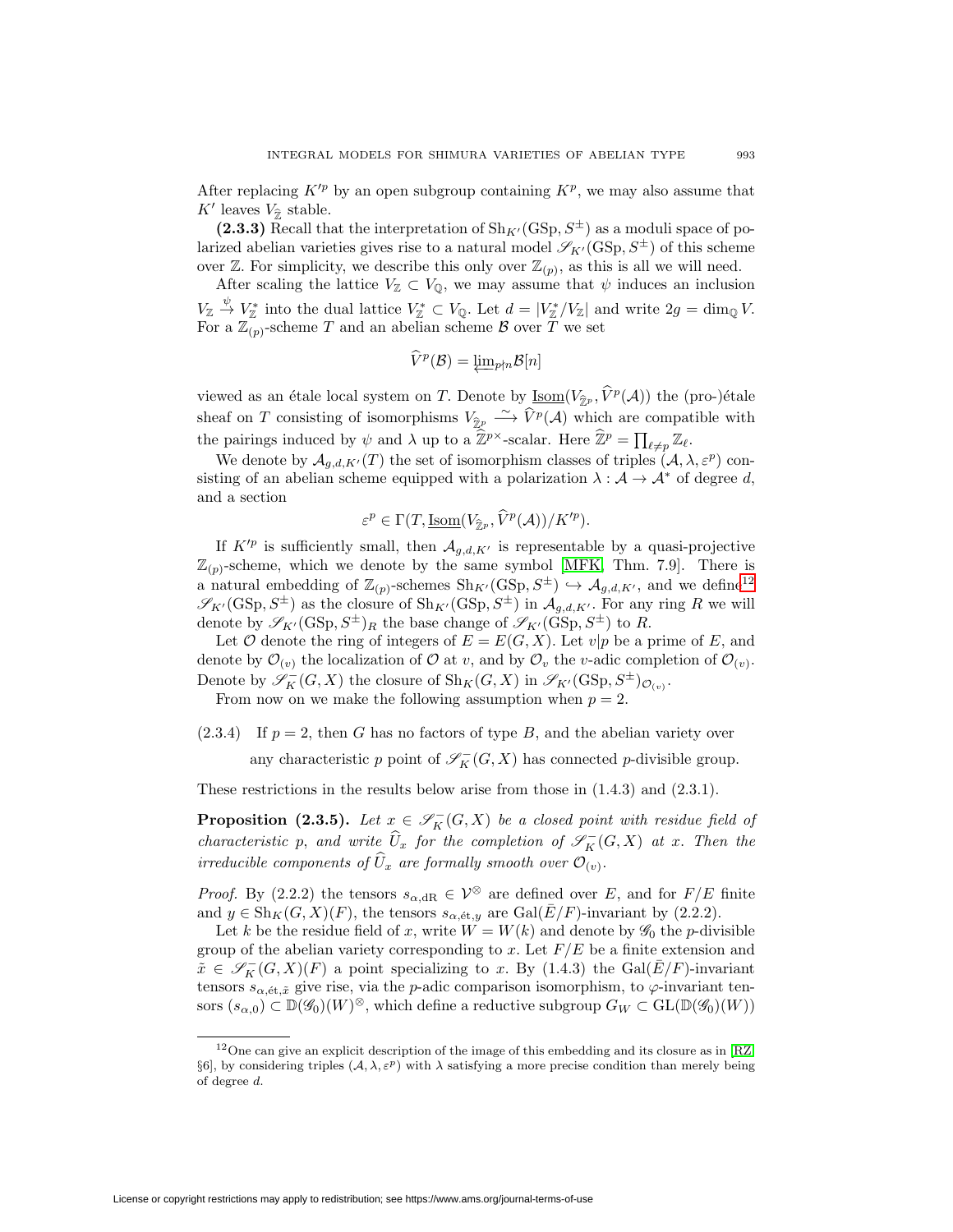such that the filtration on  $\mathbb{D}(\mathscr{G}_0)(W) \otimes_W k$  is induced by a cocharacter  $\mu_0 : \mathbb{G}_m \to$  $G_W \otimes_W k$ . Applying the theory of (1.5.4) we obtain a quotient  $R_{G_W}$  of the versal deformation ring R of  $\mathscr{G}_0$ . ch that the filtration on  $\mathbb{D}(\mathscr{G}_0)(W) \otimes_W k$  is induced by a cocharacter  $\mu_0 : \mathbb{G}_m \to$ <br>  $\mu \otimes_W k$ . Applying the theory of (1.5.4) we obtain a quotient  $R_{G_W}$  of the versal<br>
cormation ring R of  $\mathscr{G}_0$ .<br>
Extend such that the filtration on  $\mathbb{D}(\mathcal{G}_0)(W) \otimes_W \kappa$  is induced by a cocharacter  $\mu_0 : \mathbb{G}_m \to$ <br>  $G_W \otimes_W k$ . Applying the theory of (1.5.4) we obtain a quotient  $R_{G_W}$  of the versal<br>
deformation ring R of  $\mathcal{G}_0$ .<br>
E e nitration on  $\mathbb{D}(\mathscr{G}_0)(W) \otimes_W \kappa$  is induced by a cocharacter<br>Applying the theory of (1.5.4) we obtain a quotient  $R_{G_W}$ <br>ring R of  $\mathscr{G}_0$ .<br>ne valuation v to  $\overline{E}$ . Let  $\widehat{U}'_x$  be the completion of  $\mathscr{S}_{$ 

from the universal family of polarized abelian schemes over  $\mathscr{S}_{K'}(\mathrm{GSp}, S^{\pm})$ . Then j is an embedding, since a polarization on a deformation of  $\mathscr{G}_0$  is determined by its Extend the valuation v to E. Let  $U_x$  be the completion of  $\mathscr{S}_{K'}(\text{GSp}, S^{\perp})$  at x,<br>and let  $j : \hat{U}'_x \to \text{Spf } R$  be a map defining the p-divisible group over  $\hat{U}'_x$  which arises<br>from the universal family of polariz of)  $\tilde{x}$ . We claim that the composite vastion on a<br>
e the irreduction<br>
site<br>  $\hookrightarrow \widehat{U}_x \hookrightarrow \widehat{U}'_x$ 

$$
Z \hookrightarrow \widehat{U}_x \hookrightarrow \widehat{U}'_x \hookrightarrow \operatorname{Spf} R
$$

factors through Spf  $R_{G_W}$ . By (1.5.11) it suffices to check that for any finite extension  $F'/F$  in  $\overline{E}$  and  $\widetilde{x}' \in \operatorname{Sh}_K(G,X)(F')$  lying in  $Z(F'_v)$ , the tensor  $s_{\alpha,\text{\'et},\widetilde{x}'}$  maps to  $s_{\alpha,0}$ under the *p*-adic comparison isomorphism for the abelian variety  $\mathcal{A}_{\tilde{x}',\bar{E}}$ .

A result of Blasius and Wintenberger [\[Bl\]](#page-44-22) asserts that the p-adic comparison isomorphism takes  $s_{\alpha,\text{\'et},\tilde{x}'}$  to  $s_{\alpha,\text{dR},\tilde{x}'},$  so it suffices to check that the isomorphism

$$
H^1_{\mathrm{cris}}(\mathcal{A}_x/W)\otimes_{F'}F'_v\xrightarrow{\sim} H^1_{\mathrm{dR}}(\mathcal{A}_{\tilde{x}'})\otimes_{F'}F'_v
$$

takes  $s_{\alpha,0}$  to  $s_{\alpha,dR,\tilde{x}'}$ , or equivalently that the composite

$$
(2.3.6) \qquad H_{\text{dR}}^1(\mathcal{A}_{\tilde{x}}) \otimes_F F'_v \xrightarrow{\sim} H_{\text{cris}}^1(\mathcal{A}_x/W) \otimes_{F'} F'_v \xrightarrow{\sim} H_{\text{dR}}^1(\mathcal{A}_{\tilde{x}'}) \otimes_{F'} F'_v
$$

takes  $s_{\alpha, \mathrm{dR},\tilde{x}}$  to  $s_{\alpha, \mathrm{dR},\tilde{x}}$ . Now the relative crystalline cohomology of the universal abelian variety over  $\mathscr{S}_{K'}(\text{GSp}, S^{\pm})_{\mathcal{O}_v}$  is an isocrystal on  $\mathscr{S}_{K'}(\text{GSp}, S^{\pm})_{\mathcal{O}_v}$  [\[BO,](#page-44-23) §2] and the composite in (2.3.6) is given by parallel transport with respect to the Gauss-Manin connection [\[BO,](#page-44-23) 2.9]. Since the generic fibre  $Z_n$  of Z is connected and  $s_{\alpha,\text{dR}}|_{Z_n}$  is parallel,  $(2.3.6)$  sends  $s_{\alpha,\text{dR},\tilde{x}}$  to  $s_{\alpha,\text{dR},\tilde{x}'}$  as required, and this proves the claim.

Since Z and  $R_{G_W}$  both have relative dimension  $\text{rk}_W \text{gr}^{-1}$ Lie  $G_W$  over W, this shows that  $Z \xrightarrow{\sim} \text{Spf } R_{G_W}$ . As  $\tilde{x}$  was an arbitrary point of  $\mathscr{S}_K^-(G,X)$  lifting x, this proves the proposition.  $\square$ 

**(2.3.7)** We are now ready to prove the first main theorem of this paper. To explain it we recall the extension property of integral canonical models. This was formulated by Milne [\[Mi 1,](#page-44-2) §2], in order to give a characterization of the integral models for non-proper Shimura varieties whose existence had been conjectured by Langlands. We follow, in part, the treatment in [\[Mo,](#page-45-6) §3].

A scheme or pro-scheme X over  $\mathcal{O}_{(v)}$  is said to have the extension property if for any regular, formally smooth  $\mathcal{O}_{(v)}$ -scheme S, a map  $S \otimes E \to X$  extends to S.

For each  $K^p \subset G(\mathbb{A}_f^p)$  sufficiently small, we now fix  $K'^p \subset \text{GSp}(\mathbb{A}_f^p)$  so that there is an embedding

$$
Sh_K(G, X) \hookrightarrow Sh_{K'}(GSp, S^{\pm}).
$$

If  $p = 2$ , then we continue to assume that the condition  $(2.3.4)$  holds.

**Theorem (2.3.8).** For  $K = K_p K^p$ , let  $\mathscr{S}_K(G,X)$  denote the normalization of  $\mathscr{S}_K^-(G,X)$ , and set

$$
\mathscr{S}_{K_p}(G,X)=\underleftarrow{\lim}_{K^p}\mathscr{S}_{K_pK^p}(G,X),
$$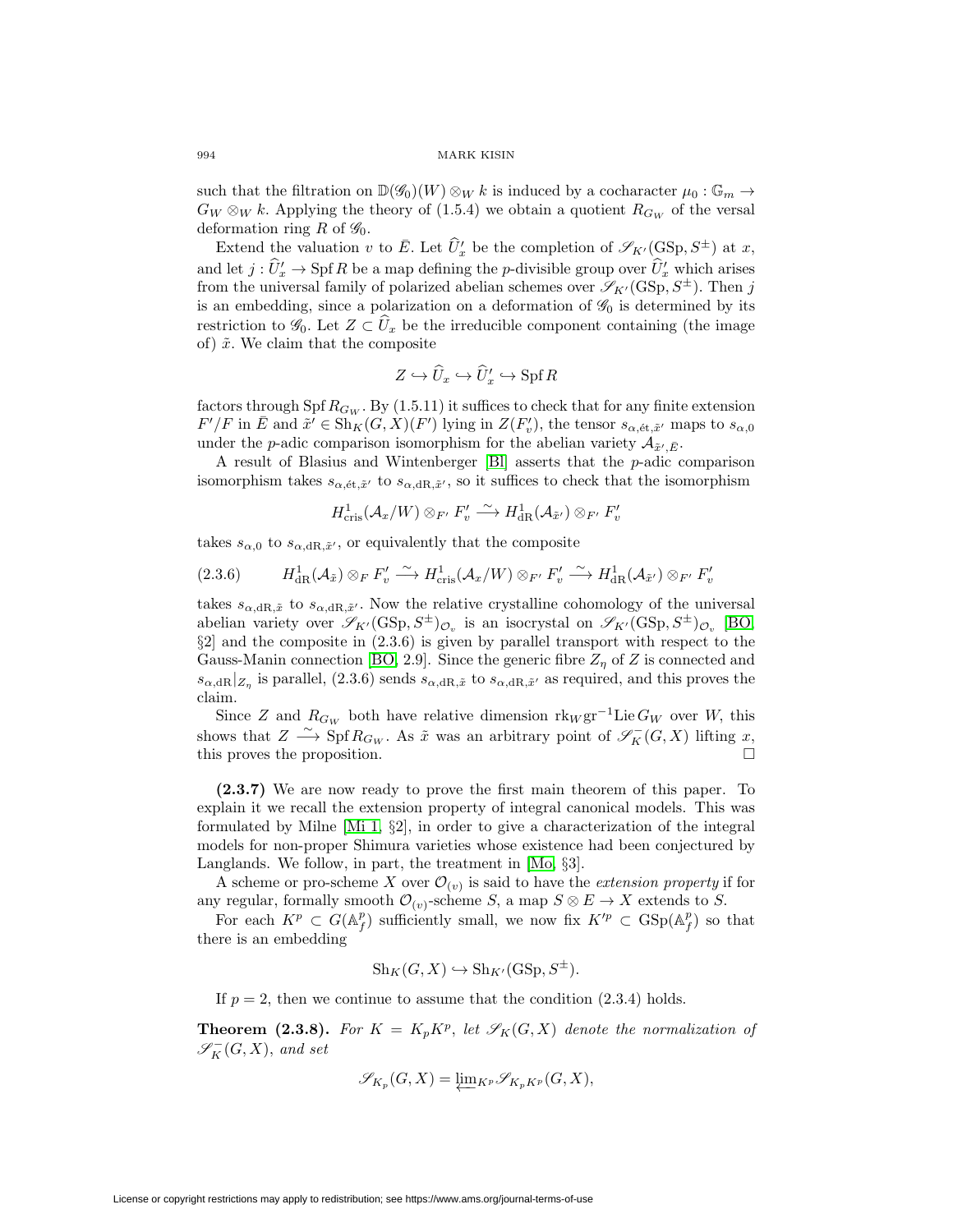where  $K^p \subset G(\mathbb{A}_f^p)$  runs over sufficiently small compact open subgroups of  $G(\mathbb{A}_f^p)$ . Then

- (1)  $\mathscr{S}_{K_p}(G, X)$  is an inverse limit of smooth  $\mathcal{O}_{(v)}$ -schemes with finite étale transition maps, whose restriction to E may be  $G(\mathbb{A}_f^p)$ -equivariantly identified with  $\mathrm{Sh}_{K_n}(G, X)$ .
- (2)  $\mathscr{S}_{K_n}(G, X)$  has the extension property, and in particular depends only on  $(G, X)$  and  $K_p$ , and not on the symplectic embedding i.

*Proof.* The first claim follows directly from  $(2.3.5)$ . For the second, suppose that S is regular and formally smooth over  $\mathcal{O}_{(v)}$ . A morphism  $S \otimes E \to \mathscr{S}_{K'_p}(\mathrm{GSp},S^{\pm})$  can be extended to the height 1 primes by the argument of [\[Mi 1,](#page-44-2) Prop. 2.13] and then to all of S by a result of Faltings [\[Mo,](#page-45-6) 3.6].<sup>[13](#page-28-1)</sup> Hence a morphism  $S \otimes E \to Sh_{K_n}(G, X)$ extends to a map  $S \to \mathscr{S}_{K_p}^-(G,X)$  and this map lifts to  $\mathscr{S}_{K_p}(G,X)$  since S is formally smooth. This proves  $(2)$ .

**Corollary (2.3.9).** Let  $V^{\circ}$  be the vector bundle on  $\mathscr{S}_{K_n}(G, X)$  obtained by pulling back the de Rham cohomology of the universal abelian scheme over  $\mathscr{S}_{K_p'}(\mathrm{GSp},S^{\pm}).$ 

Then the sections  $s_{\alpha, dR} \in \mathcal{V}^{\otimes}$  extend to  $G(\mathbb{A}_f^p)$ -invariant sections of  $\mathcal{V}^{\circ\otimes}$  over  $\mathcal{O}_{(v)}$ .<br>Proof. It suffices to show that for  $K^p$  sufficiently small, and any closed point  $x \in \mathcal{S}_K(G, X)$ *Proof.* It suffices to show that for  $K^p$  sufficiently small, and any closed point  $x \in$  $\mathscr{S}_K(G, X)$  of characteristic p, the  $s_{\alpha, \mathrm{dR}}$  extend to sections of  $\mathcal{V}^{\circ, \otimes}$  over the formal *oof.* It suffices to show that for  $K^p$  sufficiently small, and any closed point  $x \in K(G, X)$  of characteristic p, the  $s_{\alpha, \text{dR}}$  extend to sections of  $\mathcal{V}^{\circ, \otimes}$  over the formal ghbourhood of  $x, \hat{N}_x \subset \mathscr{S}_K(G$ 

be identified with Spf  $R_{G_W}$ . As in §1.5, let  $\mathscr{G}_{R_{G_W}}$  denote the tautological deformation of  $\mathscr G$  to  $R_{G_W}$ . By the construction in (1.5.4), the tensors  $s_{\alpha,0} \in \mathbb{D}(\mathscr G_0)(W)^\otimes$ lift to parallel tensors  $s'_{\alpha, \text{dR}}$  in  $\mathbb{D}(\mathscr{G}_{R_{G_W}})(R_{G_W})^{\otimes}$ . The proof of (2.3.5) shows that  $s_{\alpha,\text{dR}}$  and  $s'_{\alpha,\text{dR}}$  have the same specialization at a Zariski dense set of closed points of Spec  $R_{G_W}[1/p]$ . Hence  $s_{\alpha, \text{dR}} = s'_{\alpha, \text{dR}}$ .  $\alpha$ ,dR.  $\Box$ 

# 3. Integral canonical models of abelian type

<span id="page-28-0"></span>**(3.1) Twisting abelian varieties.** In this subsection we deduce the existence of integral canonical models for Shimura varieties of abelian type from the results of §2.

We begin with a construction which twists an abelian variety by a torsor. Let Z be an affine group scheme of finite type over  $\mathbb Q$ . We will write  $\mathcal O_Z$  for the Hopf algebra of Z. Let  $P$  be a Z-torsor, and  $\mathcal{O}_{\mathcal{P}}$  the ring of functions on  $\mathcal{P}$ .

**Lemma (3.1.1).** Let V be a Q-vector space equipped with the structure of an  $\mathcal{O}_Z$ comodule. Then

- (1) V is a union of finite dimensional  $\mathcal{O}_Z$ -comodules.
- (2) The natural map

$$
(V\otimes_{\mathbb Q} \mathcal O_{\mathcal P})^Z\otimes_{\mathbb Q} \mathcal O_{\mathcal P}\stackrel{\sim}{\longrightarrow} V\otimes_{\mathbb Q} \mathcal O_{\mathcal P}.
$$

is an isomorphism.

*Proof.* The first claim is in [\[Wa,](#page-45-15)  $3.3$ ]. This shows that it is enough to check  $(2)$  for finite dimensional comodules, which is well known.  $\hfill \Box$ 

<span id="page-28-1"></span><sup>&</sup>lt;sup>13</sup>This is stated in [\[Mo\]](#page-45-6) for  $p > 2$ , but when the second condition in (2.3.4) holds the same proof works for  $p = 2$ .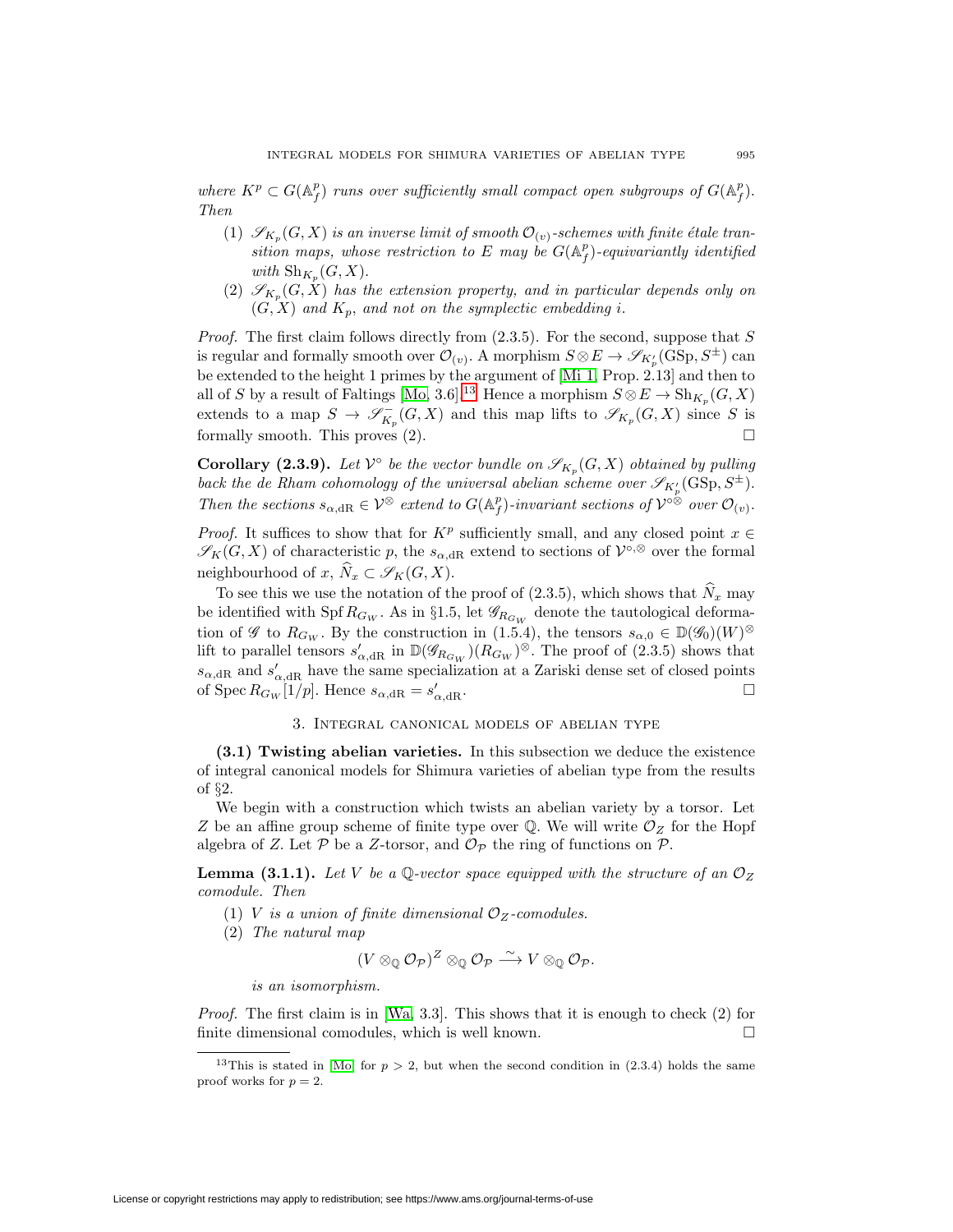**(3.1.2)** Let S be a scheme and  $A/S$  an abelian S-scheme. We will consider A in the category of abelian schemes up to isogeny, which is obtained from the category of abelian S-schemes by tensoring the Hom groups by ⊗Q. An object in this category will be called an *abelian scheme up to isogeny*. An isomorphism in this category will be called a *quasi-isogeny*. For T an S-scheme we set  $\mathcal{A}(T) = \text{Hom}_S(T, \mathcal{A}) \otimes_{\mathbb{Z}} \mathbb{Q}$ .

Denote by  $\text{Aut}_{\mathbb{O}}(\mathcal{A})$  the Q-group whose points in a Q-algebra R are given by

$$
\underline{\mathrm{Aut}}_{\mathbb{Q}}(\mathcal{A})(R) = ((\mathrm{End}\,_{S}\mathcal{A}) \otimes_{\mathbb{Z}} R)^{\times}.
$$

Let  $Z$  and  $P$  be as above, and suppose that we are given a map of  $\mathbb Q$ -groups  $Z \to \text{Aut}_{\mathbb{Q}}(\mathcal{A})$ . We define a pre-sheaf  $\mathcal{A}^{\mathcal{P}}$  in the fppf topology of S by setting

$$
\mathcal{A}^{\mathcal{P}}(T)=(\mathcal{A}(T)\otimes_{\mathbb{Q}}\mathcal{O}_{\mathcal{P}})^{Z}.
$$

**Lemma (3.1.3).**  $A^{\mathcal{P}}$  is a sheaf, represented by an abelian scheme up to isogeny.

*Proof.* Using (3.1.1) one sees that  $V \mapsto (V \otimes_{\mathbb{Q}} \mathcal{O}_{\mathcal{P}})^Z$  is an exact functor, which implies that  $\mathcal{A}^{\mathcal{P}}$  is a sheaf.

Let  $E/\mathbb{Q}$  be a finite Galois extension such that  $\mathcal P$  admits an E-valued point  $\tilde{\gamma}$ . Specializing the map in (3.1.1) by  $\tilde{\gamma}$  yields an isomorphism of abelian sheaves

$$
(3.1.3) \t\t \t\t \t\t \t\t \t\t \mathcal{A}^{\mathcal{P}} \otimes_{\mathbb{Q}} E \xrightarrow{\sim} \mathcal{A} \otimes_{\mathbb{Q}} E.
$$

Now  $Gal(E/\mathbb{Q})$  acts on the left-hand side via its action on E. Transferring this action to the right-hand side of (3.1.3), we see that  $\mathcal{A}^{\mathcal{P}} = (\mathcal{A} \otimes_{\mathbb{Q}} E)^{\text{Gal}(E/\mathbb{Q})}$  so that  $\mathcal{A}^{\mathcal{P}}$  is the kernel of a map  $\alpha$  of abelian schemes up to isogeny. Such a kernel is represented by an abelian scheme up to isogeny, which can be constructed by realizing  $\alpha$  as a map of abelian schemes and taking the connected component of the identity of the kernel.  $\Box$ 

**(3.1.4)** Keeping the above assumptions, denote by  $A^*$  the dual abelian scheme. There is a natural isomorphism  $\alpha$ : End  $_{S}\mathcal{A} \stackrel{\sim}{\longrightarrow}$  (End  $_{S}\mathcal{A}^{*}$ )<sup>op</sup> and hence an isomorphism

$$
\underline{\mathrm{Aut}}_{\mathbb{Q}}(\mathcal{A}) \stackrel{\sim}{\longrightarrow} \underline{\mathrm{Aut}}_{\mathbb{Q}}(\mathcal{A}^*); \quad g \mapsto \alpha(g)^{-1}.
$$

In particular we have a map  $Z \to \underline{\text{Aut}}_{\mathbb{D}}(\mathcal{A}^*).$ 

Let  $c: Z \to \mathbb{G}_m$  be a character. We will denote by  $\mathcal{A}(c)$  the abelian scheme  $\mathcal{A}$ equipped with the map  $Z \to \underline{\text{Aut}}_{\mathbb{Q}} \mathcal{A}$  obtained by multiplying the map in (3.1.2) by c.

Let  $\lambda : \mathcal{A} \to \mathcal{A}^*$  be a weak polarization [\[De 1,](#page-44-16) 4.4]. We say that  $\lambda$  is a cpolarization if the induced map  $\mathcal{A} \to \mathcal{A}^*(c)$  is compatible with Z-actions.

**Lemma (3.1.5).** There is a natural isomorphism  $(A^*)^P \stackrel{\sim}{\longrightarrow} A^{P*}$ . If  $\lambda : A \to A^*$ is a c-polarization, then there is a unique weak polarization  $\lambda^{\mathcal{P}}: \mathcal{A}^{\mathcal{P}} \to \mathcal{A}^{\mathcal{P}*}$  such that the diagram

$$
\mathcal{A}^{\mathcal{P}} \otimes_{\mathbb{Q}} \mathcal{O}_{\mathcal{P}} \xrightarrow{\lambda^{\mathcal{P}} \otimes 1} \mathcal{A}^{\mathcal{P}*} \otimes_{\mathbb{Q}} \mathcal{O}_{\mathcal{P}}
$$
\n
$$
\downarrow \sim \qquad \qquad \downarrow \sim
$$
\n
$$
\mathcal{A} \otimes_{\mathbb{Q}} \mathcal{O}_{\mathcal{P}} \xrightarrow{\lambda \otimes 1} \mathcal{A}^{*} \otimes_{\mathbb{Q}} \mathcal{O}_{\mathcal{P}}
$$

commutes up to an element of  $\mathcal{O}_{\mathcal{P}}^{\times}$ . Here the map on the right is obtained by composing  $\mathcal{A}^{\mathcal{P}*} \stackrel{\sim}{\longrightarrow} (\mathcal{A}^*)^{\mathcal{P}}$  with the isomorphism of  $(3.1.1)(2)$ .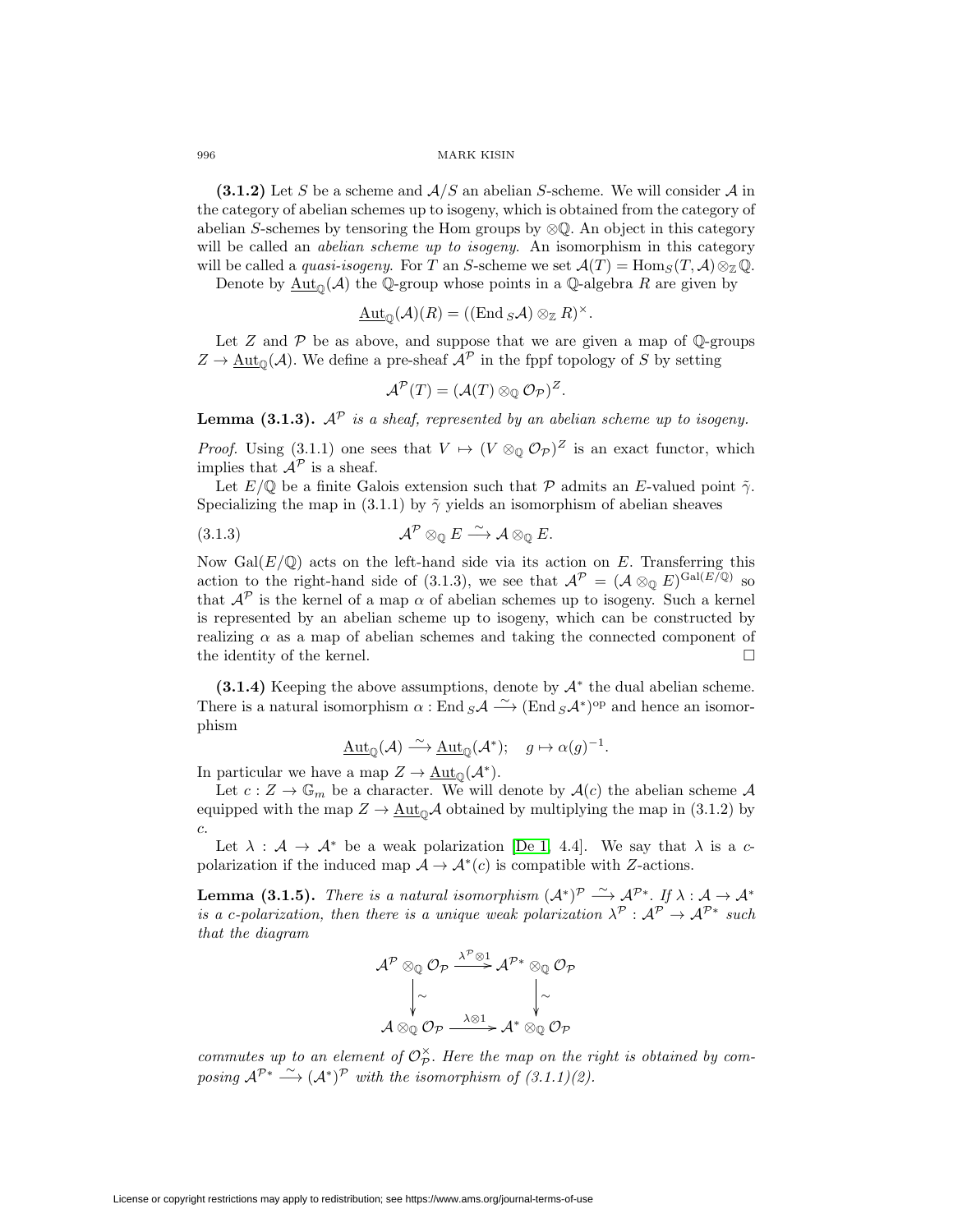*Proof.* Let  $\underline{\mathrm{Ext}}^1(\mathcal{A}, \mathbb{G}_m)$  denote the sheaf in the fppf topology of S whose value on an S-scheme  $T$  is the group of extensions of  $\mathcal A$  by  $\mathbb G_m,$  viewed as fppf sheaves on Spec T. Then there is a canonical isomorphism  $\mathcal{A}^* \stackrel{\sim}{\longrightarrow} \underline{\operatorname{Ext}}^1(\mathcal{A}, \mathbb{G}_m)$  [\[GRR,](#page-44-24) VIII §3].

Since the functor  $V \mapsto (V \otimes \mathcal{O}_{\mathcal{P}})^Z$  of (3.1.1) is exact, we have

$$
\underline{\operatorname{Ext}}^1(\mathcal{A},\mathbb{G}_m)\otimes\mathcal{O}_{\mathcal{P}}\stackrel{\sim}{\longrightarrow}\underline{\operatorname{Ext}}^1_{\mathcal{O}_{\mathcal{P}}}(\mathcal{A}\otimes\mathcal{O}_{\mathcal{P}},\mathbb{G}_m\otimes\mathcal{O}_{\mathcal{P}})
$$

$$
\stackrel{\sim}{\longrightarrow}\underline{\operatorname{Ext}}^1_{\mathcal{O}_{\mathcal{P}}}(\mathcal{A}^{\mathcal{P}}\otimes\mathcal{O}_{\mathcal{P}},\mathbb{G}_m\otimes\mathcal{O}_{\mathcal{P}})\stackrel{\sim}{\longrightarrow}\underline{\operatorname{Ext}}^1(\mathcal{A}^{\mathcal{P}},\mathbb{G}_m)\otimes\mathcal{O}_{\mathcal{P}}.
$$

Taking Z-invariants on both sides yields an isomorphism

$$
(\mathcal{A}^*)^{\mathcal{P}} \stackrel{\sim}{\longrightarrow} (\underline{\operatorname{Ext}}^1(\mathcal{A}, \mathbb{G}_m) \otimes \mathcal{O}_{\mathcal{P}})^{\mathcal{Z}} \stackrel{\sim}{\longrightarrow} \underline{\operatorname{Ext}}^1(\mathcal{A}^{\mathcal{P}}, \mathbb{G}_m) \otimes \mathcal{O}_{\mathcal{P}}^{\mathcal{Z}} \stackrel{\sim}{\longrightarrow} \mathcal{A}^{\mathcal{P}*}.
$$

Now let  $\lambda : \mathcal{A} \to \mathcal{A}^*$  be a c-polarization, and let  $f_c \in \mathcal{O}_\mathcal{P}^\times$  be a function such that Z acts on  $f_c$  via c. Let  $\tilde{\lambda}^{\mathcal{P}}: \mathcal{A}^{\mathcal{P}} \otimes_{\mathbb{Q}} \mathcal{O}_{\mathcal{P}} \to \mathcal{A}^{\mathcal{P}*}(c) \otimes_{\mathbb{Q}} \mathcal{O}_{\mathcal{P}}$  be the isomorphism making the diagram

(3.1.6)  
\n
$$
\mathcal{A}^{\mathcal{P}} \otimes_{\mathbb{Q}} \mathcal{O}_{\mathcal{P}} \xrightarrow{f_{c}^{-1} \cdot \tilde{\lambda}^{\mathcal{P}}} \mathcal{A}^{\mathcal{P}*}(c) \otimes_{\mathbb{Q}} \mathcal{O}_{\mathcal{P}}
$$
\n
$$
\downarrow \sim \qquad \qquad \downarrow \sim
$$
\n
$$
\mathcal{A} \otimes_{\mathbb{Q}} \mathcal{O}_{\mathcal{P}} \xrightarrow{\lambda \otimes 1} \mathcal{A}^{*}(c) \otimes_{\mathbb{Q}} \mathcal{O}_{\mathcal{P}}
$$

commute. Here the map on the right is obtained by twisting the composite

$$
\mathcal{A}^{\mathcal{P}*}\otimes_{\mathbb{Q}}\mathcal{O}_{\mathcal{P}}\stackrel{\sim}{\longrightarrow}\mathcal{A}^{*\mathcal{P}}\otimes_{\mathbb{Q}}\mathcal{O}_{\mathcal{P}}\stackrel{\sim}{\longrightarrow}\mathcal{A}^{*}\otimes_{\mathbb{Q}}\mathcal{O}_{\mathcal{P}}
$$

by  $c$ . By definition, the bottom map is  $Z$ -equivariant, as are the restrictions of the vertical maps to  $\mathcal{A}^{\mathcal{P}}$  and  $\mathcal{A}^{\mathcal{P}*}$ , respectively. (Here we regard  $\mathcal{A}^{\mathcal{P}}$  and  $\mathcal{A}^{\mathcal{P}*}$  as equipped with the trivial Z-action, so Z acts on  $\mathcal{A}^{\mathcal{P}*}(c)$  via c.) Hence  $\tilde{\lambda}^{\mathcal{P}}$  sends  $\mathcal{A}^{\mathcal{P}}$ to  $\mathcal{A}^{\mathcal{P}*}(c)$  and induces an isomorphism  $\lambda^{\mathcal{P}}: \mathcal{A}^{\mathcal{P}} \longrightarrow \mathcal{A}^{\mathcal{P}*}(c)$ .

Finally to see that  $\lambda^p$  :  $\mathcal{A}^p$   $\stackrel{\sim}{\longrightarrow} \mathcal{A}^{p*}$  is a weak polarization, choose a finite extension  $F/\mathbb{Q}$  such that  $\mathcal{P}(F)$  is non-empty, and specialize (3.1.6) by some Fvalued point. One checks easily that  $\lambda^{\mathcal{P}}$  is a weak polarization if and only if the induced map

$$
\mathcal{A}^{\mathcal{P}} \otimes_{\mathbb{Q}} F \stackrel{\sim}{\longrightarrow} \mathcal{A}^{\mathcal{P}*} \otimes_{\mathbb{Q}} F
$$

is. The latter map is a weak polarization as  $\lambda$  is.

$$
\Box
$$

<span id="page-30-0"></span>**(3.2) The action of**  $G^{ad}(\mathbb{Q})$ **.** Let  $(G, X)$  be a Shimura datum. Denote by  $G^{\rm ad}(\mathbb{R})_1$  the image of  $G(\mathbb{R})$  in  $G^{\rm ad}(\mathbb{R})$ , and set  $G^{\rm ad}(\mathbb{Q})_1 = G^{\rm ad}(\mathbb{Q}) \cap G^{\rm ad}(\mathbb{R})_1$ . Recall [\[De 3,](#page-44-7) §2] that there is an action of  $G^{\text{ad}}(\mathbb{Q})_1$  on

$$
Sh(G, X) = \underleftarrow{\lim} _K Sh_K(G, X)
$$

defined as follows. On complex points,  $\gamma \in G^{\text{ad}}(\mathbb{Q})_1$  takes

$$
(h,g) \in G(\mathbb{Q}) \backslash X \times G(\mathbb{A}_f)
$$

to  $(\gamma(h), \gamma g \gamma^{-1})$ , and this action is defined over  $E = E(G, X)$  [\[De 3,](#page-44-7) 2.7.12].

Our first task is to give another description of this action in the case when  $(G, X)$ is of Hodge type. Suppose that there is an embedding  $(G, X) \hookrightarrow (\text{GSp}, S^{\pm})$ , where GSp is defined by a symplectic  $\mathbb{Q}\text{-vector space }V = V_{\mathbb{Q}}$ , as in §2. We fix compact open subgroups  $K \subset G(\mathbb{A}_f)$  and  $K' \subset \text{GSp}(\mathbb{A}_f)$  such that there is an induced embedding of E-schemes:

$$
Sh_K(G, X) \hookrightarrow Sh_{K'}(GSp, S^{\pm}).
$$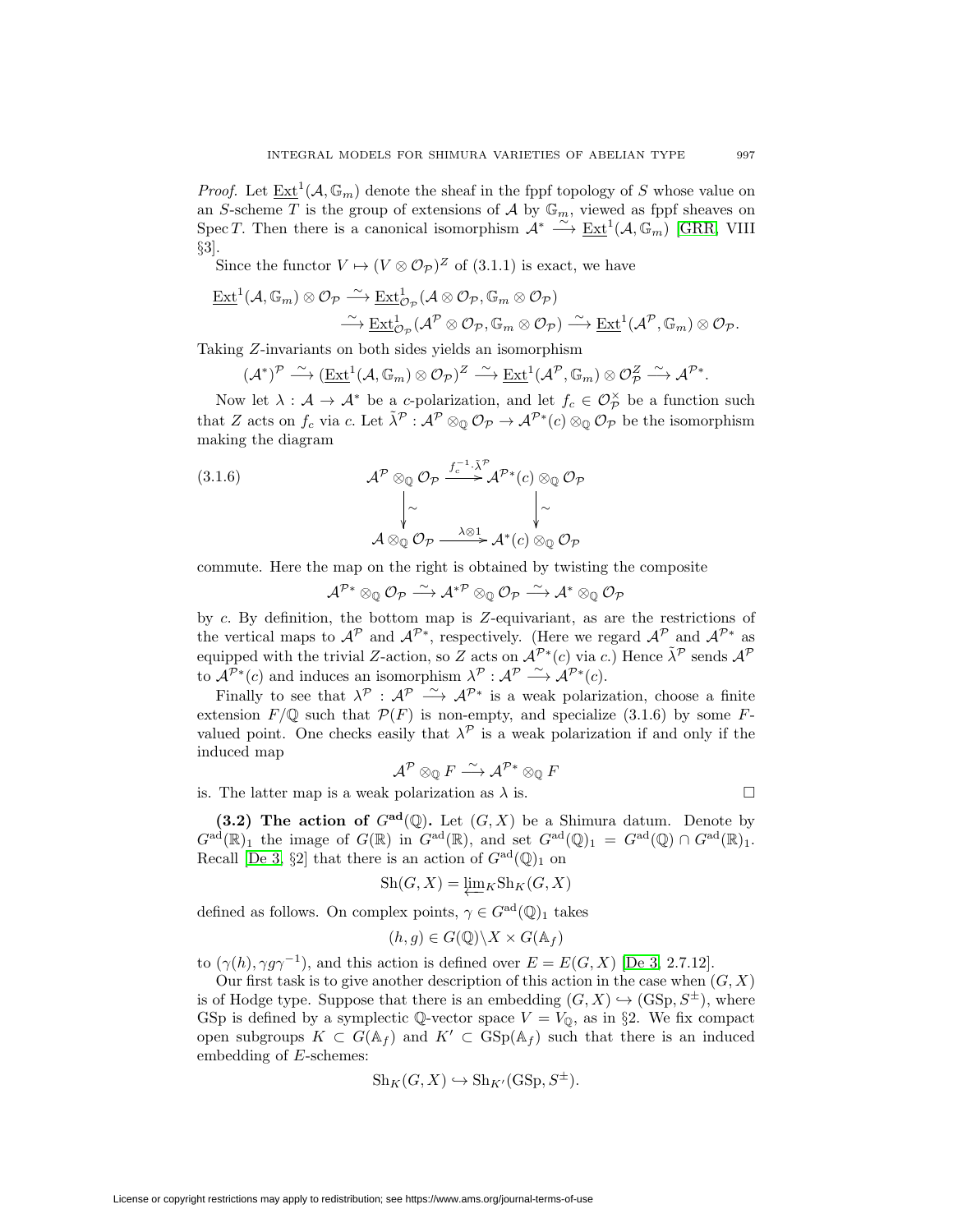Let A denote the abelian scheme over the E-scheme  $\text{Sh}_K(G, X)$ , obtained by pulling back the universal abelian scheme on  $\text{Sh}_{K'}(\text{GSp}, S^{\pm})$ . If  $x \in \text{Sh}_K(G, X)(\mathbb{C})$ , then a lifting of x to  $X \times G(\mathbb{A}_f)$  determines an isomorphism  $V_{\mathbb{Q}} \stackrel{\sim}{\longrightarrow} H_1(\mathcal{A}_x(\mathbb{C}), \mathbb{Q})$ . For any two liftings these isomorphisms differ by an element of  $G(\mathbb{Q})$  acting on  $V_0$ . Hence the composite

(3.2.1) 
$$
Z = Z(G) \hookrightarrow G \hookrightarrow \text{GL}(H_1(\mathcal{A}_x(\mathbb{C}), \mathbb{Q}))
$$

depends only on x.

The following lemma is presumably well known.

**Lemma (3.2.2).** There exists an embedding  $Z \hookrightarrow \underline{\text{Aut}}_{\mathbb{Q}}\mathcal{A}$  which induces the embedding (3.2.1) for any  $x \in Sh_K(G,X)(\mathbb{C})$ .

*Proof.* We will write End  $\mathcal{A}(\mathbb{C})$  for the endomorphisms of  $\mathcal{A}(\mathbb{C})$  viewed as a family of complex tori over  $\text{Sh}_K(G, X)(\mathbb{C})$ , and we set  $\text{End}_{\mathbb{O}}\mathcal{A}(\mathbb{C}) = \text{End}_{\mathcal{A}}(\mathbb{C}) \otimes_{\mathbb{Z}} \mathbb{Q}$ .

Let  $\text{Aut}_{\mathbb{O}}\mathcal{A}(\mathbb{C})$  denote the Q-group such that for a Q-algebra R we have

$$
(\underline{\mathrm{Aut}}_{\mathbb{Q}}\mathcal{A}(\mathbb{C}))(R) = (\mathrm{End}_{\mathbb{Q}}\mathcal{A}(\mathbb{C}) \otimes_{\mathbb{Q}} R)^{\times}.
$$

Then  $\underline{\mathrm{Aut}}_0\mathcal{A}$  is a closed subgroup of  $\underline{\mathrm{Aut}}_0\mathcal{A}(\mathbb{C})$ , and a point of  $\underline{\mathrm{Aut}}_0\mathcal{A}(\mathbb{C})$  lies on  $\text{Aut}_{\mathbb{Q}}\mathcal{A}$  if and only if the corresponding (R-valued) endomorphism of  $\mathcal{A}(\mathbb{C})$  is induced by an endomorphism of the abelian scheme A over the E-scheme  $\text{Sh}_K(G, X)$ .

For  $x \in Sh_K(G,X)(\mathbb{C})$ , the image of the composite

(3.2.3) 
$$
G \stackrel{(3.2.1)}{\hookrightarrow} GL(H^1(\mathcal{A}_x(\mathbb{C}), \mathbb{Q})) \to \text{End}_{\mathbb{Q}}(H^1(\mathcal{A}_x(\mathbb{C}), \mathbb{Q}))
$$

depends only on x. Its commutant is a subalgebra of  $\text{End}_{\mathbb{Q}}\mathcal{A}(\mathbb{C})$ . In particular we see that there is an inclusion  $Z \subset \underline{\text{Aut}}_{\mathcal{D}}\mathcal{A}(\mathbb{C})$  which induces the embedding (3.2.1) for any complex point  $x$ .

To see that this makes Z a subgroup of  $\underline{\text{Aut}}_0\mathcal{A}$ , note that under the action of  $G(\mathbb{A}_f)$  on the tower  $\underline{\lim}_{K} \text{Sh}_{K}(G, X), Z(\mathbb{Q})$  acts trivially. Hence we see that

$$
Z(\mathbb{Q}) \subset (\underline{\mathrm{Aut}}_{\mathbb{Q}}\mathcal{A})(\mathbb{Q}).
$$

Let  $Z^0 \subset Z$  denote the connected component of the identity. As  $Z^0(\mathbb{Q})$  is Zariski dense in  $Z^0$  (for example using the real approximation theorem), we see that  $Z^0 \subset$  $Aut_{\mathbb{O}}\mathcal{A}.$ 

Now suppose that  $z \in Z(R)$  for some finite Q-algebra R. Fix an embedding  $E\subset\mathbb{C}$ . Since an R-valued endomorphism of  $\mathcal{A}(\mathbb{C})$  is determined by its action on the l-adic Tate module  $\varprojlim_n \mathcal{A}[l^n]$ , for any prime l, z is induced by an automorphism of A over  $\overline{E}$ . We have to check that  $\sigma^*(z) = z$  for every  $\sigma \in \text{Gal}(\overline{E}/E)$ . Let  $y \in Sh_K(G, X)(E_y)$  be a special point defined over its reflex field  $E_y$  and associated to a maximal torus  $T \subset G$ . The observation of the previous paragraph applied to T implies that for  $\tau \in \text{Gal}(\overline{E}/E_y)$ ,  $\tau^*(z) = z$  over the connected component of  $\text{Sh}_K(G, X)$  containing y. Since  $G(\mathbb{A}_f)$  acts transitively on the connected components of Sh $(G, X)$ , this implies that  $\tau^*(z) = z$ .

Finally, by [\[De 1,](#page-44-16) 5.1] and its proof, y may be chosen so that  $E_y$  is linearly disjoint from any finite extension of E. This implies that the subgroups  $Gal(E/E_y)$ generate Gal $(E/E)$  (cf. [\[De 3,](#page-44-7) 2.6.3]).

**(3.2.4)** We will need a description of the points of  $\text{Sh}(GSp, S^{\pm})$  in terms of abelian varieties up to isogeny. This is slightly different from that sketched in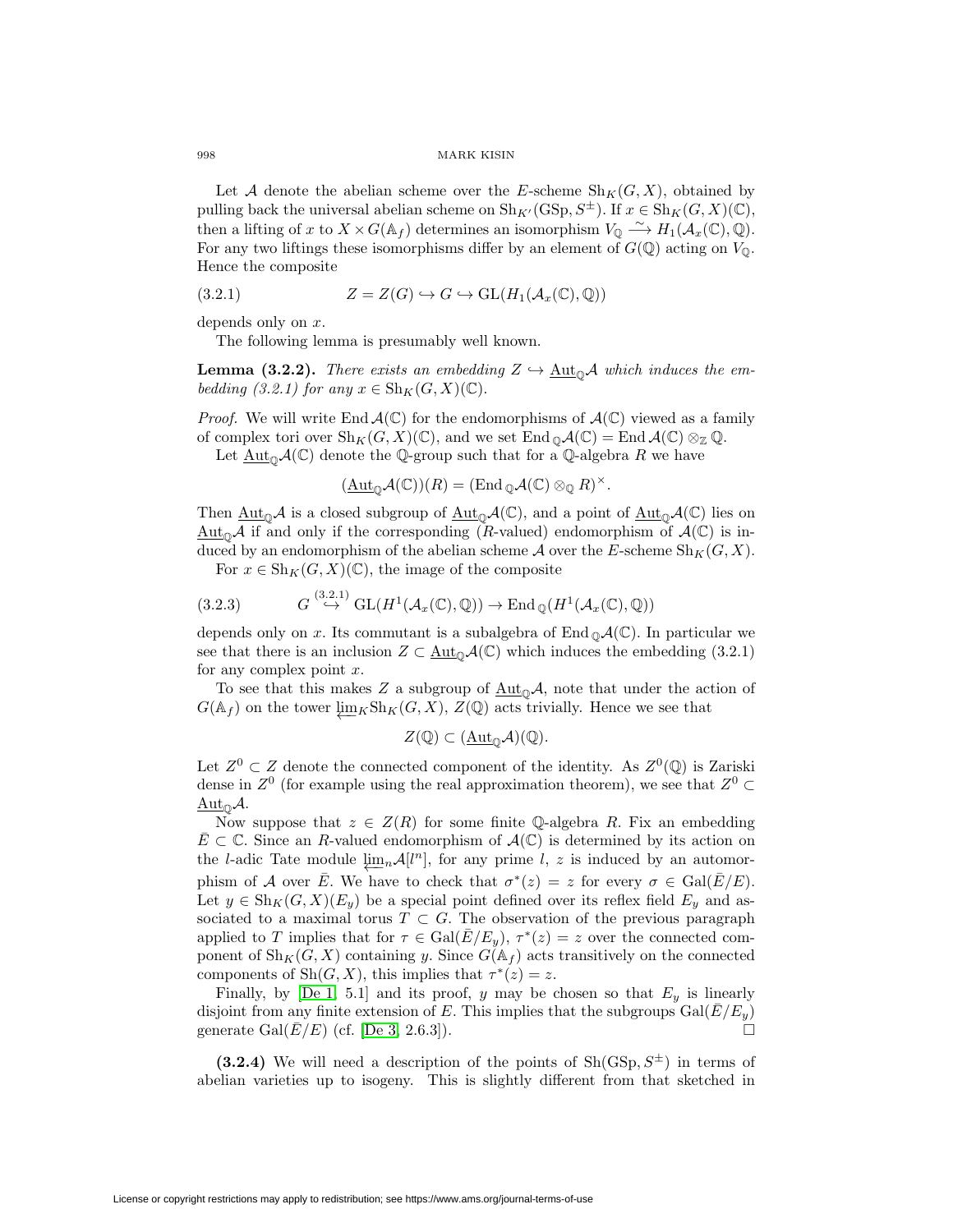§2 but is more convenient for describing the actions of  $\text{GSp}(\mathbb{A}_f)$  and  $G^{\text{ad}}(\mathbb{Q})$  on  $\text{Sh}(G, X)$ .<br>For an *E*-scheme *T*, and an abelian scheme *B* over *T*, we set<br> $\widehat{V}(\mathcal{B}) = \underleftarrow{\lim} _n \mathcal{B}[n]$  $\mathrm{Sh}(G,X).$ 

For an E-scheme  $T$ , and an abelian scheme  $\beta$  over  $T$ , we set

$$
V(\mathcal{B}) = \underline{\lim}_{n} \mathcal{B}[n]
$$

viewed as a local system on T. Let  $\widehat{V}(\mathcal{B})_{\mathbb{Q}} = \widehat{V}(\mathcal{B}) \otimes_{\mathbb{Z}} \mathbb{Q}$ . Note that  $\mathcal{B} \mapsto \widehat{V}(\mathcal{B})_{\mathbb{Q}}$  is functorial for quasi-isogenies.

Recall [\[De 1,](#page-44-16) 4.20] that  $\text{Sh}_{K'}(\text{GSp}, S^{\pm})(T)$  is in canonical bijection with the set<br>isomorphism classes of triples  $(A_x, \lambda, \varepsilon_{K'})$ , consisting of an abelian scheme up to<br>geny  $A_x$  over T, equipped with a weak polarizat of isomorphism classes of triples  $(\mathcal{A}_x, \lambda, \varepsilon_{K'})$ , consisting of an abelian scheme up to isogeny  $A_x$  over T, equipped with a weak polarization  $\lambda$ , and a section

$$
\varepsilon_{K'} \in \Gamma(T, \underline{\text{Isom}}(V_{\mathbb{A}_f}, V(\mathcal{A}_x)_{\mathbb{Q}})/K').
$$

Here, as in (2.3.3),  $\underline{\mathrm{Isom}}(V_{\mathbb{A}_f}, \widehat{V}(\mathcal{A}_x)_{\mathbb{Q}})$  denotes the (pro)-étale sheaf of isomorphisms sogeny  $A_x$  over 1, equipped with a weak polarization  $\lambda$ , and a section<br>  $\varepsilon_{K'} \in \Gamma(T, \underline{\text{Isom}}(V_{\mathbb{A}_f}, \hat{V}(\mathcal{A}_x)_\mathbb{Q})/K').$ <br>
Here, as in (2.3.3),  $\underline{\text{Isom}}(V_{\mathbb{A}_f}, \hat{V}(\mathcal{A}_x)_\mathbb{Q})$  denotes the (pro)-étale sh and  $\lambda$ , up to a  $\mathbb{A}_f^{\times}$ -scalar.

Now suppose  $x \in Sh_K(G, X)(T)$ . Then for any finite index subgroup  $K'_1 \subset K'$ containing  $K$ , there is an embedding

$$
\mathbf{Sh}_K(G, X) \hookrightarrow \mathbf{Sh}_{K'_1}(\mathrm{GSp}, S^{\pm}),
$$

so x gives rise to a point of  $\text{Sh}_{K'_1}(\text{GSp},S^{\pm})(T)$ , and hence to a section

$$
\operatorname{Sh}_{K'}(G, X) \hookrightarrow \operatorname{Sh}_{K'_{1}}(\operatorname{GSp}, S^{\pm}),
$$
  
at of 
$$
\operatorname{Sh}_{K'_{1}}(\operatorname{GSp}, S^{\pm})(T)
$$
, and hence 
$$
\varepsilon_{K'_{1}} \in \Gamma(T, \underline{\operatorname{Isom}}(V_{\mathbb{A}_{f}}, \widehat{V}(\mathcal{A}_{x})_{\mathbb{Q}})/K'_{1}).
$$
  
er all such  $K'_{1}$ , we obtain a section  

$$
\varepsilon \in \Gamma(T, \underline{\operatorname{Isom}}(V_{\mathbb{A}_{f}}, \widehat{V}(\mathcal{A}_{x})_{\mathbb{Q}})/K).
$$

Passing to the limit over all such  $K'_1$ , we obtain a section

$$
\varepsilon \in \Gamma(T, \underline{\text{Isom}}(V_{\mathbb{A}_f}, V(\mathcal{A}_x)_{\mathbb{Q}})/K).
$$

Now let  $\gamma \in G^{\rm ad}(\mathbb{Q})$  and let  $\mathcal{P} \subset G$  be the fibre of  $\gamma$ . By (3.2.2) we may apply the construction of (3.1) to  $\mathcal{A}_x$  and obtain an abelian scheme (up to isogeny)  $\mathcal{A}_x^{\mathcal{P}}$ over T. Moreover by (3.1.5),  $\lambda$  induces a weak polarization  $\lambda^{\mathcal{P}}: \mathcal{A}^{\mathcal{P}} \longrightarrow \mathcal{A}^{\mathcal{P}*}.$ 

**Lemma (3.2.5).** Let F be a finite Galois extension of  $\mathbb{Q}$  such that  $\mathcal{P}(F)$  is nonempty, and let  $\tilde{\gamma} \in \mathcal{P}(F)$ . For  $\sigma \in \text{Gal}(F/\mathbb{Q})$  let  $c_{\tilde{\gamma}}(\sigma) = \sigma(\tilde{\gamma})\tilde{\gamma}^{-1} \in Z(F)$ , and let

$$
\iota_{\tilde\gamma}:\mathcal{A}_x^\mathcal{P}\otimes_\mathbb{Q} F\stackrel{\sim}{\longrightarrow}\mathcal{A}_x\otimes_\mathbb{Q} F
$$

be the isomorphism obtained by specializing the map of  $(3.1.1)(2)$  at  $\tilde{\gamma}$ . Then

- (1)  $\sigma \circ \iota_{\tilde{\gamma}} \circ \sigma^{-1} = c_{\tilde{\gamma}}(\sigma)^{-1} \cdot \iota_{\tilde{\gamma}}.$
- (2) The composite (defined étale locally on  $T$ )

(1) 
$$
\sigma \circ \iota_{\tilde{\gamma}} \circ \sigma^{-1} = c_{\tilde{\gamma}}(\sigma)^{-1} \cdot \iota_{\tilde{\gamma}}
$$
.  
\n(2) The composite (defined étale locally on T)  
\n $V \otimes_{\mathbb{Q}} \mathbb{A}_f \otimes_{\mathbb{Q}} F \xrightarrow{\tilde{\gamma}-1} V \otimes_{\mathbb{Q}} \mathbb{A}_f \otimes_{\mathbb{Q}} F \xrightarrow{\varepsilon} \widehat{V}(\mathcal{A}_x)_{\mathbb{Q}} \otimes_{\mathbb{Q}} F \xrightarrow{\iota_{\tilde{\gamma}}^{-1}} \widehat{V}(\mathcal{A}_x^{\mathcal{P}})_{\mathbb{Q}} \otimes_{\mathbb{Q}} F$   
\nis Gal(F/\mathbb{Q})-invariant and induces a section  
\n $\varepsilon^{\mathcal{P}} \in \Gamma(T, \underline{\mathrm{Isom}}(V_{\mathbb{A}_f}, \widehat{V}(\mathcal{A}_x^{\mathcal{P}})_{\mathbb{Q}})/\gamma K \gamma^{-1}).$ 

is  $Gal(F/\mathbb{Q})$ -invariant and induces a section

$$
\varepsilon^{\mathcal{P}} \in \Gamma(T, \underline{\text{Isom}}(V_{\mathbb{A}_f}, \widehat{V}(\mathcal{A}_x^{\mathcal{P}})_{\mathbb{Q}})/\gamma K \gamma^{-1}).
$$

Proof. Consider the commutative diagram

AP <sup>x</sup> ιγ˜ -- -- -- -- -- - A<sup>x</sup> ⊗ F ⊗ O<sup>P</sup> 1⊗cγ˜ (σ) -1⊗γ˜ A<sup>x</sup> ⊗ F ⊗ O<sup>P</sup> 1⊗γ˜ <sup>A</sup><sup>x</sup> <sup>⊗</sup> <sup>F</sup> <sup>1</sup>⊗<sup>σ</sup> -A<sup>x</sup> ⊗ F.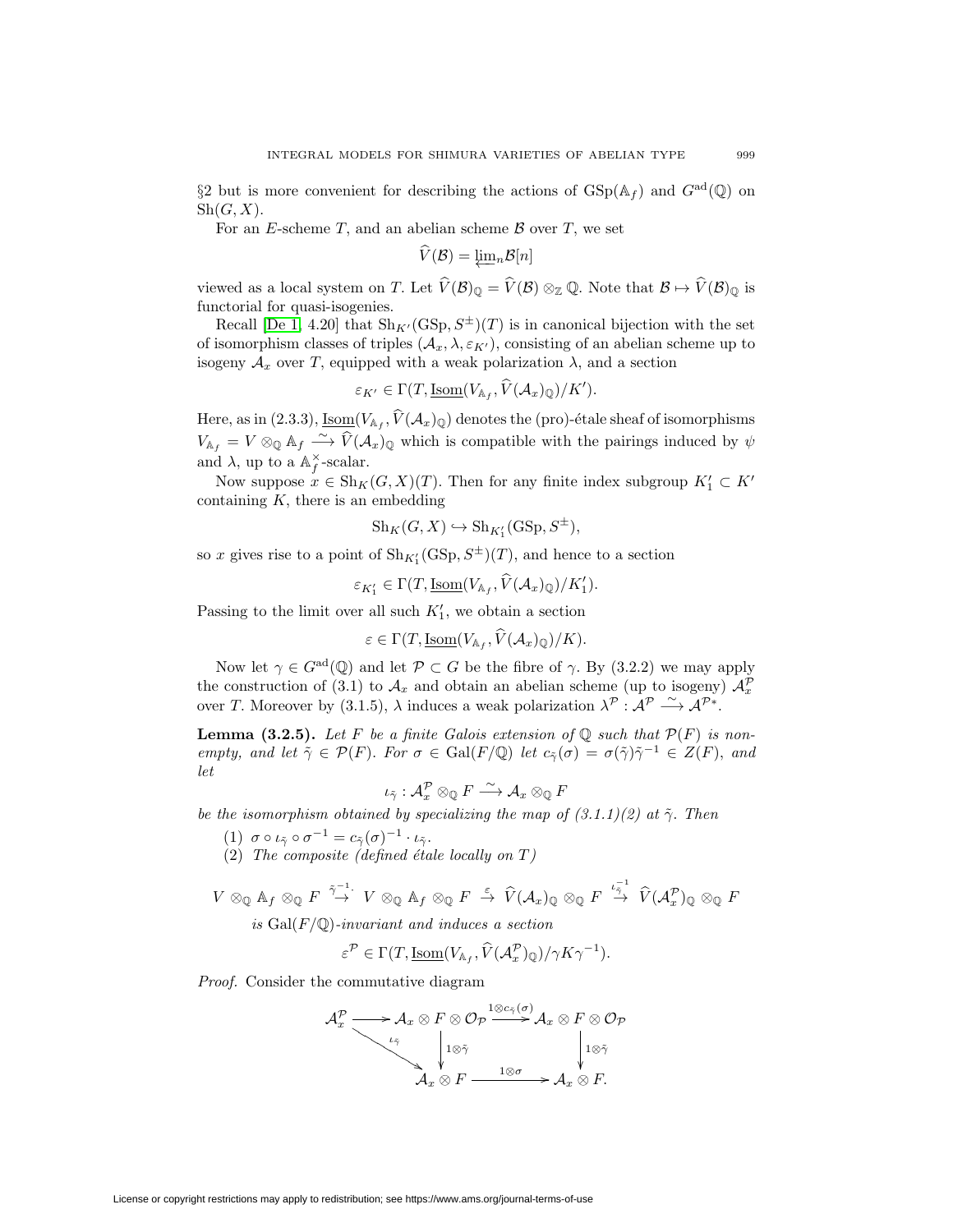Since  $\mathcal{A}_x^{\mathcal{P}} = (\mathcal{A}_x \otimes \mathcal{O}_{\mathcal{P}})^Z$ , we see that the composite of the maps in the top line is the composite

$$
\mathcal{A}_x^{\mathcal{P}}\overset{(3.1.1)(2)}{\rightarrow}\mathcal{A}_x\otimes F\otimes \mathcal{O}_{\mathcal{P}}\overset{c_{\tilde{\gamma}}(\sigma)^{-1}\otimes 1}{\rightarrow}\mathcal{A}_x\otimes F\otimes \mathcal{O}_{\mathcal{P}}.
$$

The formula in (1) now follows from the commutativity of the diagram. The claim in (2) follows from (1) by a simple calculation.  $\Box$ 

**Lemma (3.2.6).** Suppose that  $\gamma \in G^{ad}(\mathbb{Q})_1$ , and let  $K'_{\gamma} \subset \text{GSp}(\mathbb{A}_f)$  be a compact open subgroup containing  $\gamma K \gamma^{-1}$  such that the induced map

 $\text{Sh}_{\gamma K\gamma^{-1}}(G,X)\to \text{Sh}_{K'_{\gamma}}(\text{GSp},S^{\pm})$ 

is a closed embedding. Then the map

$$
\mathbf{Sh}_K(G, X) \to \mathbf{Sh}_{K'_{\gamma}}(\mathrm{GSp}, S^{\pm})
$$

given on T-valued points by the assignment

$$
(\mathcal{A}_x, \lambda, \varepsilon) \mapsto (\mathcal{A}_x^{\mathcal{P}}, \lambda^{\mathcal{P}}, \varepsilon^{\mathcal{P}})
$$

factors through  $\mathrm{Sh}_{\gamma K\gamma^{-1}}(G,X)$ . The induced map

$$
\mathbf{Sh}_K(G, X) \to \mathbf{Sh}_{\gamma K \gamma^{-1}}(G, X)
$$

is the one attached to  $\gamma$  in (3.2).

Proof. It suffices to check both statements on  $\mathbb{C}\text{-valued points}$ . Thus we may assume that  $T = \text{Spec } \mathbb{C}$ . Recall that the point  $(h, g) \in \text{GSp}(\mathbb{Q}) \backslash S^{\pm} \times \text{GSp}(\mathbb{A}_f)/K$  attached to a triple  $(\mathcal{A}_x, \lambda, \varepsilon)$  as above may be computed as follows: Choose an isomorphism  $\alpha: H_1(\mathcal{A}_x(\mathbb{C}), \mathbb{Q}) \longrightarrow V_{\mathbb{Q}}$  respecting the polarizations induced by  $\lambda$  and  $\psi$  up to a  $\mathbb{Q}^{\times}$ -scalar. The Hodge decomposition then gives a grading of  $V_{\mathbb{C}}$  which determines the cocharacter  $h$ , while the element  $g$  is given by the composite  $\Rightarrow$   $V_{\mathbb{Q}}$  respecting the polarizations induced by<br>Hodge decomposition then gives a grading of  $V_{\mathbb{C}}$  w<br>*h*, while the element *g* is given by the composite<br> $V_{\mathbb{A}_f} \xrightarrow{\varepsilon} \widehat{V}(\mathcal{A}_x)_{\mathbb{Q}} \xrightarrow{\sim} H_1(\mathcal{$ 

The resulting element of  $\text{GSp}(\mathbb{Q})\backslash S^{\pm} \times \text{GSp}(\mathbb{A}_f)/K$  does not depend on the choice of  $\alpha$ .

Now let  $F/\mathbb{Q}$  be a finite Galois extension and  $\tilde{\gamma} \in \mathcal{P}(F)$ . The same argument as in (3.2.5) shows that there exists an isomorphism  $\alpha^{\mathcal{P}} : H_1(\mathcal{A}_{\mathcal{X}}^{\mathcal{P}}(\mathbb{C}), \mathbb{Q}) \xrightarrow{\sim} V_{\mathbb{Q}}$  such that the diagram<br>that the diagram<br> $V \otimes \mathbb{A}_f \otimes F \xrightarrow{\varepsilon^{\mathcal{P}} \otimes 1} \widehat{V}(\mathcal{A}_{\mathcal{X}}^{\mathcal{P}})_{\mathbb{Q}} \ot$ that the diagram

$$
V \otimes A_f \otimes F \xrightarrow{\varepsilon^{\mathcal{P}} \otimes 1} \widehat{V}(\mathcal{A}_x^{\mathcal{P}})_{\mathbb{Q}} \otimes F \xrightarrow{\sim} H_1(\mathcal{A}_x^{\mathcal{P}}(\mathbb{C}), A_f \otimes F) \xrightarrow{\alpha^{\mathcal{P}} \otimes 1} V \otimes A_f \otimes F
$$
  

$$
\downarrow^{\tilde{\gamma}^{-1}} \qquad \qquad \downarrow^{\iota_{\tilde{\gamma}}} \qquad \qquad \downarrow^{\iota_{\tilde{\gamma}}} \qquad \qquad \downarrow^{\iota_{\tilde{\gamma}}} \qquad \qquad \downarrow^{\tilde{\gamma}^{-1}} \qquad \qquad \downarrow^{\tilde{\gamma}^{-1}} \qquad \qquad \downarrow^{\tilde{\gamma}^{-1}} \qquad \qquad \downarrow^{\tilde{\gamma}^{-1}} \qquad \qquad \downarrow^{\tilde{\gamma}^{-1}} \qquad \qquad \downarrow^{\tilde{\gamma}^{-1}} \qquad \qquad \downarrow^{\tilde{\gamma}^{-1}} \qquad \qquad \downarrow^{\tilde{\gamma}^{-1}} \qquad \qquad \downarrow^{\tilde{\gamma}^{-1}} \qquad \qquad \downarrow^{\tilde{\gamma}^{-1}} \qquad \qquad \downarrow^{\tilde{\gamma}^{-1}} \qquad \qquad \downarrow^{\tilde{\gamma}^{-1}} \qquad \qquad \downarrow^{\tilde{\gamma}^{-1}} \qquad \qquad \downarrow^{\tilde{\gamma}^{-1}} \qquad \qquad \downarrow^{\tilde{\gamma}^{-1}} \qquad \qquad \downarrow^{\tilde{\gamma}^{-1}} \qquad \qquad \downarrow^{\tilde{\gamma}^{-1}} \qquad \qquad \downarrow^{\tilde{\gamma}^{-1}} \qquad \qquad \downarrow^{\tilde{\gamma}^{-1}} \qquad \qquad \downarrow^{\tilde{\gamma}^{-1}} \qquad \qquad \downarrow^{\tilde{\gamma}^{-1}} \qquad \qquad \downarrow^{\tilde{\gamma}^{-1}} \qquad \qquad \downarrow^{\tilde{\gamma}^{-1}} \qquad \qquad \downarrow^{\tilde{\gamma}^{-1}} \qquad \qquad \downarrow^{\tilde{\gamma}^{-1}} \qquad \qquad \downarrow^{\tilde{\gamma}^{-1}} \qquad \qquad \downarrow^{\tilde{\gamma}^{-1}} \qquad \qquad \downarrow^{\tilde{\gamma}^{-1}} \qquad \qquad \downarrow^{\tilde{\gamma}^{-1}}
$$

commutes. By (3.1.5),  $\tilde{\gamma}^{-1} \circ (\alpha^{\mathcal{P}} \otimes 1)$  is compatible with polarizations up to an  $F^{\times}$ -scalar, so  $\alpha^{\mathcal{P}}$  is compatible with polarizations up to a  $\mathbb{Q}^{\times}$ -scalar. Hence the maps obtained by taking  $Gal(F/\mathbb{Q})$ -invariants in the top line may be used to compute the point of  $GSp(\mathbb{Q})\backslash S^{\pm}\times GSp(\mathbb{A}_f)/K'_\gamma$  corresponding to  $(\mathcal{A}_x^{\mathcal{P}},\lambda^{\mathcal{P}},\varepsilon^{\mathcal{P}})$ . The commutativity of the diagram shows that this point is  $\gamma(x)$ .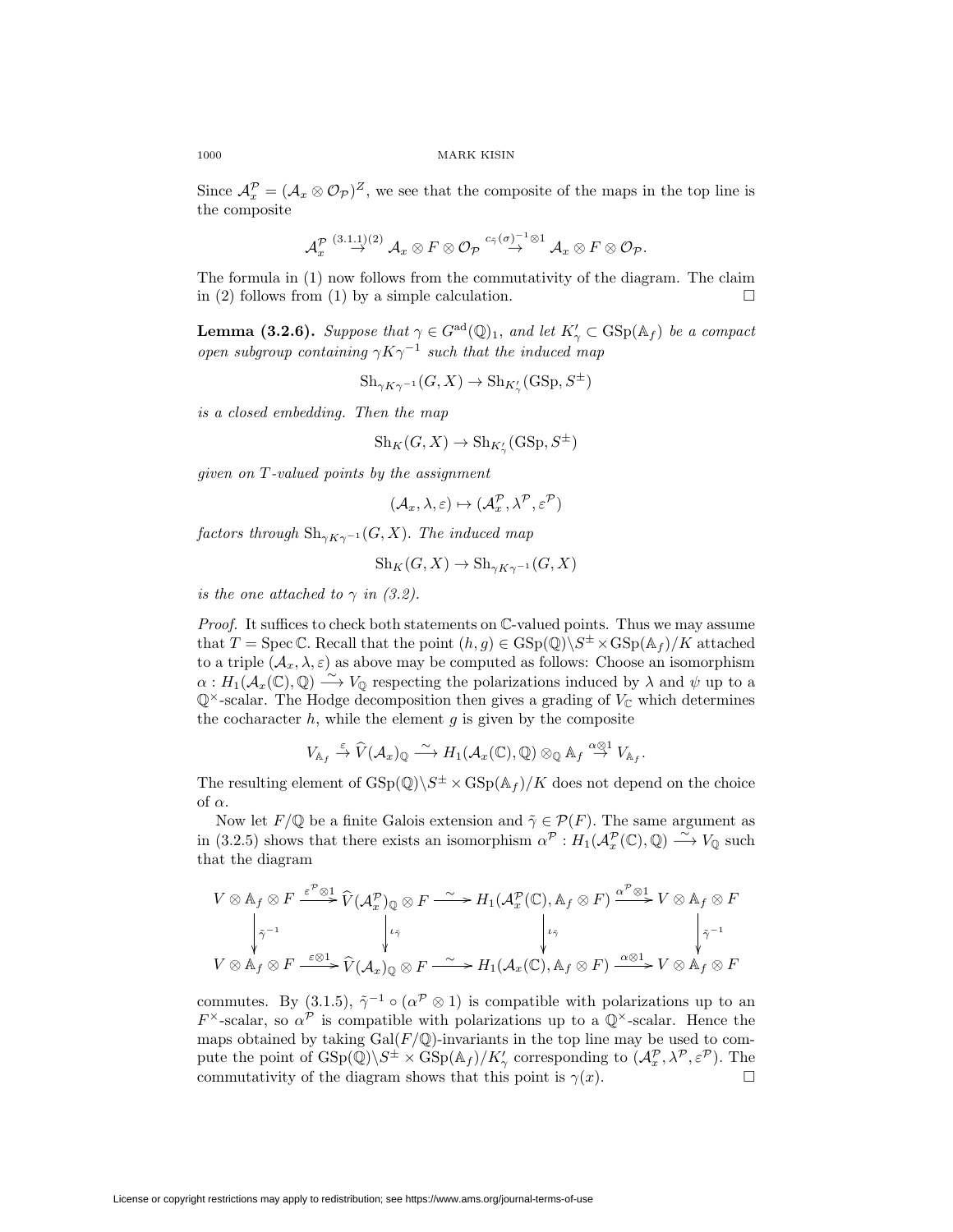<span id="page-34-0"></span>**(3.3) Connected Shimura varieties.** We now recall the relationship between Shimura varieties and connected Shimura varieties. This is a variant of [\[De 3,](#page-44-7) §2], which was already sketched in [\[Mo,](#page-45-6) §3].

**(3.3.1)** We recall the notation of [\[De 3,](#page-44-7) 2.0]. Let H be a group equipped with an action of a group  $\Delta$ , and  $\Gamma \subset H$  a  $\Delta$ -stable subgroup. Suppose given a  $\Delta$ equivariant map  $\varphi : \Gamma \to \Delta$ , where  $\Delta$  acts on itself by inner automorphisms, and suppose that for  $\gamma \in \Gamma$ ,  $\varphi(\gamma)$  acts on H as inner conjugation by  $\gamma$ . Then the elements of the form  $(\gamma, \varphi(\gamma)^{-1})$  form a normal subgroup of the semi-direct product  $H \rtimes \Delta$ . We denote by  $H *_{\Gamma} \Delta$  the quotient of  $H \rtimes \Delta$  by this subgroup.

Converting the left action of  $G^{ad}(\mathbb{Q})_1$  on  $\text{Sh}(G, X)$  into a right action, one obtains a right action of  $G(\mathbb{A}_f)/Z(\mathbb{Q})^-$  \* $_{G(\mathbb{Q})/Z(\mathbb{Q})}$   $G^{\text{ad}}(\mathbb{Q})_1$  on  $\text{Sh}(G,X)$ , where  $Z(\mathbb{Q})^$ denotes the closure of  $Z(\mathbb{Q})$  in  $G(\mathbb{A}_f)$ .

For a subgroup  $H \subset G(\mathbb{R})$ , denote by  $H_+$  the preimage in H of  $G^{ad}(\mathbb{R})^+$ , the connected component of the identity in  $G^{\text{ad}}(\mathbb{R})$ . As usual, we write  $G^{\text{ad}}(\mathbb{Q})^+$  =  $G^{\rm ad}(\mathbb{Q}) \cap G^{\rm ad}(\mathbb{R})^+$ . Since  $G(\mathbb{Q})$  is dense in  $G(\mathbb{R})$  we have

$$
G(\mathbb{A}_f)/Z(\mathbb{Q})^- *_{G(\mathbb{Q})/Z(\mathbb{Q})} G^{\text{ad}}(\mathbb{Q})_1 \xrightarrow{\sim} G(\mathbb{A}_f)/Z(\mathbb{Q})^- *_{G(\mathbb{Q})_+/Z(\mathbb{Q})} G^{\text{ad}}(\mathbb{Q})^+.
$$

We denote this group by  $\mathscr{A}(G)$ .

Let  $G(\mathbb{Q})_+^-$  denote the closure of  $G(\mathbb{Q})_+$  in  $G(\mathbb{A}_f)$  and set

$$
\mathscr{A}(G)^{\circ} = G(\mathbb{Q})_{+}^{-}/Z(\mathbb{Q})^{-} *_{G(\mathbb{Q})_{+}/Z(\mathbb{Q})} G^{\text{ad}}(\mathbb{Q})^{+}.
$$

This group depends only on  $G<sup>der</sup>$  and not on  $G$ ; it is equal to the completion of  $G^{\text{ad}}(\mathbb{Q})^+$  with respect to the topology whose open sets are images of congruence subgroups in  $G^{\text{der}}(\mathbb{Q})$  [\[De 3,](#page-44-7) 2.1.15].

**(3.3.2)** Now let  $G_{\mathbb{Z}_{(p)}}$  be a reductive group over  $\mathbb{Z}_{(p)}$  with generic fibre G. To avoid overloading notation we will usually write  $G(\mathbb{Z}_{(p)})$  and  $G(\mathbb{Z}_p)$  for  $G_{\mathbb{Z}_{(p)}}(\mathbb{Z}_{(p)})$ and  $G_{\mathbb{Z}_{(p)}}(\mathbb{Z}_p)$ .

Let  $Z_{\mathbb{Z}_{(p)}}$  be the center of  $G_{\mathbb{Z}_{(p)}}$  and  $G_{\mathbb{Z}_{(p)}}^{\mathrm{ad}} = G_{\mathbb{Z}_{(p)}}/Z_{\mathbb{Z}_{(p)}}$ . Write  $G(\mathbb{Z}_{(p)})_+ =$  $G(\mathbb{Z}_{(p)}) \cap G(\mathbb{Q})_+$  and  $G^{\rm ad}(\mathbb{Z}_{(p)})^+ = G^{\rm ad}(\mathbb{Z}_{(p)}) \cap G^{\rm ad}(\mathbb{Q})^+$ . We denote by  $Z(\mathbb{Z}_{(p)})^$ the closure of  $Z(\mathbb{Z}_{(p)})$  in  $Z(\mathbb{A}_f^p)$ , and by  $G(\mathbb{Z}_{(p)})_+^-$  the closure of  $G(\mathbb{Z}_{(p)})_+$  in  $G(\mathbb{A}_f^p)$ . Set

$$
\mathscr{A}(G_{\mathbb{Z}_{(p)}})=G(\mathbb{A}_f^p)/Z(\mathbb{Z}_{(p)})^-*_{G(\mathbb{Z}_{(p)})_+/Z(\mathbb{Z}_{(p)})}G^{\mathrm{ad}}(\mathbb{Z}_{(p)})^+
$$

and

$$
\mathscr{A}(G_{\mathbb{Z}_{(p)}})^{\circ} = G(\mathbb{Z}_{(p)})_{+}^{-}/Z(\mathbb{Z}_{(p)})^{-} *_{G(\mathbb{Z}_{(p)})_{+}/Z(\mathbb{Z}_{(p)})} G^{\mathrm{ad}}(\mathbb{Z}_{(p)})^{+}.
$$

As in (3.3.1), using [\[De 3,](#page-44-7) 2.0.12], one sees that the latter group depends only on  $G_{\mathbb{Z}_{(p)}}^{\text{der}}$  and not on  $G_{\mathbb{Z}_{(p)}}$ .

Now let  $G_{2,\mathbb{Z}_{(p)}}$  be a reductive group over  $\mathbb{Z}_{(p)}$ , equipped with a central isogeny  $\psi: G_{\mathbb{Z}_{(p)}}^{\text{der}} \to G_{2,\mathbb{Z}_{(p)}}^{\text{der}}$ . We denote by  $Z_{2,\mathbb{Z}_{(p)}}$  the center of  $G_{2,\mathbb{Z}_{(p)}}$  and by  $G_2$  and  $Z_2$ the generic fibres of  $G_{2,\mathbb{Z}_{(p)}},$  and  $Z_{2,\mathbb{Z}_{(p)}},$  respectively.

**Lemma (3.3.3).** The natural map

(3.3.4) 
$$
\mathscr{A}(G_{\mathbb{Z}_{(p)}})^{\circ}\backslash \mathscr{A}(G_{2,\mathbb{Z}_{(p)}}) \to \mathscr{A}(G)^{\circ}\backslash \mathscr{A}(G_2)/G_2(\mathbb{Z}_p),
$$

where  $G_2(\mathbb{Z}_p)$  acts on  $\mathscr{A}(G_2)$  via right multiplication on  $G_2(\mathbb{Q}_p)$ , is an isomorphism of abelian groups.

*Proof.* We remind the reader that  $\mathscr{A}(G)^\circ$  acts on  $\mathscr{A}(G_2)$  via

$$
\mathscr{A}(G)^{\circ} \stackrel{\sim}{\longrightarrow} \mathscr{A}(G^{\mathrm{der}})^{\circ} \to \mathscr{A}(G_2^{\mathrm{der}})^{\circ} \to \mathscr{A}(G_2)
$$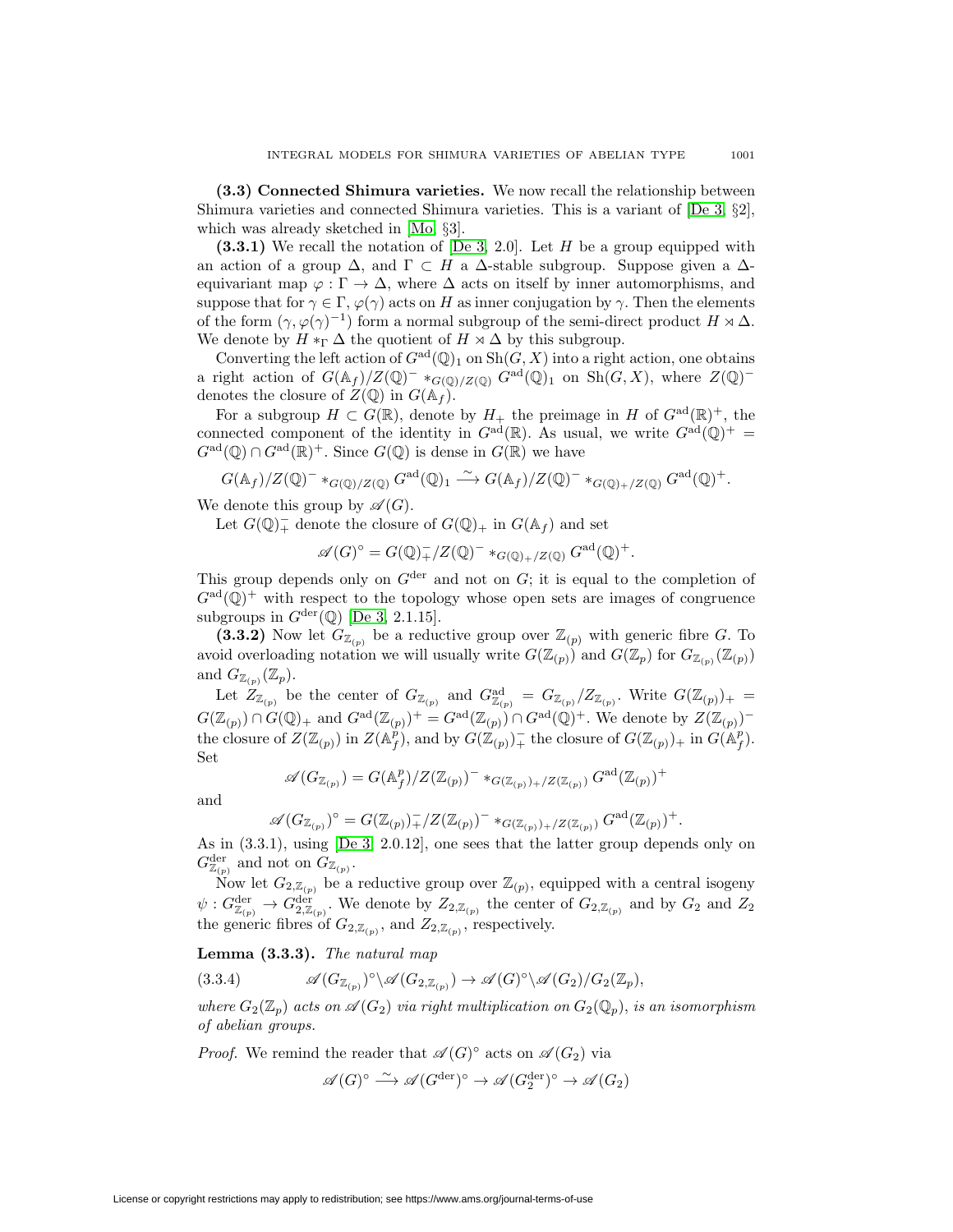and similarly for  $\mathscr{A}(G_{\mathbb{Z}_{(p)}})$ °. Recall that  $\mathscr{A}(G_{\mathbb{Z}_{(p)}})$ ° $\setminus \mathscr{A}(G_{2,\mathbb{Z}_{(p)}})$  and  $\mathscr{A}(G)$ ° $\setminus \mathscr{A}(G_2)$ are abelian groups since, as in [\[De 3,](#page-44-7) 2.5.1], the strong approximation theorem implies that  $G(\mathbb{Q})^+_{+}$  (resp.  $G(\mathbb{Z}_{(p)})^+_{+}$ ) contains the image of  $\tilde{G}(\mathbb{A}_f)$  (resp.  $\tilde{G}(\mathbb{A}_f^p)$ ), where  $\tilde{G}$  is the universal cover of  $G^{\text{der}}$ . This shows that the map in the lemma is a morphism of abelian groups.

To check that (3.3.4) is surjective let  $(g, \gamma) \in \mathscr{A}(G_2)$  with  $g \in G_2(\mathbb{A}_f)$  and  $\gamma \in G_2^{\rm ad}(\mathbb{Q})^+$ . By (2.2.6), after multiplying  $(g, \gamma)$  on the right by an element of  $G_2(\mathbb{Z}_p)$ , we may assume that  $g_p$ , the p-component of g, is trivial. Then multiplying on the left by an element of  $\mathscr{A}(G)^\circ$ , we may assume in addition that  $\gamma = 1$ . Then  $(g, 1)$  is clearly in the image of  $(3.3.4)$ .

Next we check injectivity. Let  $(g, \gamma) \in \mathscr{A}(G_{2,\mathbb{Z}_{(p)}})$ , where we view  $g \in G_2(\mathbb{A}_f)$  as an element having trivial p-component. Multiplying by an element of  $\mathscr{A}(G_{\mathbb{Z}_{(p)}})^\circ$ , we may assume  $\gamma = 1$ . Suppose that  $(g, 1)$  is in the kernel of  $(3.3.4)$ . Then there exists  $(g_1, \gamma_1) \in \mathscr{A}(G)^\circ$  and  $h \in G_2(\mathbb{Z}_p)$  such that

$$
(g,1) = (g_1, \gamma_1) \cdot h = (g_1, \gamma_1)(h,1) = (g_1 \gamma_1 h \gamma_1^{-1}, \gamma_1)
$$

in  $\mathscr{A}(G_2)$ . Hence  $g = g_1 \gamma_1 h$  in  $G_2(\mathbb{A}_f)/Z_2(\mathbb{Q})^-$ .

Since  $g_1$  may be approximated by elements of  $G(\mathbb{Q})_+$ , we may replace  $(g_1, \gamma_1)$ by a pair which represents the same element of  $\mathscr{A}(G)^\circ$  and such that  $g_{1p} \in G_2(\mathbb{Z}_p)$ . Since  $\gamma_1 = g_1^{-1}gh^{-1}$ , comparing p-components then shows that  $\gamma_1 \in G^{\text{ad}}(\mathbb{Z}_{(p)})^+$ .

Hence we have  $(g, 1) = (g_1 \gamma_1 h \gamma_1^{-1}, \gamma_1)$  in

$$
[G_2(\mathbb{A}_f^p) \times G_2(\mathbb{Z}_p)]/Z_2(\mathbb{Z}_{(p)})^- *_{G_2(\mathbb{Z}_{(p)})_+/Z_2(\mathbb{Z}_{(p)})} G_2^{\mathrm{ad}}(\mathbb{Z}_{(p)})^+ \subset \mathscr{A}(G_2).
$$

Dividing both sides by  $G_2(\mathbb{Z}_{(p)})$  shows that  $(g^p, 1) = (g_1^p, \gamma_1)$  in  $\mathscr{A}(G_{2, \mathbb{Z}_{(p)}})$ .  $\Box$ 

**(3.3.5)** As in [\[De 3,](#page-44-7) 2.7], for a locally compact, totally disconnected group Γ, a scheme with continuous  $\Gamma$ -action is an inverse system of quasi-projective<sup>[14](#page-35-0)</sup> schemes  $S = \varprojlim_{K} S_{K}$  indexed by the compact open subgroups  $K \subset \Gamma$ , and equipped with a right action of Γ, induced by isomorphisms  $\gamma: S_K \longrightarrow S_{\gamma^{-1}K\gamma}$ , which are the identity if  $\gamma \in K$ , and such that  $S_K/(K'/K) \longrightarrow S_{K'}$  for  $K \subset K' \subset \Gamma$  compact open. In particular the maps in the inverse limit are finite, so S may also be viewed as a scheme.

If  $\Gamma \to \Gamma'$  is a map of locally compact, totally disconnected groups, with compact kernel, then  $\Gamma$  acts on the scheme  $\Gamma' \times S$  by  $(\gamma', s) \gamma = (\gamma^{-1} \gamma', s \gamma)$ . The quotient scheme  $S' = \Gamma' \times S/\Gamma$  is associated to a scheme with continuous  $\Gamma'$ -action,  $\varprojlim S'_{K'}$ , where  $S'_{K'} = S'/K'$ . The quotient  $S'_{K'}$  also has an explicit description in terms of the  $S_K$ .

**(3.3.6)** As in §2, we let  $E = E(G, X)$ , and we fix an algebraic closure E of E. Let  $E^p \subset \overline{E}$  be the maximal extension of E which is unramified at primes dividing p. We set  $K_p = G(\mathbb{Z}_p)$  and  $K_{2,p} = G_2(\mathbb{Z}_p)$ , and we write  $K = K_p K^p$  for a compact open subgroup of  $G(\mathbb{A}_f)$ .

We now assume we are given a Shimura datum  $(G_2, X_2)$  such that the isomorphism  $G^{\rm ad} \stackrel{\sim}{\longrightarrow} G_2^{\rm ad}$  induces  $(G^{\rm ad}, X^{\rm ad}) \stackrel{\sim}{\longrightarrow} (G_2^{\rm ad}, X_2^{\rm ad})$ . Here, as usual,  $X^{\rm ad}$  denotes the  $G^{\text{ad}}(\mathbb{R})$ -conjugacy class which contains the image of X.

<span id="page-35-0"></span><sup>14</sup>Over some base, which will be clear in applications.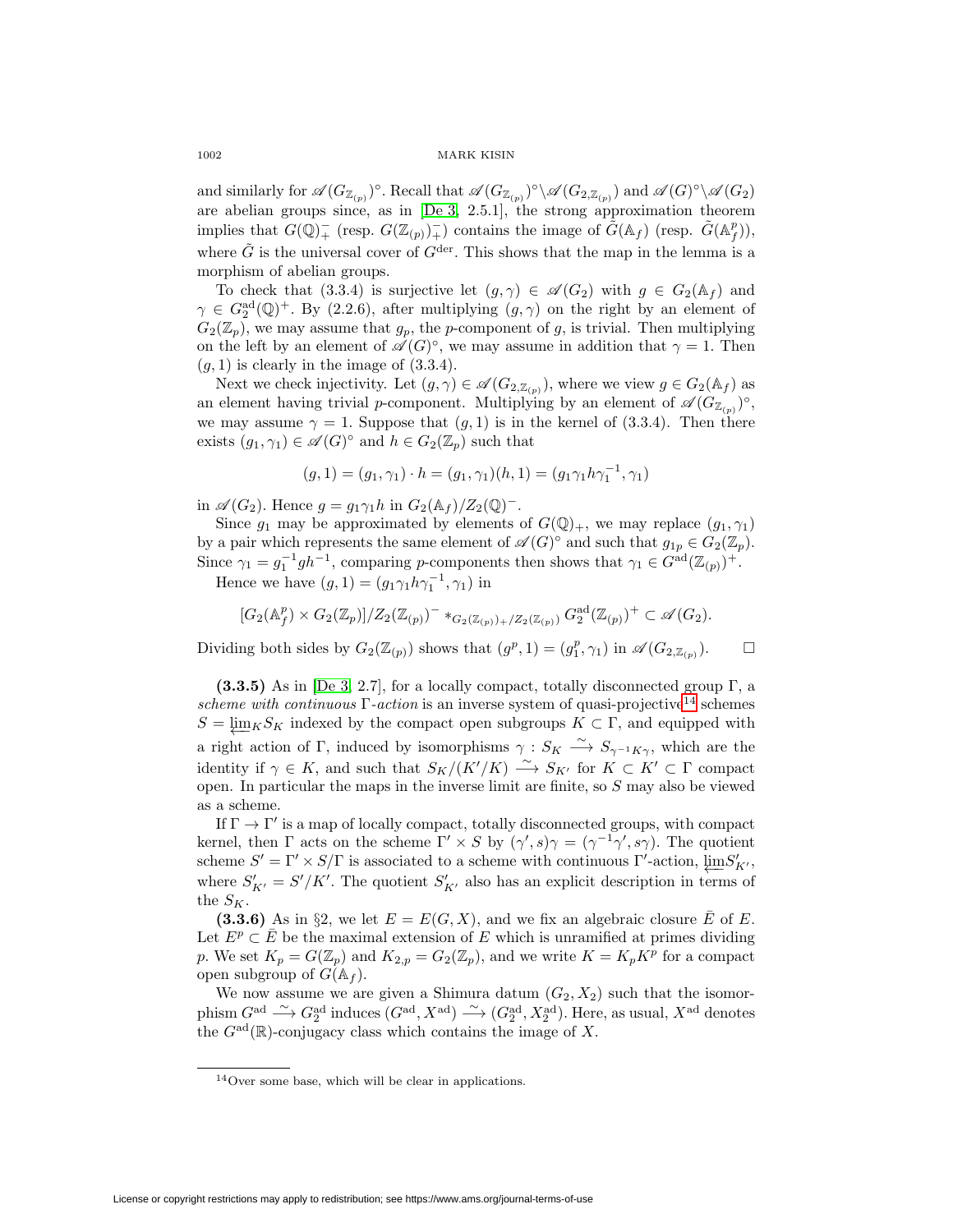Fix a connected component  $X^+ \subset X$ . For any compact open subgroup  $K' \subset Y$  $G(\mathbb{A}_f)$  we denote by  $\mathrm{Sh}_{K'}(G,X)^+ \subset \mathrm{Sh}_{K'}(G,X)$  the geometrically connected component which is the image of  $X^+ \times 1$ . By (2.2.4), the geometrically connected components of  $\text{Sh}_K(G, X)$  are defined over  $E^p$ . In particular  $\text{Sh}_K(G, X)^+$  is defined over  $E^p$ . We write

$$
\mathrm{Sh}_{K_p}(G,X)^+ := \varprojlim_{K^p} \mathrm{Sh}_K(G,X)^+
$$

and  $\mathrm{Sh}(G, X)^+$  for the limit over all compact open subgroups of  $G(\mathbb{A}_f)$ .

**Lemma (3.3.7).** Let  $\mathscr{E}(G_{\mathbb{Z}_{(p)}}^{\text{der}}) \subset \mathscr{A}(G_{\mathbb{Z}_{(p)}}) \times \text{Gal}(E^p/E)$  denote the stabilizer of  $\text{Sh}_{K_p}(G, X)^+ \subset \text{Sh}_{K_p}(G, X)$  (viewed as  $E^p$ -schemes). Then

- (1)  $\mathscr{E}(G_{\mathbb{Z}_{(p)}}^{\text{der}})$  is an extension of  $\text{Gal}(E^p/E)$  by  $\mathscr{A}(G_{\mathbb{Z}_{(p)}})^\circ$  which depends (as an extension) only on  $G_{\mathbb{Z}_{(p)}}^{\text{der}}$  and  $X^{\text{ad}}$ , and not on  $G_{\mathbb{Z}_{(p)}}$ .
- (2) There is a canonical isomorphism

$$
\mathscr{A}(G_{\mathbb{Z}_{(p)}}) \ast_{\mathscr{A}(G_{\mathbb{Z}_{(p)}})^{\circ}} \mathscr{E}(G_{\mathbb{Z}_{(p)}}^{\mathrm{der}}) \stackrel{\sim}{\longrightarrow} \mathscr{A}(G_{\mathbb{Z}_{(p)}}) \times \mathrm{Gal}(E^p/E),
$$

where an element of  $\mathscr{E}(G_{\mathbb{Z}_{(p)}}^{\text{der}})$  acts on  $\mathscr{A}(G_{\mathbb{Z}_{(p)}})$  via conjugation by its image in  $\mathscr{A}(G_{\mathbb{Z}_{(p)}}).$ 

Proof. Consider the exact sequence

(3.3.8) 
$$
0 \to \mathscr{A}(G)^{\circ} \to \mathscr{A}(G) \to \mathscr{A}(G)^{\circ} \backslash \mathscr{A}(G) \to 0.
$$

The conjugacy class X determines a map  $r : \text{Gal}(\overline{E}/E) \to \mathscr{A}(G)/\mathscr{A}(G)^\circ$  [\[De 3,](#page-44-7) 2.5.9], and pulling (3.3.8) back by this map produces an extension  $\mathscr{E}(G^{\text{der}})$  of  $Gal(\overline{E}/E)$  by  $\mathscr{A}(G)$ °. Clearly  $\mathscr{A}(G) *_{\mathscr{A}(G)^{\circ}} \mathscr{E}(G^{\text{der}}) \longrightarrow \mathscr{A}(G) \times Gal(\overline{E}/E)$ , and this isomorphism identifies  $\mathscr{E}(G^{\text{der}})$  with the stabilizer of  $\text{Sh}(G, X)^+$  in  $\mathscr{A}(G)$  ×  $Gal(\bar{E}/E)$  [\[De 3,](#page-44-7) 2.6.3].

Now let

$$
\tilde{\mathscr{A}}(G_{\mathbb{Z}_{(p)}}) = [G(\mathbb{A}_f^p) \times G(\mathbb{Z}_p)]/Z(\mathbb{Z}_{(p)})^- *_{G(\mathbb{Z}_{(p)}) + Z(\mathbb{Z}_{(p)})} G^{ad}(\mathbb{Z}_{(p)})^+ \subset \mathscr{A}(G)
$$

and

$$
\tilde{\mathscr{A}}(G_{\mathbb{Z}_{(p)}})^\circ = G(\mathbb{Z}_{(p)})^\sim_+/Z(\mathbb{Z}_{(p)})^- \ast_{G(\mathbb{Z}_{(p)})_+/Z(\mathbb{Z}_{(p)})} G^{\mathrm{ad}}(\mathbb{Z}_{(p)})^+ \subset \mathscr{A}(G)^\circ,
$$

where  $G(\mathbb{Z}_{(p)})^{\sim}_+$  denotes the closure of  $G(\mathbb{Z}_{(p)})_+$  in  $G(\mathbb{A}_f^p) \times G(\mathbb{Z}_p)$ .

By (3.3.3) we have a bijection

$$
\tilde{\mathscr{A}}(G_{\mathbb{Z}_{(p)}})^{\circ}\backslash\tilde{\mathscr{A}}(G_{\mathbb{Z}_{(p)}})\stackrel{\sim}{\longrightarrow} \mathscr{A}(G)^{\circ}\backslash\mathscr{A}(G).
$$

Hence (3.3.8) is obtained by pushout from the sequence

$$
0 \to \tilde{\mathscr{A}}(G_{\mathbb{Z}_{(p)}})^{\circ} \to \tilde{\mathscr{A}}(G_{\mathbb{Z}_{(p)}}) \to \tilde{\mathscr{A}}(G_{\mathbb{Z}_{(p)}})^{\circ} \backslash \tilde{\mathscr{A}}(G_{\mathbb{Z}_{(p)}}) \to 0,
$$

and pulling the latter sequence back by r gives rise to an extension  $\tilde{\mathscr{E}}(G_{\mathbb{Z}_{(p)}}^{\text{der}})$  of  $Gal(\bar{E}/E)$  by  $\tilde{\mathscr{A}}(G_{\mathbb{Z}_{(p)}})^\circ$ , which may be identified with the stabilizer of  $\mathrm{Sh}(G,X)^+ \subset$  $\mathrm{Sh}(G, X)$  in  $\tilde{\mathscr{A}}(G_{\mathbb{Z}_{(p)}}) \times \mathrm{Gal}(\overline{E}/E)$ . The same argument as in [\[De 3,](#page-44-7) 2.5.6] shows that this extension depends only on  $G_{\mathbb{Z}_{(p)}}^{\text{der}}$ .

Now the isomorphism  $\tilde{\mathscr{A}}(G_{\mathbb{Z}_{(p)}})/\tilde{G}(\mathbb{Z}_{p}) \longrightarrow \mathscr{A}(G_{\mathbb{Z}_{(p)}})$  induces an isomorphism

$$
\tilde{\mathscr{A}}(G_{\mathbb{Z}_{(p)}})^{\circ}/(\tilde{\mathscr{A}}(G_{\mathbb{Z}_{(p)}})^{\circ} \cap G(\mathbb{Z}_{p})) \xrightarrow{\sim} \mathscr{A}(G_{\mathbb{Z}_{(p)}})^{\circ},
$$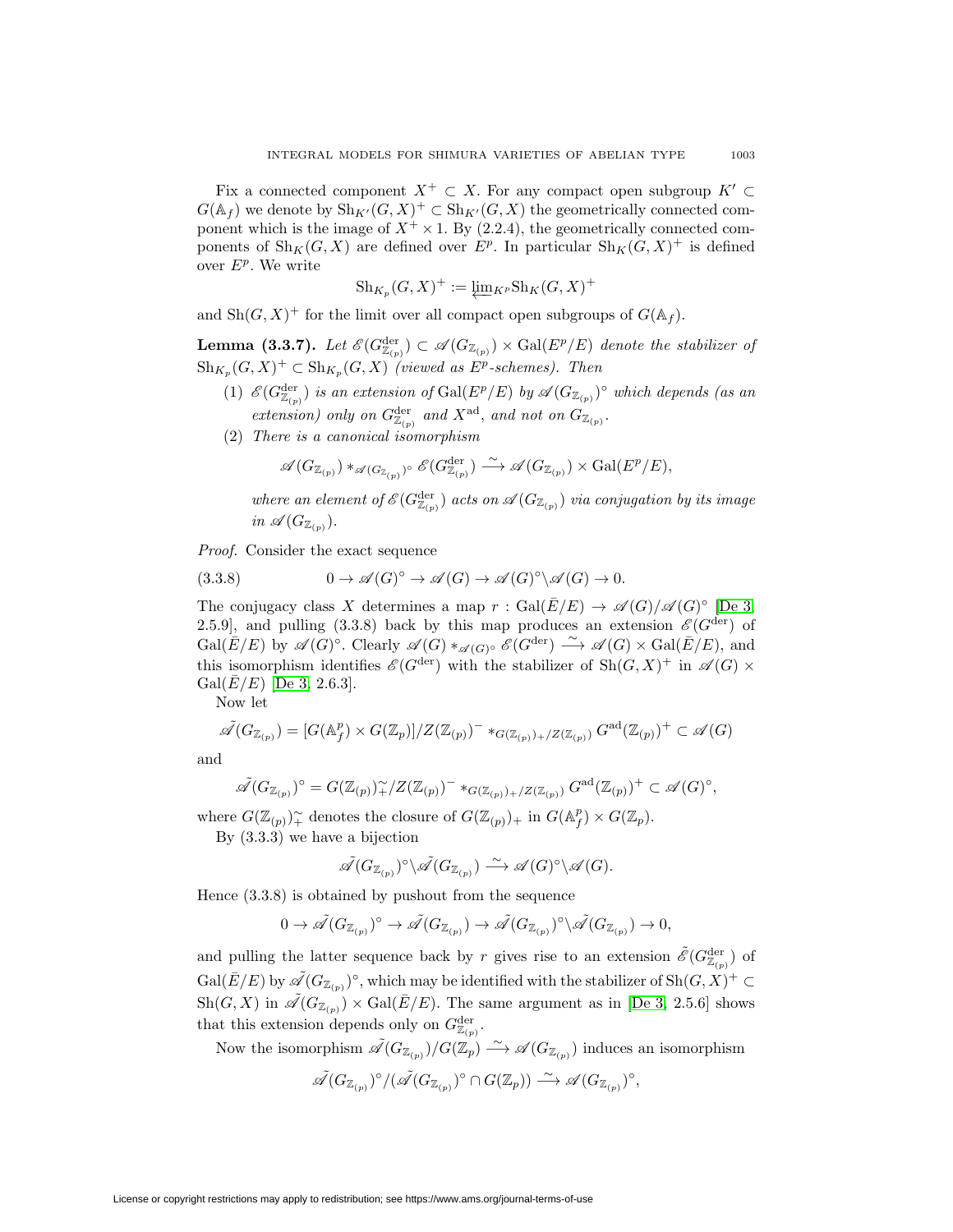so the quotient  $\tilde{\mathscr{E}}(G_{\mathbb{Z}_{(p)}}^{\text{der}})/(\tilde{\mathscr{A}}(G_{\mathbb{Z}_{(p)}})^{\circ} \cap G(\mathbb{Z}_{p}))$  is an extension of  $Gal(\bar{E}/E)$  by  $\mathscr{A}(G_{\mathbb{Z}_{(p)}})^\circ$  which may be identified with the stabilizer of

 $\mathrm{Sh}(G, X)^+ / [\mathscr{A}(G)^\circ \cap G(\mathbb{Z}_p)] = \mathrm{Sh}_{K_p}(G, X)^+ \subset \mathrm{Sh}_{K_p}(G, X) = \mathrm{Sh}(G, X) / G(\mathbb{Z}_p)$ 

in  $\mathscr{A}(G_{\mathbb{Z}_{(p)}}) \times \mathrm{Gal}(\overline{E}/E)$ .

Finally, since  $\text{Sh}_{K_p}(G, X)^+$  is defined over  $E^p$ ,  $\text{Gal}(\overline{E}/E^p) \subset \tilde{\mathscr{E}}(G_{\mathbb{Z}_{(p)}}^{\text{der}})$ , and the quotient  $Gal(\bar{E}/E^p)\backslash\tilde{\mathscr{E}}(G_{\mathbb{Z}_{(p)}}^{\text{der}})/(\tilde{\mathscr{A}}(G_{\mathbb{Z}_{(p)}})^{\circ}\cap G(\mathbb{Z}_{p}))$  is the required extension of  $Gal(E^p/E)$  by  $\mathscr{A}(G_{\mathbb{Z}_{(p)}})^\circ$ .

(3.3.9) Consider the right action of  $\mathscr{E}(G_{\mathbb{Z}_{(p)}}^{\text{der}})$  on  $\mathscr{A}(G_{2,\mathbb{Z}_{(p)}}) \times \text{Sh}_{K_p}(G,X)^+$ given by  $(a, s)e = (\bar{e}^{-1}a\bar{e}, s\bar{e}),$  where  $\bar{e}$  denotes the image of  $e$  in  $\mathscr{A}(G_{2,\mathbb{Z}_{(p)}}).$  This extends uniquely to an action of the semi-direct product  $\mathscr{A}(G_{2,\mathbb{Z}_{(p)}}) \rtimes \mathscr{E}(G_{\mathbb{Z}_{(p)}}^{\text{der}})$  in which  $\mathscr{A}(G_{2,\mathbb{Z}_{(p)}})$  acts by  $(a, s) \cdot a' = (aa', s)$ . This action descends to an action of  $\mathscr{A}(G_{2,\mathbb{Z}_{(p)}}) *_{\mathscr{A}(G_{\mathbb{Z}_{(p)}})} \circ \mathscr{E}(G_{\mathbb{Z}_{(p)}}^{\text{der}})$  on  $[\mathscr{A}(G_{2,\mathbb{Z}_{(p)}}) \times \text{Sh}_{K_p}(G,X)^+] / \mathscr{A}(G_{\mathbb{Z}_{(p)}})^{\circ}$ , where we use the notation of (3.3.5). Note that the kernel of

$$
\mathscr{A}(G_{\mathbb{Z}_{(p)}})^{\circ} \stackrel{\sim}{\longrightarrow} \mathscr{A}(G_{\mathbb{Z}_{(p)}}^{\mathrm{der}})^{\circ} \to \mathscr{A}(G_{2,\mathbb{Z}_{(p)}}^{\mathrm{der}})^{\circ} \hookrightarrow \mathscr{A}(G_{2,\mathbb{Z}_{(p)}})
$$

is easily seen to be finite, so the quotient makes sense.

**Proposition (3.3.10).** There is an isomorphism of  $E^p$ -schemes with continuous  $G_2(\mathbb{A}_f^p)$ -action

$$
\mathrm{Sh}_{K_{2,p}}(G_2,X_2)\stackrel{\sim}{\longrightarrow}[\mathscr{A}(G_{2,\mathbb{Z}_{(p)}})\times\mathrm{Sh}_{K_p}(G,X)^+]/\mathscr{A}(G_{\mathbb{Z}_{(p)}})^\circ
$$

which is compatible with the action of  $Gal(E^p/E)$  when the right-hand side is equipped with the action of

$$
\mathscr{A}(G_{2,\mathbb{Z}_{(p)}})\ast_{\mathscr{A}(G_{\mathbb{Z}_{(p)}})^{\circ}}\mathscr{E}(G_{\mathbb{Z}_{(p)}}^{\mathrm{der}})\xrightarrow{\,\sim\,}\mathscr{A}(G_{2,\mathbb{Z}_{(p)}})\times\mathrm{Gal}(E^p/E).
$$

*Proof.* We will use the notation introduced in the proof of  $(3.3.7)$ . By [\[De 3,](#page-44-7) 2.7.11, 2.7.13] there is an isomorphism of  $\bar{E}$ -schemes with continuous  $G_2(\mathbb{A}_f)$ -action

$$
\operatorname{Sh}(G_2, X_2) \xrightarrow{\sim} [\mathscr{A}(G_2) \times \operatorname{Sh}(G, X)^+] / \mathscr{A}(G)^\circ
$$
  

$$
\xrightarrow{\sim} [\mathscr{A}(G_{2, \mathbb{Z}_{(p)}}) \times \operatorname{Sh}(G, X)^+] / \mathscr{A}(G_{\mathbb{Z}_{(p)}})^\circ
$$

compatible with the action of  $Gal(\overline{E}/E)$  on both sides. Here the second isomorphism follows from (3.3.3). The Gal( $\bar{E}/E$ ) actions on the second and third terms are induced by the actions of  $\mathscr{E}(G^{\text{der}})$  and  $\tilde{\mathscr{E}}(G^{\text{der}}_{\mathbb{Z}_{(p)}})$ , respectively, which are defined as in (3.3.9).

Dividing by  $G_2(\mathbb{Z}_p)$  induces  $Gal(\overline{E}/E)$ -compatible isomorphisms of  $\overline{E}$ -schemes with continuous  $G_2(\mathbb{A}_f^p)$ -action:

$$
\mathrm{Sh}_{K_{2,p}}(G_2, X_2) \xrightarrow{\sim} [\mathscr{A}(G_{2, \mathbb{Z}_{(p)}}) \times \mathrm{Sh}(G, X)^+ / (\mathscr{A}(G)^\circ \cap G(\mathbb{Z}_p))]/\mathscr{A}(G_{\mathbb{Z}_{(p)}})^\circ
$$
  

$$
\xrightarrow{\sim} [\mathscr{A}(G_{2, \mathbb{Z}_{(p)}}) \times \mathrm{Sh}_{K_p}(G, X)^+]/\mathscr{A}(G_{\mathbb{Z}_{(p)}})^\circ.
$$

Finally, descending the first and last term to  $E^p$ , gives the isomorphism of the proposition.  $\Box$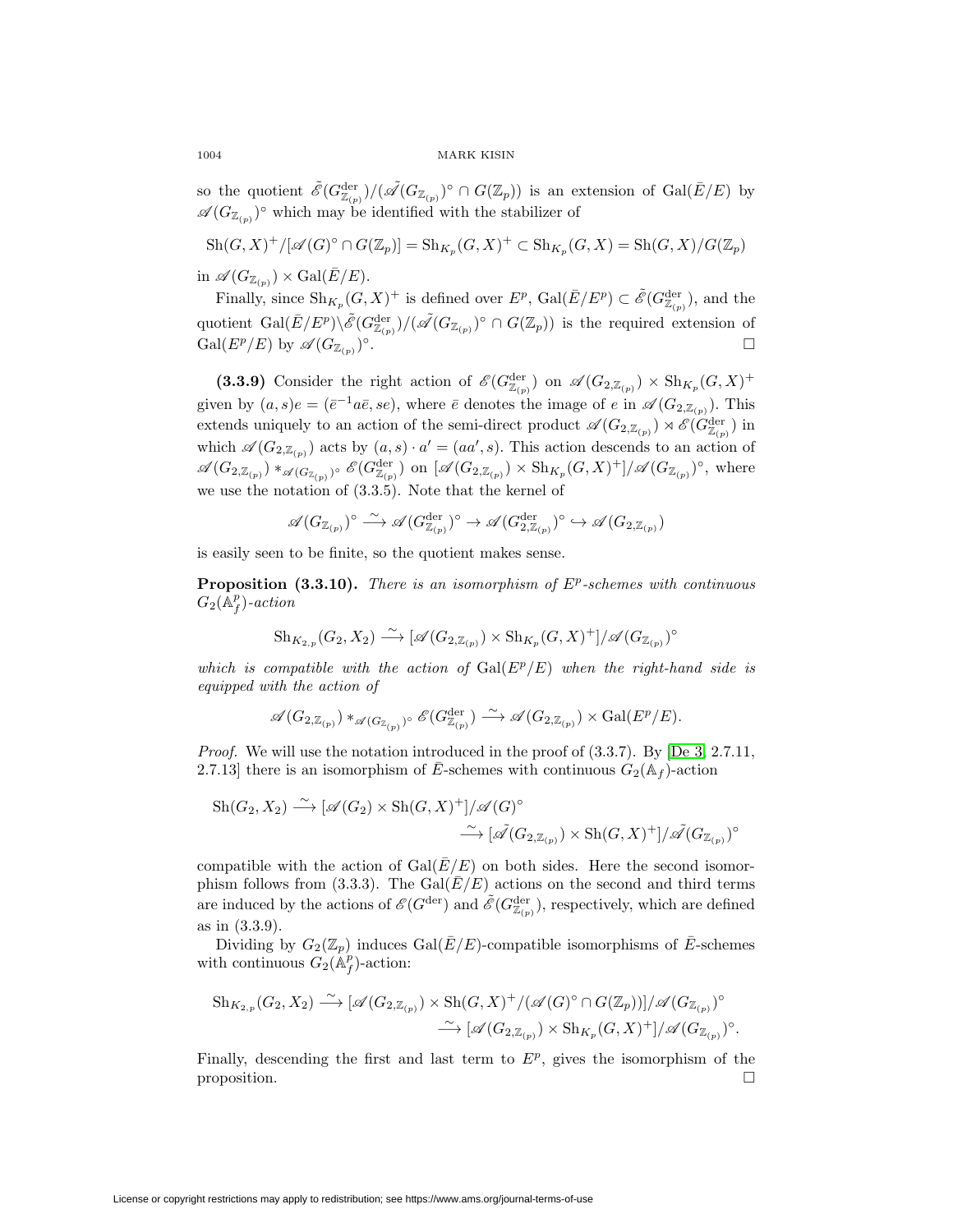<span id="page-38-0"></span>**(3.4) Integral models II.** Now assume that, if  $p = 2$ , then  $(G, X)$  satisfies the condition (2.3.4). In particular, we have the integral canonical model  $\mathscr{S}_K(G, X)$ over  $\mathcal{O}_{(v)}$ , constructed in (2.3.8) as the normalization of the closure of

$$
Sh_K(G, X) \hookrightarrow \mathscr{S}_{K'}(GSp, S^{\pm}).
$$

We again denote by  $(A, \lambda)$  the pullback to  $\mathscr{S}_K(G, X)$  of the universal polarized abelian scheme over  $\mathscr{S}_{K'}(\mathrm{GSp}, S^{\pm}).$ 

**Lemma (3.4.1).** The embedding of (3.2.2) induces an embedding

$$
Z \hookrightarrow \underline{\mathrm{Aut}}_{\mathbb{Q}}\mathcal{A}.
$$

*Proof.* This follows from the fact that any endomorphism of  $\mathcal{A}|_{\text{Sh}_K(G,X)}$  extends to an endomorphism over  $\mathscr{S}_K(G, X)$  [\[FC,](#page-44-25) I 2.7]. Note that this shows that the group  $\frac{\text{Aut}_{\mathbb{Q}}\mathcal{A}}{\text{in}}$  the statement of the lemma agrees with the one denoted by the same symbol in  $(3.1.2)$ .

**(3.4.2)** Let B be an abelian scheme up to isogeny over an  $\mathcal{O}_{(v)}$  scheme T. Using the notation of (2.3.3), we write an abelian scheme up to isogeny over an  $C$ <br>3), we write<br> $\widehat{V}^p(\mathcal{B})_{\mathbb{Z}_{(p)}} = \widehat{V}^p(\mathcal{B}) \otimes_{\mathbb{Z}} \mathbb{Z}_{(p)} = \widehat{V}^p(\mathcal{B}) \otimes_{\mathbb{Z}} \mathbb{Q}.$ 

$$
\widehat{V}^p(\mathcal{B})_{\mathbb{Z}_{(p)}}=\widehat{V}^p(\mathcal{B})\otimes_{\mathbb{Z}}\mathbb{Z}_{(p)}=\widehat{V}^p(\mathcal{B})\otimes_{\mathbb{Z}}\mathbb{Q}.
$$

Note that this is functorial for quasi-isogenies.

Now consider the category obtained from the category of abelian schemes over T, by tensoring the Hom groups by  $\otimes \mathbb{Z}_{(p)}$ . An object in this category will be called an abelian scheme up to prime to p isogeny. An isomorphism in this category will be called a  $p'$ -quasi-isogeny.

Now fix a Z-lattice  $V_{\mathbb{Z}} \subset V$  as in (2.3.2). By (2.3.3), any  $x \in Sh_{K'}(GSp, S^{\pm})(T)$ gives rise to a triple  $(\mathcal{A}_x, \lambda, \varepsilon_{K'}^p)$ , consisting of an abelian scheme, a polarization and a section of  $\Gamma(T,\underline{\mathrm{Isom}}(V_{\hat{\mathcal{P}}p},\widehat{V}^p(\mathcal{A}_x))/K'^p)$ . We will view  $\mathcal{A}_x$  as an abelian scheme up to prime to p isogeny,  $\lambda$  as a weak polarization, and  $\varepsilon_{K'}^p$  as a section Now IIX a  $\mathbb{Z}$ -lattice  $V_{\mathbb{Z}} \subset V$  as in (2.3.2). By (2.3.3), any  $\mathcal{X} \in \text{SH}_{K'}(\text{GSD}, \mathcal{Y})$  (1) gives rise to a triple  $(\mathcal{A}_x, \lambda, \varepsilon_{K'}^p)$ , consisting of an abelian scheme, a polarization and a section of  $\$ up to isomorphism, only on  $V_{\mathbb{Z}(p)}$  and not on  $V_{\mathbb{Z}}$ .) hen viewed in this w<br>ot on  $V_{\mathbb{Z}}$ .)<br>.4), we may promote<br> $\hat{V}_f^p$ ,  $\hat{V}^p(A_x)_{\mathbb{Z}_{(p)}}$ / $K^p$ ).

If  $x \in Sh_K(G, X)(T)$ , then, as in (3.2.4), we may promote  $\varepsilon_{K'}^p$  to a section

$$
\varepsilon^p \in \Gamma(T, \underline{\operatorname{Isom}}(V_{\mathbb{A}_f^p}, \widehat{V}^p(\mathcal{A}_x)_{\mathbb{Z}_{(p)}})/K^p).
$$

Fix a point x as above. Let  $\gamma \in G^{\text{ad}}(\mathbb{Q})$  and let P be the corresponding Z-torsor, as in (3.2.4).

**Lemma (3.4.3).** Fix a finite Galois extension  $F/Q$  with  $P(F)$  non-empty and let  $\tilde{\gamma} \in \mathcal{P}(F)$ . For  $\sigma \in \text{Gal}(F/\mathbb{Q})$ , let  $c_{\tilde{\gamma}}(\sigma) = \sigma(\tilde{\gamma})\tilde{\gamma}^{-1} \in Z(F)$ , and let

$$
\iota_{\tilde\gamma}:\mathcal{A}_x^\mathcal{P}\otimes_\mathbb{Q} F\stackrel{\sim}{\longrightarrow}\mathcal{A}_x\otimes_\mathbb{Q} F
$$

be the isomorphism obtained by specializing the map of  $(3.1.1)(2)$  at  $\tilde{\gamma}$ . Then

$$
(1) \ \sigma \circ \iota_{\tilde{\gamma}} \circ \sigma^{-1} = c_{\tilde{\gamma}}(\sigma)^{-1} \cdot \iota_{\tilde{\gamma}}.
$$

(2) The composite (defined étale locally on  $T$ )

(1)  $\sigma \circ \iota_{\tilde{\gamma}} \circ \sigma^{-1} = c_{\tilde{\gamma}}(\sigma)^{-1} \cdot \iota_{\tilde{\gamma}}$ .<br>
(2) The composite (defined étale locally on T)<br>  $V \otimes_{\mathbb{Q}} \mathbb{A}_f^p \otimes_{\mathbb{Q}} F \xrightarrow{\tilde{\gamma}-1} V \otimes_{\mathbb{Q}} \mathbb{A}_f^p \otimes_{\mathbb{Q}} F \xrightarrow{\varepsilon^p} \hat{V}^p(\mathcal{A}_x) \otimes_{\mathbb{Q}} F \xrightarrow{\iota$  $\begin{array}{c} \mu_{\gamma}^{-1} \ \stackrel{\tau^{-1}_{\gamma}}{\to} \ \hat{V}^p(\mathcal{A}_x^\mathcal{P}) \otimes_\mathbb{Q} F \end{array}$  $F \stackrel{\varepsilon^p}{\to} \widehat{V}$ <br>luces a se

is  $Gal(F/\mathbb{Q})$ -invariant and induces a section

$$
\varepsilon^{p,\mathcal{P}} \in \Gamma(T,\underline{\mathrm{Isom}}(V_{\mathbb{A}_f^p},\widehat{V}^p(\mathcal{A}_x^{\mathcal{P}})_{\mathbb{Z}_{(p)}})/\gamma K^p \gamma^{-1}).
$$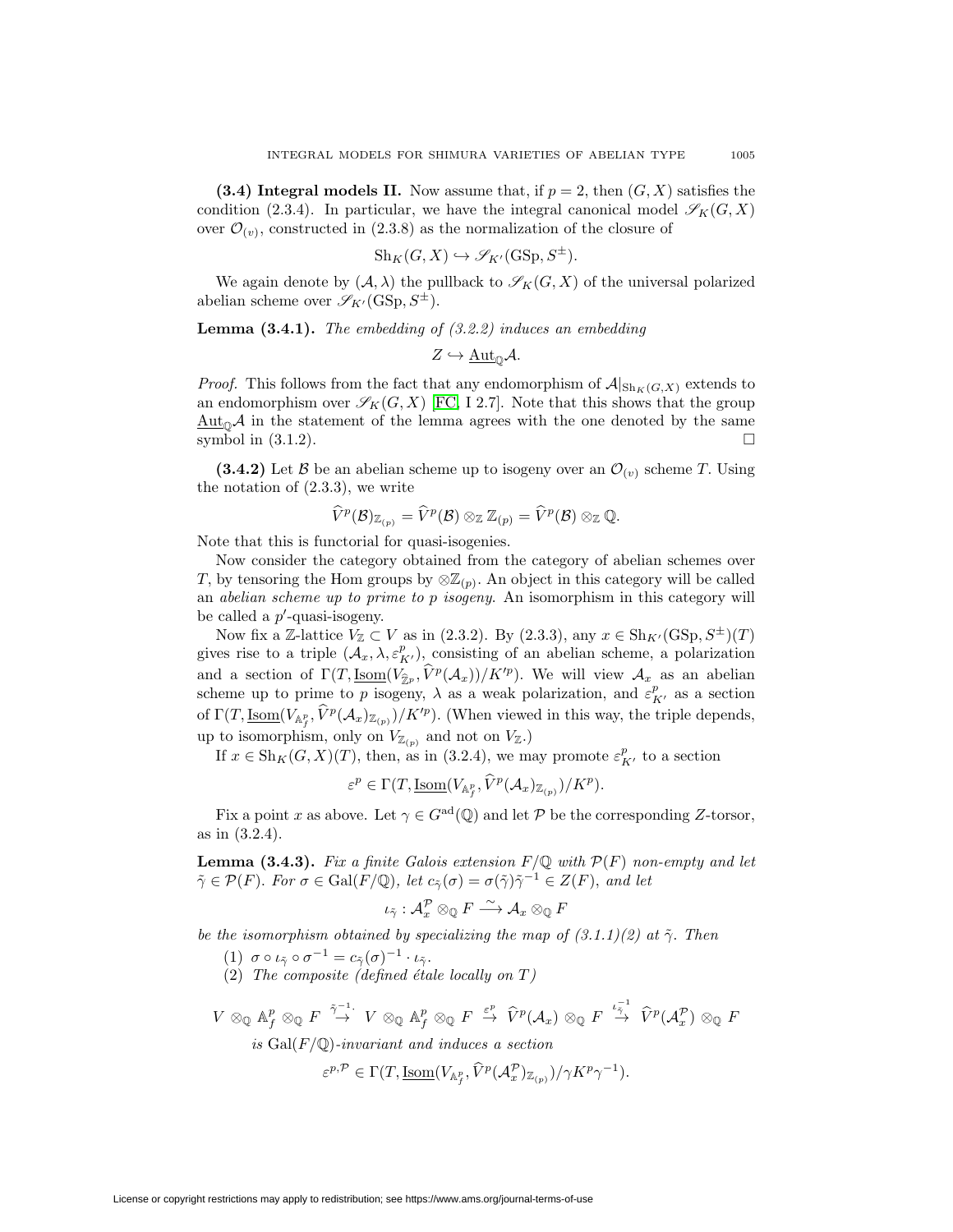*Proof.* It suffices to prove the lemma when  $A_x = A$  is the universal abelian scheme over  $\mathscr{S}_K(G, X)$ . Since  $\mathscr{S}_K(G, X)$  is flat over  $\mathcal{O}_{(v)}$  it suffices to check (1) and (2) over  $\text{Sh}_K(G, X)$ . In this case the lemma is a formal consequence of (3.2.5).  $\Box$ 

**(3.4.4)** In the following we will consider the triple  $(\mathcal{A}_x^{\mathcal{P}}, \lambda^{\mathcal{P}}, \varepsilon^{p,\mathcal{P}})$ . Note that  $\mathcal{A}_x^{\mathcal{P}}$  is defined only in the isogeny category of abelian T-schemes. If  $(\mathcal{A}', \lambda', \varepsilon^{p})$ is a triple of the form discussed in  $(3.4.2)$ , so that  $\mathcal{A}'$  is an abelian scheme up to prime to p isogeny, we will say that  $(\mathcal{A}', \lambda', \varepsilon^{p})$  is isogenous to  $(\mathcal{A}^{\mathcal{P}}_x, \lambda^{\mathcal{P}}, \varepsilon^{p, \mathcal{P}})$  if these triples become isomorphic when one considers  $A'$  as an abelian scheme up to isogeny.

**Lemma (3.4.5).** The action of  $\mathscr{A}(G)$  on  $\text{Sh}(G, X)$  induces an action of  $\mathscr{A}(G_{\mathbb{Z}_{(p)}})$ on  $\mathscr{S}_{K_p}(G, X)$ . More precisely, if  $(h, \gamma^{-1}) \in \mathscr{A}(G_{\mathbb{Z}_{(p)}})$ , then the above action induces a map

$$
(h, \gamma^{-1}) : \mathcal{S}_K(G, X) \to \mathcal{S}_{\gamma K \gamma^{-1}}(G, X)
$$

such that the triple attached to  $(h, \gamma^{-1})(x)$  is isogenous to  $(\mathcal{A}_{x}^{\mathcal{P}}, \lambda^{\mathcal{P}}, \varepsilon^{p,\mathcal{P}} \circ \tilde{\gamma} h \tilde{\gamma}^{-1}),$ where we use the notation of  $(3.4.3)$ .

*Proof.* Since  $\gamma \in G(\mathbb{Z}_{(p)})$ , we have  $\gamma K_p \gamma^{-1} \subset K_p$ , so the action of  $\mathscr{A}(G)$  on  $\operatorname{Sh}(G, X)$  induces an action of  $\mathscr{A}(G_{\mathbb{Z}_{(p)}})$  on  $\operatorname{Sh}_{K_p}(G, X)$ . More precisely,  $(h, \gamma^{-1})$ induces a map

$$
Sh_K(G, X) \to Sh_{\gamma K\gamma^{-1}}(G, X).
$$

The extension property implies that this map extends to a map

$$
\mathscr{S}_K(G,X) \to \mathscr{S}_{\gamma K \gamma^{-1}}(G,X).
$$

By (3.2.6) and [\[FC,](#page-44-25) I 2.7], the triple attached to  $(h, \gamma^{-1})(x)$  is  $(\mathcal{A}_x^{\mathcal{P}}, \lambda^{\mathcal{P}}, (\varepsilon^{p} \circ h)^{\mathcal{P}})$ . As  $(\varepsilon^p \circ h)^{\mathcal{P}} = \varepsilon^{p, \mathcal{P}} \circ \tilde{\gamma} h \tilde{\gamma}^{-1}$  the lemma follows.  $\Box$ 

**Proposition (3.4.6).** The group

$$
\Delta(G,G^\mathrm{ad})=\ker(\mathscr{A}(G_{\mathbb{Z}_{(p)}})\to\mathscr{A}(G_{\mathbb{Z}_{(p)}}^\mathrm{ad}))
$$

acts freely on  $\mathscr{S}_{K_n}(G,X)$ .

*Proof.* Let  $(h, \gamma^{-1}) \in \Delta(G, G^{\text{ad}})$  with  $h \in G(\mathbb{A}_f^p)$  and  $\gamma \in G^{\text{ad}}(\mathbb{Z}_{(p)})^+$ . As usual, we denote by P the Z-torsor associated to  $\gamma$ , and we fix a Galois extension  $F/\mathbb{Q}$ and a point  $\tilde{\gamma} \in \mathcal{P}(F)$ .

Let  $x \in \mathscr{S}_{K_n}(G,X)(T)$ , where T is the spectrum of an algebraically closed field, and suppose that  $(h, \gamma^{-1})$  fixes x. Write  $(\mathcal{A}_x, \lambda, \varepsilon^p)$  for the corresponding triple introduced in (3.4.2). Then by (3.4.5), for every compact open subgroup  $K^p \subset G(\mathbb{A}_f^p)$  there exists a quasi-isogeny  $\alpha = \alpha(K^p) : \mathcal{A}_x \longrightarrow \mathcal{A}_x^p$  respecting polarizations, and such that the left-hand square of the following diagram (defined  $\acute{e}$ tale locally on T) commutes modulo  $K^p$  (that is, up to multiplication by an element of  $K^p$  on the bottom left-hand corner): polarizations, and such that the left-hand square of the following c<br>
étale locally on *T*) commutes modulo  $K^p$  (that is, up to multiplication<br>
of  $K^p$  on the bottom left-hand corner):<br>
(3.4.7)  $\widehat{V}^p(\mathcal{A}_x) \otimes F \xrightarrow$ 

(3.4.7) 
$$
\widehat{V}^p(\mathcal{A}_x) \otimes F \xrightarrow[\alpha \otimes 1]{\sim} \widehat{V}^p(\mathcal{A}_x^p) \otimes F \xrightarrow{\iota_{\widetilde{\gamma}}} \widehat{V}^p(\mathcal{A}_x) \otimes F
$$

$$
\varepsilon^p \downarrow \qquad \qquad \varepsilon^p \uparrow \qquad \qquad \varepsilon^p \uparrow \qquad \qquad \varepsilon^p \uparrow \qquad \qquad \varepsilon^p \uparrow \qquad \qquad \varepsilon^p \uparrow \qquad \qquad \varepsilon^p \uparrow \qquad \qquad \varepsilon^p \uparrow \qquad \qquad \varepsilon^p \uparrow \qquad \qquad \varepsilon^p \uparrow \qquad \qquad \varepsilon^p \uparrow \qquad \qquad \varepsilon^p \uparrow \qquad \qquad \varepsilon^p \uparrow \qquad \qquad \varepsilon^p \uparrow \qquad \qquad \varepsilon^p \uparrow \qquad \qquad \varepsilon^p \uparrow \qquad \qquad \varepsilon^p \uparrow \qquad \qquad \varepsilon^p \uparrow \qquad \qquad \varepsilon^p \uparrow \qquad \qquad \varepsilon^p \uparrow \qquad \qquad \varepsilon^p \uparrow \qquad \qquad \varepsilon^p \uparrow \qquad \qquad \varepsilon^p \uparrow \qquad \qquad \varepsilon^p \uparrow \qquad \qquad \varepsilon^p \uparrow \qquad \qquad \varepsilon^p \uparrow \qquad \qquad \varepsilon^p \uparrow \qquad \qquad \varepsilon^p \uparrow \qquad \qquad \varepsilon^p \uparrow \qquad \qquad \varepsilon^p \uparrow \qquad \qquad \varepsilon^p \uparrow \qquad \qquad \varepsilon^p \uparrow \qquad \qquad \varepsilon^p \uparrow \qquad \qquad \varepsilon^p \uparrow \qquad \qquad \varepsilon^p \uparrow \qquad \qquad \varepsilon^p \uparrow \qquad \qquad \varepsilon^p \uparrow \qquad \qquad \varepsilon^p \uparrow \qquad \qquad \varepsilon^p \uparrow \qquad \qquad \varepsilon^p \uparrow \qquad \qquad \varepsilon^p \uparrow \qquad \qquad \varepsilon^p \uparrow \qquad \qquad \varepsilon^p \uparrow \qquad \qquad \varepsilon^p \uparrow \q
$$

while the right square commutes by the definition of  $\varepsilon^{p,\mathcal{P}}$ .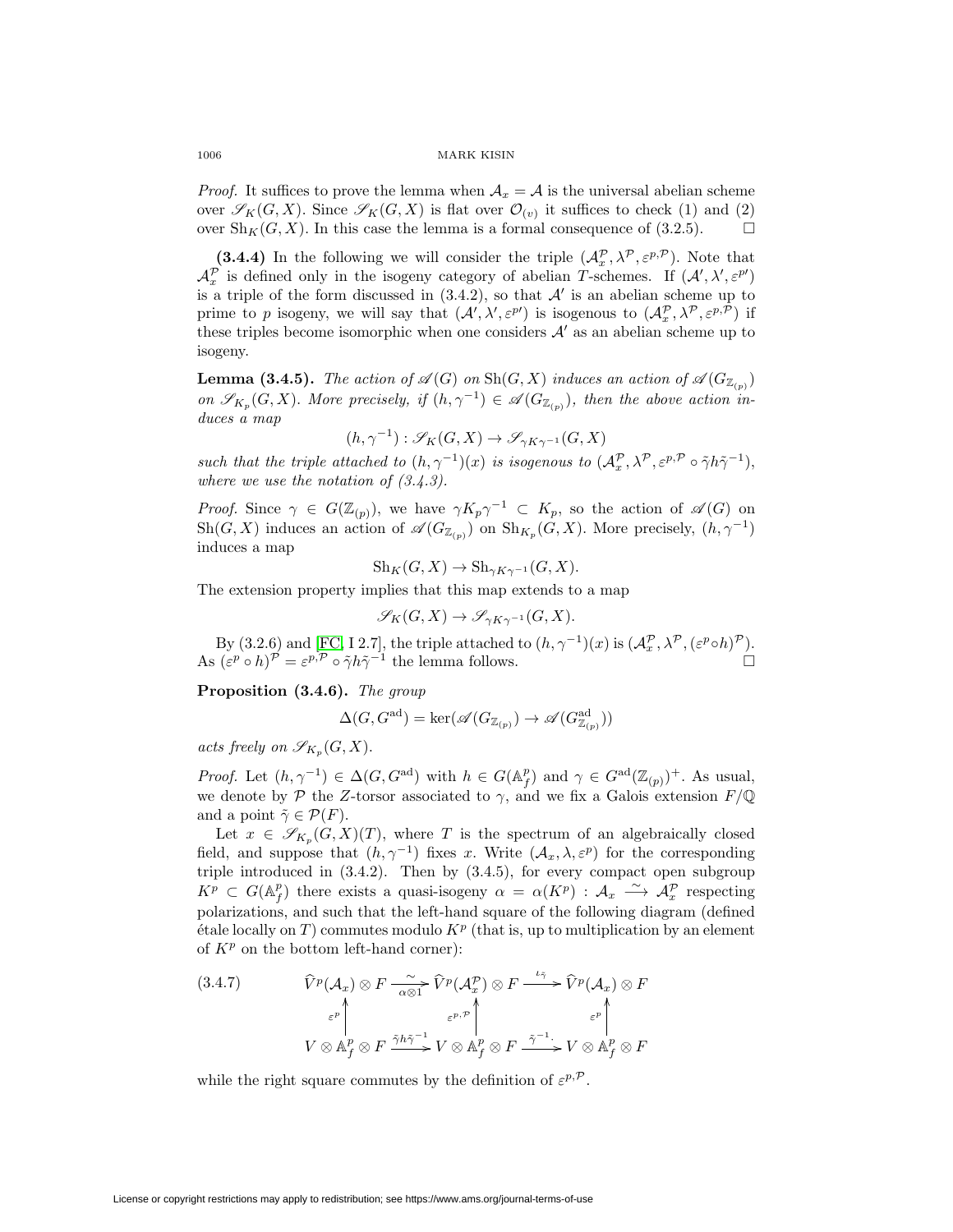Note that the composite of the maps in the lower row of  $(3.4.7)$  is  $h\tilde{\gamma}^{-1}$ . Since  $(h, \gamma^{-1}) \in \Delta(G, G^{\text{ad}}),$  we have  $h \tilde{\gamma}^{-1} \in Z(\mathbb{A}_f^p \otimes F).$  Hence

$$
\iota_{\tilde{\gamma}} \circ \alpha \in Z(\mathbb{A}_f^p \otimes F) \cap (\underline{\mathrm{Aut}}_{\mathbb{Q}}\mathcal{A}_x)(F) = Z(F) \subset (\underline{\mathrm{Aut}}_{\mathbb{Q}}\mathcal{A}_x)(\mathbb{A}_f^p \otimes F).
$$

Hence  $h\tilde{\gamma}^{-1} \in Z(F)$ . Writing

$$
\tilde{\gamma} = (h^{-1}\tilde{\gamma}) \cdot (\tilde{\gamma}^{-1}h\tilde{\gamma})
$$

and noting that  $\tilde{\gamma}^{-1}h\tilde{\gamma}$  is Gal(F/Q)-invariant, we see that the cocycle  $c_{\tilde{\gamma}}(\sigma)$  is trivial.

It follows that  $P$  is trivial. Let  $\mathcal{P}_{\mathbb{Z}_{(p)}}$  denote the fibre of  $G_{\mathbb{Z}_{(p)}} \to G_{\mathbb{Z}_{(p)}}^{\mathrm{ad}}$  over  $\gamma$ . Then  $\mathcal{P}_{\mathbb{Z}_{(p)}}$  is a  $Z_{\mathbb{Z}_{(p)}}$ -torsor with generic fibre  $\mathcal{P}$ . It follows from (3.4.8) below that  $\mathcal{P}_{\mathbb{Z}_{(p)}}$  is the trivial torsor, so that we may assume that  $\tilde{\gamma} \in G(\mathbb{Z}_{(p)})_+$ , and after replacing h by  $h\tilde{\gamma}^{-1}$ , that  $\tilde{\gamma} = 1$ .

In particular, we may identify  $A_x$  and  $A_x^{\mathcal{P}}$  and regard the latter as an abelian scheme up to prime to p isogeny. Since  $(h, 1)$  fixes x, there exists a p'-quasi-isogeny  $\alpha: \mathcal{A}_x \longrightarrow \mathcal{A}_x$  making the left square in (3.4.7) commute.<sup>[15](#page-40-0)</sup> Moreover, we have already observed that  $h \in Z(\mathbb{Q})$  (as we can now take  $F = \mathbb{Q}$  above).

It remains to show that, via  $(3.4.1)$ , an element  $z \in Z(\mathbb{Q})$  induces a p'-isogeny  $\mathcal{A}_x \to \mathcal{A}_x$  if and only if  $z \in Z(\mathbb{Z}_{(p)})$ . Since the degree of an isogeny of abelian schemes is a locally constant function, it suffices to check this over the generic fibre of  $\mathscr{S}_K(G,X)$ , and then on complex points. Then z induces a p'-isogeny if and only if

$$
z \in Z(\mathbb{Q}) \cap K'_p = Z(\mathbb{Q}) \cap K_p = Z(\mathbb{Q}) \cap G(\mathbb{Z}_{(p)}) = Z(\mathbb{Z}_{(p)}).
$$

**Lemma (3.4.8).** Let  $\mathcal{P}_{\mathbb{Z}_{(p)}}$  be a  $Z_{\mathbb{Z}_{(p)}}$ -torsor. If  $\mathcal{P} = \mathcal{P}_{\mathbb{Z}_{(p)}}|_{\text{Spec } \mathbb{Q}}$  is a trivial Ztorsor, then  $\mathcal{P}_{\mathbb{Z}_{(p)}}$  is a trivial  $Z_{\mathbb{Z}_{(p)}}$ -torsor.

*Proof.* In order not to overload notation, we write Z for  $Z_{\mathbb{Z}_{(p)}}$ . By [\[DG,](#page-44-8) XII, Thm. 4.7, Z is of multiplicative type and hence is an extension of a finite flat multiplicative group scheme by a torus  $Z^0 \subset Z$ . Now consider the commutative diagram

$$
H^0(\mathbb{Z}_{(p)}, Z/Z^0) \longrightarrow H^1(\mathbb{Z}_{(p)}, Z^0) \longrightarrow H^1(\mathbb{Z}_{(p)}, Z) \longrightarrow H^1(\mathbb{Z}_{(p)}, Z/Z^0)
$$
\n
$$
\downarrow \qquad \qquad \downarrow \qquad \qquad \downarrow
$$
\n
$$
H^0(\mathbb{Q}, Z/Z^0) \longrightarrow H^1(\mathbb{Q}, Z^0) \longrightarrow H^1(\mathbb{Q}, Z) \longrightarrow H^1(\mathbb{Q}, Z/Z^0),
$$

where the  $H^*$  means cohomology in the fppf topology of the spectrum of the indicated ring.

For a finite flat  $\mathbb{Z}_{(p)}$ -scheme the  $\mathbb{Z}_{(p)}$ -points are in bijection with the Q-points. Hence the map on the left is a bijection and the map on the right is an injection. To prove the lemma, we have to show that the third map is an injection. By the five lemma it suffices to prove that the second map is an injection.

To see this, note that the kernel of this map is the cokernel of

$$
Z^0(\mathbb{Q})/Z^0(\mathbb{Z}_{(p)}) \to H^1_{(p)}(\mathbb{Z}_{(p)}, Z^0),
$$

<span id="page-40-0"></span><sup>&</sup>lt;sup>15</sup>Note that when  $\tilde{\gamma} \neq 1$ , it does not make sense to require that  $\alpha : \mathcal{A}_x \longrightarrow \mathcal{A}_x^{\mathcal{P}}$  be a p'-quasiisogeny, since  $\mathcal{A}_x^{\mathcal{P}}$  is defined only up to isogeny.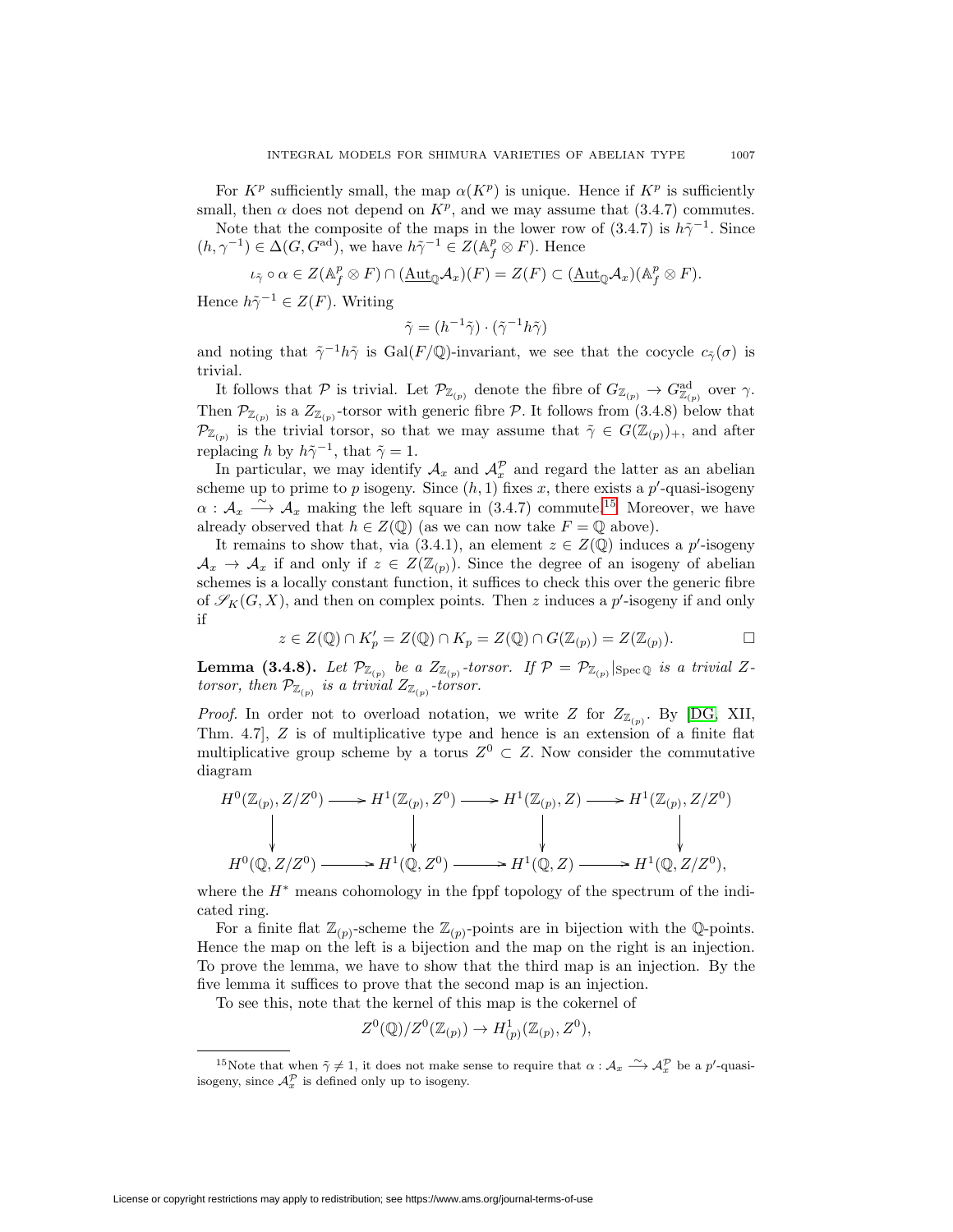where  $H_{(p)}^1$  denotes cohomology with support in  $(p)$ . By Lang's lemma we have  $H^1(\mathbb{Z}_p, Z^0)=0$ , so that

$$
H^1_{(p)}(\mathbb{Z}_{(p)}, Z^0) = H^1_{(p)}(\mathbb{Z}_p, Z^0) \xrightarrow{\sim} Z^0(\mathbb{Q}_p)/Z^0(\mathbb{Z}_p).
$$

Finally, by  $(2.2.6), Z^0(\mathbb{Q})/Z^0(\mathbb{Z}_{(p)}) \rightarrow Z^0(\mathbb{Q}_p)/Z^0(\mathbb{Z}_p)$  is a surjection and the lemma follows.  $\Box$ 

**(3.4.9)** We are now ready to prove the main theorem of this section. Let  $(G_2, X_2)$ be as in (3.3.6). Thus,  $G_{2,\mathbb{Z}_{(p)}}$  is a reductive  $\mathbb{Z}_{(p)}$ -group equipped with a central isogeny  $G_{\mathbb{Z}_{(p)}}^{\text{der}} \to G_{2,\mathbb{Z}_{(p)}}^{\text{der}}$  which induces an isomorphism  $(G^{\text{ad}}, X^{\text{ad}}) \xrightarrow{\sim} (G_2^{\text{ad}}, X_2^{\text{ad}})$ , and  $K_{2,p} = G_{2,\mathbb{Z}_{(p)}}(\mathbb{Z}_p) \subset G_2(\mathbb{Q}_p)$  is a hyperspecial subgroup. We will denote by  $E_2 = E(G_2, X_2) \subset E$  the reflex field of  $(G_2, X_2)$ , and by  $\mathcal{O}_2$  its ring of integers.

**Theorem (3.4.10).** Let  $v|p$  be a prime of  $\mathcal{O}_2$ . Then the tower of  $E_2$ -schemes  $\mathrm{Sh}_{K_{2,p}}(G_2,X_2)$  admits a  $G_2(\mathbb{A}_f^p)$ -equivariant extension to a tower of  $\mathcal{O}_{2,(v)}$ -schemes

$$
\mathscr{S}_{K_{2,p}}(G_2,X_2) = \underleftarrow{\lim}{}_{K_2^p} \mathscr{S}_{K_{2,p}K_2^p}(G_2,X_2)
$$

which has the extension property.

*Proof.* For each  $K = K_p K^p$  with  $K^p \subset G(\mathbb{A}_f^p)$  a compact open subgroup, let  $K' = K'_{p} K'^{p}$  be as in (2.3.7), and denote by  $\mathscr{S}_{K}(G, X)$  the normalization of the closure of

$$
\mathcal{S}\mathrm{h}_K(G,X) \hookrightarrow \mathscr{S}_{K'}(\mathrm{GSp},S^{\pm})_{\mathcal{O}_{(p)}}.
$$

Note that the  $\mathcal{O}_{(v)}$ -scheme denoted by the same symbol in (2.3.8) is the localization of  $\mathscr{S}_K(G,X)$  at (v). By (2.3.8),

$$
\mathscr{S}_{K_p}(G,X) = \underleftarrow{\lim}_{K^p} \mathscr{S}_K(G,X)
$$

is a  $G(\mathbb{A}_f^p)$ -equivariant tower of smooth  $\mathcal{O}_{(p)}$ -schemes having the extension property. In particular, the action of  $\mathscr{A}(G_{\mathbb{Z}_{(n)}})$  on  $\text{Sh}_{K_p}(G, X)$  extends to  $\mathscr{S}_{K_p}(G, X)$ , as already noted in (3.4.5).

As in (3.3.6), let  $E^p \subset \overline{E}$  be the maximal subfield in which p is unramified, and write  $\mathcal{O}_{(p)}^p$  for its ring of integers localized at  $(p)$ . Denote by  $\mathscr{S}_K(G,X)^+$  the closure of  $\mathrm{Sh}_K(G,X)^+$  in  $\mathscr{S}_K(G,X) \otimes_{\mathcal{O}_{(p)}} \mathcal{O}_{(p)}^p$ . Set

$$
\mathscr{S}_{K_p}(G,X)^+ = \underleftarrow{\lim}_{K^p} \mathscr{S}_K(G,X)^+.
$$

The action of  $\mathscr{A}(G_{\mathbb{Z}_{(p)}}) \times \mathrm{Gal}(E^p/E)$  on  $\mathscr{S}_{K_p}(G,X) \otimes_E E^p$  induces an action of  $\mathscr{E}(G_{\mathbb{Z}_{(p)}}^{\mathrm{der}})$  on  $\mathscr{S}_{K_p}(G,X)^+$ . Write

$$
(3.4.11) \t\t \mathscr{S}_{K_{2,p}}(G_2,X_2) = [\mathscr{A}(G_{2,\mathbb{Z}_{(p)}}) \times \mathscr{S}_{K_p}(G,X)^+] / \mathscr{A}(G_{\mathbb{Z}_{(p)}})^{\circ}.
$$

Since ker $(\mathscr{A}(G_{\mathbb{Z}_{(p)}})^{\circ} \to \mathscr{A}(G_{2,\mathbb{Z}_{(p)}}))$  is a subgroup of  $\Delta(G, G^{ad})$ , (3.4.6) implies that (3.4.11) is a tower of smooth  $\mathcal{O}_{(p)}^p$ -schemes. The  $\mathscr{E}(G_{\mathbb{Z}_{(p)}}^{\text{der}})$ -action on  $\mathscr{S}_{K_p}(G,X)^+$ induces a  $\mathscr{A}(G_{2,\mathbb{Z}_{(p)}}) \times \text{Gal}(E^p/E)$ -action on (3.4.11). By (3.3.10), the generic fibre of (3.4.11) may be  $\mathscr{A}(G_{2,\mathbb{Z}_{(p)}}) \times \text{Gal}(E^p/E)$ -equivariantly identified with the  $E^p$ scheme  $\mathrm{Sh}_{K_{2,p}}(G_2, X_2)$ . Hence (3.4.11) descends to a tower of smooth  $\mathcal{O}_{(p)}$ -schemes, again denoted  $\mathscr{S}_{K_{2,p}}(G_2, X_2)$  whose generic fibre may be  $G_2(\mathbb{A}_f^p)$ -equivariantly identified with  $\mathrm{Sh}_{K_{2,p}}(G, X)$ . That this tower has the extension property follows from the argument in [\[Mo,](#page-45-6) Prop. 3.21.4].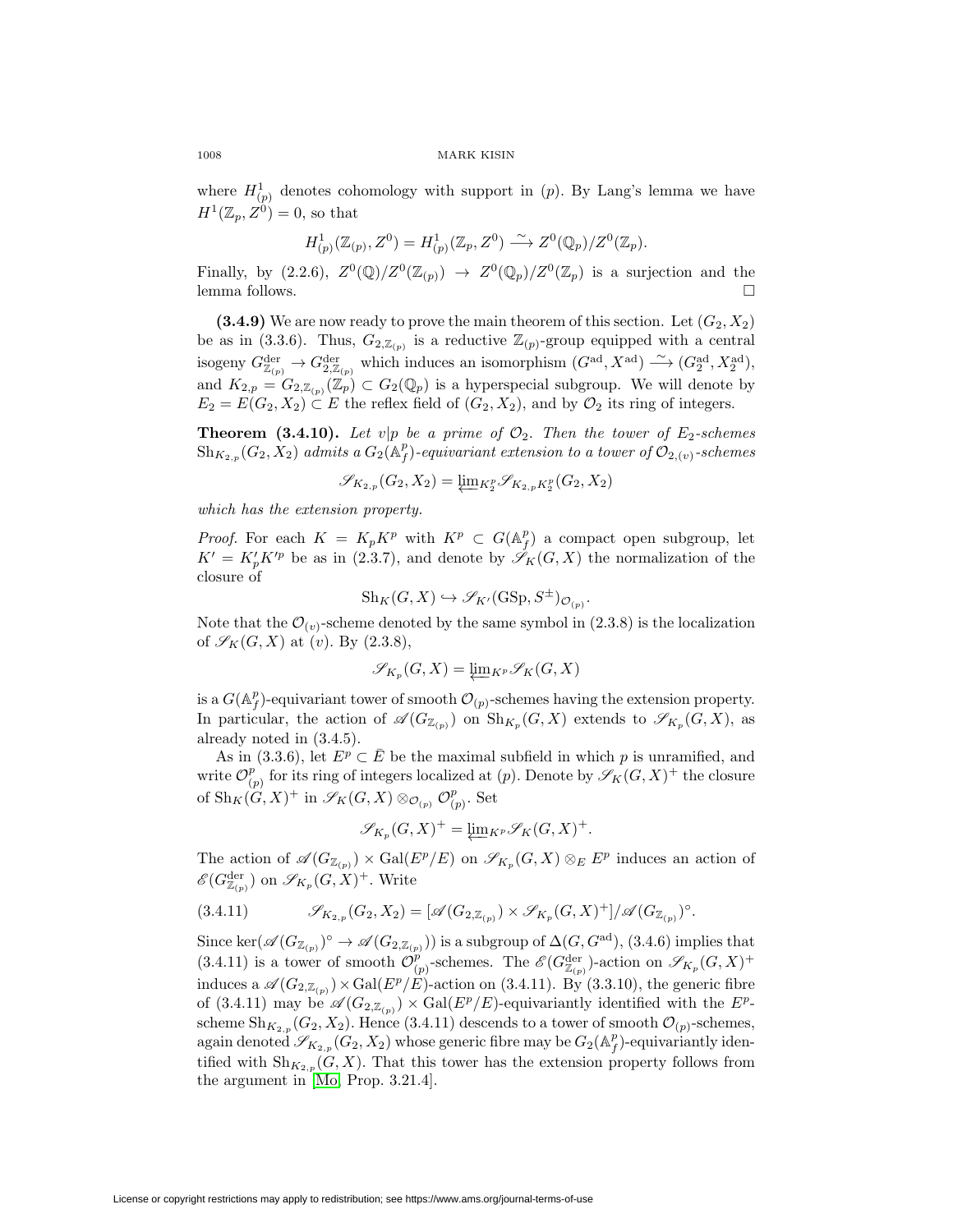Finally, since  $\mathrm{Sh}_{K_{2,p}}(G_2,X_2)$  has a canonical model defined over  $E_2$ , the tower of E-schemes  $\mathrm{Sh}_{K_{2,p}}(G_2, X_2)$  is equipped with a descent datum relative to  $E/E_2$ . The extension property implies that this induces a descent datum on  $\mathscr{S}_{K_{2,p}}(G_2, X_2)$ relative to  $\mathcal{O}_{(p)}/\mathcal{O}_{2,(p)}$ . Since descent for a quasi-projective scheme relative to a finite flat morphism is effective,  $\mathscr{S}_{K_{2,p}}(G_2, X_2)$  descends to a  $G_2(\mathbb{A}_f^p)$ -equivariant tower of smooth  $\mathcal{O}_{2,(p)}$ -schemes having the extension property. ⊔

(3.4.12) Let  $(G_2, X_2)$  be a Shimura datum of abelian type and  $K_2 = K_{2,p} K_2^p$  $\subset G_2(\mathbb{A}_f)$  a compact open subgroup with  $K_{2,p}$  hyperspecial. By (3.4.10),  $\operatorname{Sh}_{K_{2,n}}(G_2, X_2)$  has a canonical integral model at any prime  $v|p$  of  $E(G_2, X_2)$ , provided  $K_{2,p}$  can be constructed starting with a hyperspecial subgroup of  $G(\mathbb{Q}_p)$ , where  $(G, X)$  is a Shimura datum of Hodge type as in  $(3.3.6)$ . It remains to show that we can always choose  $(G, X)$  so that this condition is satisfied.<sup>[16](#page-42-0)</sup>

To do this we recall Deligne's classification of Shimura data of abelian type.

**Lemma (3.4.13).** Let  $(H, Y)$  be a Shimura datum of abelian type with H an adjoint group. Then there exists a central isogeny  $H^{\sharp} \to H$  such that

- (1) If  $(G, X)$  is a Shimura datum of Hodge type such that  $(G<sup>ad</sup>, X<sup>ad</sup>)$  is isomorphic to  $(H, Y)$ , then  $G^{\text{der}}$  is a quotient of  $H^{\sharp}$ .
- (2) There exists a Shimura datum of Hodge type  $(G, X)$  such that  $(G<sup>ad</sup>, X<sup>ad</sup>)$ is isomorphic to  $(H, Y)$  and  $G^{\text{der}} = H^{\sharp}$ .
- (3) If H is quasi-split and unramified at a prime p, then  $(G, X)$  in (2) can be chosen so that  $G$  is quasi-split and unramified at  $p$ .

Proof. The first two claims are implicit in [\[De 3\]](#page-44-7), but we explain how to reduce them to the results proved by Deligne in loc. cit.

Let  $(H, Y) = (H_1, Y_1) \times \cdots \times (H_r, Y_r)$  with  $H_i$  adjoint and Q-simple. For each  $i = 1, \ldots, r$ , let  $H_{i,v}$ , for  $v = 1, \ldots, j_i$ , denote the simple factors of  $H_i$  over R. Write  $\tilde{H}_{i,v}$  (resp.  $\tilde{H}_i$ , resp.  $\tilde{H}$ ) for the universal cover of  $H_{i,v}$ , (resp.  $H_i$ , resp.  $H$ ). Let  $H_i^{\sharp}$  be the cover of  $H_i$  constructed in [\[De 3,](#page-44-7) 2.3.7, 2.3.8]. Then  $H_i^{\sharp}$  satisfies (1) with  $(H_i, Y_i)$  in place of  $(H, Y)$ . (See the remark at the end of [\[De 3,](#page-44-7) 2.3.7].) We fix  $h \in Y$  and a fractional lifting  $h : \mathbb{S} \to H_{\mathbb{R}}$  of h. We denote by  $h_{i,v} : \mathbb{S} \to H_{i,v}$ the components of  $\tilde{h}$ . Finally we denote by  $\tilde{\mu}_h$  and  $\tilde{\mu}_{h_{i,v}}$  the fractional cocharacters attached to h and  $h_{i,v}$ , respectively [\[De 3,](#page-44-7) 1.2.4].

Suppose that  $(G, X)$  is as in (1) and consider an embedding of Shimura data  $(G, X) \hookrightarrow (GSp(V), S^{\pm})$ . We think of V as an  $\tilde{H}$ -representation via  $\tilde{H} \to G^{\text{der}} \subset G$ . the components of h. Finally we denote by  $\tilde{\mu}_h$  and  $\tilde{\mu}_{h_{i,v}}$  the fractions attached to  $\tilde{h}$  and  $\tilde{h}_{i,v}$ , respectively [De 3, 1.2.4].<br>Suppose that  $(G, X)$  is as in (1) and consider an embedding of  $(G, X) \hookrightarrow (\$  $\bigotimes_{i,v} W_{i,v}$ , where  $W_{i,v}$  is an irreducible complex representation of  $H_{i,v}$ . If  $W_{i,v}$  is non-trivial, let  $w_{i,v}$ be the highest weight of  $W_{i,v}$  as an  $H_{i,v}$ -representation, and for each  $i, v$ , let  $S_{i,v}$  be the set of  $w_{i,v}$  with  $W_{i,v}$  non-trivial as W runs over irreducible factors of  $V_{\mathbb{C}}$ . For each *i* the absolute Galois group of  $\mathbb{Q}$  permutes the  $H_{i,v}$  transitively. If a Galois element sends  $H_{i,v}$  to  $H_{i,v'}$ , then it maps  $S_{i,v}$  bijectively onto  $S_{i,v'}$ . Note that the  $S_{i,v}$  are non-empty since V is a faithful representation of G.

As in [\[De 3,](#page-44-7) 1.3.5],  $\tilde{\mu}_h$  acting on W has two weights,  $a, a + 1$ , for some  $a \in \mathbb{Q}$ . Hence for each W there is at most one pair  $(i, v)$  such that the action of  $\tilde{\mu}_{h_{i,v}}$ on  $W_{i,v}$  is non-trivial. For such a pair the weights of  $\tilde{\mu}_{h_{i,v}}$  on  $W_{i,v}$  have the form  $a, a+1$ , and hence  $w_{i,v}$  is a fundamental weight which appears in the table of [\[De 3,](#page-44-7)

<span id="page-42-0"></span><sup>&</sup>lt;sup>16</sup>At least when  $p > 2$ . When  $p = 2$ , whether  $(G, X)$  can be made to satisfy (2.3.4) depends on  $(G_2, X_2)$ .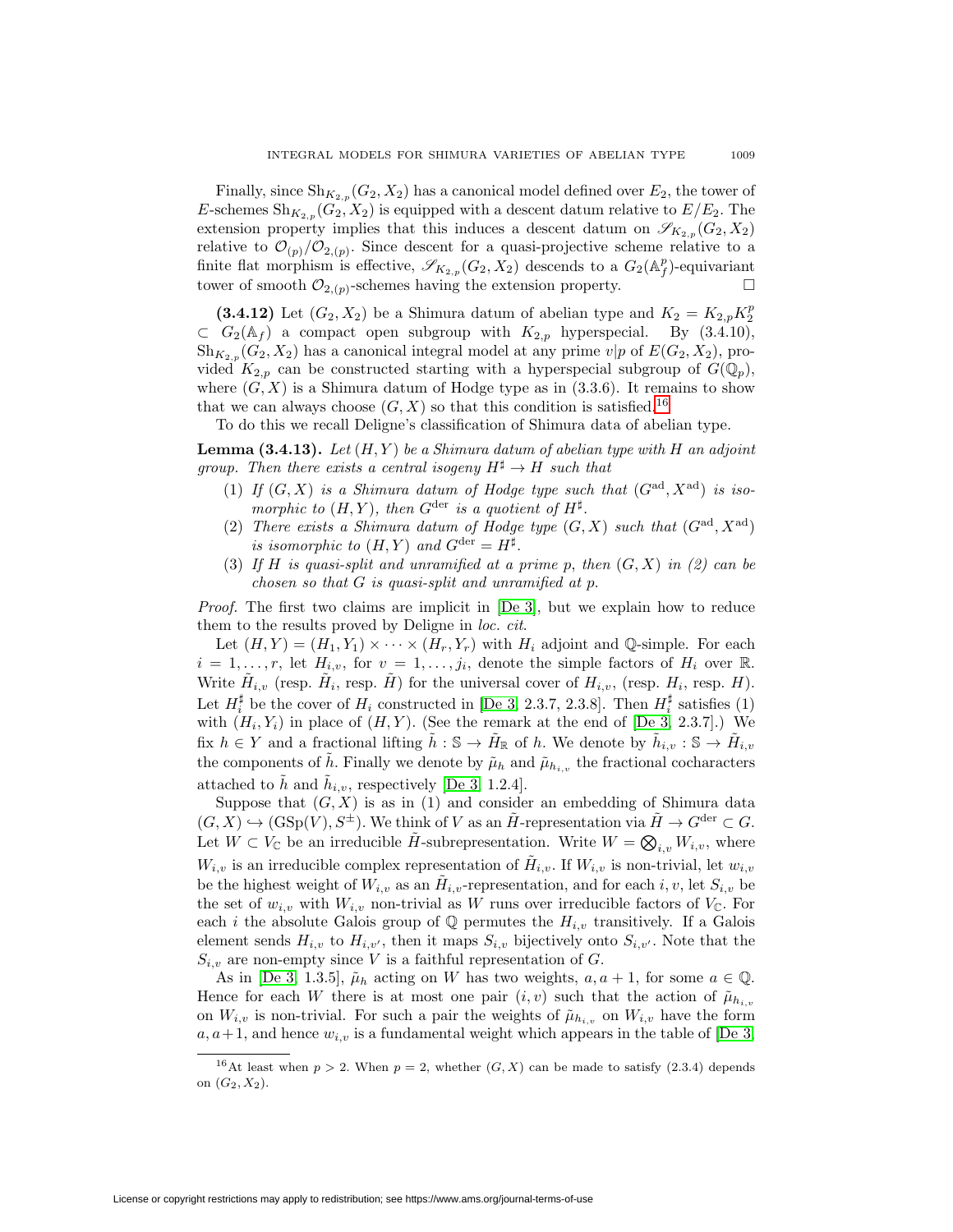1.3.9. For each i at least one of the factors  $H_{i,v}$  is non-compact. Hence the remark on transitivity of the Galois action shows that all the  $S_{i,v}$  consist of fundamental weights which appear in *loc. cit.* 

Now for each i let  $\mathscr{S}_i$  be the union of the  $S_{i,v}$ ,  $v = 1,\ldots,j_i$ . where we now consider the elements of  $S_{i,v}$  as fundamental weights of  $H_i$ . Then the set  $\mathscr{S}_i$  satis-fies<sup>[17](#page-43-0)</sup> the conditions (b), (c), (d) of [\[De 3,](#page-44-7) 2.3.7]: It is a non-empty, Galois stable, set of fundamental weights of  $H_i$  such that any element which is a fundamental weight for a non-compact  $H_{i,v}$  appears in [\[De 3,](#page-44-7) 1.3.9]. Hence, by definition, the action of  $\tilde{H}_i$  on V factors through  $H_i^{\sharp}$ .

This proves that  $H^{\sharp}$  satisfies (1), and (2) follows from [\[De 3,](#page-44-7) 2.3.10]. Finally, to see (3), note that  $H_i$  has the form  $\text{Res}_{F/\mathbb{Q}} H_i^s$  with F a totally real field, and  $H_i^s$  absolutely simple [\[De 3,](#page-44-7) 2.3.4]. If H is quasi-split and unramified at p, then p is unramified in  $F$ . Now (3) follows from the proof of  $[De 3, 2.3.10]$  $[De 3, 2.3.10]$  since the field K in loc. cit can be chosen to be an extension of  $F$  which is unramified at primes above  $p$ .

**Corollary (3.4.14).** Let  $(G_2, X_2)$  be a Shimura datum of abelian type, and  $K_2 =$  $K_{2,p}K_2^p \subset G_2(\mathbb{A}_f)$  compact open with  $K_{2,p}$  hyperspecial. If  $p > 2$ , <sup>[18](#page-43-1)</sup> and v|p is a prime of the ring of integers  $\mathcal{O}_2 \subset E(G_2, X_2)$ , then the tower of  $E_2$ -schemes  $\overline{\mathrm{Sh}}_{K_{2,p}}(G_2,X_2)$  admits a  $G_2(\mathbb{A}_f^p)$ -equivariant extension to a tower of  $\mathcal{O}_{2,(v)}$ -schemes

$$
\mathscr{S}_{K_{2,p}}(G_2,X_2) = \underleftarrow{\lim}{}_{K_2^p} \mathscr{S}_{K_{2,p}K_2^p}(G_2,X_2)
$$

which has the extension property.

*Proof.* Let  $(G, X)$  be a Shimura datum of Hodge type and  $G^{\text{der}} \to G_2^{\text{der}}$  a central isogeny inducing an isomorphism  $(G<sup>ad</sup>, X<sup>ad</sup>) \longrightarrow (G<sub>2</sub><sup>ad</sup>, X<sub>2</sub><sup>ad</sup>)$ . By  $(3.4.13)(1)$ ,  $G<sup>der</sup>$ , and hence  $G_2^{\text{der}},$  is a quotient of  $G^{\text{add}}$ . Hence by  $(3.4.13)(3)$ , we may assume that  $G$ is quasi-split and unramified at p.

Now let  $G_{2,\mathbb{Z}_{(p)}}$  be a reductive group over  $\mathbb{Z}_{(p)}$  with generic fibre  $G_2$ , and such that  $K_{2,p} = G_{2,\mathbb{Z}_{(p)}}(\mathbb{Z}_p)$ . The central isogeny  $G^{\text{der}} \to G_2^{\text{der}}$  extends uniquely to a central isogeny  $G_{\mathbb{Z}_{(p)}}^{\text{der}} \to G_{2,\mathbb{Z}_{(p)}}^{\text{der}}$ , of reductive groups over  $\mathbb{Z}_{(p)}$ .

Let  $Z \subset G$  denote the center of G. Since G admits an extension to a reductive group over  $\mathbb{Z}_{(p)}$ , Z admits an extension to a flat  $\mathbb{Z}_{(p)}$ -group  $Z_{\mathbb{Z}_{(p)}}$  of multiplicative type. The kernel of  $G^{\text{der}} \times Z \to G$  is a finite, multiplicative  $\mathbb{Z}_{(p)}$ -group, and extends to a finite flat, multiplicative subgroup  $C \subset G_{\mathbb{Z}_{(p)}}^{\text{der}} \times \mathbb{Z}_{\mathbb{Z}_{(p)}}$ . The quotient  $G_{\mathbb{Z}_{(p)}}=G_{\mathbb{Z}_{(p)}}^{\text{der}}\times Z_{\mathbb{Z}_{(p)}}/C$  is a reductive group over  $\mathbb{Z}_{(p)}$  with generic fibre G, and derived group  $G_{\mathbb{Z}_{(p)}}^{\text{der}}$ .

Thus the assumptions introduced at the end of (3.3.2) and in (3.3.6) are satisfied, and we may apply  $(3.4.10)$  to conclude the corollary.  $\Box$ 

**(3.4.15)** If  $p = 2$ , then the conclusion of the corollary still holds provided the pair  $(G, X)$  with G quasi-split and unramified at p, which was constructed in the proof of (3.4.14), can be chosen so as to satisfy the conditions (2.3.4).

<span id="page-43-1"></span><span id="page-43-0"></span><sup>&</sup>lt;sup>17</sup>In fact, to be strictly compatible with Deligne's notation we should take  $\mathscr{S}_i = \{\{w\} : w \in$  $S_{i,v}, v = 1,...,j_i$ <br><sup>18</sup>But see (3.4.15) below.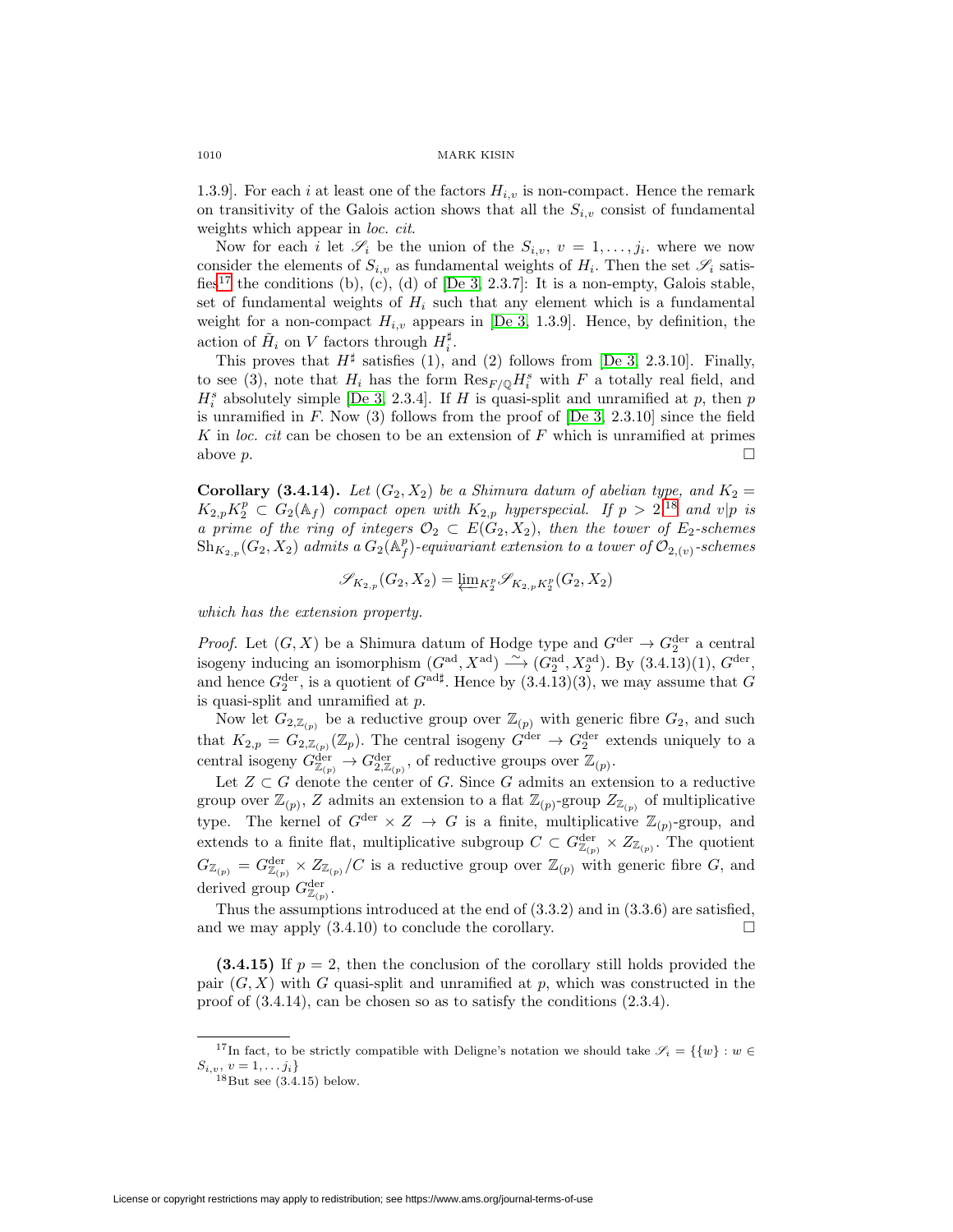### **REFERENCES**

- <span id="page-44-22"></span><span id="page-44-0"></span>[Bl] D. Blasius, A p-adic property of Hodge classes on abelian varieties, Motives (Seattle 1991), 293–308, Proc. Sympos. Pure Math. 55, Part 2, Amer. Math. Soc., pp. 293-308, 1994. M[R1265557 \(95j:14022\)](http://www.ams.org/mathscinet-getitem?mr=1265557)
- <span id="page-44-23"></span>[BO] P. Berthelot, A. Ogus, F-isocrystals and de Rham cohomology. I, Invent. Math. **72** (1983), 159-199. M[R700767 \(85e:14025\)](http://www.ams.org/mathscinet-getitem?mr=700767)
- [Br] C. Breuil, Sch´emas en groupes et corps des normes (unpublished), 1998, 13 pages.
- <span id="page-44-20"></span><span id="page-44-13"></span>[BT] F. Bruhat, J. Tits, Groupes réductifs sur un corps local. II. Schémas en groupes. Exis-tence d'une donnée radicielle valuée, Pub. Math. IHES 60 (1984), 197-376. M[R756316](http://www.ams.org/mathscinet-getitem?mr=756316) [\(86c:20042\)](http://www.ams.org/mathscinet-getitem?mr=756316)
- <span id="page-44-12"></span>[CS] J.-L. Colliot-Thélène, J.-J. Sansuc, Fibrés quadratiques et composantes connexes réelles, Math. Ann. **244** (1979), 105-134. M[R550842 \(81c:14010\)](http://www.ams.org/mathscinet-getitem?mr=550842)
- <span id="page-44-17"></span>[Ch] C. Chevalley, *Deux théorèmes d'arithmétique*, J. Math. Soc. Japan **3** (1951), 36-44. M[R0044570 \(13:440a\)](http://www.ams.org/mathscinet-getitem?mr=0044570)
- <span id="page-44-19"></span>[CSu] J.-L. Colliot-Thélène, V. Suresh, Quelques questions d'approximation faible pour les tores alg´ebriques, Ann. Inst. Fourier **57** (2007), 273-288. M[R2316239 \(2008b:11047\)](http://www.ams.org/mathscinet-getitem?mr=2316239)
- <span id="page-44-16"></span>[De 1] P. Deligne, *Travaux de Shimura, Exp. 389*, Séminaire Bourbaki (1970/1971), Lecture Notes in Math. 244, Springer, pp. 123-165, 1971. M[R0498581 \(58:16675\)](http://www.ams.org/mathscinet-getitem?mr=0498581)
- <span id="page-44-11"></span>[De 2] P. Deligne, Hodge cycles on abelian varieties, Hodge cycles, motives, and Shimura varieties, Lecture Notes in Math. 900, pp. 9-100, Springer-Verlag, 1982. M[R0654325](http://www.ams.org/mathscinet-getitem?mr=0654325) [\(84m:14046\)](http://www.ams.org/mathscinet-getitem?mr=0654325)
- <span id="page-44-7"></span>[De 3] P. Deligne, Variétés de Shimura: interprétation modulaire, et techniques de construction de modèles canoniques, Automorphic forms, representations and  $L$ -functions (Corvallis 1977), Proc. Sympos. Pure Math. XXXIII, Amer. Math. Soc., pp. 247-289, 1979. M[R546620 \(81i:10032\)](http://www.ams.org/mathscinet-getitem?mr=546620)
- <span id="page-44-18"></span>[De 4] P. Deligne, Équations différentielles à points singuliers réguliers, Lecture Notes in Math. 163, Springer, 1970. M[R0417174 \(54:5232\)](http://www.ams.org/mathscinet-getitem?mr=0417174)
- <span id="page-44-8"></span>[DG] M. Demazure, A. Grothendieck, Schémas en groupes I,II,III, Lecture Notes in Math. 151-153, Springer, 1962-1970. M[R0274458 \(43:223a\);](http://www.ams.org/mathscinet-getitem?mr=0274458) M[R0274459 \(43:223b\);](http://www.ams.org/mathscinet-getitem?mr=0274459) M[R0274460](http://www.ams.org/mathscinet-getitem?mr=0274460) [\(43:223c\)](http://www.ams.org/mathscinet-getitem?mr=0274460)
- <span id="page-44-5"></span>[Fa] G. Faltings, Integral crystalline cohomology over very ramified valuation rings, J. Amer. Math. Soc. **12** (1999), 117-144. M[R1618483 \(99e:14022\)](http://www.ams.org/mathscinet-getitem?mr=1618483)
- <span id="page-44-25"></span>[FC] G. Faltings, C.-L. Chai, Degeneration of Abelian varieties, Ergeb. der Math. 22, Springer, 1990. M[R1083353 \(92d:14036\)](http://www.ams.org/mathscinet-getitem?mr=1083353)
- <span id="page-44-9"></span>[Fo] J.-M. Fontaine, Représentations p-adiques des corps locaux, Grothendieck Festschrift II, Prog. Math. 87, Birkhäuser, pp. 249-309, 1991. M[R1106901 \(92i:11125\)](http://www.ams.org/mathscinet-getitem?mr=1106901)
- <span id="page-44-24"></span>[GRR] A. Grothendieck, M. Raynaud, D. Rim, Groupes de monodromie en géométrie algébrique (SGA 7 I), Lecture Notes in Math. 288, Springer, 1972. M[R0354656 \(50:7134\)](http://www.ams.org/mathscinet-getitem?mr=0354656)
- <span id="page-44-6"></span>[Ki 1] M. Kisin, Crystalline representations and F-crystals, Algebraic geometry and number theory, Progr. Math 253, Birkhäuser Boston, pp. 459-496, 2006. M[R2263197 \(2007j:11163\)](http://www.ams.org/mathscinet-getitem?mr=2263197)
- <span id="page-44-10"></span>[Ki 2] M. Kisin, Potentially semi-stable deformation rings, J. Amer. Math. Soc. **21** (2008), 513- 546. M[R2373358 \(2009c:11194\)](http://www.ams.org/mathscinet-getitem?mr=2373358)
- <span id="page-44-14"></span>[Ki 3] M. Kisin, Modularity of 2-adic Barsotti-Tate representations, Invent. Math. **178** (2009), 587-634. M[R2551765](http://www.ams.org/mathscinet-getitem?mr=2551765)
- <span id="page-44-4"></span>[Ki 4] M. Kisin, *Integral canonical models of Shimura varieties (Journées Arithmétiques 2007)*, J. Th. Nombres Bordeaux **21** (2009), 301-312. M[R2541427](http://www.ams.org/mathscinet-getitem?mr=2541427)
- <span id="page-44-3"></span>[Ko] R. Kottwitz, Points on some Shimura varieties over finite fields, J. Amer. Math. Soc. **5** (1992), 373-444. M[R1124982 \(93a:11053\)](http://www.ams.org/mathscinet-getitem?mr=1124982)
- <span id="page-44-1"></span>[La] R. Langlands, *Some contemporary problems with origins in the Jugendtraum*, Mathematical developments arising from Hilbert problems (De Kalb 1974), Proc. Sympos. Pure Math. XXVIII, Amer. Math. Soc., pp. 401-418, 1976. M[R0437500 \(55:10426\)](http://www.ams.org/mathscinet-getitem?mr=0437500)
- <span id="page-44-15"></span>[Me] W. Messing, The crystals associated to Barsotti-Tate groups, with applications to Abelian schemes, Lecture Notes in Math. 264, Springer, 1972. M[R0347836 \(50:337\)](http://www.ams.org/mathscinet-getitem?mr=0347836)
- <span id="page-44-21"></span>[MFK] D. Mumford, J. Fogarty, F. Kirwan, Geometric Invariant Theory, Ergeb. der Math. 34, Springer, 1994. M[R1304906 \(95m:14012\)](http://www.ams.org/mathscinet-getitem?mr=1304906)
- <span id="page-44-2"></span>[Mi 1] J. Milne, The points on a Shimura variety modulo a prime of good reduction, The zeta functions of Picard modular surfaces, 1992, pp. 151-253. M[R1155229 \(94g:11041\)](http://www.ams.org/mathscinet-getitem?mr=1155229)